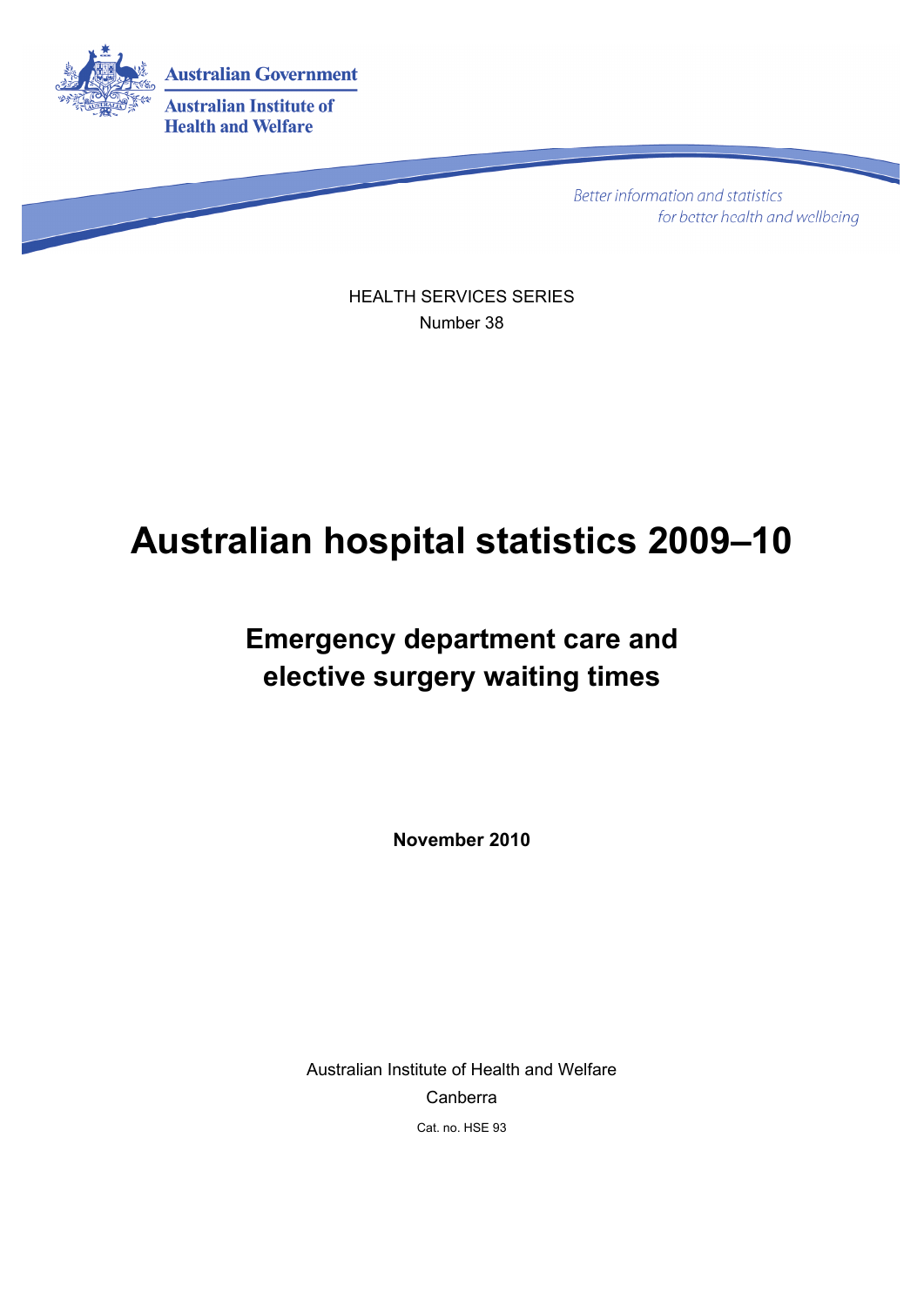#### **The Australian Institute of Health and Welfare is Australia's national health and welfare statistics and information agency. The Institute's mission is**  *better information and statistics for better health and wellbeing***.**

© Australian Institute of Health and Welfare 2010

This work is copyright. Apart from any use as permitted under the *Copyright Act 1968*, no part may be reproduced without prior written permission from the Australian Institute of Health and Welfare. Requests and enquiries concerning reproduction and rights should be directed to the Head of the Communications, Media and Marketing Unit, Australian Institute of Health and Welfare, GPO Box 570, Canberra ACT 2601.

This publication is part of the Australian Institute of Health and Welfare's Health services series. A complete list of the Institute's publications is available from the Institute's website <www.aihw.gov.au>.

ISSN 1036-613X ISBN 978-1-74249-094-6

#### **Suggested citation**

Australian Institute of Health and Welfare 2010. Australian hospital statistics 2009–10: emergency department care and elective surgery waiting times. Health services series no. 38. Cat. no. HSE 93. Canberra: AIHW.

#### **Australian Institute of Health and Welfare**

Board Chair Hon. Peter Collins, AM, QC

**Director** Penny Allbon

Any enquiries about or comments on this publication should be directed to: Katrina Burgess Australian Institute of Health and Welfare GPO Box 570 Canberra ACT 2601 Phone: (02) 6244 1000 Email: katrina.burgess@aihw.gov.au

Published by the Australian Institute of Health and Welfare Printed by Union Offset Printers

> **Please note that there is the potential for minor revisions of data in this report. Please check the online version at <www.aihw.gov.au> for any amendments.**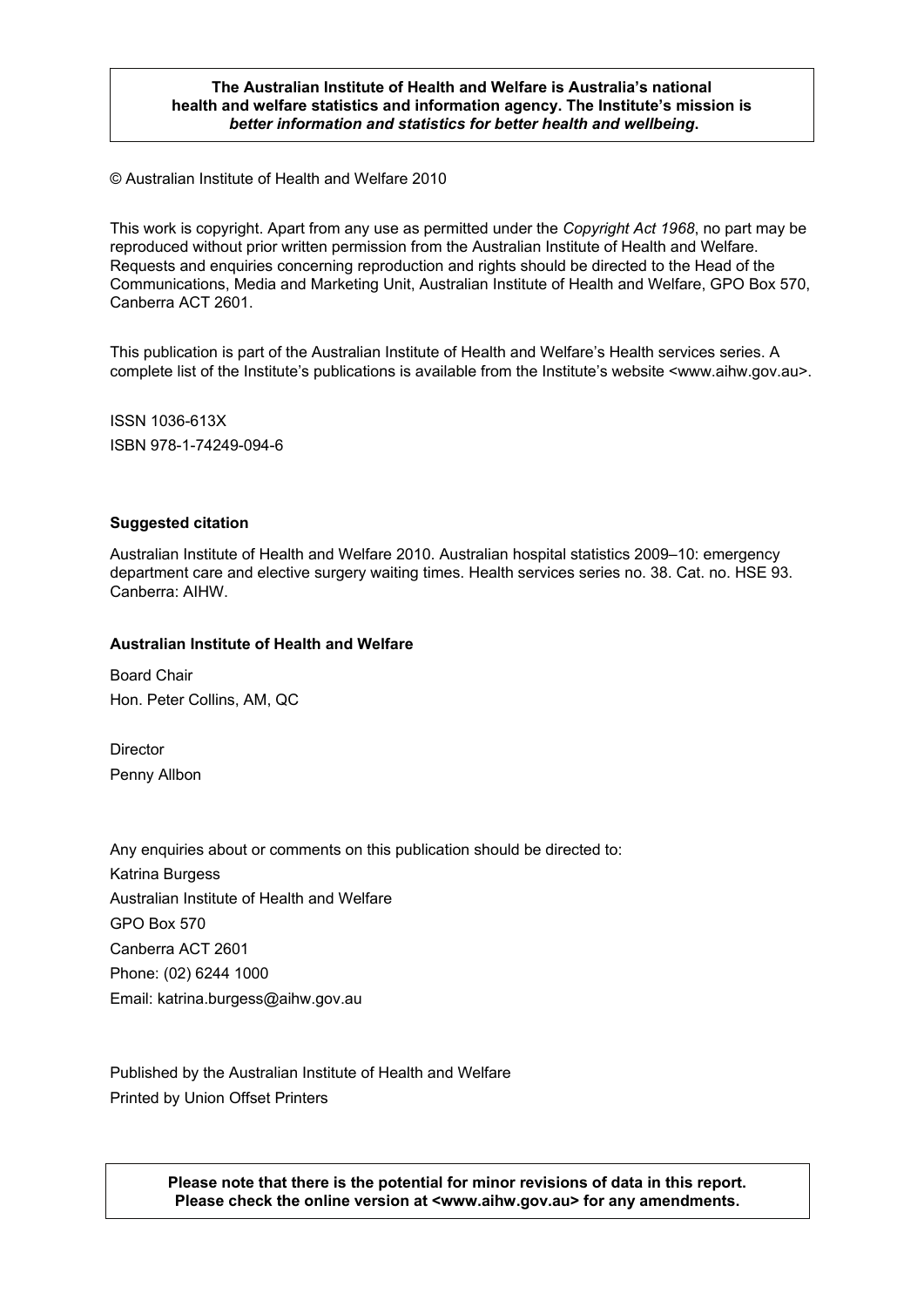# **Contents**

| $\mathbf{1}$   |                                                                        |  |
|----------------|------------------------------------------------------------------------|--|
|                |                                                                        |  |
|                |                                                                        |  |
|                |                                                                        |  |
|                |                                                                        |  |
|                |                                                                        |  |
| $\overline{2}$ |                                                                        |  |
|                |                                                                        |  |
|                | The National Non-admitted Patient Emergency Department Care Database 6 |  |
|                |                                                                        |  |
|                |                                                                        |  |
|                |                                                                        |  |
|                |                                                                        |  |
|                | Selected potentially avoidable GP-type presentations to emergency      |  |
|                |                                                                        |  |
|                |                                                                        |  |
|                |                                                                        |  |
|                | Performance indicator: Waiting times for emergency department care15   |  |
|                |                                                                        |  |
|                |                                                                        |  |
| 3              |                                                                        |  |
|                |                                                                        |  |
|                | The National Elective Surgery Waiting Times Data Collection 26         |  |
|                |                                                                        |  |
|                |                                                                        |  |
|                | Performance indicator: Waiting times for elective surgery32            |  |
|                |                                                                        |  |
|                |                                                                        |  |
|                |                                                                        |  |
|                |                                                                        |  |
|                |                                                                        |  |
|                |                                                                        |  |
|                |                                                                        |  |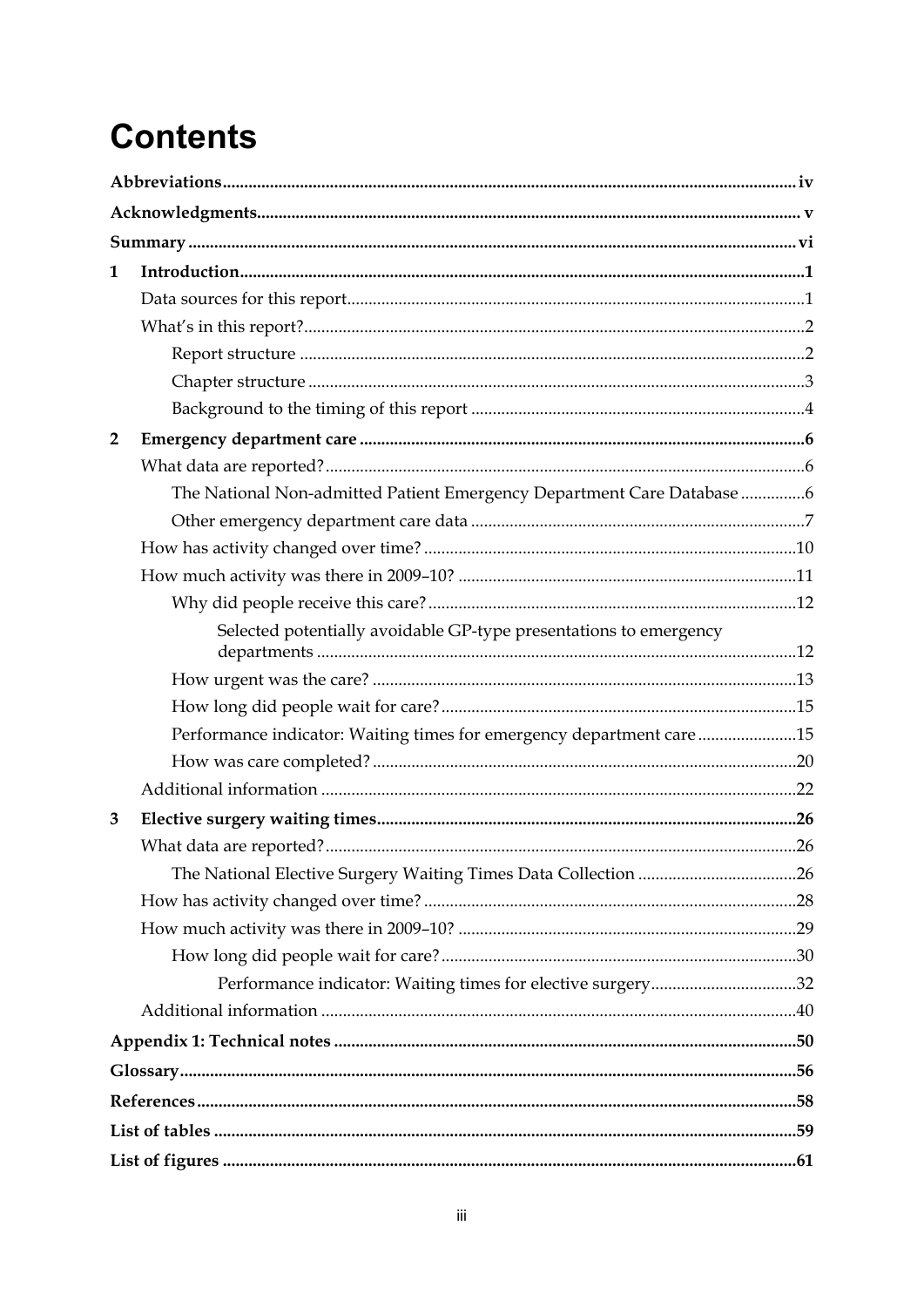# <span id="page-3-0"></span>**Abbreviations**

| ABS             | <b>Australian Bureau of Statistics</b>                           |
|-----------------|------------------------------------------------------------------|
| ACT             | <b>Australian Capital Territory</b>                              |
| AHMAC           | Australian Health Ministers Advisory Council                     |
| <b>AIHW</b>     | Australian Institute of Health and Welfare                       |
| <b>HDSC</b>     | Health Data Standards Committee                                  |
| <b>NAPEDC</b>   | Non-admitted patient emergency department care                   |
| <b>NNAPEDCD</b> | National Non-admitted Patient Emergency Department Care Database |
| <b>NESWTDC</b>  | National Elective Surgery Waiting Times Data Collection          |
| <b>NHA</b>      | National Healthcare Agreement                                    |
| <b>NHISSC</b>   | National Health Information Standards and Statistics Committee   |
| <b>NHMD</b>     | National Hospital Morbidity Database                             |
| <b>NMDS</b>     | National minimum data set                                        |
| <b>NPHED</b>    | National Public Hospital Establishments Database                 |
| <b>NSW</b>      | New South Wales                                                  |
| NΤ              | Northern Territory                                               |
| Qld             | Queensland                                                       |
| SA.             | South Australia                                                  |
| Tas             | Tasmania                                                         |
| Vic             | Victoria                                                         |
| WA              | Western Australia                                                |
|                 |                                                                  |

# **Symbols**

| ave    | Average                  |
|--------|--------------------------|
| n.a.   | Not available            |
| n.e.c. | Not elsewhere classified |
| n.p.   | Not published            |
|        | Not applicable           |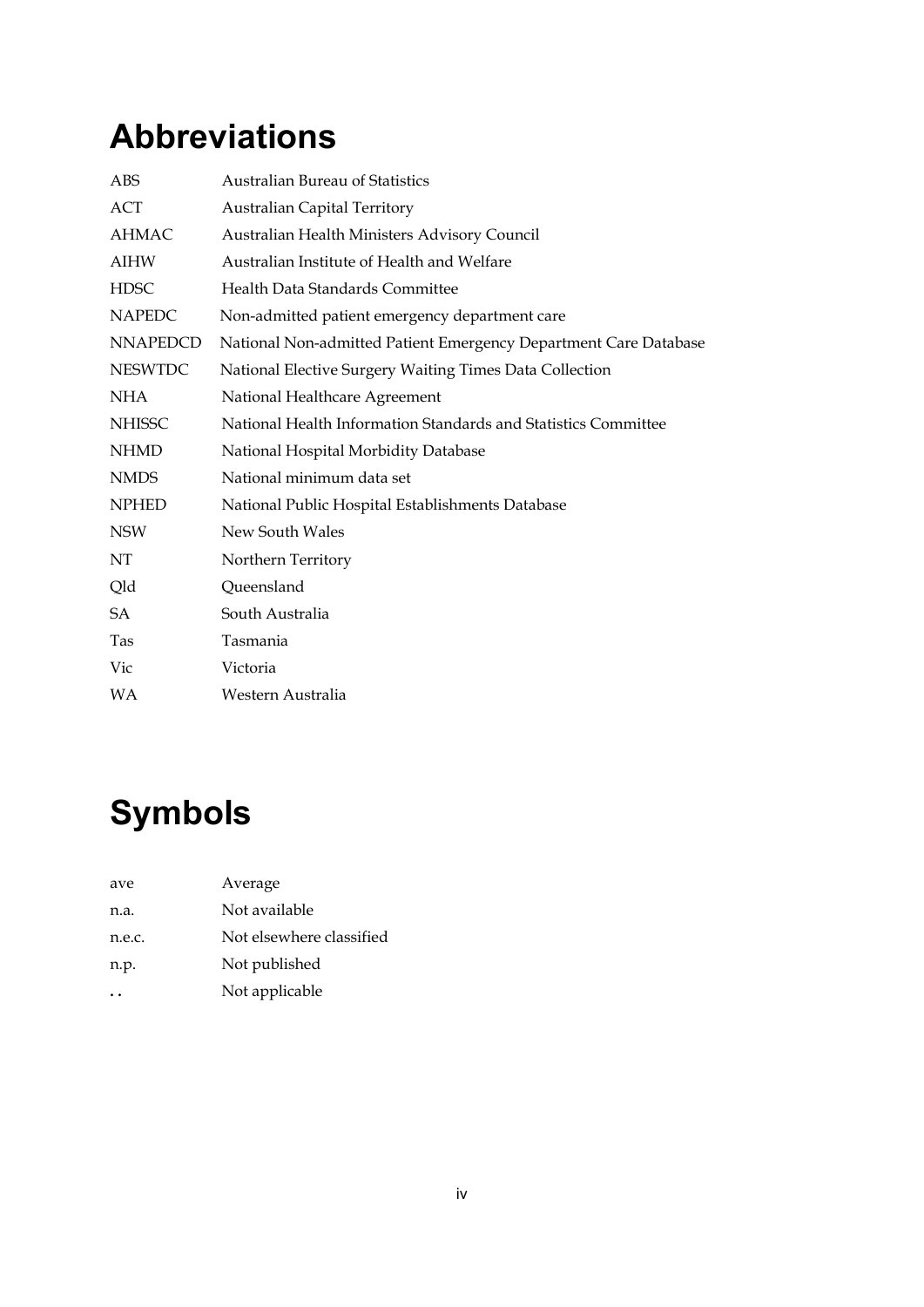# <span id="page-4-0"></span>**Acknowledgments**

This report would not have been possible without the valued cooperation and efforts of the data providers: the health authorities of the states and territories, and individual public hospitals. The Australian Institute of Health and Welfare (AIHW) thanks them for their timely supply of the data and assistance with data validation and in the preparation of this report.

The AIHW's Australian Hospital Statistics Advisory Committee was also of great assistance to this project. Members of the Committee are:

- Jenny Hargreaves (AIHW) (Chair)
- John Agland (New South Wales Department of Health)
- Paul Basso (South Australian Department of Health)
- Eui-Soo Choi (New South Wales Department of Health)
- Paul Collins (Private Health Insurance Administration Council)
- Sue Cornes (Queensland Health)
- Louise Edmonds (Australian Capital Territory Department of Health)
- Jerry Hearn (Australian Government Department of Health and Ageing)
- Gary Inglis (Northern Territory Department of Health and Families)
- Jiten Mangal (Commonwealth Grants Commission)
- Peter Mansfield (Tasmanian Department of Health and Human Services)
- Jennifer McNamee (National Casemix and Classification Centre)
- George Neale (Australian Private Hospitals Association Limited)
- Mark Gill (Victorian Department of Health)
- Elisabeth Sallur (Western Australian Department of Health)
- Paul Tridgell (Australian Healthcare and Hospitals Association)

Within the AIHW the report was prepared by Katrina Burgess and Katie Williams, with expert advice provided by George Bodilsen, Kelly Cheng, Brett Henderson and Katrina Hicks. Valdis Thomann assisted in database management. John Steggall coordinated the publication process.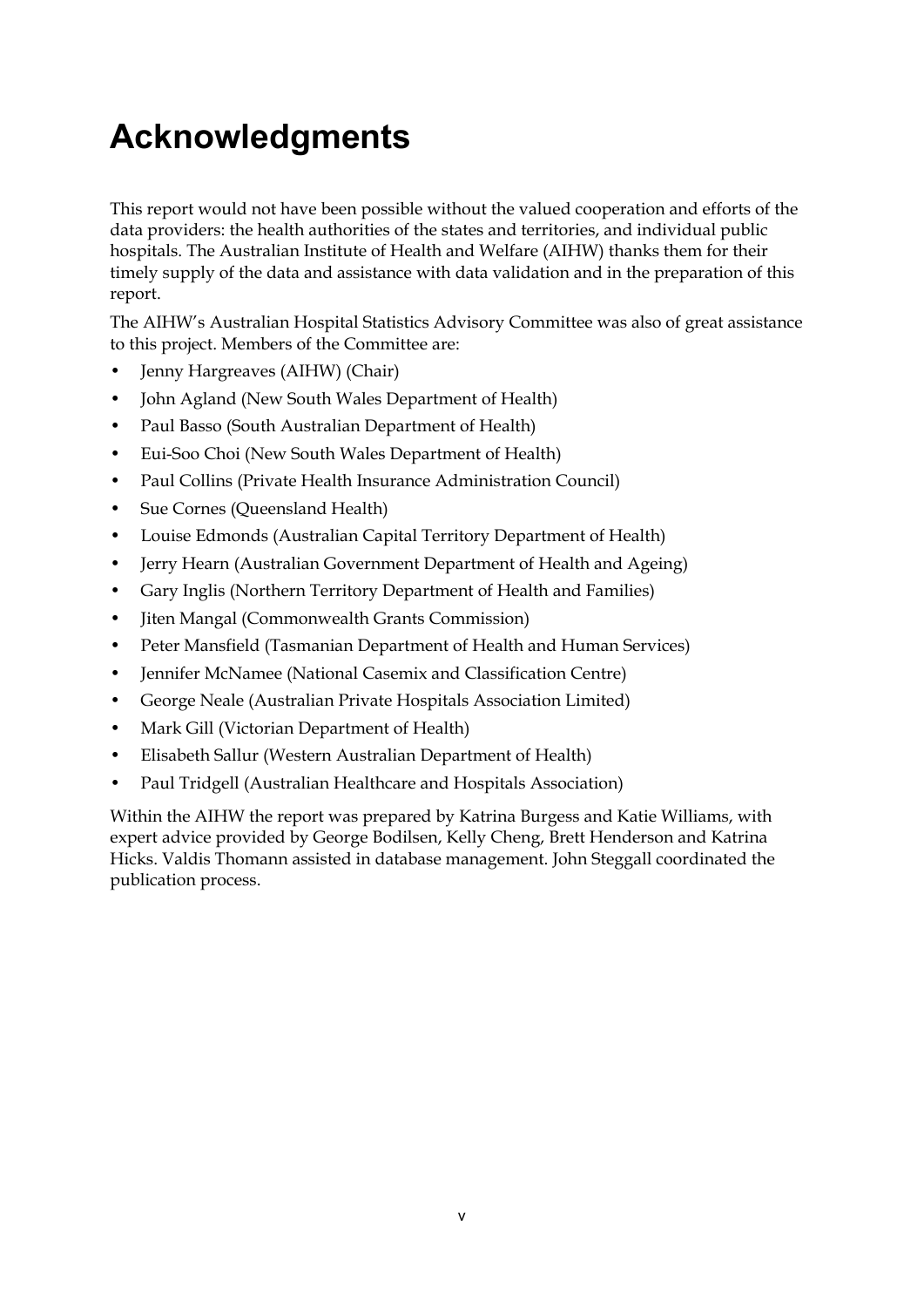# <span id="page-5-0"></span>**Summary**

This report presents information relating to emergency department care in major public hospitals and public hospital elective surgery waiting times for the period 1 July 2009 to 30 June 2010. Timely provision of these data by state and territory health authorities has allowed this information to be reported within 5 months of the collection period for the first time, making this report more timely and relevant than previously.

## **Emergency department care**

Almost 6 million emergency department presentations were reported by major public hospitals in 2009–10, an increase of 4.9% on average each year between 2005–06 and 2009–10.

Overall, treatment by a medical officer or nurse commenced within 23 minutes of presenting to the emergency department for 50% of patients and within 115 minutes of presentation for 90% of patients.

Since 2005–06, the overall proportion of patients seen on time has been 69% to 70% each year. For 2009–10, 70% of patients were seen on time (for their triage or urgency category), as were 100% of resuscitation patients (those requiring treatment immediately) and 78% of emergency patients (requiring treatment within 10 minutes). The proportion of patients seen on time ranged from 56% for the Northern Territory to 75% for New South Wales. For New South Wales, 50% of presentations were treated by a medical officer or nurse within 20 minutes and, for the Northern Territory, 50% of presentations were treated within 38 minutes.

About 3.8% of emergency department presentations in *Principal referral and Specialist Women's and children's hospitals* and *Large hospitals* were for Aboriginal and Torres Strait Islander people. For those hospitals, about 66% of *Indigenous Australians* were seen on time, compared with 68% for *Other Australians*.

## **Elective surgery waiting times**

In 2009–10, Australia's public hospitals admitted about 606,000 patients from elective surgery waiting lists.

Between 2005–06 and 2009–10, admissions from elective surgery waiting lists increased by an average of 2.1% per year. There was a higher than average increase in admissions between 2007–08 and 2008–09 (5.2%), associated with the Elective Surgery Waiting List Reduction Plan implemented by the Australian Government and states and territories over that period.

In 2009–10, 50% of patients waited 35 days or less for public elective surgery, ranging from 27 days in Queensland to 73 days in the Australian Capital Territory. This continued the upward trend in waiting times over the period 2005–06 to 2009–10, with the median waiting time increasing from 32 days in 2005–06. Between 2005–06 and 2009–10, the proportion of patients who waited more than a year to be admitted for their surgery decreased from 4.6% to 3.6%.

The median waiting time for *Indigenous Australians*, was higher than for *Other Australians* (38 and 33 days, respectively) (excludes data for New South Wales), and a higher proportion of patients waited greater than 365 days for *Indigenous Australians* (4.5%) compared with *Other Australians* (2.7%).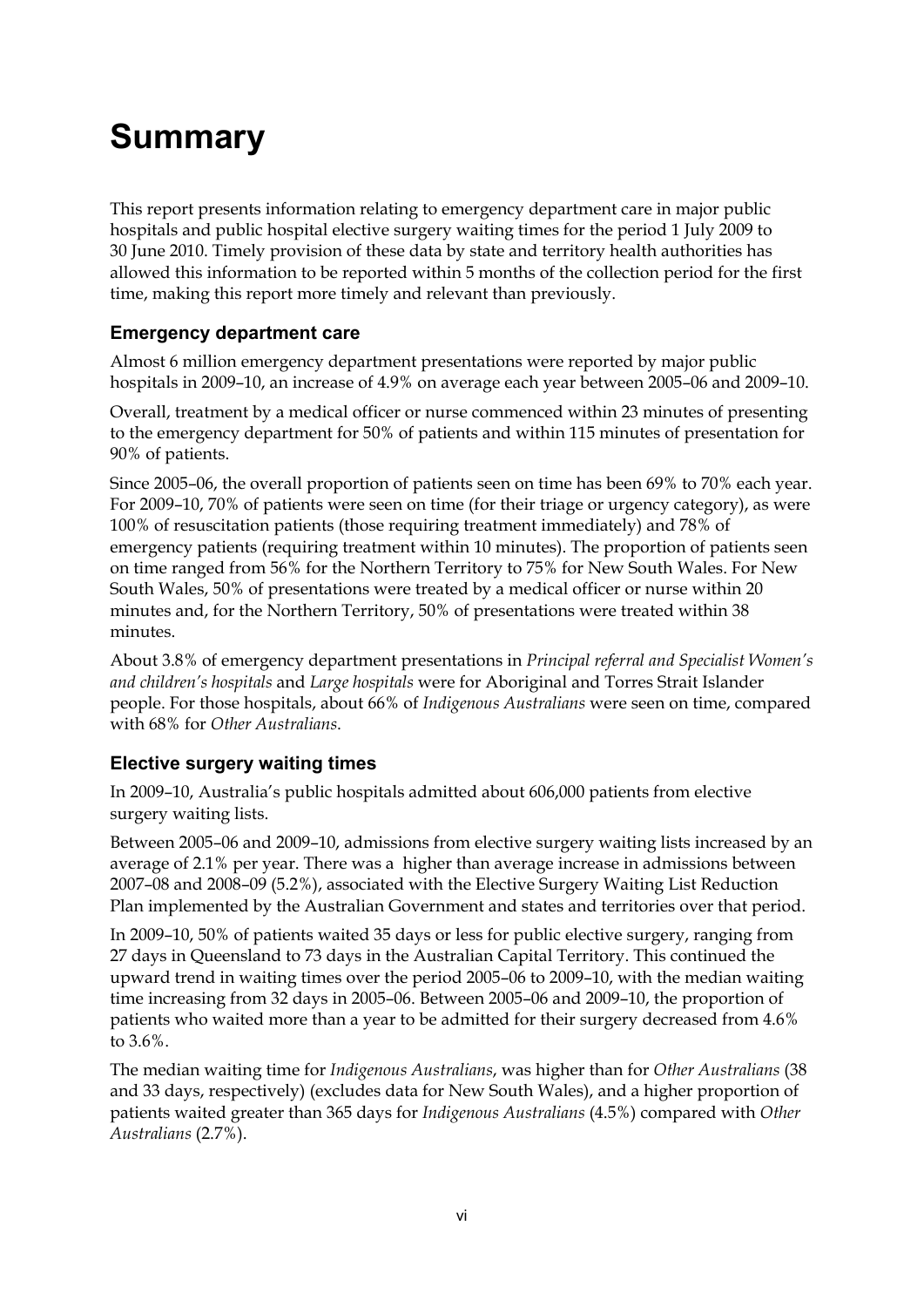# <span id="page-6-0"></span>**1 Introduction**

*Australian hospital statistics 2009–10: Emergency department care and Elective surgery waiting times* continues the Australian Institute of Health and Welfare's (AIHW) series of summary reports describing the characteristics and activity of Australia's hospitals. The AIHW has previously published reports for the financial years 1993–94 to 2008–09 (AIHW various years). Previous reports presented data supplied by state and territory health authorities on admitted patient care, elective surgery waiting times, emergency department care, outpatient care and public hospital establishments.

This report presents information for emergency department care for major public hospitals and elective surgery waiting times for public hospitals for the period 1 July 2009 to 30 June 2010. Timely provision of these data by state and territory health authorities has allowed this information to be reported within 5 months of the collection period for the first time, making this report more timely and relevant than previously.

The data for the National Minimum Data Sets (NMDSs) for Admitted patient care, Public hospital establishments and Outpatient care will be provided by state and territory health authorities in the AIHW's comprehensive annual report *Australian hospital statistics 2009–10* (to be published mid-2011). *Australian hospital statistics 2009–10* will also include additional data for:

- emergency department care, including information on the age and sex of the patient, their arrival mode, the time of arrival (hour of day) and the duration of the non-admitted patient episode. Information on total accident and emergency activity will also be included (sourced from data provided for the Public hospital establishments NMDS)
- elective surgery waiting times, including information on total elective surgery activity, the age and sex of the patient, and their area of usual residence and socioeconomic status (sourced from data provided for the Admitted patient care NMDS).

# <span id="page-6-1"></span>**Data sources for this report**

The AIHW has undertaken the collection and reporting of the data in this report under the auspices of the Australian Health Ministers' Advisory Council, through the National Health Information Agreement. Most of the data collected were as defined in the National Minimum Data Sets (NMDSs) relating to hospitals.

The data supplied by state and territory health authorities were used by the AIHW to assemble the following databases used in compiling this report:

- The National Non-admitted Patient Emergency Department Care Database, covering emergency department care and waiting times for major public hospitals.
- The National Elective Surgery Waiting Times Data Collection, covering waiting times and other characteristics of elective surgery in public hospitals.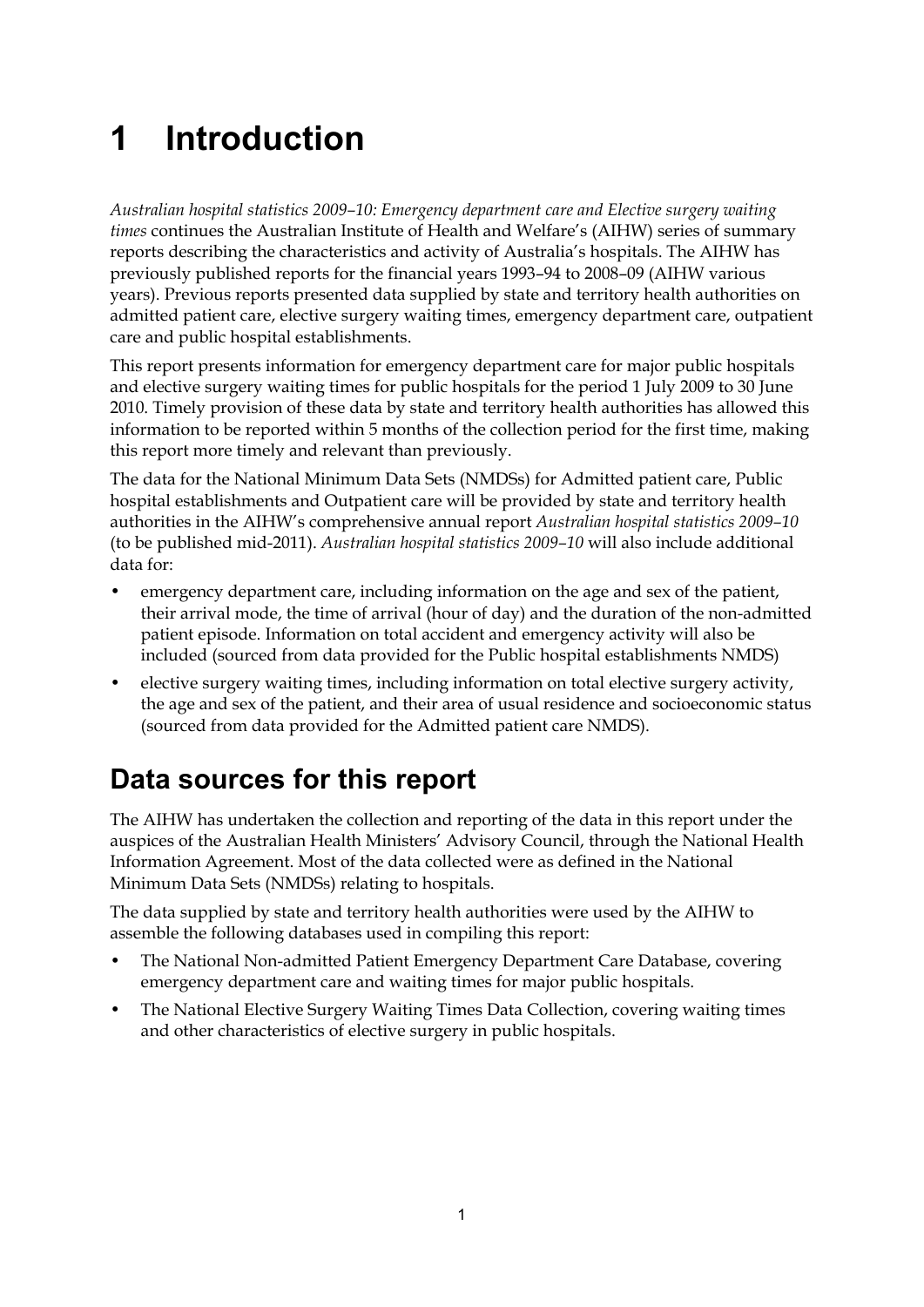# **What's in this report?**

*Australian hospital statistics 2009–10: Emergency department care and Elective surgery waiting times* presents some of the information available for emergency department care and elective surgery waiting times that were presented in past *Australian hospital statistics* annual reports. The information presented in this report includes overall activity, performance indicators and other waiting times statistics.

### **Box 1.1: Data limitations**

- States and territories are primarily responsible for the quality of the data they provide. However, the AIHW undertakes extensive validations on receipt of data, checking for valid values, logical consistency and historical consistency. Where possible, data in individual data sets are checked with data from other data sets. Potential errors are queried with jurisdictions, and corrections and resubmissions may be made in response to these edit queries. The AIHW does not adjust data to account for possible data errors or missing or incorrect values.
- Statistics on emergency department presentations for non-admitted patients and public hospital elective surgery waiting times may be affected by variations in reporting practices across states and territories and over time. Where possible, these variations have been noted in the text. Comparisons between states and territories and reporting years should be made with reference to the accompanying notes in the chapters and the *Appendix*.

# <span id="page-7-1"></span>**Report structure**

This chapter introduces the data sources used and the structure of the report.

*Chapter 2* presents activity and waiting times information for non-admitted patient care provided in major public hospital emergency departments. It includes the proportion seen on time and the median and 90th percentile waiting times (in minutes), nationally, by state or territory and by Indigenous status, triage category and hospital peer group.

For the 2008–09 collection period, these data were presented in *Chapter 5* of *Australian hospital statistics 2008–09* (AIHW 2010a).

*Chapter 2* also includes performance indicators agreed under the National Healthcare Agreement (CRC 2010):

- Waiting times for emergency department care. This performance indicator can be related to National Health Performance Framework dimension 'Accessibility' within the domain 'Health System Performance' (see *Chapter 3* of *Australian hospital statistics 2008–09*  (AIHW 2010a)). Under the National Healthcare Agreement, it relates to the outcome area of 'hospital and related care' and to a performance benchmark for emergency departments.
- <span id="page-7-0"></span> Selected potentially avoidable GP-type presentations to emergency departments. This performance indicator can be related to National Health Performance Framework dimension 'Accessibility' within the domain 'Health System Performance'. Under the National Healthcare Agreement, it relates to the outcome area of 'primary and community health'.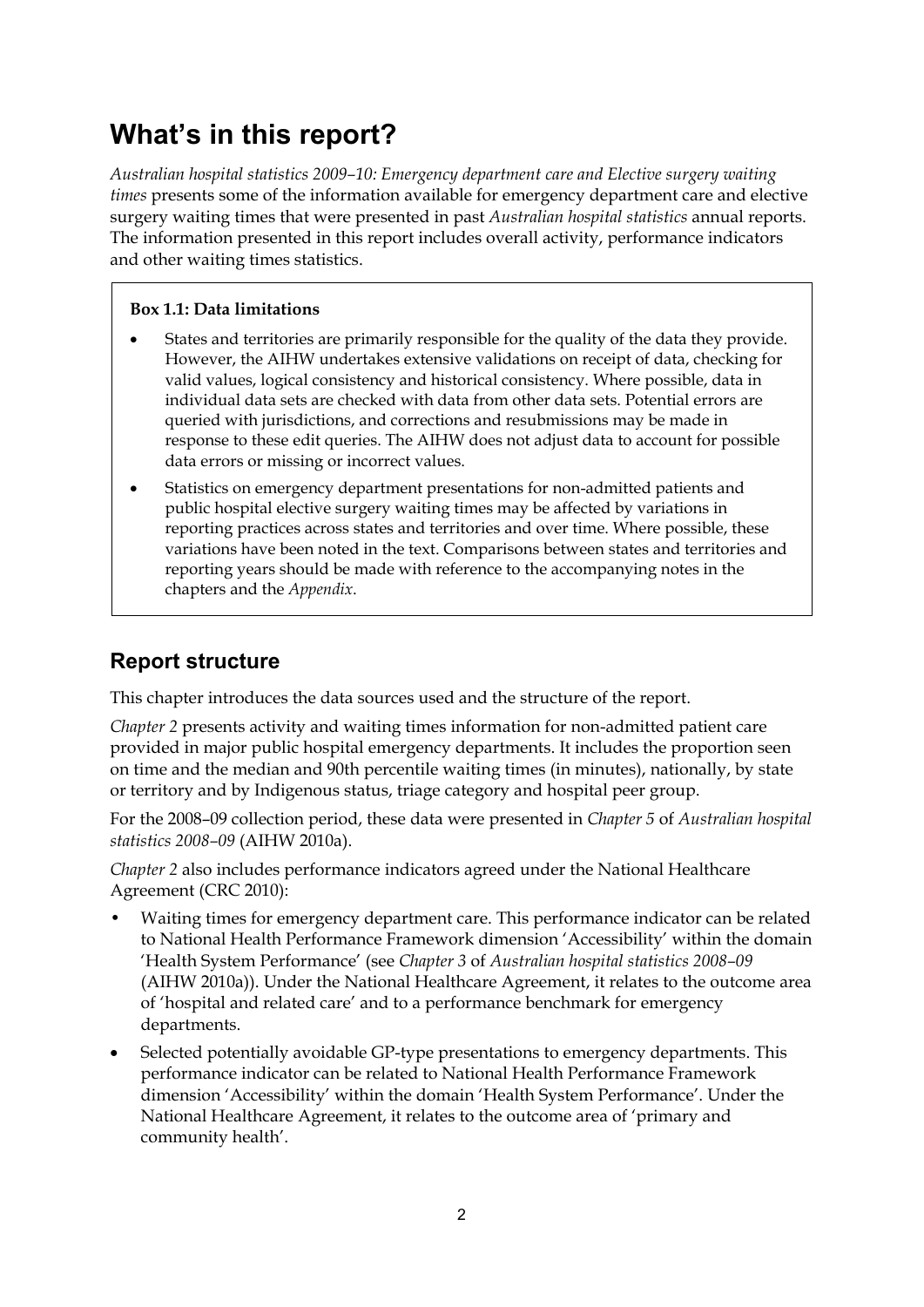*Chapter 3* presents information on patients admitted for elective surgery from public hospital waiting lists. It includes information on the median and 90th percentile waiting times (in days), nationally, by state or territory and by Indigenous status, surgical specialty, indicator procedure and hospital peer group.

For the 2008–09 collection period, these data were presented in *Chapter 10* of *Australian hospital statistics 2008–09* (AIHW 2010a).

*Chapter 3* also includes a performance indicator agreed under the National Healthcare Agreement:

• Waiting times for elective surgery. This performance indicator can be related to National Health Performance Framework dimension 'Accessibility' within the domain 'Health System Performance' (see *Chapter 3* of *Australian hospital statistics 2008–09*  (AIHW 2010a)). Under the National Healthcare Agreement, it relates to the outcome area of 'hospital and related care'.

Some additional demographic information and estimates of coverage were not included in this report as data for the Admitted patient care NMDS or the Public hospital establishments NMDS were not available at the time of publication. Information sourced from those data sets can be used to provide a more complete picture of emergency department services and elective surgery in Australia. More detailed information will be included in *Australian hospital statistics 2009–10* (to be published mid-2011).

# <span id="page-8-0"></span>**Chapter structure**

In this report, chapters are structured to address a common set of questions concerning the source data for each chapter, including:

- *What data are reported?* This section discusses the data sets used to inform the chapter.
- *What are the limitations of the data?* This section provides caveats that should be considered when interpreting the data presented.
- *What methods were used?* This section outlines issues such as inclusions and exclusions of records and calculation methods.

Following the information on the data sources, the data presented provide answers to the following questions where appropriate:

- *How has activity changed over time?*
- *How much activity was there in 2009–10?*
- *Why did people receive the care?*
- *How urgent was the care?*
- *How long did people wait for care?*
- *How was the care completed?*

#### **Performance indicators**

The performance indicators presented in this report are those derived from the National Non-admitted Patient Emergency Department Care Database and the National Elective Surgery Waiting Times Data Collection for reporting under the National Healthcare Agreement.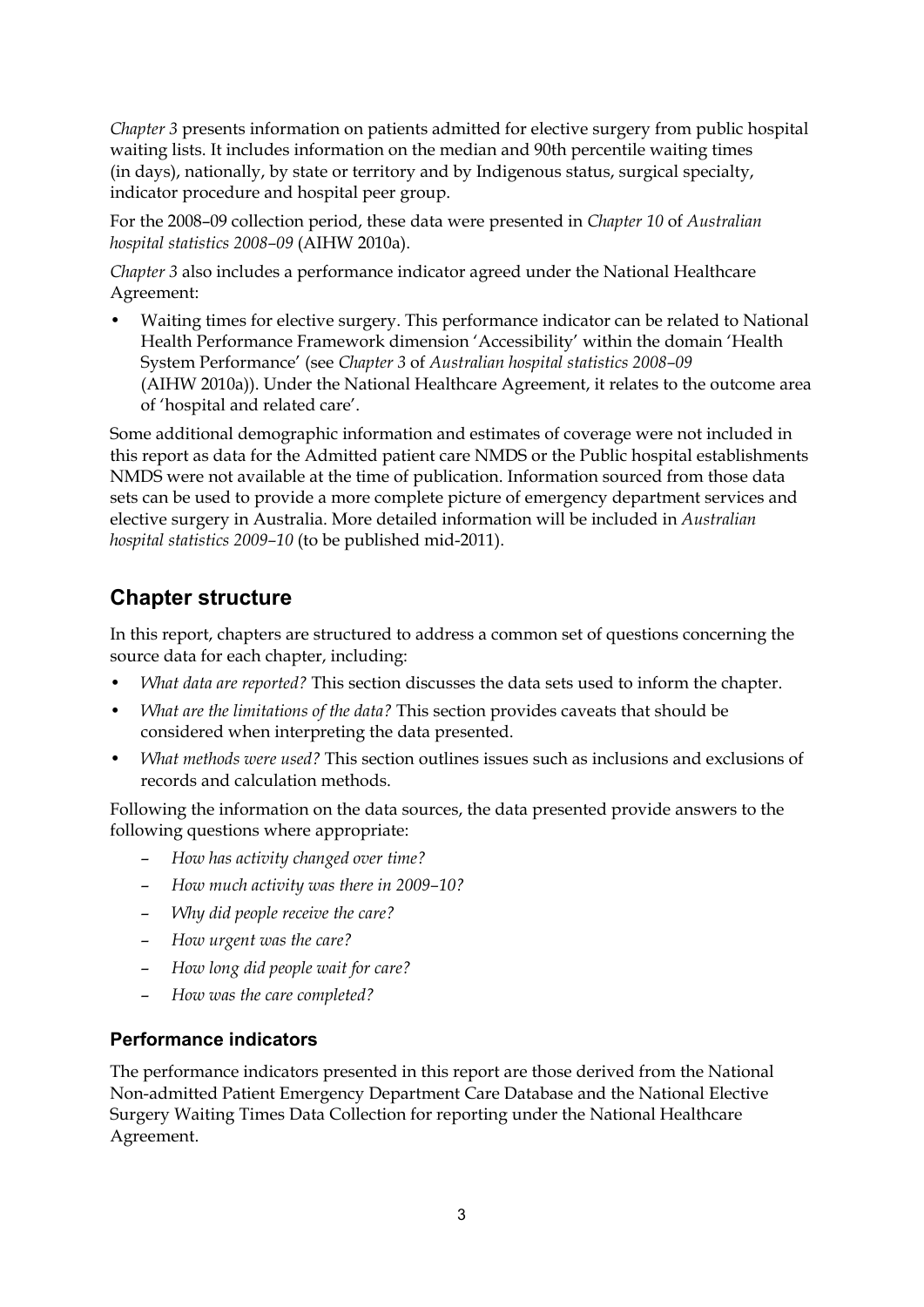They are presented according to the National Health Performance Framework (NHPF) revised as agreed by the National Health Information and Statistics Committee (NHISSC) in 2008. The NHPF can be regarded as a structure to guide the understanding and evaluation of the health system, facilitating consideration of how well the health system or program is performing. The framework has three domains: 'Health Status', 'Determinants of Health' and 'Health System Performance'. The Health System Performance domain is most relevant to assessment of the provision of hospital and other health-care services. The six dimensions identified within this domain are: *Effectiveness*, *Safety*, *Responsiveness*, *Continuity of care*, *Accessibility* and *Efficiency & sustainability*.

# <span id="page-9-0"></span>**Background to the timing of this report**

As noted above, this is the first year in which these data have been provided by state and territory health authorities to the AIHW early enough to allow this report to be released within 5 months of the end of the reporting period.

In December 2008, premiers and chief ministers of all Australian states and territories signed the Intergovernmental Agreement on Federal Financial Relations, which has a strong emphasis on 'enhanced public accountability through simpler, standardised and more transparent performance reporting by all jurisdictions, with a focus on the achievement of outcomes, efficient service delivery and timely public reporting'.

The AIHW has worked with the Australian Health Ministers' Advisory Council's (AHMAC) National Health Information Standards and Statistics Committee (NHISSC) to improve the timeliness of data required to support performance indicator reporting under the National Healthcare Agreement.

As a result, and with the cooperation of the state and territory health authorities, data for the NMDSs for Non-admitted Patient Emergency Department Care and Elective Surgery Waiting Times were made available to the AIHW by 30 September 2010. During October and November 2010, the AIHW worked with states and territories to check the data and to prepare this report.

The AIHW acknowledges the efforts of the states and territories in the supply of the data, and assistance in the preparation of this report, that has led to the improved timeliness of the information.

# **Additional data on the Internet**

This report can be found at <www.aihw.gov.au>. It is available as a PDF and all tables are downloadable as Excel spreadsheets.

## **Interactive data**

Also on the website are interactive data from the National Elective Surgery Waiting Times Data Collection including elective surgery waiting times summary statistics for:

- Reason for removal from waiting lists (2002–03 to 2009–10)
- Surgical specialty (2001–02 to 2009–10)
- Indicator procedure (2001–02 to 2009–10).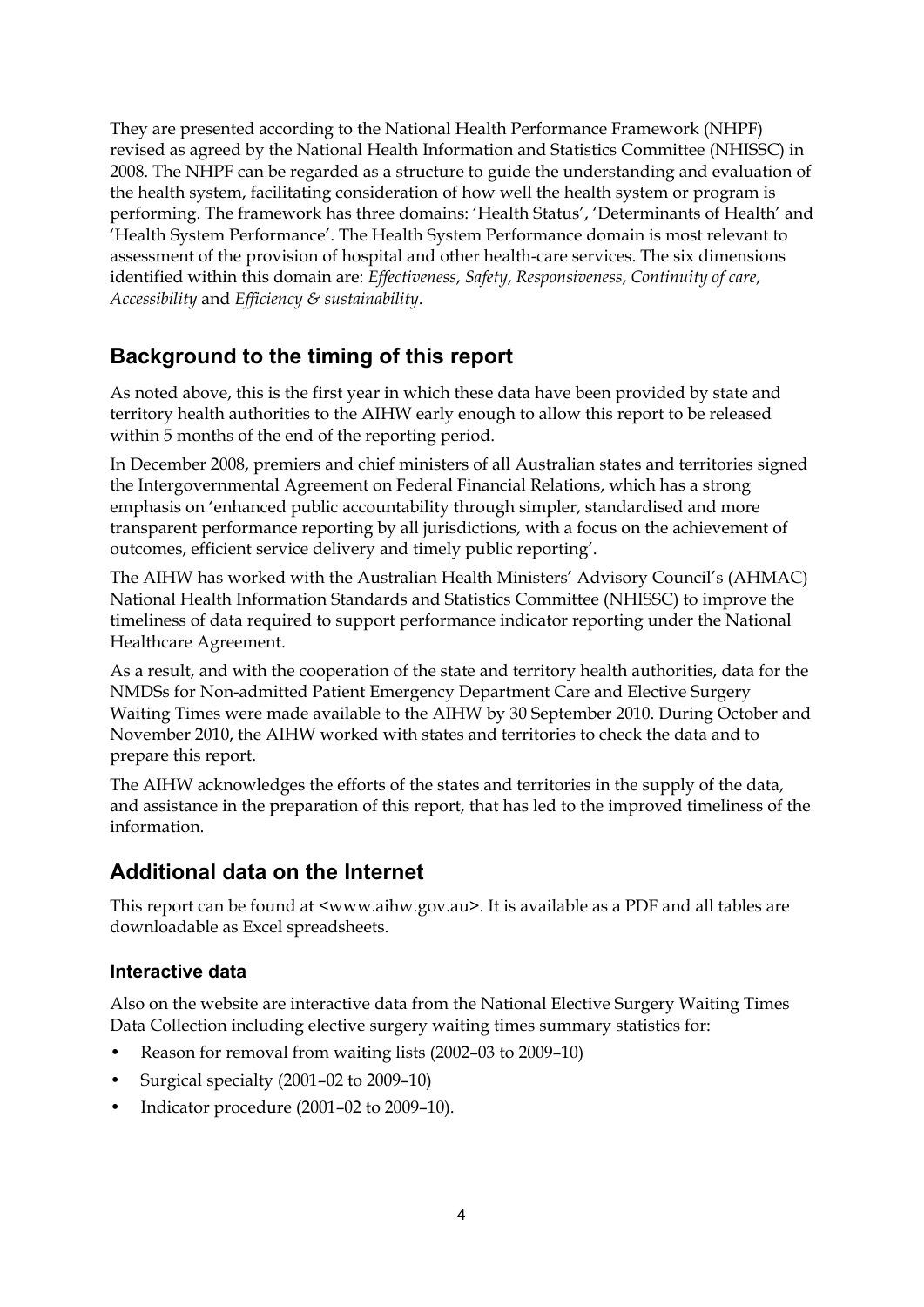## **Updates**

After this report is published, the AIHW website will include updates for the tables that present coverage estimates based on data from the Admitted patient care NMDS and the Public hospital establishments NMDS.

Updates to the data presented in this report, and additional information obtained by linking the emergency department care data with the Public hospital establishments data or the elective surgery waiting times data with the Admitted patient care data, will be included in *Australian hospital statistics 2009–10* (to be published mid-2011).

Internet tables and interactive data are also updated in the event of errors being found or if data are resupplied after release of the publication.

# **Other hospital-related data**

Information for all hospital-related data, including revisions of the data included in this report, will be presented in *Australian hospital statistics 2009–10*. This report is expected to be published in mid-2011.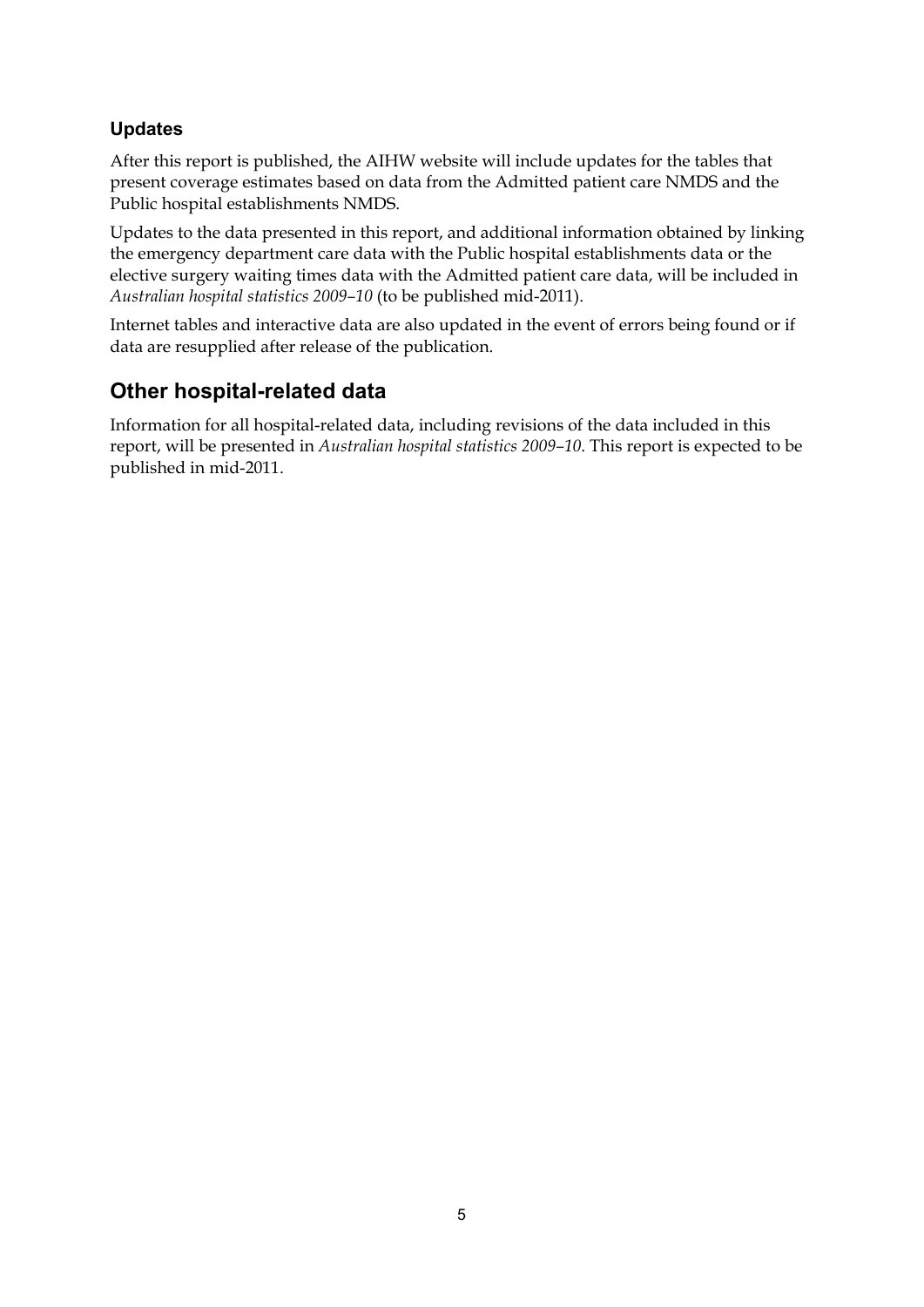# <span id="page-11-0"></span>**2 Emergency department care**

This chapter presents information about emergency department activity in public hospitals that report to the National Non-admitted Patient Emergency Department Care Database (NNAPEDCD).

The chapter is particularly focused on information related to:

- total emergency department activity (reported to the NNAPEDCD)
- emergency department waiting times
- the type of care received
- how patients left the emergency department.

This chapter does not include statistics on total accident and emergency occasions of service, patient characteristics, or duration of presentation statistics. These data will be presented in *Australian hospital statistics 2009–10* (AIHW forthcoming).

Some of the information in this chapter is limited to emergency department presentations in *Principal referral and Specialist women's and children's hospitals* and *Large hospitals* only.

Caution should be used when interpreting the data presented in this report, as the data have not been checked against the establishment-level data provided in the National Public Hospital Establishments Database (NPHED). The NPHED data includes information on the number of accident and emergency occasions of service for each public hospital, and are used to check counts of presentations and to assess coverage of the NNAPEDCD. The data presented here have therefore not been subjected to the usual level of confirmation.

Also, peer group-level data presented in this report are based on the peer groups assigned to hospitals for *Australian hospital statistics 2008–09* (AIHW 2010a), as the 2009–10 peer group cannot be assigned until the level of admitted patient activity is known.

Revisions to these data, including estimates of the proportion of accident and emergency services reported to the NNAPEDCD, will be included in the AIHW's comprehensive annual report *Australian hospital statistics 2009–10* (AIHW forthcoming).

# <span id="page-11-1"></span>**What data are reported?**

# <span id="page-11-2"></span>**The National Non-admitted Patient Emergency Department Care Database**

The NNAPEDCD is a compilation of episode-level data for emergency department presentations in public hospitals. The database is based on the NMDS for Non-admitted patient emergency department care (NAPEDC), as defined in the *National health data dictionary, version 14* (HDSC 2008). It includes data on the type of emergency department visit, triage category, waiting times, arrival mode and episode end status.

The data presented in this report are based on patients completing an episode in an emergency department between 1 July 2009 and 30 June 2010.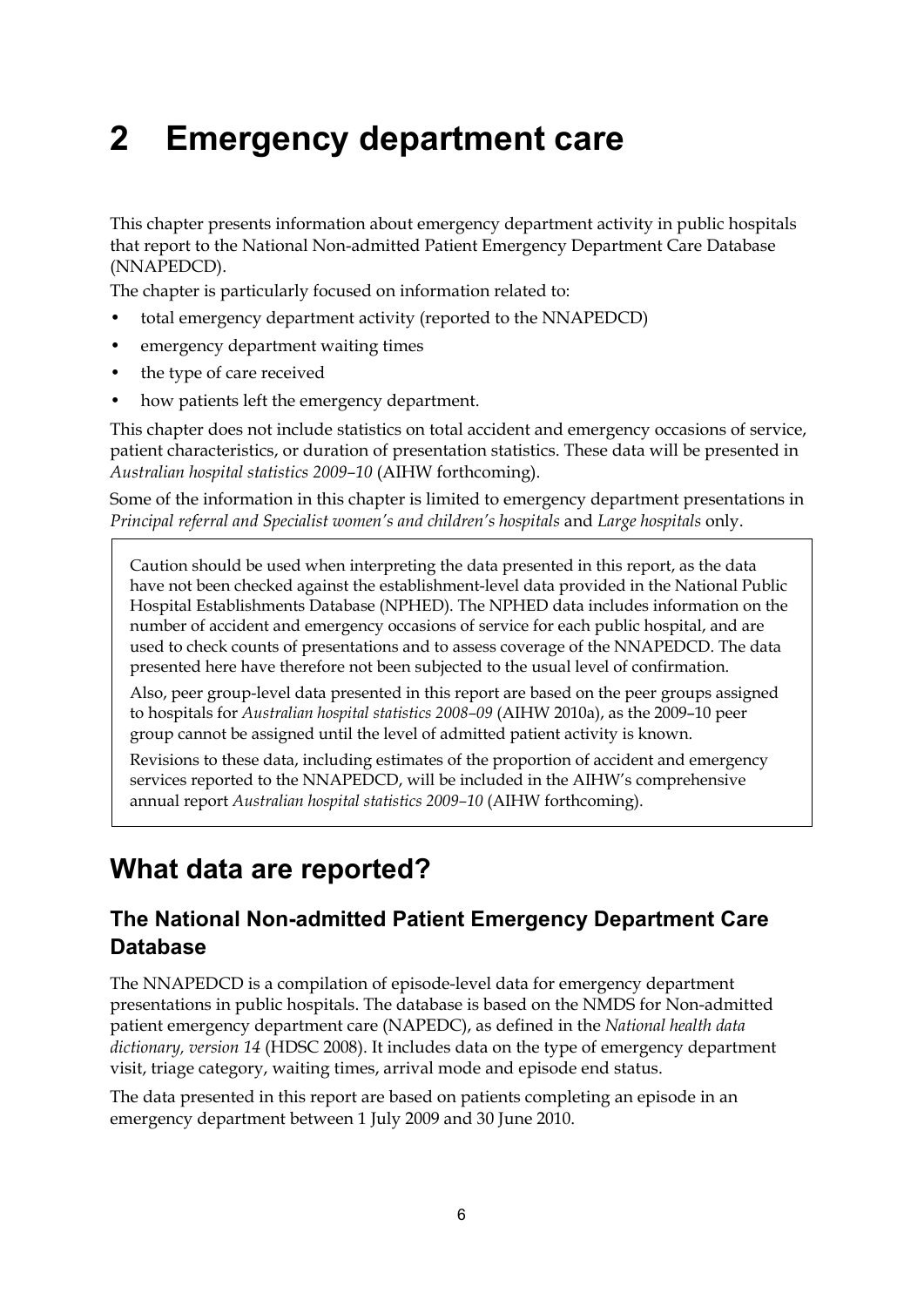The scope of this NMDS in 2009–10 was non-admitted patients registered for care in emergency departments in public hospitals that were classified as either peer group A (*Principal referral and Specialist women's and children's hospitals*) or B (*Large hospitals*) in *Australian hospital statistics 2008–09* (AIHW 2010a). Further information on the peer group classification is available in *Appendix 1* of that report. The use of the peer group classification is an interim measure and the scope of this collection is currently under review.

For 2009–10, all states and territories provided episode-level data to the NNAPEDCD for all public hospitals in peer groups A and B that had emergency departments (that is 100% of hospitals that were required to report episode-level data). Data were provided for 83 *Principal referral and Specialist women's and children's hospitals* and 39 *Large hospitals*.

Some states and territories also provided episode-level data for public hospitals that were classified to peer groups other than A or B, and these data have been included in some parts of this chapter. Data were also provided for:

- 19 *Medium hospitals,* 17 *Small hospitals* and 6 *Unpeered/Other hospitals* in New South Wales
- 6 *Medium hospitals* in Victoria
- 4 *Medium hospitals* in Queensland
- 3 *Medium hospitals* and 2 *Small remote acute hospitals* in Western Australia
- 1 *Medium hospital* in South Australia
- 1 *Medium hospital* in Tasmania
- 3 *Small remote acute hospitals* in the Northern Territory.

The data reported for New South Wales included data for the Hawkesbury District Health Service and the data for Tasmania included data for the Mersey Community Hospital.

From 2009–10, the data for the Albury Base Hospital was reported by the Victorian Department of Health as part of the Albury Wodonga Health Service. The Albury Wodonga Health Service was formed by the integration of Wodonga Regional Health Service in Victoria and acute services at the Albury Base Hospital in New South Wales. Data for Albury Base Hospital are therefore now included in statistics for Victoria whereas they were formerly reported by, and included in statistics for New South Wales.

For 2009–10, the proportion of accident and emergency occasions of service for which detailed episode-level data were present in the NNAPEDCD cannot be calculated until the establishment-level data in the NPHED become available. By comparing the numbers of presentations for hospitals that reported 2009–10 data to the NNAPEDCD with the corresponding information for 2008–09, the proportion of accident and emergency services reported to the NNAPEDCD was estimated at about 80%.

Terms relevant to the discussion of emergency department care are summarised in Box 2.1.

# <span id="page-12-0"></span>**Other emergency department data**

#### **National Public Hospital Establishments Database**

All states and territories provide hospital-level data on accident and emergency occasions of service for the NPHED, which has essentially full coverage of public hospitals. These data have wider coverage than data provided for the NNAPEDCD.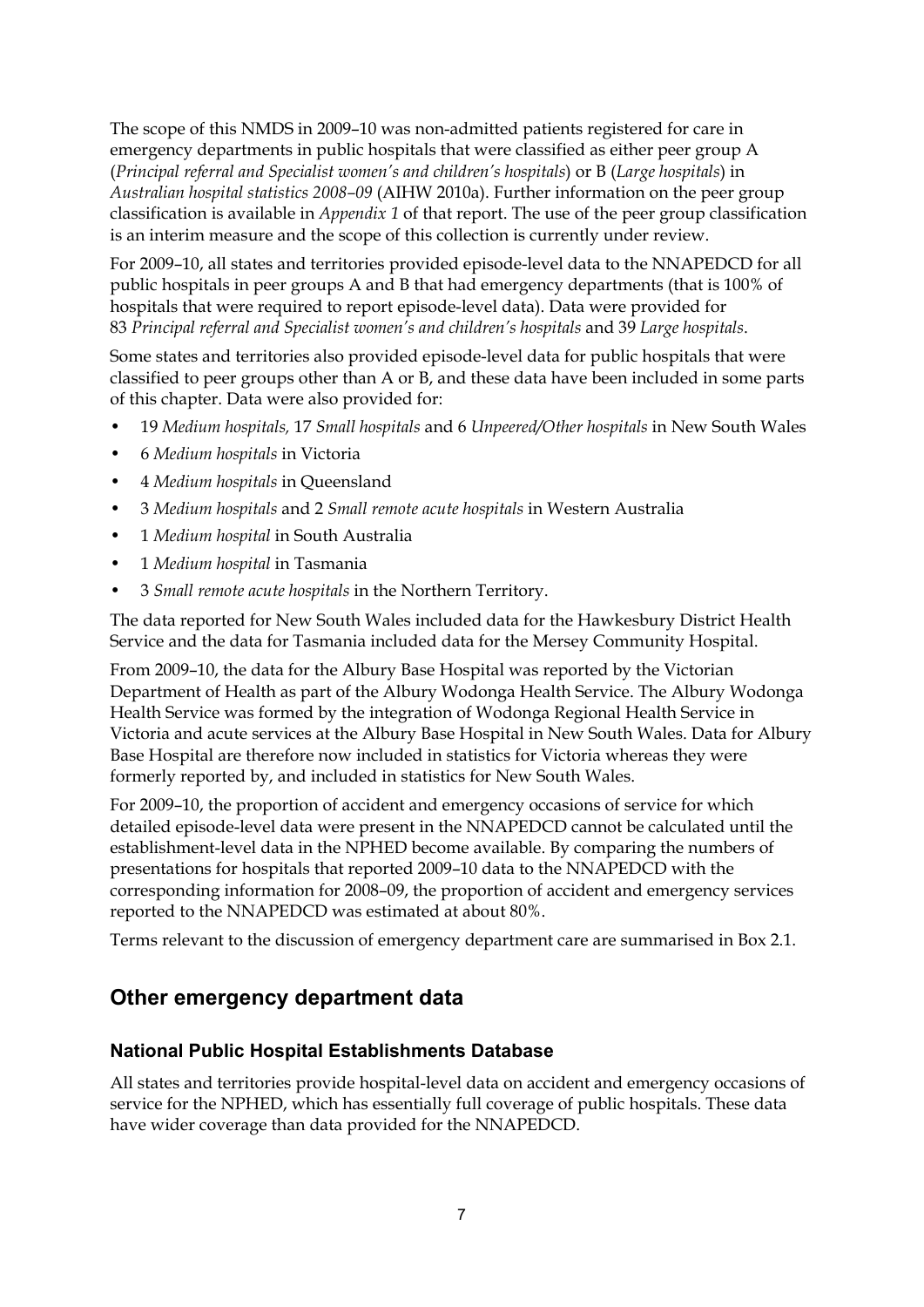The NPHED data for 2009–10 will be reported in the AIHW's annual report *Australian hospital statistics 2009–10* (AIHW forthcoming).

## **Private hospital emergency department activity**

Information about accident and emergency services provided by private hospitals are reported to the Australian Bureau of Statistics' (ABS) Private Hospital Establishments Collection and are presented in the ABS *Private hospitals* report. Information sourced from the latest *Private hospitals* report will be included in *Australian hospital statistics* 2009–10 (AIHW forthcoming).

#### **Box 2.1: Summary of terms and classifications relating to non-admitted patient emergency department care**

The **Triage category** indicates the urgency of the patient's need for medical and nursing care (HDSC 2008). It is usually assigned by triage nurses to patients at, or shortly after, the time of presentation to the emergency department, in response to the question 'This patient should wait for medical care no longer than...?'. The National Triage Scale has five categories that incorporate the time by which the patient should receive care:

- *Resuscitation:* immediate (within seconds)
- *Emergency*: within 10 minutes
- *Urgent*: within 30 minutes
- *Semi-urgent*: within 60 minutes
- *Non-urgent*: within 120 minutes.

**Type of visit** to the emergency department indicates the reason the patient presents to an emergency department.

The **Episode end status** indicates the status of the patient at the end of the non-admitted patient emergency department service episode.

**Emergency presentations** include only presentations for which the Type of visit was reported as an *Emergency presentation* for all states and territories except South Australia. As one South Australian hospital is unable to report Type of visit data and most presentations are expected to be emergencies, all presentations that have a Type of visit *Emergency presentation* or *Not reported* are included for South Australia.

The *National health data dictionary* definition for **Emergency department waiting time to service delivery** is 'The time elapsed for each patient from presentation in the emergency department to commencement of service by a treating medical officer or nurse'.

An emergency department care episode is considered to be **Seen on time** if the waiting time to service delivery was within the time specified in the definition of the Triage category. For the purpose of this report, a patient with a triage category of *Resuscitation* was considered to be seen on time if the waiting time to service delivery was less than or equal to 2 minutes. There is some variation between jurisdictions in the criteria used to determine the proportion of *Resuscitation* patients seen on time, therefore these data may differ from those reported by individual jurisdictions.

An emergency department care episode is considered to **End in admission** if the Episode end status was reported as *Admitted to this hospital*. This includes being admitted to units or beds within the emergency department.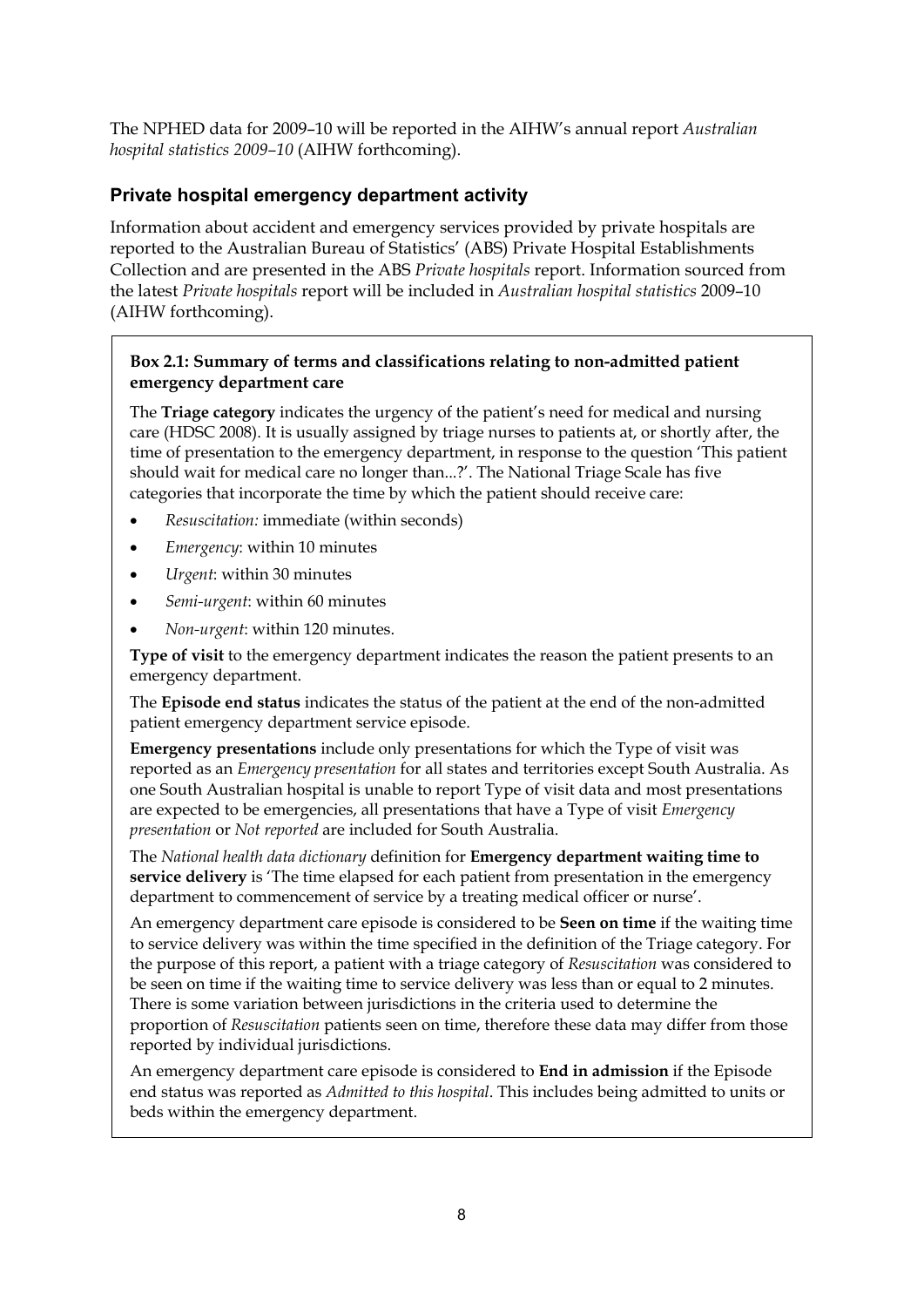#### **Box 2.2: What are the limitations of the data?**

- The National Non-admitted Patient Emergency Department Care Database (NNAPEDCD) does not include all public hospital accident and emergency services. As the scope of the NAPEDC is public hospitals that were classified in peer groups A and B, most of the data relates to hospitals within major cities. Consequently, data for emergency services may not be included for areas where the proportion of Indigenous people (compared with other Australians) may be higher than average. Disaggregation by socioeconomic status and remoteness should also be interpreted with caution.
- Statistics on emergency department presentations for non-admitted patients may be affected by variations in reporting practices across states and territories. Where possible, these variations have been noted in the text.
- For Western Australia, the data presented in this report are based on patients who commenced an episode in an emergency department between 1 July 2009 and 30 June 2010. Therefore, the data for Western Australia do not include records for patients who commenced the episode before 1 July 2009 and completed the episode on or after 1 July 2009. In addition, the data includes episodes that commenced before 30 June 2010, but were not completed within the reporting period. It is expected that these presentations would be counterbalanced overall by the number of presentations occurring in a similar way in adjacent reporting periods.
- The proportion of emergency services provided in the NNAPEDCD for 2009–10 was estimated by comparing the numbers of presentations for hospitals that reported 2009–10 data to the NNAPEDCD with the corresponding information for 2008–09, and the estimated proportion of accident and emergency occasions of services reported as episode-level data for 2008–09. These estimated proportions will be revised when the 2009–10 data are provided for the Public hospital establishments NMDS.
- Approximately 28,000 records for which a valid waiting time was not recorded were not used (in either the numerator or denominator) to derive waiting time statistics.

#### **Box 2.3: What methods were used?**

- Patients who present to the emergency department with a Type of visit of *Return visit*, *Planned*, *Pre-arranged admission* or *Patient in transit* do not necessarily undergo the same processes as *Emergency presentations*, and their waiting times may rely on factors outside the control of the emergency department. Therefore, waiting time statistics and the proportion ending in admission are not presented in this report for patients with a Type of visit other than *Emergency presentation* (or *Not reported* for South Australia).
- The median and 90th percentile waiting time are determined from the time elapsed between presentation in the emergency department to commencement of service. The calculation is restricted to presentations with an *Emergency presentation* Type of visit (or *Not reported* for South Australia). Also, presentations were excluded if the waiting time was missing or invalid, or the patient *Did not wait to be attended by a health care professional*, or was *Dead on arrival*.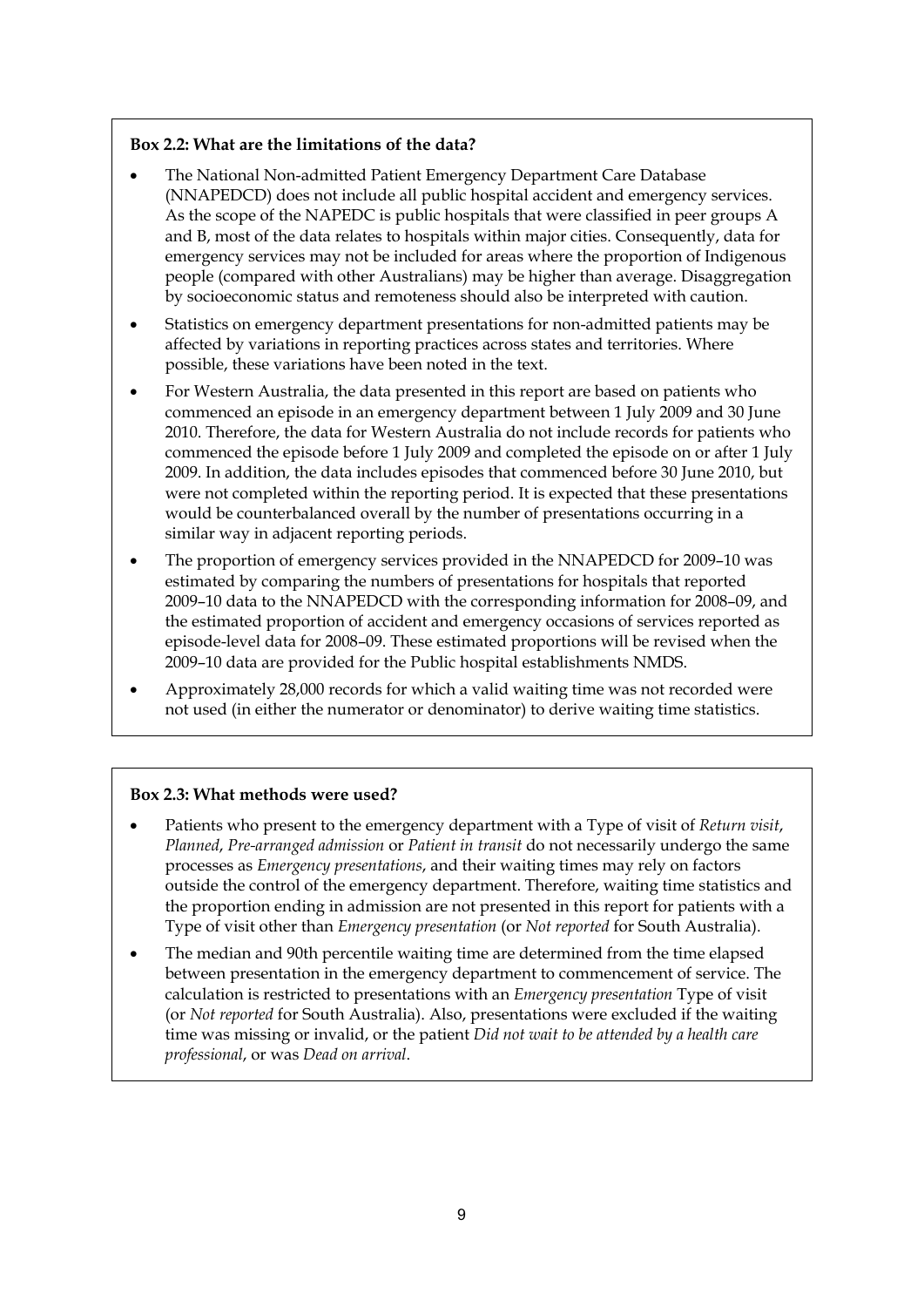#### **Box 2.3: (continued)**

- The proportion of presentations seen on time was determined as the proportion of presentations in each triage category with a waiting time less than or equal to the maximum waiting time stated in the National Triage Scale definition (see Box 2.1). The calculation is restricted to presentations for which the median waiting time could be calculated (see above). Records with a triage category of *Not reported* were excluded from this calculation but are included in the total number of emergency department presentations.
- The proportion of presentations ending in admission is determined as the proportion of presentations with an Episode end status of *Admitted to this hospital*. The calculation is restricted to presentations with a Type of visit of *Emergency presentation* (or *Not reported* for South Australia).

# <span id="page-15-0"></span>**How has activity changed over time?**

Between 2005–06 and 2009–10, the number of hospitals reporting to the NNAPEDCD increased from 153 to 184, and the number of emergency department presentations in those hospitals increased by 21.2% (average annual increase of 4.9%) (Table 2.1).

<span id="page-15-1"></span>**Table 2.1: Non-admitted patient emergency department presentation statistics, major public hospitals, 2005–06 to 2009–10** 

|                                                                                    |           |           |           |           |           | Change (per cent)    |                         |
|------------------------------------------------------------------------------------|-----------|-----------|-----------|-----------|-----------|----------------------|-------------------------|
|                                                                                    | 2005-06   | 2006-07   | 2007-08   | 2008-09   | 2009-10   | Ave since<br>2005-06 | <b>Since</b><br>2008-09 |
| Hospitals reporting to NNAPEDCD                                                    | 153       | 164       | 165       | 184       | 184       | 4.7                  | 0.0                     |
| <b>Presentations</b>                                                               | 4.914.896 | 5.287.451 | 5,537,196 | 5.742.140 | 5.957.960 | 4.9                  | 3.8                     |
| Estimated proportion of all accident and<br>emergency occasions of service (a) (%) | 78        | 78        | 78        | 80        | 80        | 1.7                  | 3.8                     |

(a) The number of presentations reported to the NNAPEDCD divided by the number of accident and emergency occasions of service reported to the NPHED as a percentage. For 2009–10, the estimated proportion of accident and emergency services reported to NNAPEDCD, is estimated by comparing the number of presentations for hospitals that reported to the NNAPEDCD for 2008–09 and 2009–10.

*Note:* Refer to boxes 2.1, 2.2 and 2.3 for more information on terminology, data limitations and methods of analysis.

Between 2005–06 and 2009–10, both the proportion of *Emergency presentations* treated within an appropriate time (seen on time) and the median waiting time of *Emergency presentations* remained relatively stable. The time by which 90% of presentations were seen decreased from 123 minutes to 115 minutes over the same period (Table 2.2).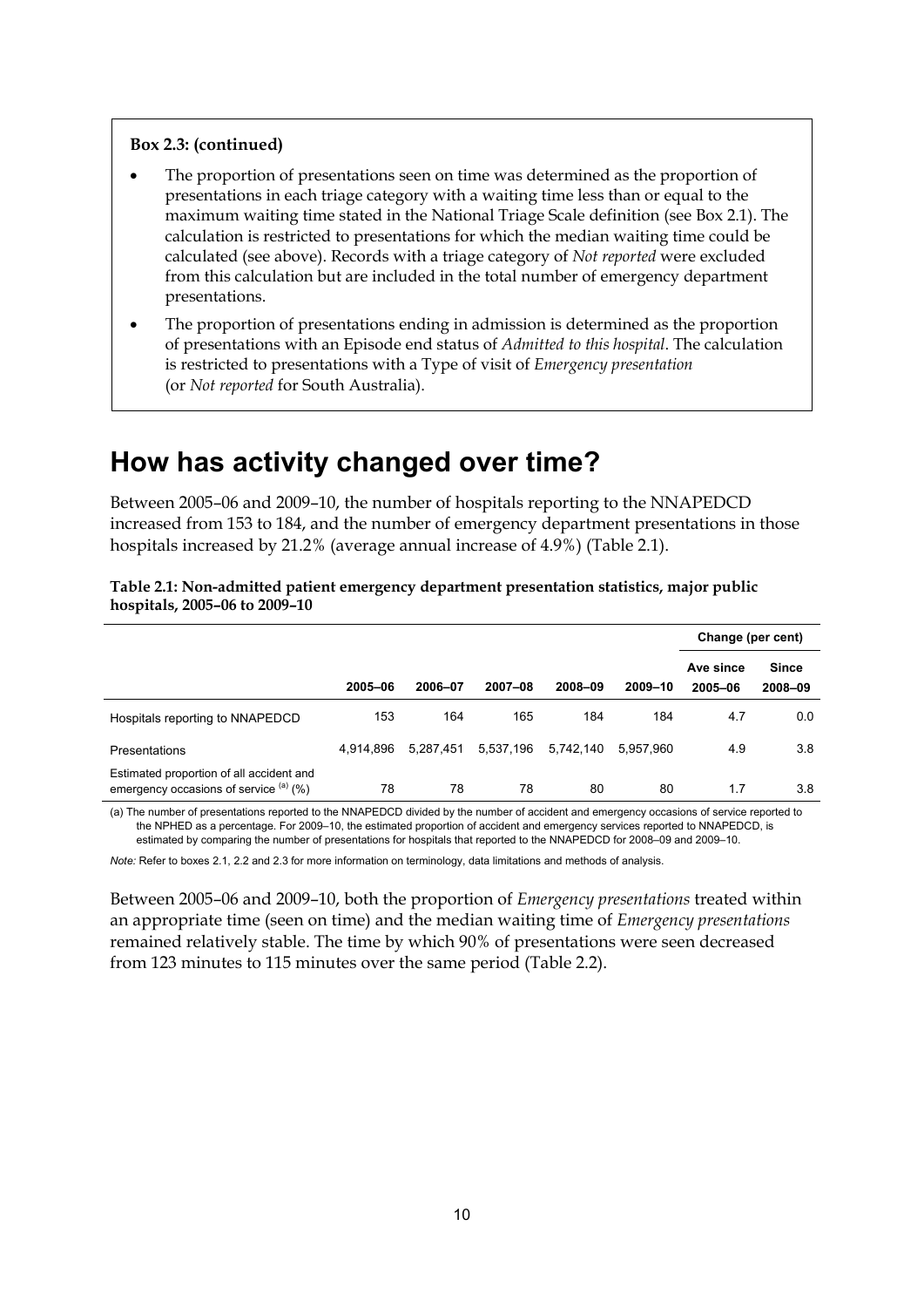|                                                            | 2005-06 | 2006-07 | 2007-08 | 2008-09 | 2009-10 |
|------------------------------------------------------------|---------|---------|---------|---------|---------|
| Proportion seen on time (%)                                | 69      | 70      | 69      | 70      | 70      |
| Median waiting time to service delivery (minutes)          | 24      | 24      | 24      | 23      | 23      |
| 90th percentile waiting time to service delivery (minutes) | 123     | 120     | 124     | 119     | 115     |
| Proportion ending in admission (%)                         | 28      | 27      | 27      | 27      | 27      |

<span id="page-16-1"></span>**Table 2.2:** *Emergency presentation* **waiting time statistics, major public hospitals, 2005-06 to 2009-10** 

*Note:* Refer to boxes 2.1, 2.2 and 2.3 for more information on terminology, data limitations and methods of analysis.

# <span id="page-16-0"></span>**How much activity was there in 2009–10?**

Table 2.3 shows the number of hospitals reporting emergency department care and the number of emergency department presentations, by state and territory for 2009–10. For 2009–10, it is estimated that the NNAPEDCD provided detailed information for about 80% of all public hospital accident and emergency occasions of service. The exact proportion for 2009–10 could not be calculated as establishment-level data were not available at the time of producing this report.

<span id="page-16-2"></span>

| Table 2.3: Non-admitted patient emergency department presentations, by public hospital peer |
|---------------------------------------------------------------------------------------------|
| group, major public hospitals, states and territories, 2009-10                              |

|                                                                                                              | <b>NSW</b> | Vic       | Qld       | <b>WA</b> | <b>SA</b>      | Tas            | <b>ACT</b>     | <b>NT</b>      | <b>Total</b> |
|--------------------------------------------------------------------------------------------------------------|------------|-----------|-----------|-----------|----------------|----------------|----------------|----------------|--------------|
| Principal referral and Specialist women's and children's hospitals                                           |            |           |           |           |                |                |                |                |              |
| Hospitals                                                                                                    | 28         | 20        | 18        | 6         | 5              | $\overline{2}$ | $\overline{2}$ | $\overline{2}$ | 83           |
| Presentations                                                                                                | 1,238,514  | 943,002   | 887,183   | 303,373   | 285,442        | 89,902         | 106,814        | 97,394         | 3,951,624    |
| Estimated<br>proportion <sup>(a)</sup> (%)                                                                   | 100        | 100       | 100       | 100       | 100            | 100            | 100            | 100            | 100          |
| Large hospitals                                                                                              |            |           |           |           |                |                |                |                |              |
| Hospitals                                                                                                    | 14         | 13        | 4         | 5         | $\overline{2}$ | 1              | 0              | 0              | 39           |
| Presentations                                                                                                | 383,985    | 389,740   | 150,491   | 168,520   | 41,035         | 25,958         |                | i.             | 1,159,729    |
| Estimated<br>proportion <sup>(a)</sup> (%)                                                                   | 100        | 100       | 100       | 100       | 100            | 100            |                |                | 100          |
| Estimated proportion of all accident and emergency occasions of service for hospitals in peer groups A and B |            |           |           |           |                |                |                |                |              |
|                                                                                                              | 100        | 100       | 100       | 100       | 100            | 100            | 100            | 100            | 100          |
| <b>Other hospitals</b>                                                                                       |            |           |           |           |                |                |                |                |              |
| Hospitals                                                                                                    | 42         | 6         | 4         | 5         | 1              | 1              | 0              | 3              | 62           |
| Presentations                                                                                                | 413,284    | 100,003   | 96,418    | 128,720   | 47,223         | 25,770         | с.             | 35,189         | 846,607      |
| Estimated<br>proportion <sup>(a)</sup> (%)                                                                   | 50         | 35        | 17        | 36        | 21             | 61             | L.             | 100            | 37           |
| <b>Total</b>                                                                                                 |            |           |           |           |                |                |                |                |              |
| <b>Hospitals</b>                                                                                             | 84         | 39        | 26        | 16        | 8              | 4              | 2              | 5              | 184          |
| <b>Presentations</b>                                                                                         | 2,035,783  | 1,432,745 | 1,134,092 | 600,613   | 373,700        | 141,628        | 106,814        | 132,583        | 5.957.960    |
| <b>Estimated</b><br>proportion <sup>(a)</sup> $(\%)$                                                         | 83         | 89        | 72        | 72        | 67             | 89             | 100            | 100            | 80           |

(a) The number of presentations reported to the NNAPEDCD divided by the number of accident and emergency occasions of service reported to the NPHED as a percentage (based on 2008–09 information).

*Notes:* Refer to boxes 2.1, 2.2 and 2.3 for more information on terminology, data limitations and methods of analysis.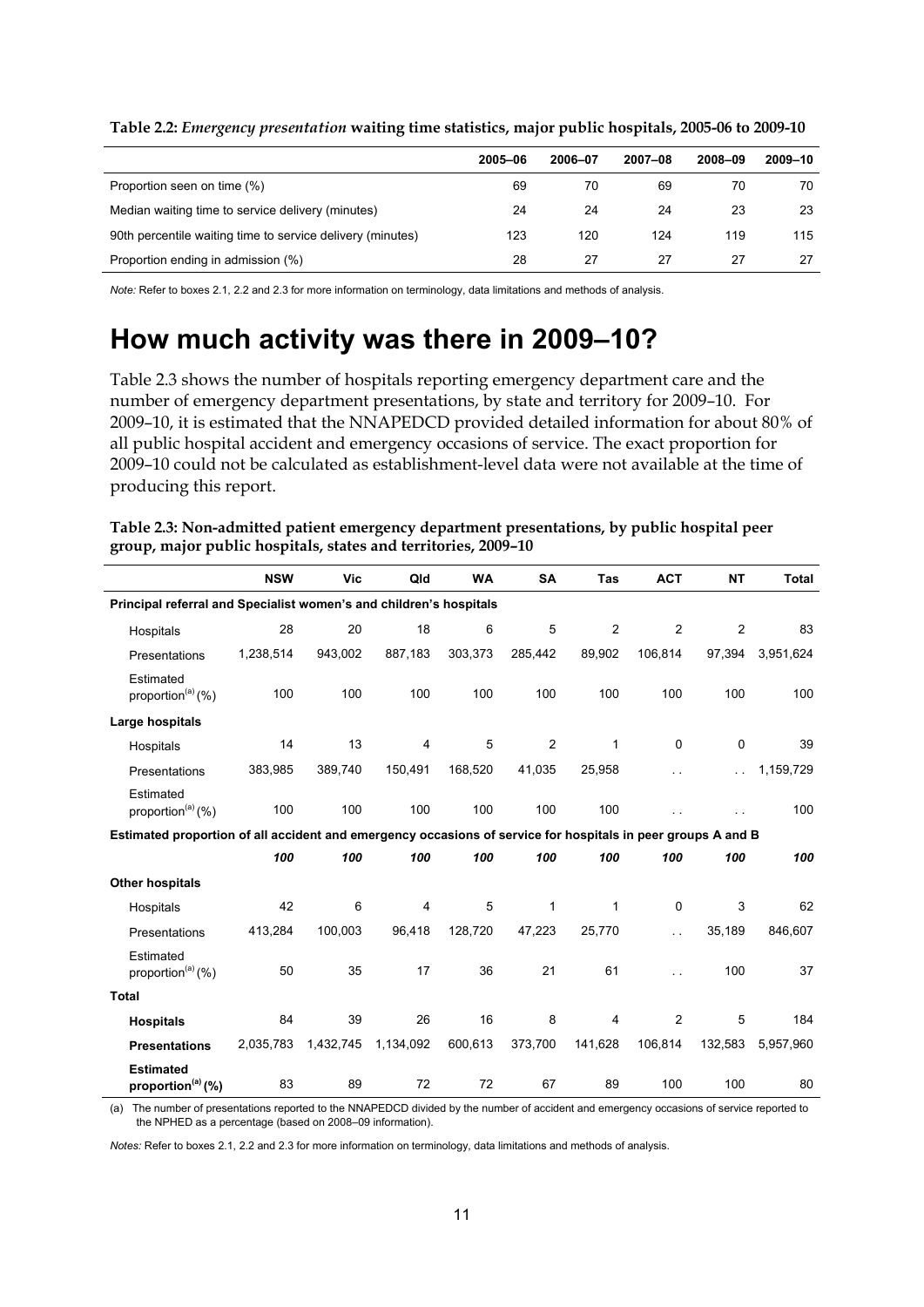# <span id="page-17-0"></span>**Why did people receive this care?**

Table 2.4 presents the number of emergency department presentations, by Type of visit and state or territory, reported to the NNAPEDCD for 2009–10.

Nationally, 97% of presentations were *Emergency presentations*, and 2% were *Return visit, planned*. The proportion of presentations by Type of visit varied, by state or territory. Not all states and territories reported presentations for all Type of visit categories.

### **Type of visit**

The data element Type of visit to emergency department describes the reason the patient presented to the emergency department. The Type of visit can be reported as:

- *Emergency presentation*: attendance for an actual or suspected condition that is sufficiently serious to require acute unscheduled care.
- *Return visit, planned*: presentation is planned and is a result of a previous emergency department presentation or return visit.
- *Pre-arranged admission*: patient who presents at the emergency department for either a clerical, nursing or medical process to be undertaken, and admission has been prearranged by the referring medical officer and a bed allocated.
- *Patient in transit*: the emergency department is responsible for care and treatment of a patient awaiting transport to another facility.
- *Dead on arrival*: a patient who is dead on arrival at the emergency department.

<span id="page-17-2"></span>**Table 2.4: Non-admitted patient emergency department presentations, by Type of visit, major public hospitals, states and territories, 2009–10** 

| <b>Type of visit</b>   | <b>NSW</b> | Vic       | Qld       | WA <sup>(a)</sup> | SA <sup>(a)</sup> | Tas     | <b>ACT</b> | NΤ      | <b>Total</b> |
|------------------------|------------|-----------|-----------|-------------------|-------------------|---------|------------|---------|--------------|
| Emergency presentation | 1.988.734  | 1,392,523 | 1,105,557 | 593,159           | 333.662           | 140.224 | 106.320    | 127.005 | 5,787,184    |
| Return visit, planned  | 40.945     | 35.856    | 24,373    | 6,721             | 4,161             | 1.401   | 436        | 5.520   | 119,413      |
| Pre-arranged admission | 2,767      | 1,495     | 3,660     | 390               | 697               | 0       | 6          | 0       | 9,015        |
| Patient in transit     | 54         | 247       | 365       | 0                 | 0                 | 0       | 21         | 14      | 701          |
| Dead on arrival        | 2.472      | 2.393     | 137       | 0                 | n.a.              | 5       | 31         | 40      | 5,078        |
| Not reported           | 811        | 231       | 0         | 343               | 35.180            | 0       | 0          | 4       | 36.569       |
| Total                  | 2.035.783  | 1.432.745 | 1.134.092 | 600,613           | 373.700           | 141.630 | 106.814    | 132.583 | 5.957.960    |

(a) South Australia do not provide non-admitted patient emergency department care data for patients who were *Dead on arrival* at the emergency department.

*Note:* Refer to boxes 2.1, 2.2 and 2.3 for more information on terminology, data limitations and methods of analysis.

## <span id="page-17-1"></span>**Selected potentially avoidable GP-type presentations to emergency departments**

Potentially avoidable GP-type presentations to emergency departments indicate the number of attendances at public hospital emergency departments that could have potentially been avoided through the provision of appropriate non-hospital services in the community. This analysis corresponds to a National Healthcare Agreement (NHA) performance indicator in the outcome area of 'primary and community health' (CRC 2010); it is not an indicator of hospital performance. Information on the number of potentially avoidable GP-type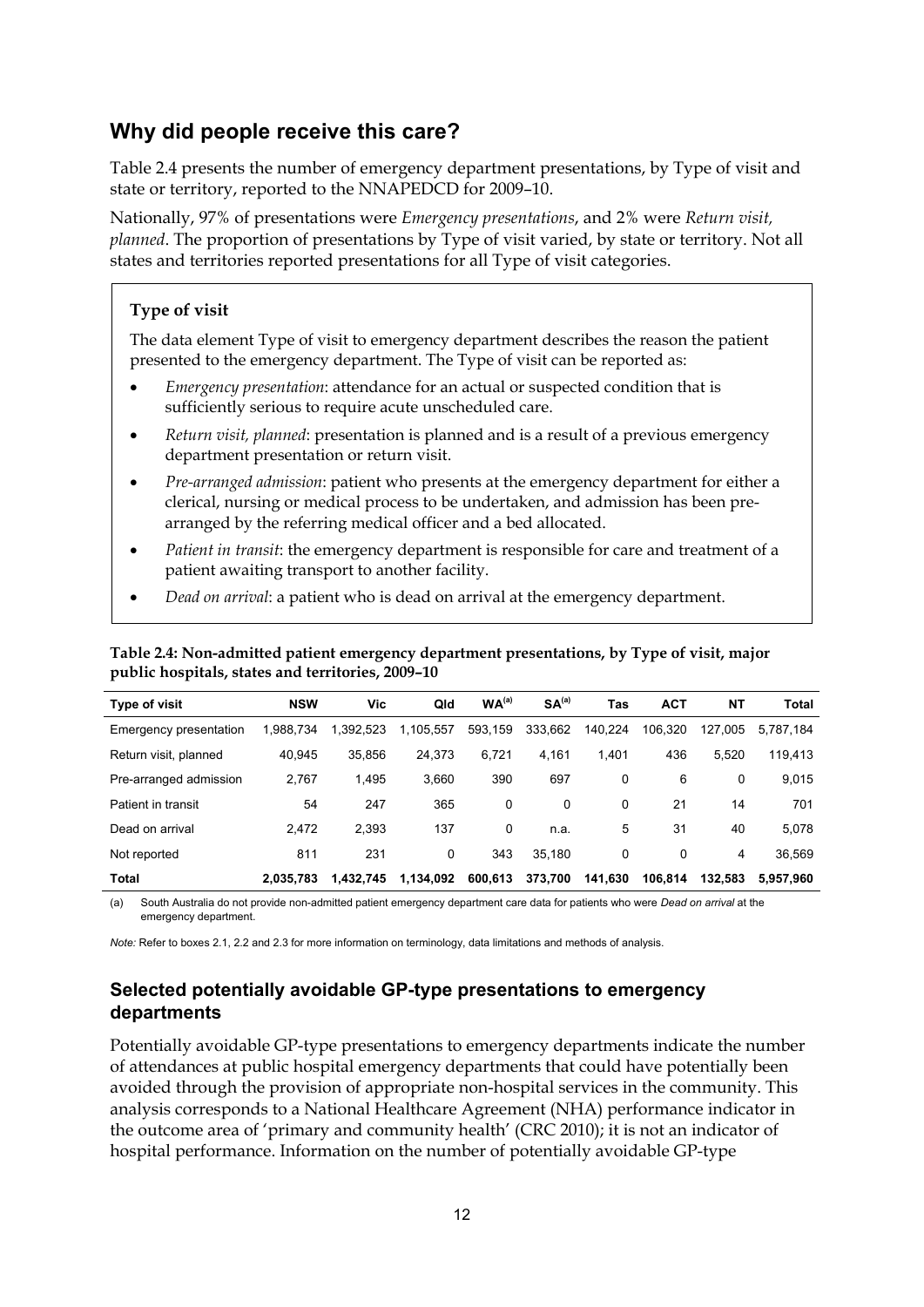presentations is reported by the state or territory of residence of the patient, by hospital peer group, and by Indigenous status, remoteness area and socioeconomic area (Table 2.5).

Potentially avoidable GP-type presentations are defined as presentations to public hospital emergency departments in *Principal referral and Specialist women's and children's hospitals* and *Large hospitals* with a Type of visit of *Emergency presentation* (or *Not reported*) where the patient:

- was allocated a triage category of 4 or 5;
- did not arrive by ambulance or police or correctional vehicle;
- was not admitted to the hospital, was not referred to another hospital, and did not die (did not have an Episode end status of *Admitted to this hospital*, *Non-admitted patient emergency department service episode completed - referred to another hospital for admission* or *Died in emergency department as a non-admitted patient*).

For 2009–10, potentially avoidable GP-type presentations accounted for about 41% of all presentations to emergency departments in *Principal referral and Specialist women's and children's hospitals* and *Large hospitals* (Table 2.5). As these data are limited to public hospitals that were classified as *Principal referral and specialist women's and children's hospitals* and *Large hospitals*, most of the data relates to hospitals within major cities.

In general, the proportion of presentations to emergency departments that may potentially have been avoidable was higher for *Large hospitals* (51%) than for *Principal referral and Specialist women's and children's hospitals* (39%).

There was some variation between states and territories in the proportion of presentations to emergency departments that may potentially have been avoidable. However, due to variations in reporting practices across states and territories, caution should be used in interpreting these data.

## <span id="page-18-0"></span>**How urgent was the care?**

The triage category indicates the urgency of the patient's need for medical and nursing care (HDSC 2008). It is usually assigned by triage nurses to patients at, or shortly after, the time of presentation to the emergency department, in response to the question 'This patient should wait for medical care no longer than...?'. See Box 2.1 for more detail.

Table 2.6 presents the number of emergency department presentations for which the Type of visit was reported as *Emergency* or was *Not reported* (South Australia only), by triage category for states and territories.

Nationally in 2009–10, less than 1% of *Emergency presentations* were assigned a triage category of *Resuscitation*, and about 9% were assigned a triage category of *Emergency*. The majority of *Emergency presentations* were *Urgent* or *Semi-urgent*. There was some variation among the states and territories in the proportions of presentations in each triage category (Table 2.6).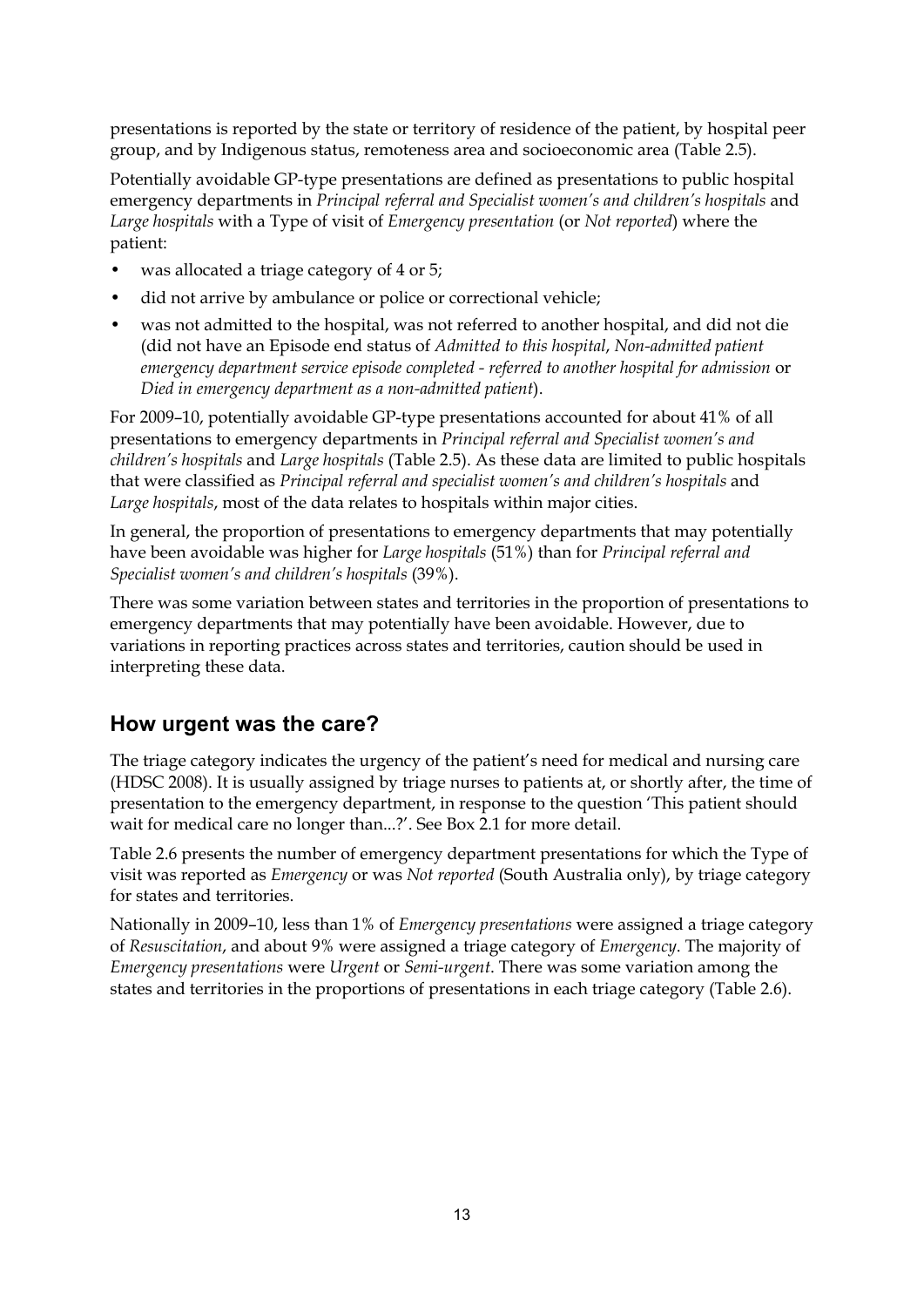|                                                                          | <b>NSW</b>                                                                                                                  | Vic     | Qld     | <b>WA</b> | SA      | Tas           | <b>ACT</b>           | <b>NT</b>     | Total     |
|--------------------------------------------------------------------------|-----------------------------------------------------------------------------------------------------------------------------|---------|---------|-----------|---------|---------------|----------------------|---------------|-----------|
| Hospital peer group <sup>(b)</sup>                                       |                                                                                                                             |         |         |           |         |               |                      |               |           |
| Principal referral and<br>Specialist women's and<br>children's hospitals | 486,749                                                                                                                     | 356,163 | 304,027 | 123,074   | 102,632 | 33,277        | 45,751               | 35,596        | 1,487,269 |
| Large hospitals                                                          | 190,973                                                                                                                     | 194,746 | 67,335  | 84,377    | 14,366  | 14,560        | 431                  | 280           | 567,068   |
| Proportion of all emergency presentations (%)                            |                                                                                                                             |         |         |           |         |               |                      |               |           |
| Principal referral and<br>Specialist women's and<br>children's hospitals | 40                                                                                                                          | 39      | 35      | 41        | 36      | 38            | 49                   | 42            | 39        |
| Large hospitals                                                          | 47                                                                                                                          | 59      | 47      | 51        | 34      | 57            | 53                   | 60            | 51        |
| Indigenous status <sup>(c)</sup>                                         |                                                                                                                             |         |         |           |         |               |                      |               |           |
| Indigenous                                                               | 24,517                                                                                                                      | 6,777   | 23,151  | 8,529     | 2,302   | 1,759         | 950                  | 11,490        | 79,475    |
| Other Australians <sup>(d)</sup>                                         | 653,205                                                                                                                     | 544,132 | 348,211 | 198,922   | 114,696 | 46,078        | 45,232               | 24,386        | 1,974,862 |
| Remoteness area of residence <sup>(e)</sup>                              |                                                                                                                             |         |         |           |         |               |                      |               |           |
| Major cities                                                             | 470,016                                                                                                                     | 374,989 | 218,051 | 143,138   | 109,194 |               | 46,082               |               | 1,361,470 |
| Inner regional                                                           | 188,020                                                                                                                     | 151,287 | 92,331  | 41,250    | 4,697   | 28,179        | 47                   | $\sim$ $\sim$ | 505,811   |
| Outer regional                                                           | 16,880                                                                                                                      | 24,418  | 40,296  | 15,031    | 1,751   | 19,232        | $\sim$ $\sim$        | 19,977        | 137,585   |
| Remote                                                                   | 1,128                                                                                                                       | 205     | 18,700  | 1,597     | 515     | 348           | $\sim$ $\sim$        | 11,384        | 33,877    |
| Very remote                                                              | 126                                                                                                                         |         | 1,974   | 838       | 824     | 72            | $\ddot{\phantom{a}}$ | 4,436         | 8,270     |
| Socioeconomic status (SES) of area of residence <sup>(f)</sup>           |                                                                                                                             |         |         |           |         |               |                      |               |           |
| 1 Lowest SES                                                             | 135,416                                                                                                                     | 100,937 | 103,793 | 12,887    | 39,723  | 31,065        | 60                   | 9,947         | 433,828   |
| $\overline{c}$                                                           | 223,227                                                                                                                     | 97,210  | 69,080  | 45,643    | 25,577  | 3,751         | 1,262                | 1,652         | 467,402   |
| 3                                                                        | 140,900                                                                                                                     | 152.935 | 71,264  | 64,772    | 17,773  | 8,057         | 1,719                | 14,494        | 471,914   |
| 4                                                                        | 76,160                                                                                                                      | 113,660 | 78,208  | 39,195    | 19,830  | 4,958         | 12,922               | 7,664         | 352,597   |
| 5 Highest SES                                                            | 100,467                                                                                                                     | 86,157  | 49,005  | 39,357    | 14,075  | $\sim$ $\sim$ | 29,791               | 2,038         | 320,890   |
| Total <sup>(g)</sup>                                                     | 677,722                                                                                                                     | 550,909 | 371,362 | 207,451   | 116,998 | 47,837        | 46,182               | 35,876        | 2,054,337 |
| <b>Proportion of all</b><br>emergency presentations                      |                                                                                                                             |         |         |           |         |               |                      |               |           |
| (%)                                                                      | 42                                                                                                                          | 44      | 37      | 44        | 36      | 43            | 49                   | 42            | 41        |
| (a)                                                                      | Data are presented by the state/territory of usual residence of the patient, not by the state/territory of hospitalisation. |         |         |           |         |               |                      |               |           |

<span id="page-19-0"></span>**Table 2.5: Selected potentially avoid able GP-type presentations to emergency departments, by state or territory of usual residence(a),** *Principal referral and Specialist women's and children's hospitals* **and** *Large hospitals***, 2009–10** 

(b) Limited to peer group A and B public hospitals.

(c) See Box 2.4 for notes on the quality of Indigenous identification.

(d) *Other Australians* includes records for which Indigenous status was *Not reported*.

(e) Disaggregation by remoteness area is by usual residence of the patient, not remoteness of hospital. Not all remoteness areas are represented in each state or territory.

(f) SES groups are based on the ABS Index of Relative Socio-economic Disadvantage (IRSD), with 1-Lowest SES being the most disadvantaged and 5-Highest SES being the least disadvantaged. Disaggregation by SES is based on area of usual residence, not SES of hospital site. The SES groups represent approximately 20% of the national population, but do not necessarily represent 20% of the population in each state or territory.

(g) Total includes separations for which an SES category or remoteness area could not be assigned as the place of residence was not reported.

*Note:* Refer to boxes 2.1, 2.2 and 2.3 for more information on terminology, data limitations and methods of analysis.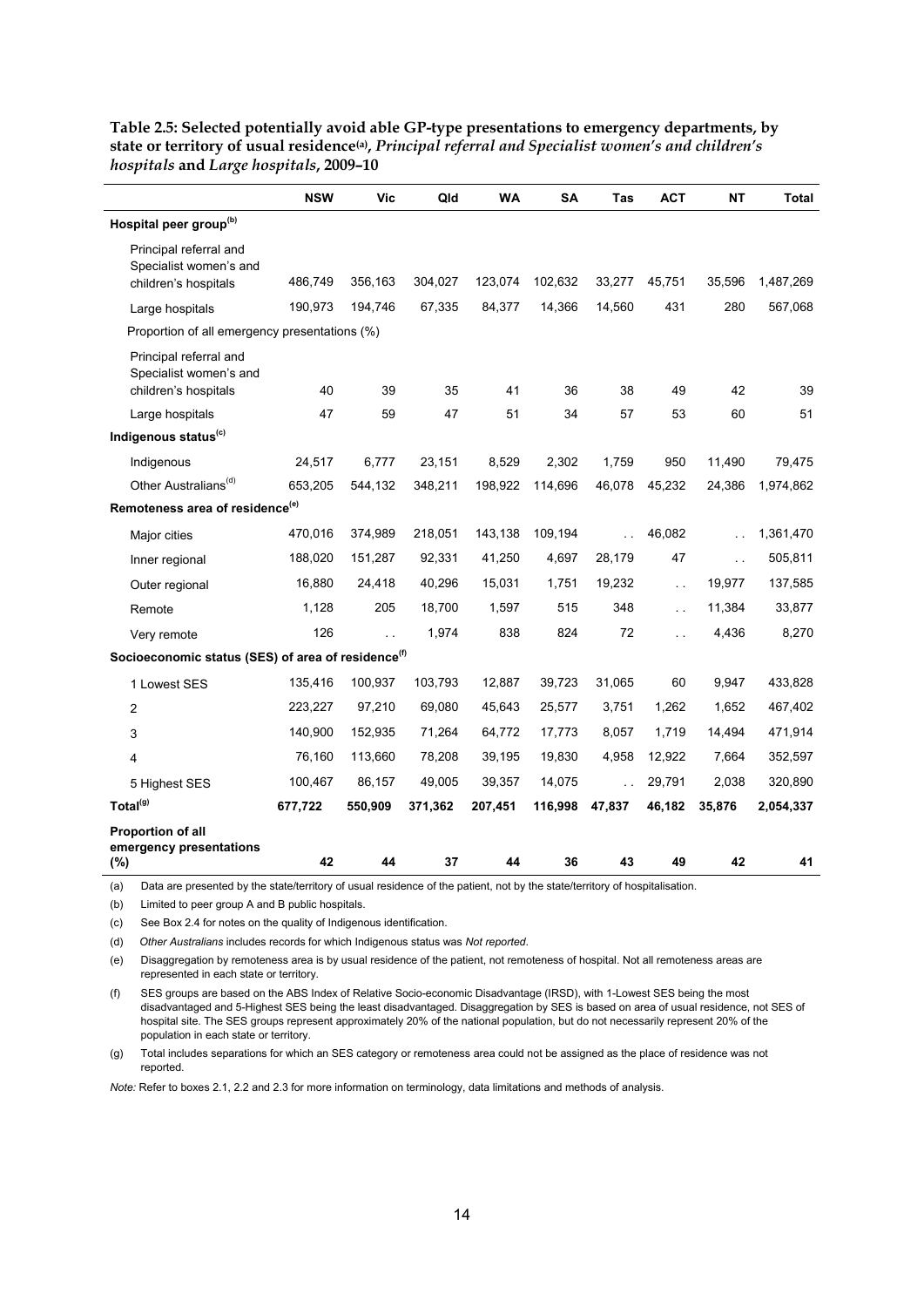| <b>Triage category</b> | <b>NSW</b> | Vic       | Qld       | WA      | SA <sup>(a)</sup> | Tas     | <b>ACT</b> | <b>NT</b> | <b>Total</b> |
|------------------------|------------|-----------|-----------|---------|-------------------|---------|------------|-----------|--------------|
| Resuscitation          | 12.150     | 9.239     | 9.140     | 4.959   | 4.316             | 818     | 515        | 786       | 41,923       |
| Emergency              | 165.940    | 120.819   | 113,511   | 65.764  | 42.958            | 10,692  | 9.870      | 9,232     | 538,786      |
| Urgent                 | 601,387    | 428.810   | 447.221   | 184,884 | 133.842           | 48.531  | 33.345     | 36.144    | 1,914,164    |
| Semi-urgent            | 894,173    | 656.006   | 459.639   | 296.984 | 160.682           | 65.011  | 48,612     | 67.907    | 2,649,014    |
| Non-urgent             | 312.159    | 177.649   | 76.046    | 40.553  | 27.044            | 14.784  | 13.978     | 12.936    | 675,149      |
| Total <sup>(b)</sup>   | 1,988,734  | 1.392.523 | 1,105,557 | 593,159 | 368.842           | 140.224 | 106.320    | 127.005   | 5,822,364    |

<span id="page-20-2"></span>**Table 2.6:** *Emergency presentations***, by triage category, major public hospitals, states and territories, 2009–10** 

(a) Includes records for which the type of visit was *Not reported* for South Australia.

(b) Includes emergency presentations for which the triage category was *Not reported*.

*Notes:* Refer to boxes 2.1, 2.2 and 2.3 for more information on terminology, data limitations and methods of analysis. For information on *Emergency presentation*s by triage category and peer group for states and territories, see Table 2.14.

# <span id="page-20-0"></span>**How long did people wait for care?**

Emergency department waiting time to service delivery is 'The time elapsed for each patient from presentation in the emergency department to commencement of service by a treating medical officer or nurse'. The National Triage Scale has five categories that incorporate the time by which the patient should receive care (see Box 2.1).

The median waiting time indicates the time within which 50% of patients were treated by a medical officer or nurse. The 90th percentile waiting time indicates the amount of time within which 90% of patients were treated.

For 2009–10, there were almost 319,000 presentations with an Episode end status of *Did not wait* or *Dead on arrival* that were excluded from this analysis. Approximately 28,000 additional presentations with missing or invalid waiting times were also excluded.

#### <span id="page-20-1"></span>**Performance indicator: Waiting times for emergency department care**

This performance indicator can be related to National Health Performance Framework dimension 'Accessibility' within the domain 'Health System Performance'—for further information, see *Australian hospital statistics 2008–09* (AIHW 2010a).

#### **Accessibility**

People can obtain health care at the right place and right time irrespective of income, physical location and cultural background.

This indicator aligns with the NHA performance indicator and performance benchmark in the outcome area of 'hospital and related care' (CRC 2010). Its scope is emergency departments in hospitals classified as *Principal referral and specialist women's and children's hospitals* and *Large hospitals* (tables 2.8 and 2.9).

#### **How did waiting times vary by state and territory?**

There was marked variation between states and territories in the proportion of patients seen on time and the median waiting times to service delivery. For 2009–10, for all reporting hospitals and for all triage categories combined (excluding the triage category *Not reported*),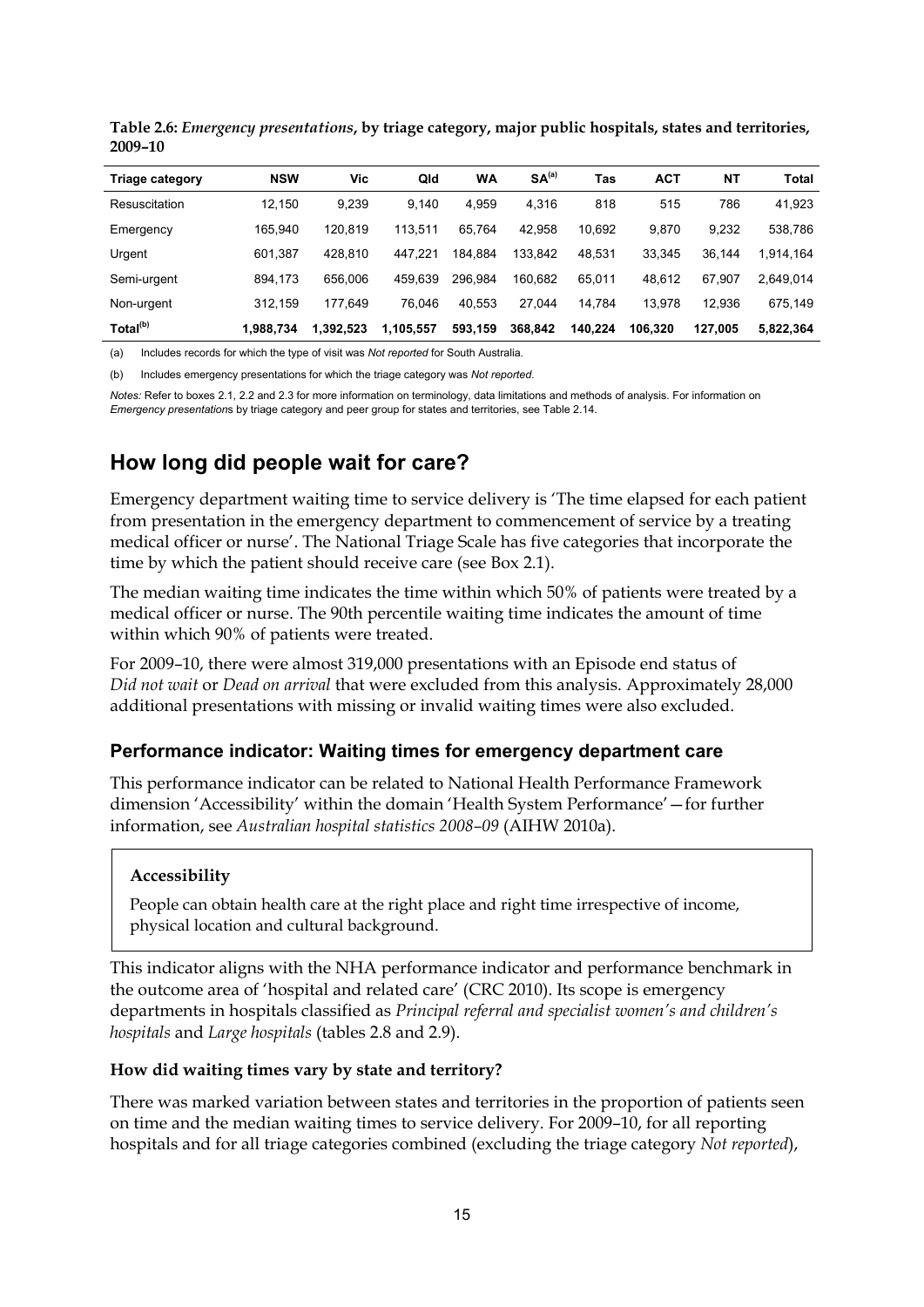the overall proportion of *Emergency presentations* seen on time was 70%. The proportion seen on time ranged from 56% in the Northern Territory to 75% in New South Wales (Table 2.7). For New South Wales, a medical officer or nurse treated 50% of presentations within 20 minutes and, for the Northern Territory, 50% of presentations were treated within 38 minutes (Table 2.7 and Figure 2.1). The 90th percentile waiting time also varied; from 107 minutes in New South Wales to 168 minutes in the Australian Capital Territory. See Box 2.3 for more detailed information on the methods used. For more information, see Table 2.14.

|                                                      | <b>NSW</b> | Vic       | Qld       | <b>WA</b> | <b>SA</b> | <b>Tas</b> | <b>ACT</b> | <b>NT</b> | <b>Total</b> |
|------------------------------------------------------|------------|-----------|-----------|-----------|-----------|------------|------------|-----------|--------------|
| Emergency<br>presentations                           | 1,988,734  | 1,392,523 | 1,105,557 | 593,159   | 368,842   | 140,224    | 106,320    | 127,005   | 5,822,364    |
| Proportion seen on<br>time $(\%)^{(b)}$              | 75         | 72        | 66        | 64        | 67        | 63         | 63         | 56        | 70           |
| Median waiting time                                  | 20         | 22        | 24        | 28        | 24        | 29         | 35         | 38        | 23           |
| 90th percentile<br>waiting time                      | 107        | 118       | 115       | 113       | 117       | 139        | 168        | 152       | 115          |
| Proportion ending in<br>admission (%) <sup>(c)</sup> | 27         | 33        | 23        | 23        | 30        | 21         | 24         | 26        | 27           |

<span id="page-21-0"></span>**Table 2.7:** *Emergency presentation***(a) statistics, major public hospitals, states and territories, 2009–10**

(a) Records with a Type of visit of *Emergency presentation* (or *Not reported* in South Australia), records were excluded if the triage category was unknown, if the patient did not wait or was dead on arrival, or if the waiting time was missing or otherwise invalid.

(b) The proportion of presentations for which the waiting time to service delivery was within the time specified in the definition of the triage category.

(c) The proportion of presentations for which the episode end status was reported as *Admitted to this hospital*.

*Notes:* Refer to boxes 2.1, 2.2 and 2.3 for more information on terminology, data limitations and methods of analysis.

In 2009–10, for emergency departments in hospitals classified as *Principal referral and specialist women's and children's hospitals* and *Large hospitals* (peer groups A and B) and for all triage categories overall, the proportion of presentations in which patients received emergency department care within the required time was 68%, ranging from 49% in the Northern Territory to 73% in New South Wales (Table 2.8).

The proportion of presentations seen on time also varied by triage category, with the more urgent presentations more likely to be seen on time. Overall, 100% of *Resuscitation* presentations were seen on time and 78% of *Emergency* presentations were seen on time.

Additional emergency presentation statistics by triage category and peer group of hospital are presented in Table 2.14.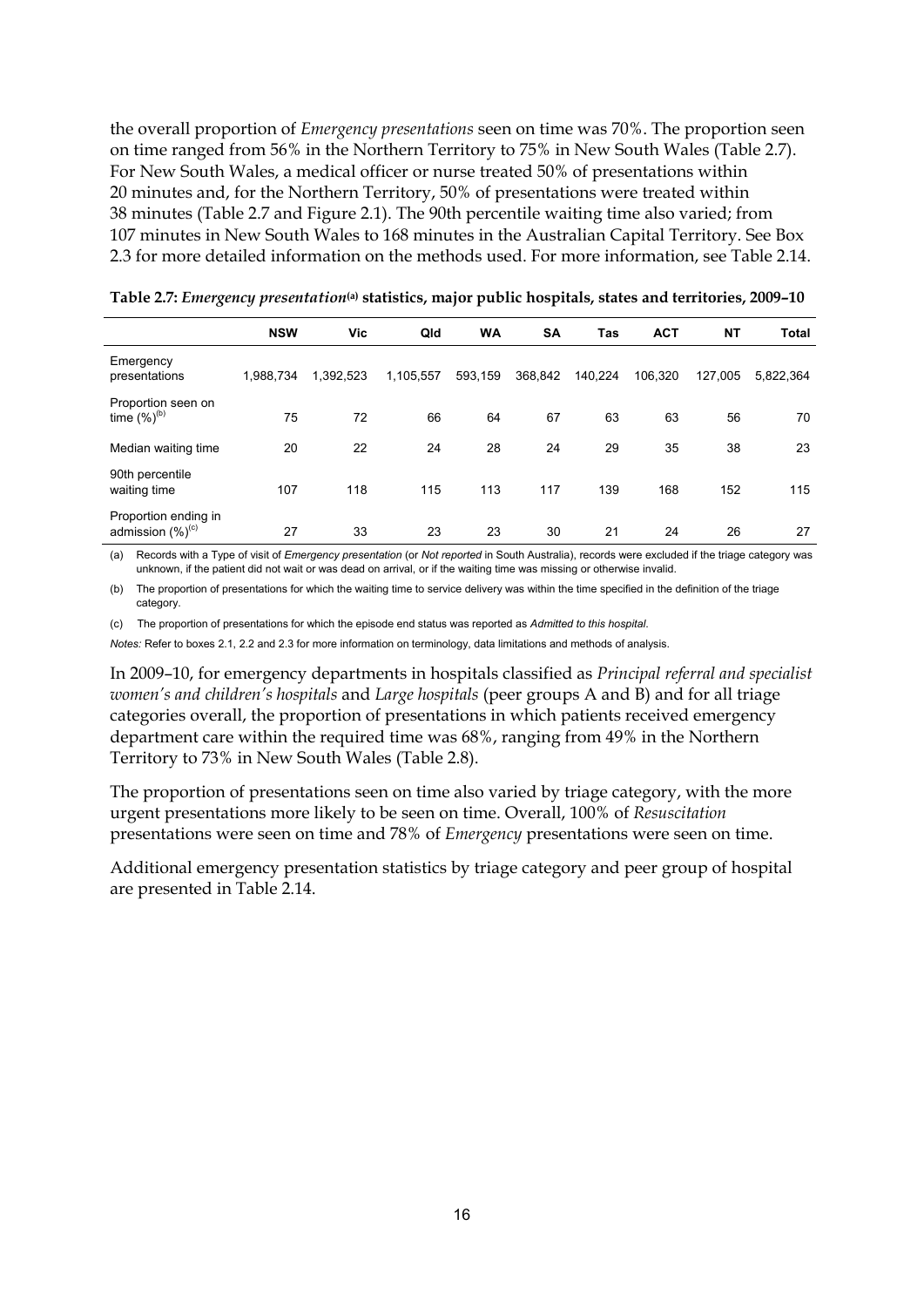| Peer group and triage<br>category | <b>NSW</b> | Vic                                                                | Qld | <b>WA</b> | <b>SA</b>                              | Tas  | <b>ACT</b>           | <b>NT</b>     | Total |  |  |
|-----------------------------------|------------|--------------------------------------------------------------------|-----|-----------|----------------------------------------|------|----------------------|---------------|-------|--|--|
|                                   |            | Principal referral and Specialist women's and children's hospitals |     |           |                                        |      |                      |               |       |  |  |
| Resuscitation                     | 100        | 100                                                                | 99  | 100       | 100                                    | 99   | 100                  | 100           | 100   |  |  |
| Emergency                         | 81         | 81                                                                 | 76  | 68        | 78                                     | 66   | 83                   | 63            | 77    |  |  |
| Urgent                            | 67         | 69                                                                 | 58  | 50        | 60                                     | 40   | 60                   | 47            | 62    |  |  |
| Semi-urgent                       | 70         | 65                                                                 | 62  | 61        | 61                                     | 50   | 56                   | 44            | 64    |  |  |
| Non-urgent                        | 85         | 89                                                                 | 86  | 90        | 84                                     | 79   | 77                   | 84            | 86    |  |  |
| Total                             | 72         | 71                                                                 | 63  | 60        | 65                                     | 50   | 63                   | 49            | 67    |  |  |
|                                   |            | Large hospitals                                                    |     |           |                                        |      |                      |               |       |  |  |
| Resuscitation                     | 100        | 100                                                                | 98  | 96        | 100                                    | n.p. | $\ddot{\phantom{a}}$ | $\sim$ .      | 99    |  |  |
| Emergency                         | 85         | 78                                                                 | 89  | 69        | 72                                     | n.p. | $\sim$ $\sim$        | $\sim$ $\sim$ | 80    |  |  |
| Urgent                            | 75         | 75                                                                 | 69  | 51        | 68                                     | n.p. | $\sim$ $\sim$        | $\bar{1}$ .   | 70    |  |  |
| Semi-urgent                       | 74         | 67                                                                 | 76  | 58        | 75                                     | n.p. | $\sim$               | $\sim$        | 70    |  |  |
| Non-urgent                        | 89         | 80                                                                 | 93  | 89        | 94                                     | n.p. | $\sim$ $\sim$        | $\sim$ .      | 85    |  |  |
| Total                             | 77         | 72                                                                 | 76  | 59        | 73                                     | n.p. | $\sim$ $\sim$        | $\sim$ $\sim$ | 73    |  |  |
|                                   |            |                                                                    |     |           | Peer groups A and B <sup>(c)</sup>     |      |                      |               |       |  |  |
| Resuscitation                     | 100        | 100                                                                | 99  | 99        | 100                                    | 99   | 100                  | 100           | 100   |  |  |
| Emergency                         | 81         | 80                                                                 | 77  | 68        | 77                                     | 70   | 83                   | 63            | 78    |  |  |
| Urgent                            | 69         | 70                                                                 | 59  | 51        | 61                                     | 49   | 60                   | 47            | 64    |  |  |
| Semi-urgent                       | 71         | 66                                                                 | 65  | 60        | 62                                     | 61   | 56                   | 44            | 65    |  |  |
| Non-urgent                        | 86         | 84                                                                 | 88  | 89        | 85                                     | 86   | 77                   | 84            | 86    |  |  |
| Total <sup>(c)</sup>              | 73         | 71                                                                 | 65  | 60        | 66                                     | 60   | 63                   | 49            | 68    |  |  |
|                                   |            |                                                                    |     |           | All reporting hospitals <sup>(d)</sup> |      |                      |               |       |  |  |
| Resuscitation                     | 100        | 100                                                                | 99  | 99        | 100                                    | 99   | 100                  | 100           | 100   |  |  |
| Emergency                         | 82         | 80                                                                 | 77  | 71        | 78                                     | 71   | 83                   | 63            | 78    |  |  |
| Urgent                            | 70         | 71                                                                 | 60  | 55        | 63                                     | 52   | 60                   | 49            | 65    |  |  |
| Semi-urgent                       | 73         | 67                                                                 | 66  | 64        | 63                                     | 63   | 56                   | 51            | 68    |  |  |
| Non-urgent                        | 89         | 85                                                                 | 89  | 92        | 85                                     | 88   | 77                   | 91            | 88    |  |  |
| Total <sup>(d)</sup>              | 75         | 72                                                                 | 66  | 64        | 67                                     | 63   | 63                   | 56            | 70    |  |  |

<span id="page-22-0"></span>**Table 2.8: Proportion(a) of** *Emergency presentations***(b) seen on time, by triage category, major public hospitals(c), states and territories, 2009–10** 

(a) The proportion of presentations for which the waiting time to service delivery was within the time specified in the definition of the triage category.

(b) Records with a Type of visit of *Emergency presentation* (or *Not reported* in South Australia), records were excluded if the triage category was unknown, if the patient did not wait or was dead on arrival, or if the waiting time was missing or otherwise invalid.

(c) For emergency department presentations reported for hospitals classified as *Principal referral and specialist women's and children's hospitals* and *Large hospitals* only.

(d) Includes data for hospitals not included in the specified hospital peer groups.

*Notes:* Refer to boxes 2.1, 2.2 and 2.3 for more information on terminology, data limitations and methods of analysis.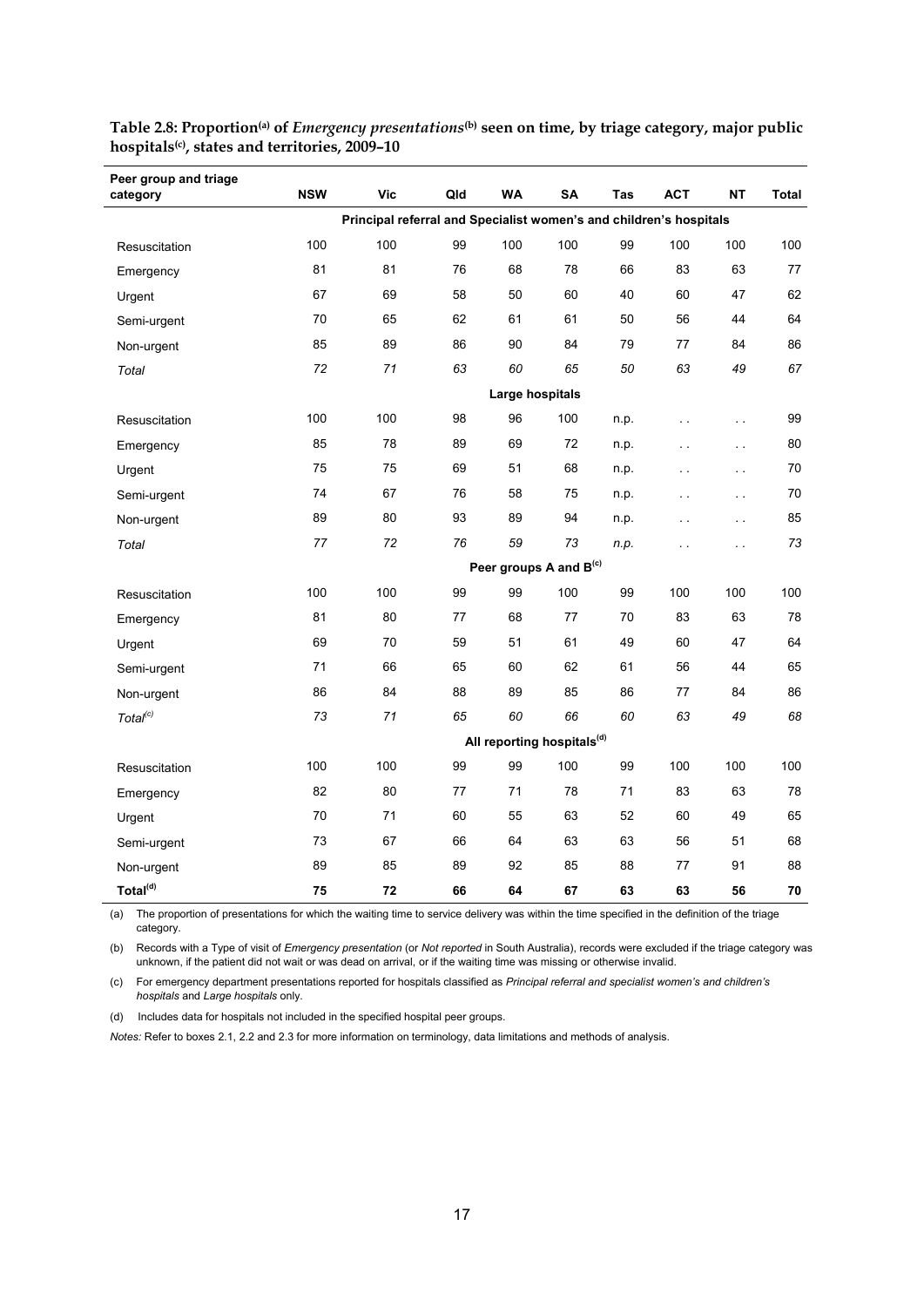

#### <span id="page-23-0"></span>**How did waiting times vary by Indigenous status?**

#### **Box 2.4: Quality of Indigenous status data**

The quality of the data reported for Indigenous status in emergency departments has not been formally assessed for completeness; therefore, caution should be exercised when interpreting these data.

See *Appendix 1* for comments provided by states and territories on the perceived quality of Indigenous status for Non-admitted patient emergency department care data.

For 2009–10, about 3.8% of emergency department presentations in *Principal referral and Specialist women's and children's hospitals* and *Large hospitals* were for *Indigenous Australians* (Table 2.9). The proportion varied from 1.2% in Victoria to 40.2% in the Northern Territory. For these hospitals, there were almost 193,000 emergency department presentations for patients identified as Aboriginal and/or Torres Strait Islander persons.

Overall, the proportion of presentations for *Indigenous Australians* seen on time (66%) was lower than the proportion of *Other Australians* seen on time (68%) (Table 2.9). However, for the triage categories *Resuscitation*, *Emergency* and *Non-urgent*, *Indigenous Australians* were seen on time more often, or about as often, as *Other Australians*, at the national level. There was variation, however, among the states and territories.

The information presented in Table 2.9 relates to the NHA indicator 'Waiting times for emergency department care' and is limited to public hospitals which were classified as *Principal referral and specialist women's and children's hospitals* and *Large hospitals*, most of the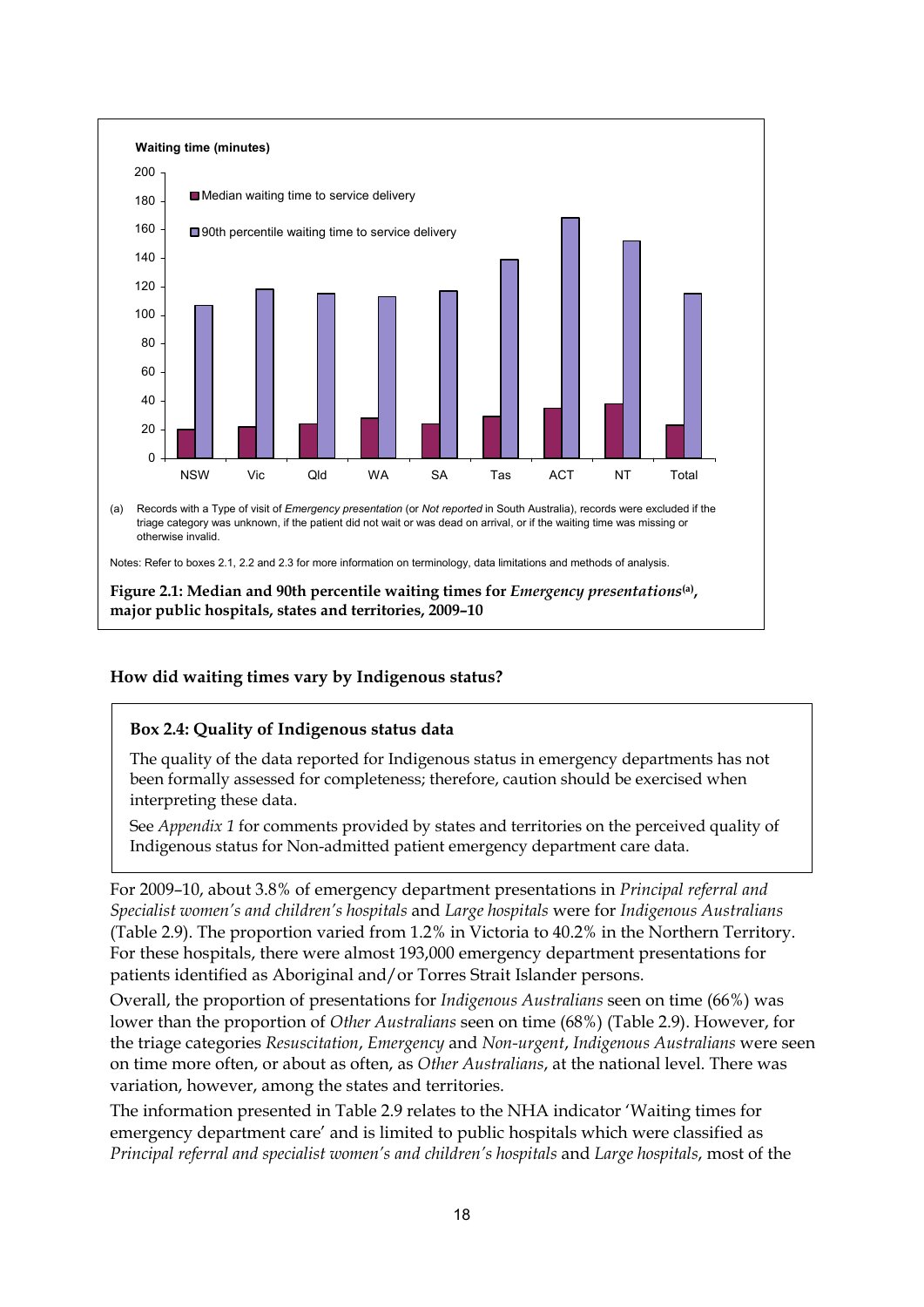data relates to hospitals within major cities. Consequently, the coverage may not include areas where the proportion of Indigenous people (compared with other Australians) may be higher than average.

|                                             | <b>NSW</b> | Vic       | Qld     | <b>WA</b> | <b>SA</b> | Tas     | <b>ACT</b> | <b>NT</b> | <b>Total</b> |
|---------------------------------------------|------------|-----------|---------|-----------|-----------|---------|------------|-----------|--------------|
| <b>Indigenous Australians</b>               |            |           |         |           |           |         |            |           |              |
| Resuscitation                               | 100        | 100       | 99      | 98        | 100       | 100     | 100        | 100       | 100          |
| Emergency                                   | 77         | 77        | 81      | 71        | 81        | 69      | 81         | 63        | 74           |
| Urgent                                      | 66         | 73        | 67      | 54        | 59        | 48      | 54         | 52        | 62           |
| Semi-urgent                                 | 68         | 70        | 70      | 61        | 58        | 57      | 54         | 44        | 63           |
| Non-urgent                                  | 84         | 87        | 91      | 90        | 86        | 86      | 79         | 81        | 87           |
| <b>Total</b>                                | 71         | 74        | 72      | 62        | 64        | 58      | 59         | 50        | 66           |
| <b>Number of emergency</b><br>presentations | 50,150     | 15,946    | 56,834  | 20,643    | 4,714     | 3,872   | 2,295      | 38,488    | 192,942      |
| Other Australians <sup>(c)</sup>            |            |           |         |           |           |         |            |           |              |
| Resuscitation                               | 100        | 100       | 99      | 99        | 100       | 99      | 100        | 100       | 100          |
| Emergency                                   | 82         | 80        | 77      | 68        | 77        | 70      | 83         | 63        | 78           |
| Urgent                                      | 69         | 70        | 59      | 50        | 61        | 49      | 60         | 44        | 64           |
| Semi-urgent                                 | 71         | 66        | 64      | 60        | 63        | 61      | 56         | 44        | 66           |
| Non-urgent                                  | 86         | 84        | 88      | 89        | 85        | 86      | 77         | 86        | 86           |
| Total                                       | 73         | 71        | 65      | 60        | 66        | 60      | 63         | 48        | 68           |
| Number of emergency<br>presentations        | 1,546,152  | 1,281,397 | 958,379 | 444,367   | 318,464   | 110,586 | 104,025    | 57,204    | 4,820,574    |

<span id="page-24-0"></span>**Table 2.9: Proportion(a) of** *Emergency presentations***(b) seen on time, by triage category and Indigenous status,** *Principal referral and Specialist women's and children's hospitals* **and** *Large hospitals***, states and territories, 2009–10** 

(a) The proportion of presentations for which the waiting time to service delivery was within the time specified in the definition of the triage category.

(b) Records with a Type of visit of *Emergency presentation* (or *Not reported* in South Australia). Records were excluded if the triage category was unknown, if the patient did not wait or was dead on arrival, or if the waiting time was missing or otherwise invalid.

(c) *Other Australians* includes records for which Indigenous status was *Not reported*.

*Notes:* Refer to boxes 2.1, 2.2 and 2.3 for more information on terminology, data limitations and methods of analysis.

For emergency presentations in *Principal referral and specialist women's and children's hospitals*, the median waiting time for *Indigenous Australians* (26 minutes) was greater than the median waiting time for *Other Australians* (24 minutes) (Table 2.10). There was some variation among state and territories, and by triage category, with the median waiting times for *Indigenous Australians* being less than or equal to the median waiting times for *Other Australians* in Victoria, Queensland and Western Australia. This may have been influenced by the mix of triage categories for *Indigenous Australians* and *Other Australians*.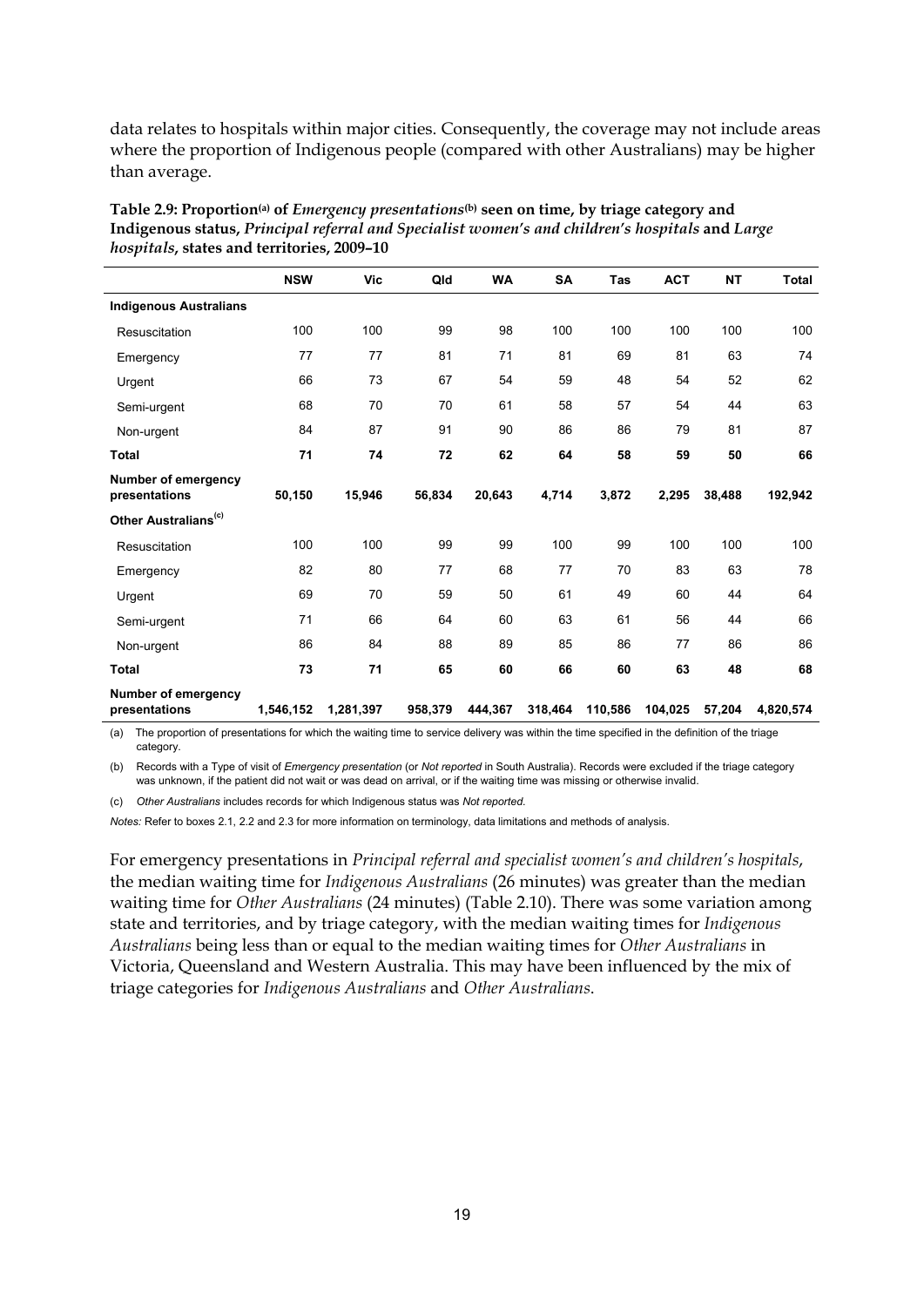|                                  | <b>NSW</b> | Vic         | Qld | <b>WA</b>      | SA | Tas | <b>ACT</b> | <b>NT</b>   | <b>Total</b> | <b>Emergency</b><br>presentations <sup>(b)</sup> |
|----------------------------------|------------|-------------|-----|----------------|----|-----|------------|-------------|--------------|--------------------------------------------------|
| <b>Indigenous Australians</b>    |            |             |     |                |    |     |            |             |              |                                                  |
| Resuscitation                    | 0          | 0           | 0   | 0              | 0  | 0   | 0          | 0           | 0            | 1,368                                            |
| Emergency                        | 6          | 5           | 6   | 6              | 4  | 7   | 4          | 8           | 6            | 16,114                                           |
| Urgent                           | 20         | 16          | 19  | 27             | 24 | 33  | 28         | 29          | 22           | 63,970                                           |
| Semi-urgent                      | 34         | 32          | 31  | 46             | 49 | 49  | 56         | 71          | 41           | 91,200                                           |
| Non-urgent                       | 35         | 30          | 23  | 38             | 34 | 34  | 61         | 42          | 32           | 20,229                                           |
| Total <sup>(b)</sup>             | 24         | 21          | 21  | 31             | 29 | 36  | 41         | 39          | 26           | 192,942                                          |
| Other Australians <sup>(c)</sup> |            |             |     |                |    |     |            |             |              |                                                  |
| Resuscitation                    | 0          | $\mathbf 0$ | 0   | $\mathbf 0$    | 0  | 0   | 0          | $\mathbf 0$ | 0            | 38,396                                           |
| Emergency                        | 5          | 5           | 6   | $\overline{7}$ | 5  | 7   | 6          | 8           | 5            | 477,671                                          |
| Urgent                           | 19         | 17          | 24  | 30             | 22 | 32  | 26         | 37          | 21           | 1,655,581                                        |
| Semi-urgent                      | 31         | 36          | 39  | 47             | 42 | 42  | 53         | 70          | 37           | 2,142,245                                        |
| Non-urgent                       | 31         | 36          | 30  | 38             | 35 | 34  | 59         | 41          | 34           | 504,164                                          |
| Total <sup>(b)</sup>             | 21         | 22          | 25  | 33             | 24 | 31  | 35         | 47          | 24           | 4,820,574                                        |

<span id="page-25-1"></span>**Table 2.10: Median waiting time(a) for** *Emergency presentations,* **by triage category and Indigenous status,** *Principal referral and Specialist women's and children's hospitals* **and** *Large hospitals***, states and territories, 2009–10** 

(a) The waiting time (in minutes) within which service had commenced for 50% of presentations, by triage category.

(b) Records with a Type of visit of *Emergency presentation* (or *Not reported* in South Australia). Records were excluded if the triage category was unknown, if the patient did not wait or was dead on arrival, or if the waiting time was missing or otherwise invalid.

(c) *Other Australians* includes records for which Indigenous status was *Not reported*.

*Notes*: Refer to boxes 2.1, 2.2 and 2.3 for more information on terminology, data limitations and methods of analysis.

## <span id="page-25-0"></span>**How was care completed?**

#### **Episode end status**

Episode end status describes the status of the patient at the conclusion of the non-admitted patient episode in the emergency department. The Episode end status can be reported as:

- *Admitted to this hospital* (including to units or beds within the emergency department)
- *Non-admitted patient emergency department service episode completed departed without being admitted or referred to another hospital*
- *Non-admitted patient emergency department service episode completed referred to another hospital for admission*
- *Did not wait to be attended by a health care professional*
- *Left at own risk after being attended by a health care professional but before the non-admitted patient emergency department service episode was complete*
- *Died in emergency department as a non-admitted patient*
- *Dead on arrival, not treated in emergency department*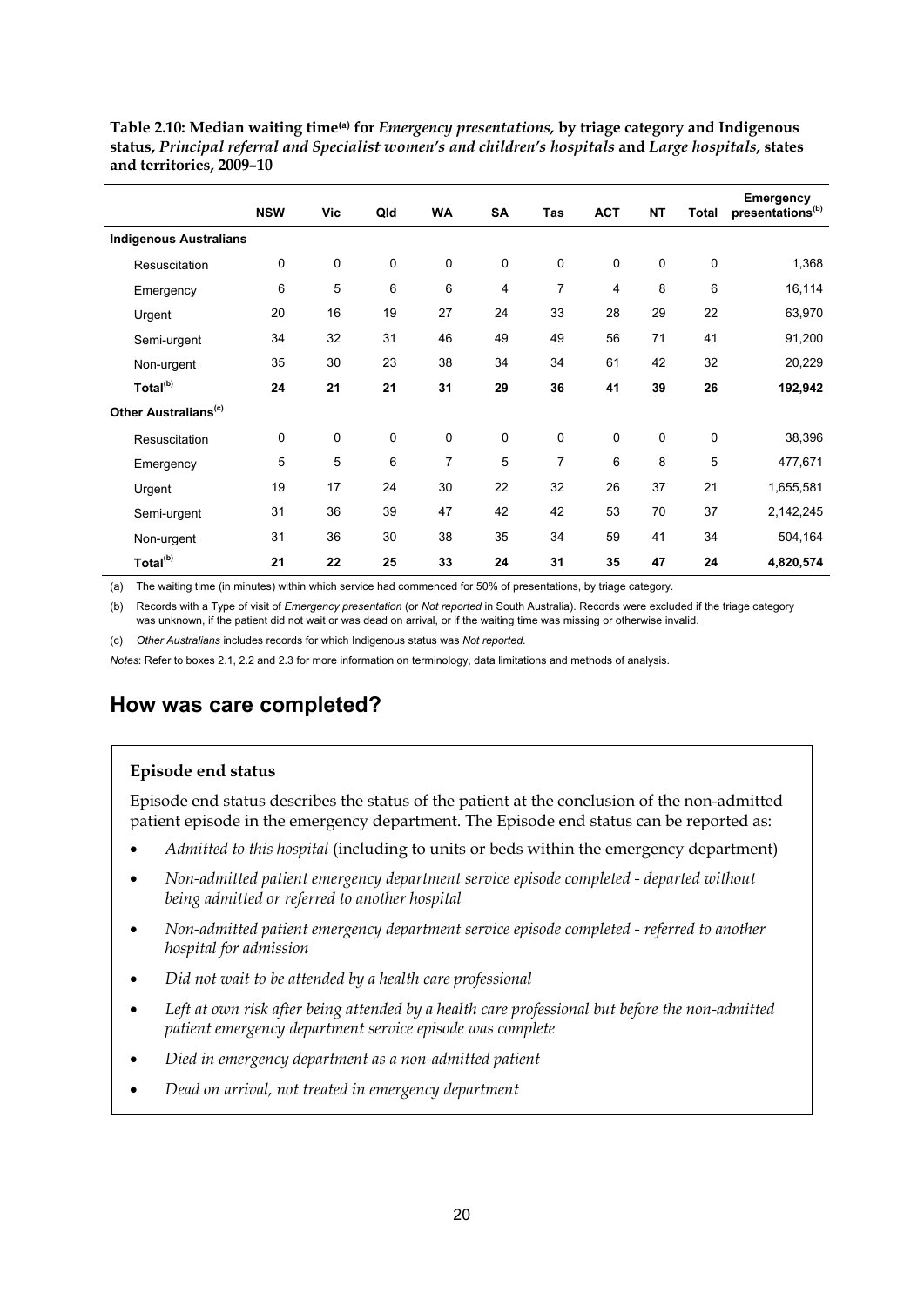For 2009–10, the majority of presentations (65%) reported an Episode end status of *Non-admitted patient emergency department service episode completed—departed without being admitted or referred to another hospital* (Table 2.11). However, the proportion varied markedly by triage category, increasing as the triage category became less urgent. About 27% of presentations had an Episode end status of *Admitted to the hospital* at the conclusion of treatment in the emergency department, and this proportion decreased as the triage category became less urgent.

Over 5% of emergency department presentations had an Episode end status of *Did not wait*. The proportion of presentations where patients *Did not wait* also varied by triage category, and was highest for *Non-urgent* and *Semi-urgent* patients.

| Episode end status                          | <b>Resuscitation</b> | <b>Emergency</b> | Urgent    | Semi-<br>urgent | Non-<br>urgent | Total <sup>(a)</sup> |
|---------------------------------------------|----------------------|------------------|-----------|-----------------|----------------|----------------------|
| Admitted to this hospital                   | 32,878               | 327.423          | 776.825   | 427.489         | 35.869         | 1,600,592            |
| Departed without being admitted or referred | 4,805                | 185.156          | 1.038.295 | 2.017.627       | 626,452        | 3,872,886            |
| Referred to another hospital                | 2,555                | 19.822           | 39.394    | 19.491          | 1.474          | 82,742               |
| Did not wait                                | 21                   | 1.104            | 44.356    | 187.326         | 78.101         | 312,971              |
| Left at own risk                            | 273                  | 5.933            | 24.799    | 38.368          | 8.857          | 78,334               |
| Died in emergency department                | 1.339                | 374              | 216       | 42              | 8              | 1.981                |
| Total <sup>(b)</sup>                        | 42.030               | 540.053          | 1,924,562 | 2.691.245       | 753.798        | 5,957,960            |

<span id="page-26-0"></span>**Table 2.11: Non-admitted patient emergency department presentations, by triage category and Episode end status, major public hospitals, 2009–10** 

(a) Includes presentations for which the Triage category was *Not reported*.

(b) Includes presentations for which the Episode end status was *Dead on arrival* or *Not reported*.

*Notes:* Refer to boxes 2.1, 2.2 and 2.3 for more information on terminology, data limitations and methods of analysis.

Tasmania and Western Australia had higher proportions of presentations with an Episode end status of *Departed without being admitted or referred to another hospital* than the national average (72.7% and 72.5%, respectively). Western Australia also had the highest proportion *Referred to another hospital* and the lowest proportion of presentations where the patient *Did not wait* (Table 2.12).

<span id="page-26-1"></span>**Table 2.12: Non-admitted patient emergency department presentations, by Episode end status, major public hospitals, states and territories, 2009–10** 

| <b>Episode end status</b>                      | $NSW^{(a)}$ | Vic       | Qld       | WA      | <b>SA</b> | Tas     | <b>ACT</b> | NΤ      | <b>Total</b> |
|------------------------------------------------|-------------|-----------|-----------|---------|-----------|---------|------------|---------|--------------|
| Admitted to this hospital                      | 540.426     | 461.401   | 263.354   | 135.985 | 111.747   | 29.032  | 25,357     | 33.290  | 1,600,592    |
| Departed without being<br>admitted or referred | 1.304.570   | 881.662   | 763.437   | 435.295 | 229.322   | 102.916 | 69.015     | 86.669  | 3.872.886    |
| Referred to another<br>hospital for admission  | 26.092      | 3,944     | 22.466    | 16.308  | 11.027    | 1.215   | 1.533      | 157     | 82,742       |
| Did not wait                                   | 121.034     | 69,326    | 66.990    | 9,087   | 17,521    | 7,431   | 10.260     | 11,322  | 312,971      |
| Left at own risk                               | 38,982      | 13,791    | 16.913    | 3.231   | 3,359     | 445     | 562        | 1,051   | 78,334       |
| Died in emergency<br>department                | n.a.        | 147       | 775       | 560     | 217       | 141     | 86         | 55      | 1.981        |
| Total <sup>(b)</sup>                           | 2.035.783   | 1.432.745 | 1.134.092 | 600.613 | 373.700   | 141.630 | 106.814    | 132.583 | 5.957.960    |

(a) In New South Wales, presentations for which a patient dies in the emergency department are categorised as *Admitted to this hospital*.

(b) Includes presentations for which the Episode end status was *Dead on arrival* or *Not reported*.

*Notes:* Refer to boxes 2.1, 2.2 and 2.3 for more information on terminology, data limitations and methods of analysis.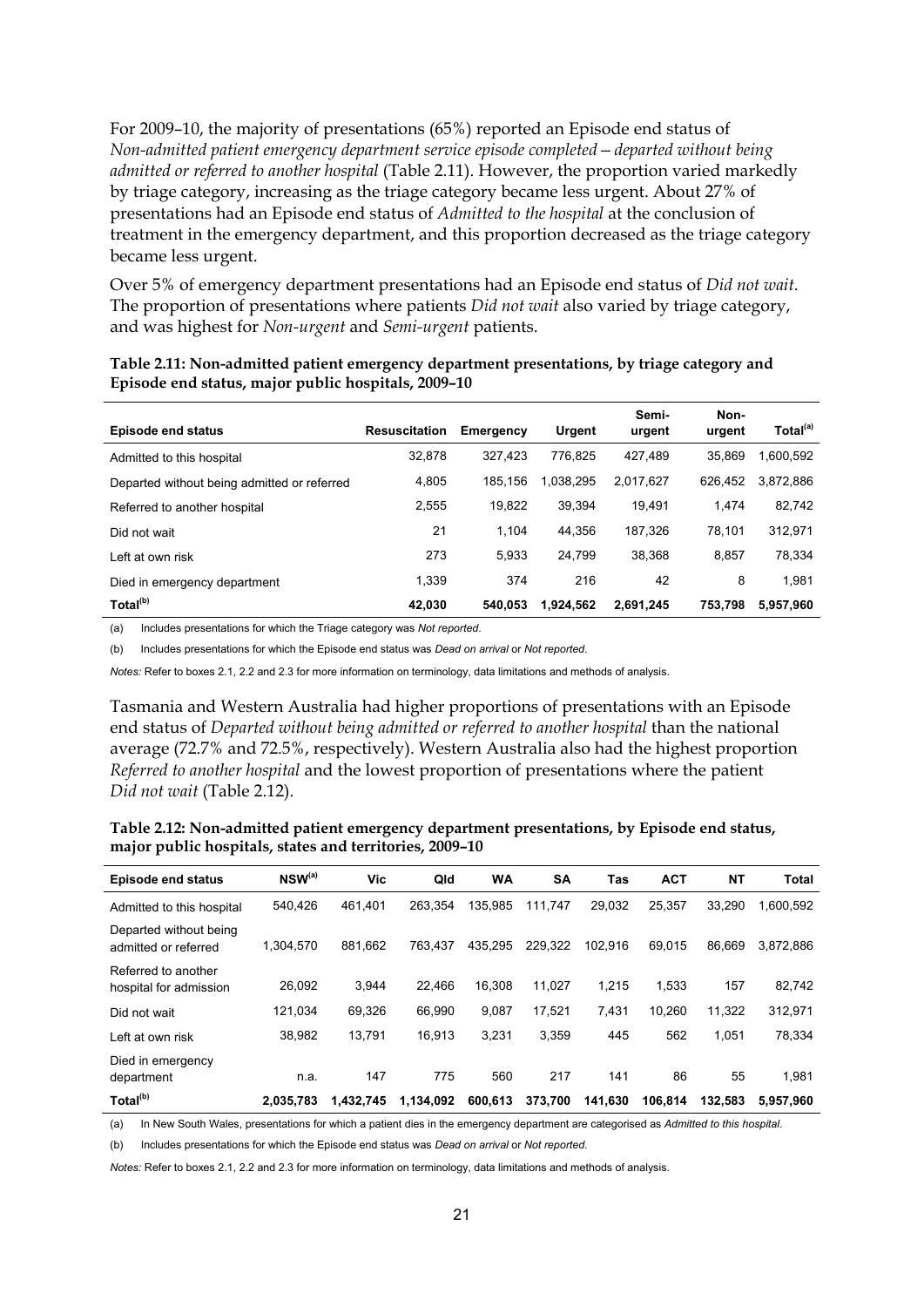The comparability of the data may be influenced by the comparability of the triage categories among the states and territories. Although triage category is not a measure of the need for admission to hospital, the proportion of presentations in each category that had an Episode end status of *Admitted to this hospital* can be used as an indication of the comparability of the triage categorisation. The proportions of presentations with an Episode end status of *Admitted to this hospital* are presented for the states and territories by triage category in Table 2.13. As indicated in Box 2.3, this calculation of the proportion of presentations ending in admission is restricted to presentations with a Type of visit of *Emergency presentation* (or *Not reported* for South Australia).

Nationally, 27% of all *Emergency presentations* had an Episode end status of *Admitted to this hospital*. Victoria had a higher proportion of presentations *Admitted to this hospital* than the national figures in all triage categories except *Non-urgent.* Western Australia had the lowest proportion of *Resuscitation* and *Emergency* triage category presentations with an Episode end status of *Admitted to this hospital* (Table 2.13). The proportions admitted do not include patients referred to another hospital for admission.

| <b>Triage category</b> | <b>NSW</b> | Vic. | Qld | WA       | <b>SA</b> | Tas | <b>ACT</b> | NΤ | Total |
|------------------------|------------|------|-----|----------|-----------|-----|------------|----|-------|
|                        |            |      |     | Per cent |           |     |            |    |       |
| Resuscitation          | 81         | 90   | 69  | 68       | 78        | 79  | 72         | 72 | 78    |
| Emergency              | 62         | 73   | 54  | 49       | 59        | 54  | 55         | 61 | 61    |
| Urgent                 | 41         | 51   | 32  | 35       | 41        | 32  | 38         | 44 | 40    |
| Semi-urgent            | 17         | 21   | 10  | 11       | 16        | 10  | 13         | 14 | 16    |
| Non-urgent             | 5          | 4    | 3   | 4        | 7         | 4   | 3          | 6  | 5     |
| <b>Total</b>           | 27         | 33   | 23  | 23       | 30        | 21  | 24         | 26 | 27    |

<span id="page-27-1"></span>**Table 2.13: Percentage of** *Emergency presentations* **with an Episode end status of** *Admitted to this hospital***, by triage category, states and territories, 2009–10** 

*Notes:* Refer to boxes 2.1, 2.2 and 2.3 for more information on terminology, data limitations and methods of analysis. For information on the proportion of emergency presentations ending in admission by triage category and peer group for states and territories, see Table 2.14.

# <span id="page-27-0"></span>**Additional information**

Information on non-admitted patient emergency department care by state or territory of hospitalisation and public hospital peer groups is also available in the tables accompanying this report on the internet. Additional non-admitted patient emergency department care information including patient characteristics, duration of presentation and time of presentation will be available in *Australian hospital statistics 2009–10* (AIHW forthcoming).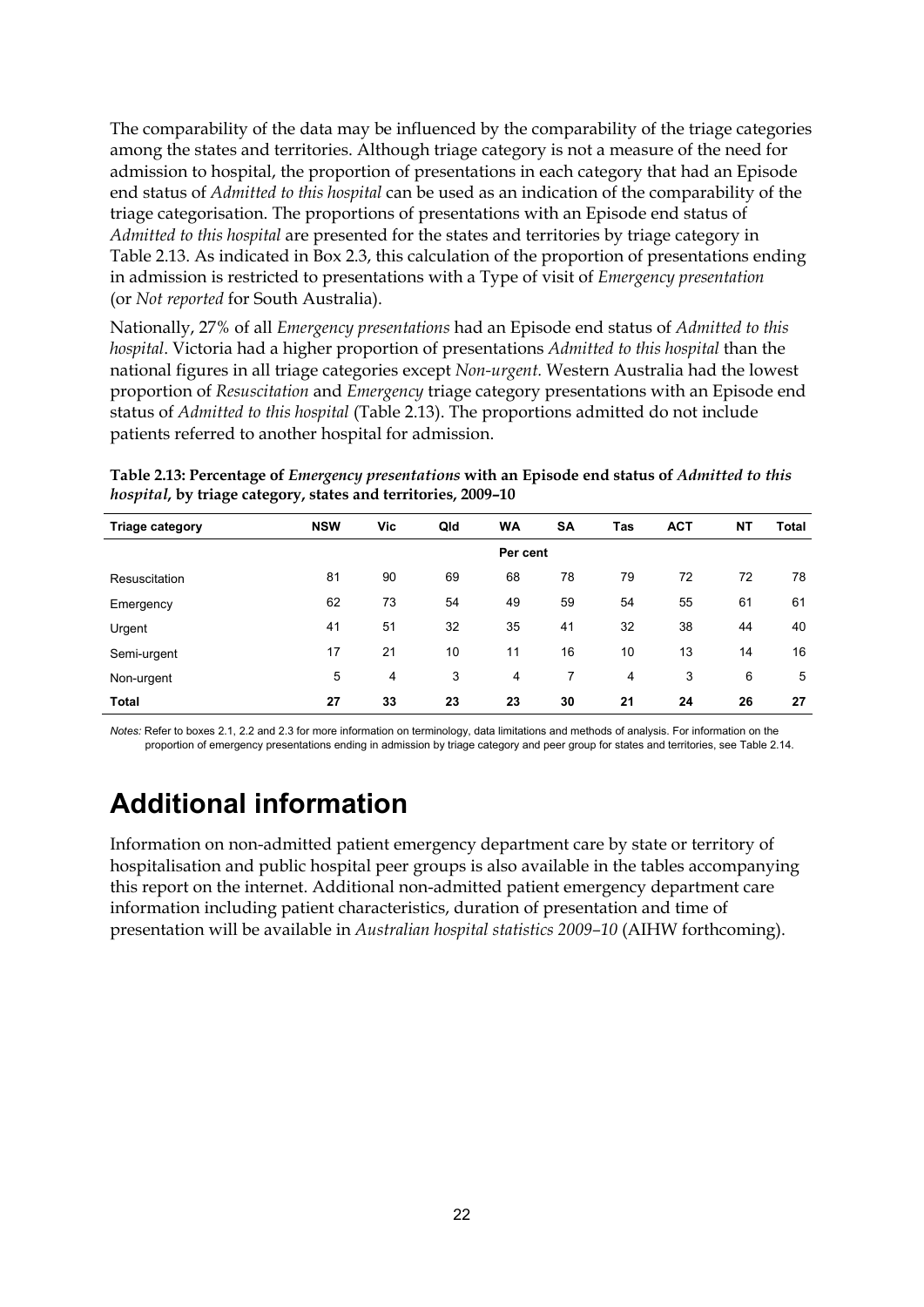<span id="page-28-0"></span>

| Table 2.14: Emergency presentation <sup>(a)</sup> statistics, by triage category and public hospital peer group, states and territories, 2009-10 |                             |                               |                      |                  |                             |                 |                |                 |                  |
|--------------------------------------------------------------------------------------------------------------------------------------------------|-----------------------------|-------------------------------|----------------------|------------------|-----------------------------|-----------------|----------------|-----------------|------------------|
| Triage category and peer group                                                                                                                   | NSW                         | νiς                           | $\frac{d}{d}$        | ≶                | న్                          | Tas             | ACT            | 눋               | Total            |
| Principal referral and Specialist women's and children's hospit                                                                                  | als                         |                               |                      |                  |                             |                 |                |                 |                  |
| Resuscitation                                                                                                                                    | 9,393                       | 8,257                         | 8,553                | 3,599            | 4,030                       | 676             | 515            | 749             | 35,772           |
| Emergency                                                                                                                                        | 118,458                     | 96,615                        | 98,345               | 40,468           | 34,989                      | 8,156           | 9,870          | 8,742           | 415,643          |
| Urgent                                                                                                                                           | 401,754                     | 318,813                       | 369,020              | 95,839           | 103,459                     | 34,327          | 33,345         | 32,022          | 1,388,579        |
| Semi-urgent                                                                                                                                      | 514,238                     | 422,042                       | 350,310              | 143,477          | 115,847                     | 37,865          | 48,612         | 50,729          | 1,683,120        |
| Non-urgent                                                                                                                                       | 175,014                     | 81,865                        | 46,640               | 14,348           | 24,030                      | 7,089           | 13,978         | 3,450           | 366,414          |
| $\mathsf{Total}^{(b)}$                                                                                                                           | 1,220,643                   | 927,592                       | 872,868              | 297,742          | 282,355                     | 88,501          | 106,320        | 95,692          | 3,891,713        |
| Proportion seen on time (%) <sup>(c)</sup>                                                                                                       |                             |                               |                      |                  |                             |                 |                |                 |                  |
| Resuscitation                                                                                                                                    | $\frac{0}{1}$               | $\overline{5}$                |                      | $\frac{00}{2}$   | $\frac{0}{100}$             |                 | $\frac{00}{2}$ | $\frac{00}{2}$  | $\overline{5}$   |
| Emergency                                                                                                                                        |                             |                               | 98                   | 89               | 78                          | 888             | 83             |                 |                  |
| Urgent                                                                                                                                           | 28225                       | $50^{\circ}$                  | 58                   | 50               | 60                          |                 | 60             | $rac{4}{5}$     | 28282            |
| Semi-urgent                                                                                                                                      |                             |                               | 82                   | 67               | 67                          |                 | 58             | $\frac{4}{4}$   |                  |
| Non-urgent                                                                                                                                       |                             | 65                            | 86                   | 80               |                             | <b>828</b>      | 52             | $\overline{a}$  |                  |
| Total                                                                                                                                            |                             | 71                            | 63                   | 60               | 84<br>65                    |                 |                | 49              |                  |
| Median waiting time to service delivery (minutes)                                                                                                |                             |                               |                      |                  |                             |                 |                |                 |                  |
| Resuscitation                                                                                                                                    |                             | 0                             |                      |                  |                             | 0               |                | 0               | 0                |
| Emergency                                                                                                                                        | ၀ ဖ                         | ഗ                             | ၀ ဖ                  | $\circ$ $\sim$   | ດ ທ                         | $\infty$        | ၀ ဖ            | $\infty$        | ဖ                |
| Urgent                                                                                                                                           |                             |                               | 25                   | $\boldsymbol{S}$ | 23                          |                 | 26             |                 |                  |
| Semi-urgent                                                                                                                                      | ន ន ន                       | $\frac{8}{5}$ % $\frac{8}{5}$ | $\frac{1}{4}$        | 46               | $\frac{4}{4}$               | 48              | 53             | 32              |                  |
| Non-urgent                                                                                                                                       |                             |                               | 33                   | $\overline{4}$   | 38                          | 54              | 59             | $\ddot{t}$      | 2332             |
| Total <sup>(b)</sup>                                                                                                                             | $\tilde{z}$                 | SO                            | 25                   | 32               | 25                          | 43              | 35             | 44              |                  |
| 90th percentile waiting time to service delivery (minutes)                                                                                       |                             |                               |                      |                  |                             |                 |                |                 |                  |
| Resuscitation                                                                                                                                    |                             | $\circ$                       | 0                    | 0                | 0                           | 0               | 0              | 0               | $\circ$          |
| Emergency                                                                                                                                        | $\overline{c}$              | $\overline{20}$               | 23                   | 22               | ္                           | 26              | $\ddot{ }$     | 27              | $\overline{2}$   |
| Urgent                                                                                                                                           | 89                          | 86                            | 102                  | 104              | 34                          | 167             | 134            | $\overline{23}$ | 88               |
| Semi-urgent                                                                                                                                      | $\frac{4}{1}$               | 53                            | 154                  | 130              |                             | 178             | 207            | 193             | $\overline{5}$   |
| Non-urgent                                                                                                                                       | $\frac{9}{4}$               | <b>29</b>                     | 142                  | 123              | $\frac{1}{2}$ $\frac{1}{2}$ | $\frac{167}{2}$ | 179            | $\overline{50}$ | 145              |
| Total <sup>(b)</sup>                                                                                                                             | 117                         | 120                           | 121                  | 113              | 122                         | 165             | 168            | 161             | 122              |
| Proportion ending in admission (%) <sup>(d)</sup>                                                                                                |                             |                               |                      |                  |                             |                 |                |                 |                  |
| Resuscitation                                                                                                                                    |                             |                               |                      | $\frac{8}{3}$    | 80                          |                 |                |                 |                  |
| Emergency                                                                                                                                        | <b>884</b>                  | <b>5 K H X</b>                | <b>253</b>           | 55<br>43         | 84                          | 28 28 29 4      | 25823          | 524             | 523466           |
| Urgent                                                                                                                                           |                             |                               |                      |                  |                             |                 |                |                 |                  |
| Semi-urgent                                                                                                                                      | $\frac{1}{2}$ $\frac{1}{2}$ |                               | $\tilde{r}$ $\omega$ | $\frac{6}{6}$    | စ္ ဖ                        |                 |                | $\tilde{a}$ 4   |                  |
| Non-urgent                                                                                                                                       |                             | O                             |                      |                  |                             |                 |                |                 |                  |
| Total <sup>(b)</sup>                                                                                                                             | $\tilde{\mathcal{E}}$       | 39                            | 25                   | SO               | 33                          | 25              | 24             | $\overline{8}$  | $\overline{3}$   |
|                                                                                                                                                  |                             |                               |                      |                  |                             |                 |                |                 | $_{(continued)}$ |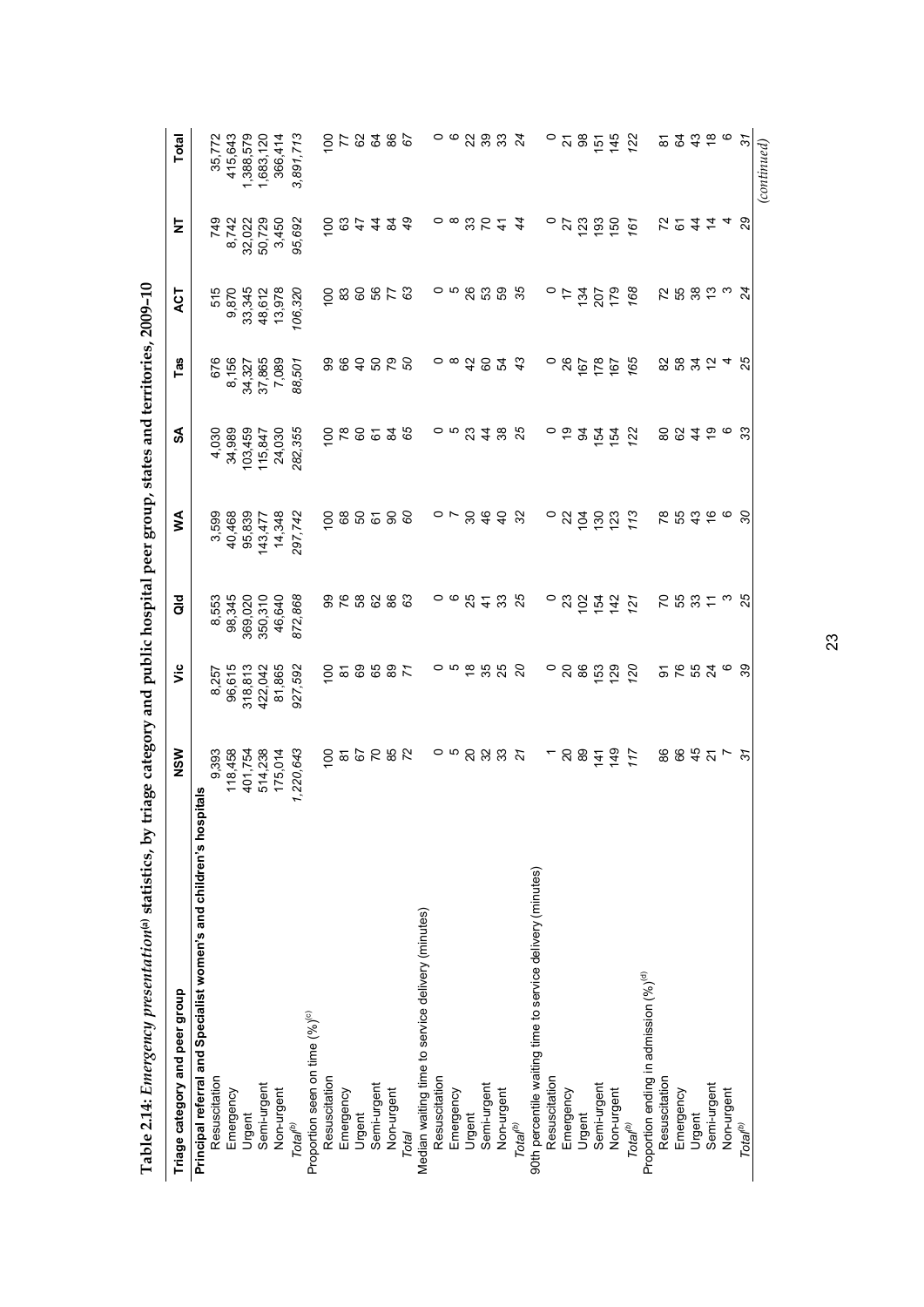| Table 2.14 (continued): Emergency presentation(a)          | statistics, by triage category and public hospital peer group, states and territories, 2009-10 |                                                                |              |                |                           |                                                                                                                              |           |   |                                                          |
|------------------------------------------------------------|------------------------------------------------------------------------------------------------|----------------------------------------------------------------|--------------|----------------|---------------------------|------------------------------------------------------------------------------------------------------------------------------|-----------|---|----------------------------------------------------------|
| Triage category and peer group                             | NSW                                                                                            | έ                                                              | ă            | ⋚              | SA                        | Tas                                                                                                                          | <b>LS</b> | ₫ | Total                                                    |
| Large hospitals                                            |                                                                                                |                                                                |              |                |                           |                                                                                                                              |           |   |                                                          |
| Resuscitation                                              |                                                                                                | $\overline{8}$                                                 |              | 828            | 184                       | $\frac{100}{20}$                                                                                                             |           |   | 3,992                                                    |
| Emergency                                                  | 1,689<br>27,662                                                                                | 20,171                                                         | 370<br>9,611 | 15,154         |                           |                                                                                                                              |           |   | 78,142                                                   |
| Urgent                                                     | 111,369                                                                                        | 90,652                                                         | 51,521       | 51,704         | 4,277<br>18,693<br>14,840 | 1,267<br>7,033                                                                                                               |           |   | 330,972<br>550,325                                       |
| Semi-urgent                                                | 186,984                                                                                        | 185,261                                                        | 62,225       | 87,624         |                           | 13,391                                                                                                                       |           |   |                                                          |
|                                                            | 47,564                                                                                         | 72,846                                                         | 18,618       | 11,956         | 2,829                     | 4,166                                                                                                                        |           |   | 157,979                                                  |
| Non-urgent<br>Total <sup>(b)</sup>                         | 375,659                                                                                        | 369,751                                                        | 142,345      | 167,268        | 40,823                    | 25,957                                                                                                                       |           |   | 1,121,803                                                |
| Proportion seen on time (%) <sup>(c)</sup>                 |                                                                                                |                                                                |              |                |                           |                                                                                                                              |           |   |                                                          |
| Resuscitation                                              |                                                                                                |                                                                |              |                |                           |                                                                                                                              |           |   |                                                          |
| Emergency                                                  |                                                                                                | 29<br>28<br>20<br>20<br>20<br>20<br>20<br>20<br>20<br>20<br>20 |              | 8 S            |                           |                                                                                                                              |           |   | 88228                                                    |
| Urgent                                                     |                                                                                                |                                                                |              |                |                           |                                                                                                                              |           |   |                                                          |
| Semi-urgent                                                |                                                                                                |                                                                |              |                |                           |                                                                                                                              |           |   |                                                          |
| Non-urgent                                                 | 282787                                                                                         | $\rm ^{\rm o}$                                                 | 8888288      | 5888           | 50852                     |                                                                                                                              |           |   |                                                          |
| Total                                                      |                                                                                                | $\overline{72}$                                                |              |                | $\overline{73}$           | $\begin{array}{ccc}\n0 & 0 \\ 0 & 1\n\end{array}$                                                                            |           |   | $\mathcal{L}$                                            |
| Median waiting time to service delivery (minutes)          |                                                                                                |                                                                |              |                |                           |                                                                                                                              |           |   |                                                          |
| Resuscitation                                              |                                                                                                |                                                                |              |                |                           | n p.                                                                                                                         |           |   |                                                          |
| Emergency                                                  |                                                                                                | $\frac{1}{2}$ a $\circ$                                        |              | ၀ ဖ            | ၀ ဖ                       | n p.                                                                                                                         |           |   |                                                          |
| Urgent                                                     |                                                                                                |                                                                |              | 30             | $\frac{\infty}{\infty}$   | $\frac{\mathsf{o}}{\mathsf{c}}$                                                                                              |           |   |                                                          |
| Semi-urgent                                                |                                                                                                | 57                                                             |              | $\frac{9}{4}$  |                           | ρ.<br>Γ                                                                                                                      |           |   | 0 10 10 10 10                                            |
| Non-urgent                                                 | o n e g g                                                                                      | $\frac{9}{4}$                                                  | ០១ខ្នង       | 35             | <b>882</b>                | $\frac{\alpha}{\alpha}$                                                                                                      |           |   |                                                          |
| Total <sup>(b)</sup>                                       | 67                                                                                             | 27                                                             | 67           | 35             | 67                        | ف<br>م                                                                                                                       |           |   | 24                                                       |
| 90th percentile waiting time to service delivery (minutes) |                                                                                                |                                                                |              |                |                           |                                                                                                                              |           |   |                                                          |
| Resuscitation                                              |                                                                                                |                                                                | 0            | 0              | $\circ$                   | $\frac{a}{c}$                                                                                                                |           |   |                                                          |
| Emergency                                                  | $\frac{6}{5}$                                                                                  | ٥Ļ                                                             | $\tilde{t}$  | 23             | 44                        |                                                                                                                              |           |   | $\circ$ $\stackrel{\sim}{\circ}$ $\stackrel{\sim}{\sim}$ |
| Urgent                                                     | 69                                                                                             | 57                                                             | 86           | 105            |                           |                                                                                                                              |           |   |                                                          |
| Semi-urgent                                                | $\frac{5}{13}$                                                                                 | 125                                                            | 108          | 146            | 113                       | $\begin{array}{ccc}\n 2 & 2 & 3 \\  3 & 4 & 5\n \end{array}$                                                                 |           |   | 127                                                      |
| Non-urgent                                                 | 129                                                                                            | 174                                                            | 107          | 124            | 92                        | n p.                                                                                                                         |           |   | 147                                                      |
| Total <sup>(b)</sup>                                       | 107                                                                                            | 118                                                            | 95           | 127            | $\tilde{e}$               | $\frac{a}{c}$                                                                                                                |           |   | 112                                                      |
| Proportion ending in admission (%) <sup>(d)</sup>          |                                                                                                |                                                                |              |                |                           |                                                                                                                              |           |   |                                                          |
| Resuscitation                                              |                                                                                                | $\frac{8}{3}$                                                  |              |                | 8                         | ن<br>ء                                                                                                                       |           |   |                                                          |
| Emergency                                                  | ひいがちょ                                                                                          |                                                                |              | 38<br>38<br>27 | 9455                      | ρ.<br>Γ                                                                                                                      |           |   | ទីដូងដុ                                                  |
| Urgent                                                     |                                                                                                |                                                                |              |                |                           |                                                                                                                              |           |   |                                                          |
| Semi-urgent                                                |                                                                                                |                                                                |              |                |                           | $\begin{array}{ccc}\n\bullet & \bullet & \bullet \\ \bullet & \bullet & \bullet \\ \bullet & \bullet & \bullet\n\end{array}$ |           |   |                                                          |
| Non-urgent                                                 |                                                                                                | 394792                                                         | 2002 a d 20  | $\frac{8}{6}$  |                           |                                                                                                                              |           |   |                                                          |
| <b>Total<sup>(b)</sup></b>                                 | 24                                                                                             |                                                                |              |                | 35                        | ءِ<br>ء                                                                                                                      |           |   | 21                                                       |
|                                                            |                                                                                                |                                                                |              |                |                           |                                                                                                                              |           |   | $_{(continued)}$                                         |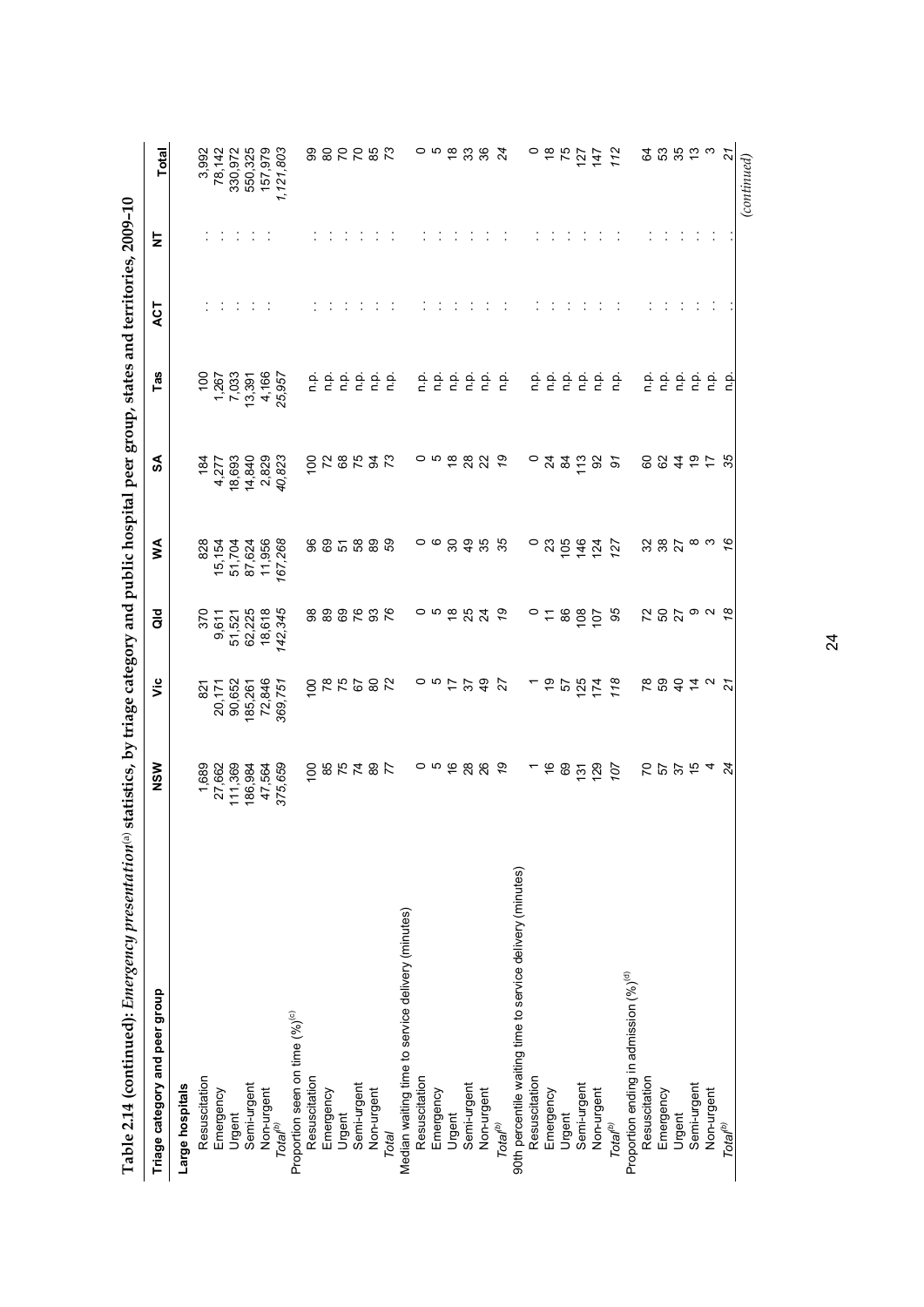| Table 2.14 (continued): Emergency presentation® statistics, by triage category and public hospital peer group, states and territories, 2009-10 |                                                                |                 |                  |                  |                          |                |         |                                      |                  |
|------------------------------------------------------------------------------------------------------------------------------------------------|----------------------------------------------------------------|-----------------|------------------|------------------|--------------------------|----------------|---------|--------------------------------------|------------------|
|                                                                                                                                                | NSW                                                            | έ               | ă                | ≸                | SA                       | Tas            | ACT     | ₹                                    | Total            |
| All hospitals reporting waiting times data                                                                                                     |                                                                |                 |                  |                  |                          |                |         |                                      |                  |
| Resuscitation                                                                                                                                  | 12,150<br>165,940                                              | 9,239           | 9,140            | 4,959            | 4,316                    | 818<br>10,692  | 515     | 786                                  | 41,923           |
| Emergency                                                                                                                                      |                                                                | 120,819         | 113,511          | 65,764           | 42,958                   |                | 9,870   | 9,232                                | 538,786          |
| Urgent                                                                                                                                         | 601,387                                                        | 428,810         | 447,221          | 184,884          | 133,842                  | 48,531         | 33,345  | 36,144                               | 1,914,164        |
| Semi-urgent                                                                                                                                    | 894,173                                                        | 656,006         | 459,639          | 296,984          | 160,682                  | 65,011         | 48,612  | 67,907                               | 2,649,014        |
| Non-urgent                                                                                                                                     | 312,159                                                        | 177,649         | 76,046           | 40,553           | 27,044                   | 14,784         | 13,978  | 12,936                               | 675,149          |
| Total emergency visits <sup>(b)</sup>                                                                                                          | 1,988,734                                                      | 1,392,523       | 1,105,557        | 593,159          | 368,842                  | 140,224        | 106,320 | 127,005                              | 5,822,364        |
| Proportion seen on time (%) <sup>(c)</sup>                                                                                                     |                                                                |                 |                  |                  |                          |                |         |                                      |                  |
| Resuscitation                                                                                                                                  | 8                                                              | 8               |                  |                  | 8                        |                | 8       | 8                                    | 8                |
| Emergency                                                                                                                                      | 872                                                            |                 | 5<br>2<br>8      | <b>8753</b>      | 78                       | 2523           | 83      | 63                                   | $\frac{8}{2}$    |
| Urgent                                                                                                                                         |                                                                | $\frac{1}{2}$   | 60               |                  | 63                       |                | 60      | ą,                                   | 65               |
| Semi-urgent                                                                                                                                    |                                                                | 67              | 89               |                  | 63                       |                | 56      | 57                                   | 68               |
| Non-urgent                                                                                                                                     | 89                                                             |                 | 89               | 92               | 85                       | 88             | 77      | $\overline{5}$                       | 88               |
| Total emergency visits seen on time                                                                                                            | $\mathbf{r}$                                                   | <b>85</b><br>72 | ဖိ               | 3                | 57                       | ය              | යි      | 56                                   | $\mathsf{R}$     |
| Median waiting time to service delivery (minutes)                                                                                              |                                                                |                 |                  |                  |                          |                |         |                                      |                  |
| Resuscitation                                                                                                                                  |                                                                |                 |                  |                  |                          |                |         |                                      |                  |
| Emergency                                                                                                                                      | ၀ ဖ                                                            | ၀ ဖ             | ၀ ဖ              | ၀ ဖ              | ດ ທ                      | $\sim$ $\sim$  | ၀ ဖ     | ⇔ ∞                                  | ດ ທ              |
| Urgent                                                                                                                                         | $\frac{8}{1}$                                                  | $\overline{1}$  | 23               |                  | $\overline{\mathcal{S}}$ | 29             | 26      | $\overline{\widetilde{\mathcal{C}}}$ |                  |
| Semi-urgent                                                                                                                                    | 28                                                             | 35              | 57               | 84               | $\frac{4}{3}$            | $\overline{4}$ | S3      | 59                                   | <b>25</b>        |
| Non-urgent                                                                                                                                     | 23                                                             | 34              | 29               | 25               | 35                       | 27             | S9      | 23                                   | 28               |
| Total <sup>(b)</sup>                                                                                                                           | $\boldsymbol{5}$                                               | 22              | $\boldsymbol{z}$ | $\overline{28}$  | $\boldsymbol{z}$         | 29             | 35      | 38                                   | 23               |
| 90th percentile waiting time to service delivery (minutes)                                                                                     |                                                                |                 |                  |                  |                          |                |         |                                      |                  |
| Resuscitation                                                                                                                                  |                                                                | 0               | 0                | 0                | 0                        | 0              | 0       | 0                                    | 0                |
| Emergency                                                                                                                                      | é,                                                             | $\overline{c}$  | $\overline{2}$   |                  | e,                       | 23             | 4       | 27                                   | 20               |
| Urgent                                                                                                                                         | 80                                                             | 78              | 88               | $\frac{2}{9}$    | 89                       | 141            | 134     | 119                                  | 8                |
| Semi-urgent                                                                                                                                    | 128                                                            | 142             | 142              | 131              | 145                      | 152            | 207     | 181                                  | 139              |
| Non-urgent                                                                                                                                     | 128                                                            | 146             | 126              | $\frac{0}{1}$    | $\overline{47}$          | 133            | 179     | 115                                  | 134              |
| Total <sup>(b)</sup>                                                                                                                           | 707                                                            | 118             | 115              | 113              | $\frac{1}{1}$            | 139            | 168     | 153                                  | $\frac{16}{16}$  |
| Proportion ending in admission (%) <sup>(d)</sup>                                                                                              |                                                                |                 |                  |                  |                          |                |         |                                      |                  |
| Resuscitation                                                                                                                                  | $\overline{\infty}$                                            |                 | 89               | 89               | $\frac{8}{3}$            | 67             | 22      |                                      | 78               |
| Emergency                                                                                                                                      | 62                                                             |                 | 54               | $\frac{9}{4}$    | 59                       | 54             | 55      | 72<br>61                             | 67               |
| Urgent                                                                                                                                         | $\stackrel{4}{\sim}$ $\stackrel{1}{\sim}$ $\stackrel{1}{\sim}$ | ទី ដូ ១ ម       | 32               | 35               | $\ddot{4}$               | 354            | 80 se   | $\frac{4}{3}$                        | $\overline{4}$   |
| Semi-urgent                                                                                                                                    |                                                                |                 |                  | $\tilde{t}$      | $\frac{6}{5}$            |                |         | $\frac{1}{4}$ $\circ$                | $\frac{6}{6}$ ro |
| Non-urgent                                                                                                                                     |                                                                | 4               | ო                |                  | $\overline{ }$           |                | ო       |                                      |                  |
| Total proportion ending in admission (%) <sup>(b)</sup>                                                                                        | 27                                                             | 33              | 23               | $\boldsymbol{z}$ | వి                       | 21             | 24      | 26                                   | 27               |
| Note: See Table 2.7                                                                                                                            |                                                                |                 |                  |                  |                          |                |         |                                      |                  |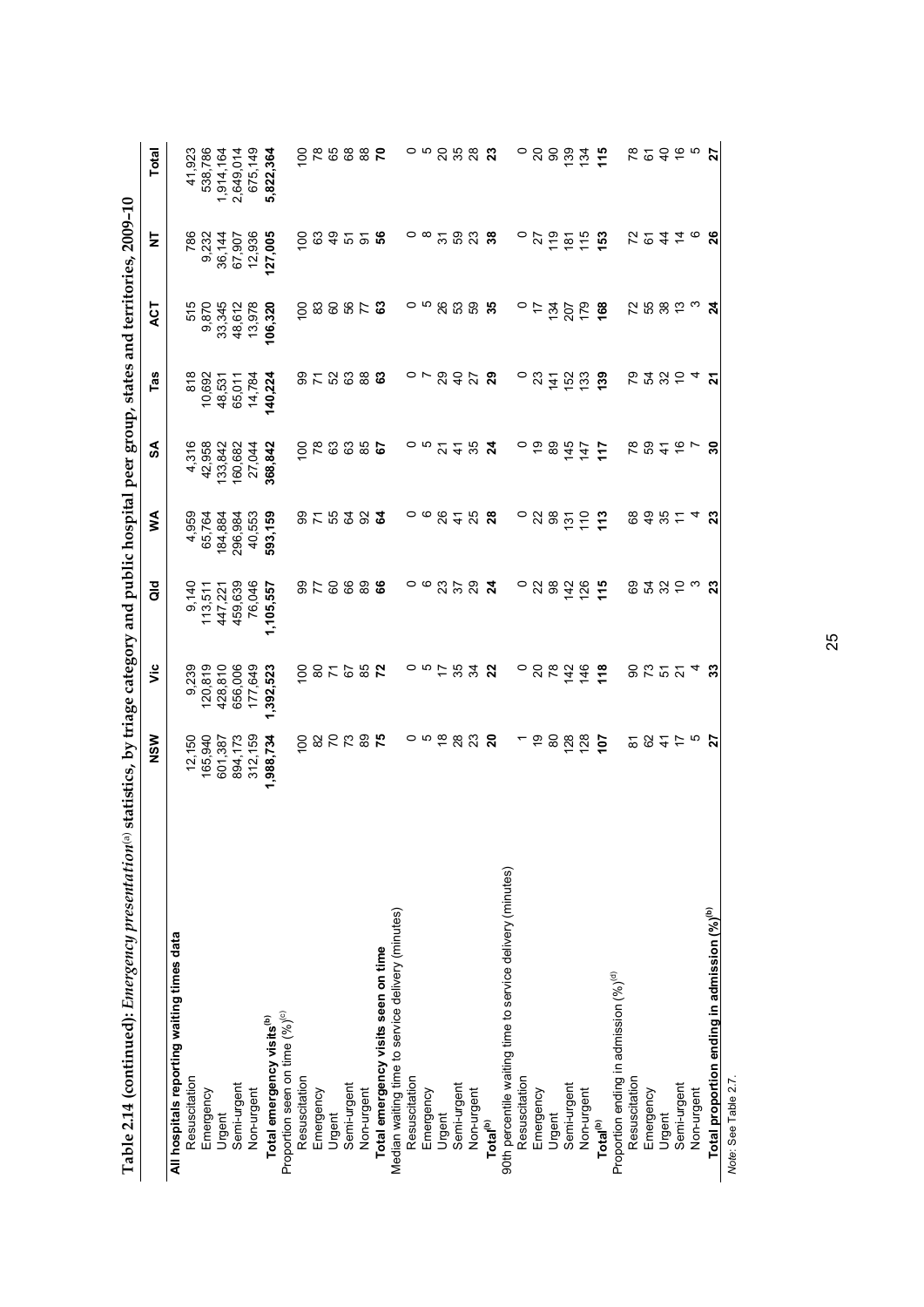# <span id="page-31-0"></span>**3 Elective surgery waiting times**

This chapter presents information for about 606,000 patients admitted from public acute hospital elective surgery waiting lists. These data are sourced from the National Elective Surgery Waiting Times Data Collection (NESWTDC). The records include information on waiting times, surgical specialty of the scheduled doctor and indicator procedures.

For the NESWTDC, elective surgery comprises elective care where the procedures required by patients are listed in the surgical operations section of the Medicare Benefits Schedule, with the exclusion of specific procedures frequently done by non-surgical clinicians (HDSC 2008). Elective care is care that, in the opinion of the treating clinician, is necessary and admission for which can be delayed for at least 24 hours.

This chapter is particularly focused on information related to elective surgery waiting times by:

- states and territories
- Indigenous status
- indicator procedures
- specialty of surgeon.

This chapter does not include information related to total elective surgery activity in public and private hospitals or information on patient characteristics and other related clinical data sourced from the National Hospital Morbidity Database (NHMD). Those data will be presented in more detail in *Australian hospital statistics 2009–10* (AIHW forthcoming).

Some of the information in this chapter is limited to elective surgery waiting times in *Principal referral and Specialist women's and children's hospitals* and *Large hospitals* only.

Caution should be used when interpreting the data presented in this report, as the data have not been checked against the data on elective surgery in the National Hospital Morbidity Database (NHMD). The NHMD data includes information on patient characteristics and the procedures performed, and are used to check the data in the NESWTDC, and to assess the coverage of the NESWTDC. The data presented here have therefore not been subjected to the usual level of confirmation.

In addition, peer group-level data presented in this report are based on the peer groups assigned to hospitals for *Australian hospital statistics 2008–09* (AIHW 2010a), as the 2009–10 peer group cannot be assigned until the level of admitted patient activity is known.

Revisions to these data, including coverage estimates, will be included in the AIHW's comprehensive annual report *Australian hospital statistics 2009–10* (AIHW forthcoming).

# <span id="page-31-1"></span>**What data are reported?**

# <span id="page-31-2"></span>**The National Elective Surgery Waiting Times Data Collection**

The NESWTDC provides episode-level data on patients waiting for elective surgery on waiting lists managed by public acute hospitals. This may include *Public patients* (see *Glossary*) treated in private hospitals and other patients treated in public hospitals.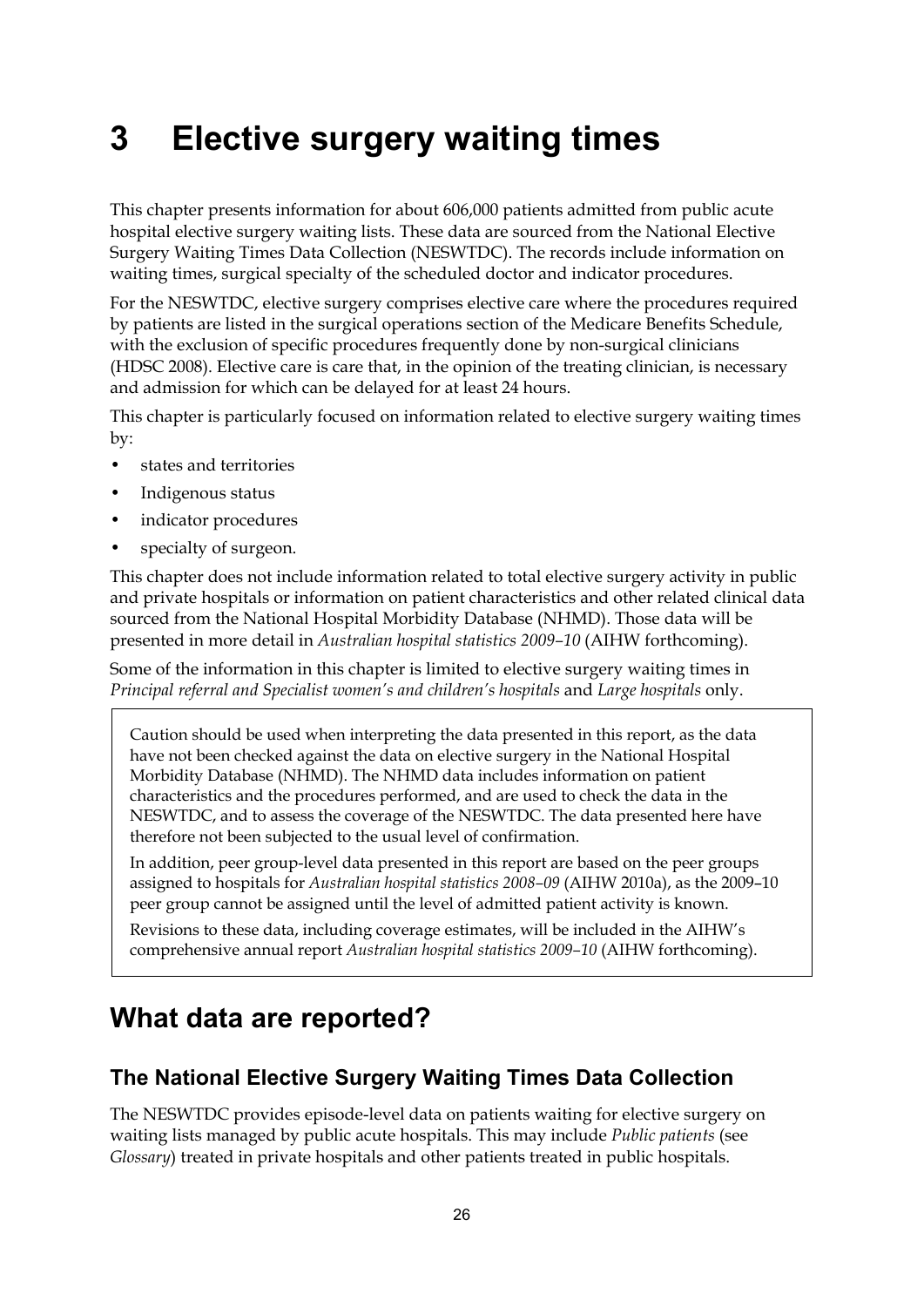The data supplied are based on the NMDS for Elective surgery waiting times (removals and census), as defined in the *National health data dictionary*, *version 14* (HDSC 2008). Included is information on the length of time waited, the surgical specialty and indicator procedures.

The data presented in this report are for patients admitted for elective surgery between 1 July 2009 and 30 June 2010.

## **Waiting times data for elective surgery**

The waiting times data presented in this chapter are for patients who complete their wait and are admitted for their surgery on an elective basis. The data are generally used as the main summary measure of elective surgery waiting times. Most patients are admitted after waiting, however some patients are removed from waiting lists for other reasons. Other reasons for removal are that the patient was admitted as an emergency patient for the awaited procedure; was transferred to another hospital's waiting list; had been treated elsewhere; was not contactable; had died or had declined surgery. Information on time spent on waiting lists is also presented for those reasons for removal.

## **Estimated proportion of public hospital elective surgery**

As noted above, the data collection covers public acute hospitals. However, some public patients treated under contract in private hospitals in Victoria and Tasmania were also included. In addition, data for the Hawkesbury District Health Service were included with the New South Wales data and data for the Mersey Community Hospital are included with the Tasmanian data.

All public hospitals that undertake elective surgery are generally included, but some are not.

For 2008–09, about 91% of public hospital elective surgery admissions were performed by hospitals that also reported to the NESWTDC for 2009–10. This proportion varied by state and territory. The proportion was highest for *Principal referral and Specialist women's and children's hospitals* at 100%, and progressively lower for the *Large hospitals* and *Medium hospitals* groups.

From 2009–10, the data for the Albury Base Hospital was reported by the Victorian Department of Health as part of the Albury Wodonga Health Service. The Albury Wodonga Health Service was formed by the integration of Wodonga Regional Health Service in Victoria and acute services at the Albury Base Hospital in New South Wales. Data for Albury Base Hospital are therefore now included in statistics for Victoria whereas they were formerly reported by and included in statistics for New South Wales.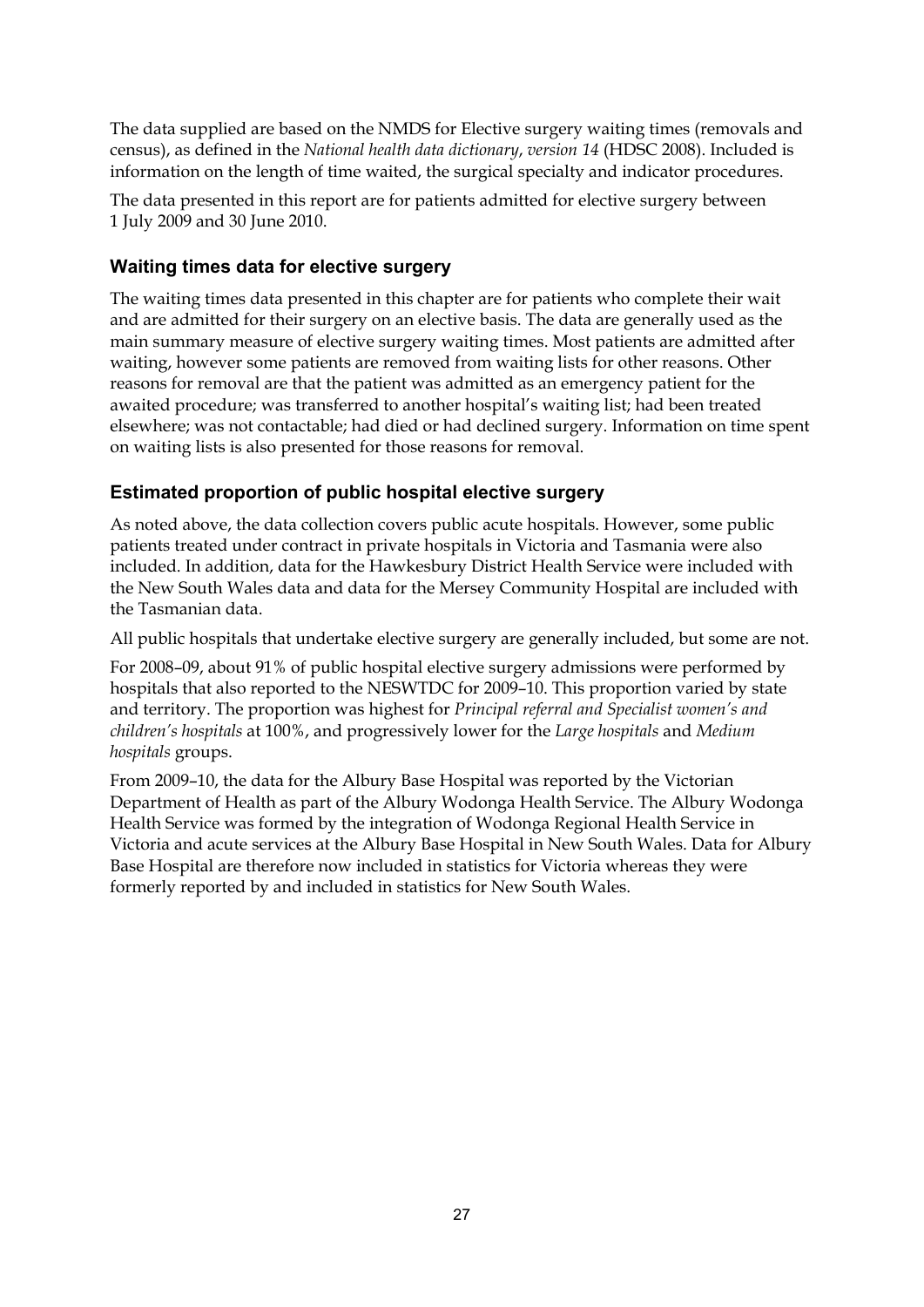#### **Box 3.1: What are the limitations of the data?**

- Statistics on public hospital elective surgery waiting times may be affected by variations in reporting practices across states and territories. Where possible, these variations have been noted in the text.
- The data collection covered most public hospitals that undertake elective surgery. In 2009–10, estimated coverage of the collection was highest for the *Principal referral and Specialist women's and children's hospitals* peer group with 84 hospitals reported in this peer group. The collection covered 33 *Large hospitals*, and 51 *Medium hospitals*. Hospitals that were not included may not undertake elective surgery, may not have had waiting lists, or may have had different waiting list characteristics compared with reporting hospitals. Some smaller remote hospitals may have different patterns of service delivery compared with other hospitals because specialists providing elective surgery services visit these hospitals only periodically.
- Data for a small number of Victoria hospitals are preliminary. These data will be updated for inclusion in *Australian hospital statistics 2009–10*, to be published in mid-2011.
- Methods to calculate waiting times have varied across states and territories and over time (see *Appendix 1, Australian hospital statistics 2008–09*). For example, in some states and territories, for patients who were transferred from a waiting list managed by one hospital to that managed by another, the time waited on the first list is not included in the waiting time reported to the NESWTDC from the second hospital. Therefore, the number of days waited in those jurisdictions reflected the waiting time on the list managed by the reporting hospital only.
- In 2009–10 for patients who were admitted after being transferred from another hospital's waiting list, New South Wales, Queensland, South Australia and the Northern Territory reported the total time waited on all hospital waiting lists. This could have an effect of increasing the waiting times reported for overall removals for those jurisdictions relative to others. Queensland has indicated that it is uncommon for patients to be transferred from a waiting list managed by one public hospital to that managed by another.
- See *Appendix 1* for more information.

#### **Box 3.2: What methods were used?**

Waiting times are calculated by the states and territories by comparing the date on which a patient is added to a waiting list with the date that the patient is removed from that list. Days on which a patient is 'not ready for care' are excluded.

# <span id="page-33-0"></span>**How has activity changed over time?**

Between 2005–06 and 2009–10, the number of admissions for elective surgery from waiting lists increased by an annual average of 2.1% (Table 3.1). However, there was also a rise in the coverage of the NESWTDC over that period, from 89% to 91%, that should be taken into account when interpreting the change.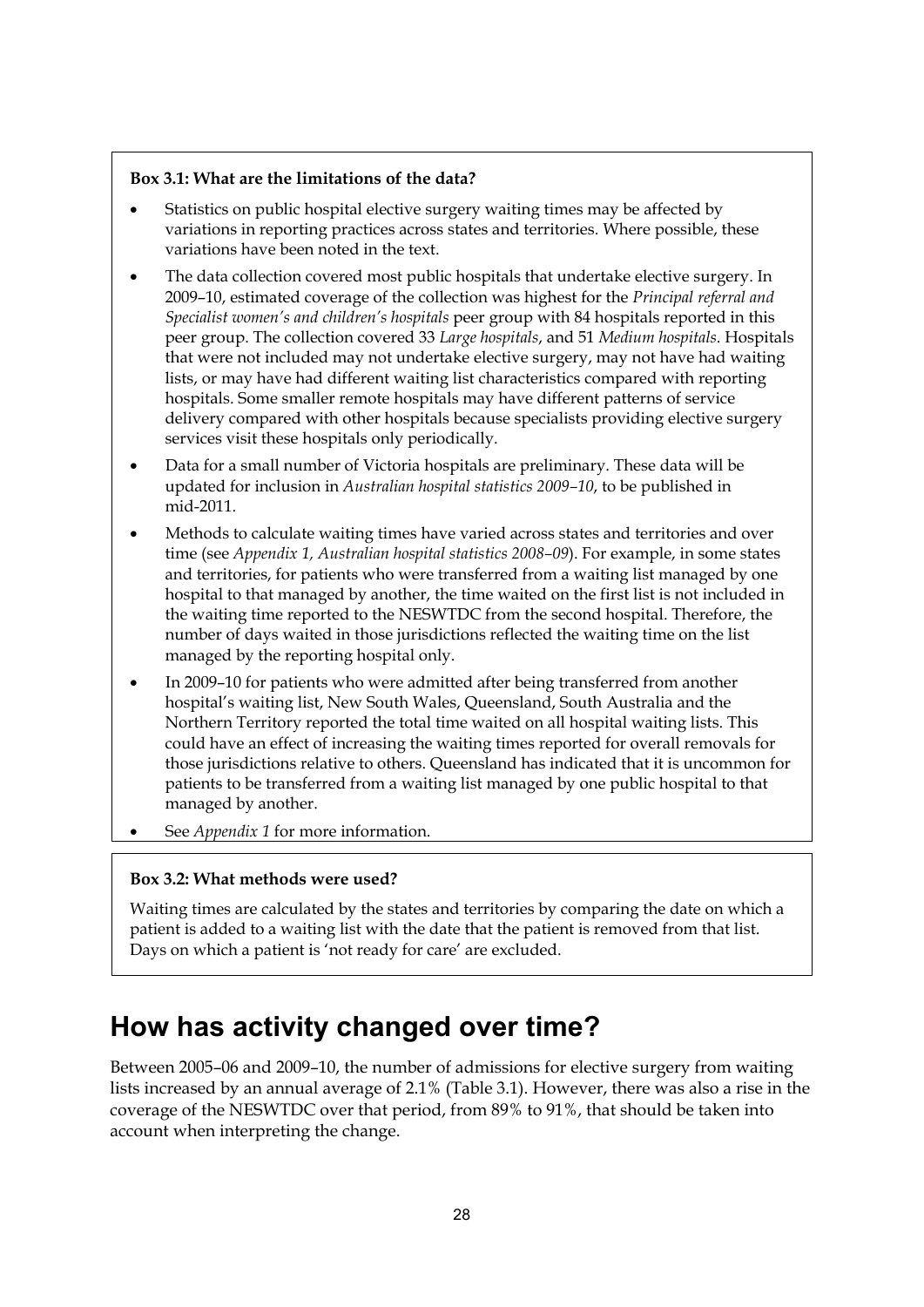Over the same period, the proportion of admissions for hospitals in the *Principal referral and Specialist womens' and children's hospitals* peer group increased from 69% to 73% of admissions from elective surgery waiting lists.

The period from 2007**–**08 to 2009–10 includes the period in which the Elective Surgery Waiting List Reduction Plan was implemented by the Australian Government and states and territories.

|                                                                                       |         |         |         |         |         | Change (per cent)    |                         |
|---------------------------------------------------------------------------------------|---------|---------|---------|---------|---------|----------------------|-------------------------|
|                                                                                       | 2005-06 | 2006-07 | 2007-08 | 2008-09 | 2009-10 | Ave since<br>2005-06 | <b>Since</b><br>2008-09 |
| Principal referral and Specialist women's and children's hospitals                    |         |         |         |         |         |                      |                         |
| Number of hospitals <sup>(a)</sup>                                                    | 78      | 82      | 83      | 85      | 84      | 1.9                  | $-1.2$                  |
| Estimated proportion of public<br>hospital elective surgery <sup>(b)</sup> (%)        | 100     | 100     | 100     | 100     | 100     | 0.0                  | 0.0                     |
| Number of admissions <sup>(c)</sup>                                                   | 383,334 | 394,831 | 401,469 | 431,675 | 438,303 | 3.4                  | 1.5                     |
| Large hospitals                                                                       |         |         |         |         |         |                      |                         |
| Number of hospitals <sup>(a)</sup>                                                    | 34      | 30      | 35      | 33      | 33      | $-0.7$               | 0.0                     |
| Estimated proportion of public<br>hospital elective surgery <sup>(b)</sup> $(\%)$     | 83      | 81      | 84      | 88      | 88      | 1.4                  | 0.5                     |
| Number of admissions <sup>(c)</sup>                                                   | 97,816  | 88,433  | 96,362  | 91,766  | 95,700  | $-0.5$               | 4.3                     |
| <b>Medium hospitals</b>                                                               |         |         |         |         |         |                      |                         |
| Number of hospitals <sup>(a)</sup>                                                    | 51      | 50      | 51      | 51      | 51      | 0.0                  | 0.0                     |
| Estimated proportion of public<br>hospital elective surgery <sup>(b)</sup> $(\%)$     | 64      | 63      | 63      | 64      | 61      | $-0.9$               | $-3.9$                  |
| Number of admissions <sup>(c)</sup>                                                   | 63,641  | 62,305  | 59,083  | 62,815  | 61,577  | $-0.8$               | $-2.0$                  |
| Total <sup>(d)</sup>                                                                  |         |         |         |         |         |                      |                         |
| Number of hospitals <sup>(a)</sup>                                                    | 193     | 191     | 192     | 193     | 193     | 0.0                  | 0.0                     |
| <b>Estimated proportion of public</b><br>hospital elective surgery <sup>(b)</sup> (%) | 89      | 88      | 89      | 91      | 91      | 0.6                  | 0.4                     |
| Number of admissions <sup>(c)</sup>                                                   | 556,951 | 556,770 | 565,346 | 595,009 | 606,255 | 2.1                  | 1.9                     |
| Admissions per 1,000 population <sup>(e)</sup>                                        | 27.1    | 26.7    | 26.6    | 27.5    | 27.4    | 0.2                  | $-0.5$                  |

#### <span id="page-34-1"></span>**Table 3.1: Waiting list statistics for patients admitted from waiting lists for elective surgery, by public hospital peer group, 2005–06 to 2009–10**

(a) Number of hospitals reporting to the National Elective Surgery Waiting Times Data Collection.

(b) The number of separations with an Urgency of admission reported as Elective and a surgical procedure for public hospitals reporting to the National Elective Surgery Waiting Times Data Collection as a proportion of the number of separations with an Urgency of admission reported as of Elective and a surgical procedure for all public hospitals. For 2009–10, this estimate is based on information for 2008-09.

(c) Records with a Reason for removal of *Admitted as an elective patient for the awaited procedure in this hospital or another hospital*.

(d) Includes data for hospitals not included in the specified hospital peer groups.

(e) Crude rate based on the Australian estimated resident population as at 31 December 2009.

*Notes*: Refer to boxes 3.1 and 3.2 for notes on definitions, data limitations and methods.

# <span id="page-34-0"></span>**How much activity was there in 2009–10?**

Figure 3.1 shows the movement of patients on and off waiting lists in 2009–10. In 2009–10, there were almost 682,000 additions to elective surgery waiting lists and over 707,000 removals from elective surgery waiting lists (see Figure 3.1 and Table 3.8 at the end of this chapter). Removals included patients who were admitted for the procedure they were waiting for, or were removed for other reasons.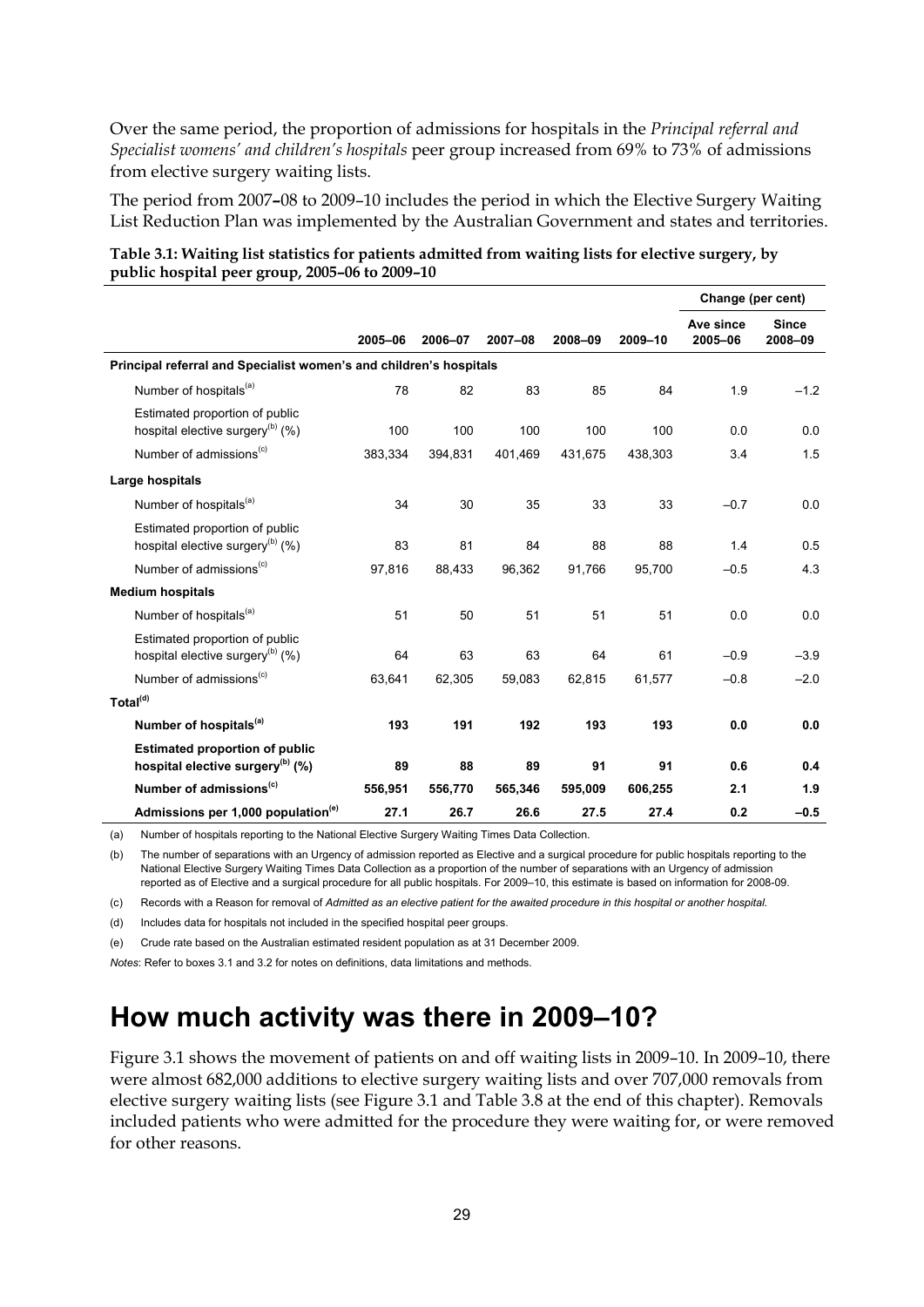

# <span id="page-35-1"></span><span id="page-35-0"></span>**How long did people wait for care?**

#### **Clinical urgency categorisation**

In general, at the time of being placed on the public hospital waiting list, a clinical assessment is made of the urgency with which the patient requires elective hospital care. The clinical urgency categories are

- *Category 1*—admission within 30 days desirable for a condition that has the potential to deteriorate quickly to the point that it may become an emergency
- *Category 2*—admission within 90 days desirable for a condition causing some pain, dysfunction or disability but which is not likely to deteriorate quickly or become an emergency
- *Category 3*—admission at some time in the future acceptable for a condition causing minimal or no pain, dysfunction or disability, which is unlikely to deteriorate quickly and which does not have the potential to become an emergency.

However, analyses of clinical urgency categories have shown notable variation in the assignment of these categories, both among and within jurisdictions, and for individual surgical specialties and indicator procedures, as well as overall. This apparent lack of comparability of clinical urgency categories among jurisdictions means that measures based on these categories are not meaningful or comparable between jurisdictions, and therefore have limited application for national elective surgery waiting times statistics (AIHW 2008b, 2009b).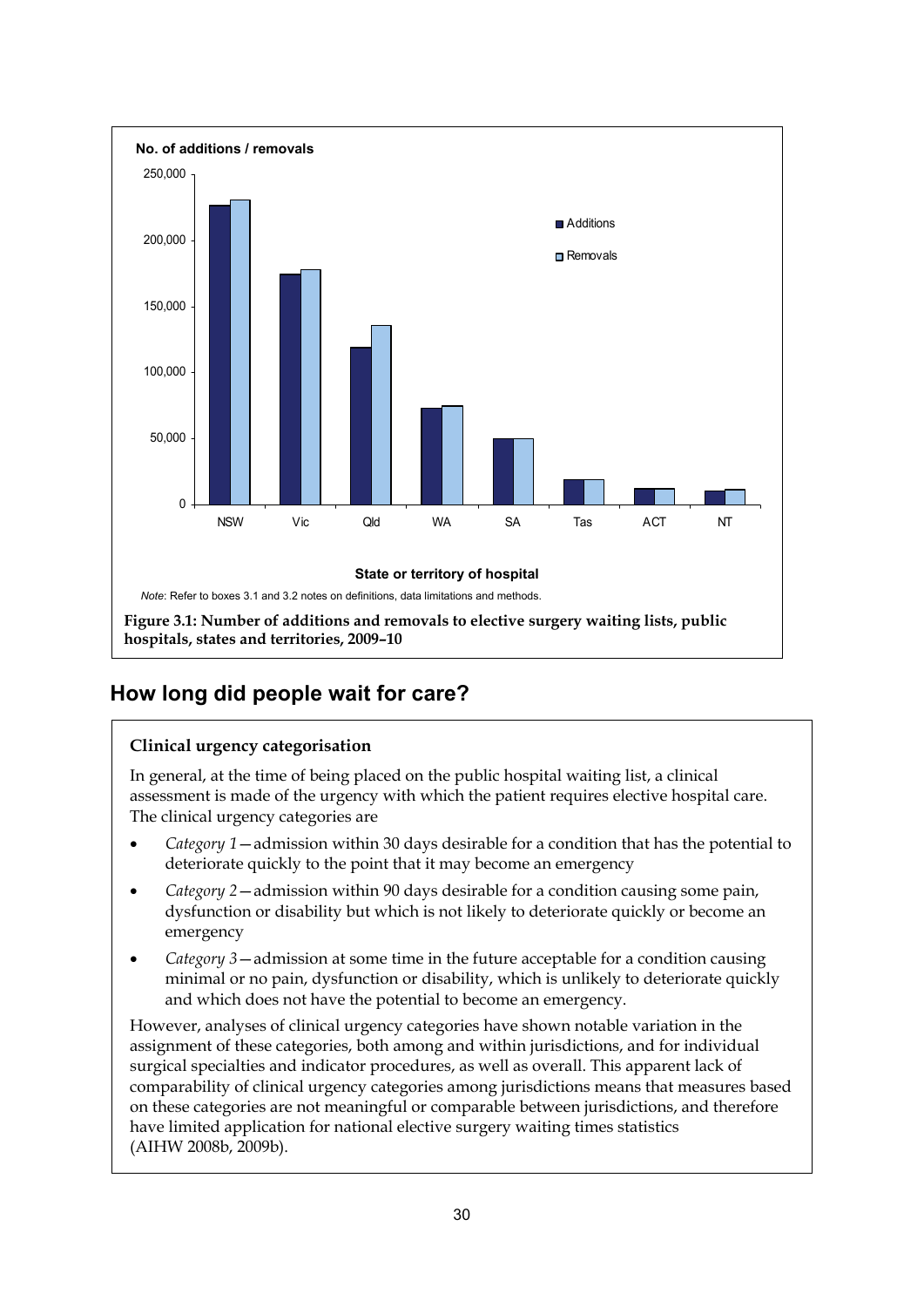#### **Clinical urgency categorisation (continued)**

Because of the apparent variation, the AIHW has not incorporated urgency categorisation in national reporting on elective surgery waiting times since the 1999–2000 reference year. This follows a decision made by the Australian Health Ministers' Advisory Council in 2001 that the AIHW should present the data without making invalid comparisons of differentlybased jurisdictional figures.

Despite the apparent non-comparability of the urgency category data, interpretation of state and territory waiting times statistics could be assisted by context information about the proportion of patients assessed as being less urgent by clinicians in individual jurisdictions. For example, a state could report relatively long median times waited in association with a relatively high proportion of patients assessed by the state as being in *Category 3*.

The *Appendix* includes information on the distribution of Clinical urgency categories by state and territory for 2009–10. As for earlier years, there is apparent variation in the assignment of urgency categories among states and territories. For example, the proportion of patients admitted from waiting lists that were assigned a *Category 3* was 43% for New South Wales and 18% for Queensland.

The number of days waiting time is calculated by subtracting the listing date for care from the removal date, minus any days when the patient was 'not ready for care', and also minus any days the patient was waiting with a less urgent clinical urgency category than their clinical urgency category at removal.

The median waiting time indicates the time within which 50% of patients were admitted for the awaited procedure. The 90th percentile waiting time indicates the amount of time within which 90% of patients were admitted for the awaited procedure.

Information on the number of days waited at the 50th and 90th percentiles by patients admitted from waiting lists for elective surgery, the proportion of patients waiting greater than 365 days, and the number of patients admitted is presented by public hospital peer group. Information is also included by the specialty of the surgeon who was to perform the elective surgery and by indicator procedure.

#### **How did waiting times for care change over time?**

Overall the median waiting times for elective surgery increased from 32 days in 2005–06 to 35 days in 2009–10. Over the same period, the number of days waited at the 90th percentile increased from 237 days to 246 days and the proportion of patients that waited greater than 365 days to be admitted decreased from 4.6% to 3.6% (Table 3.2).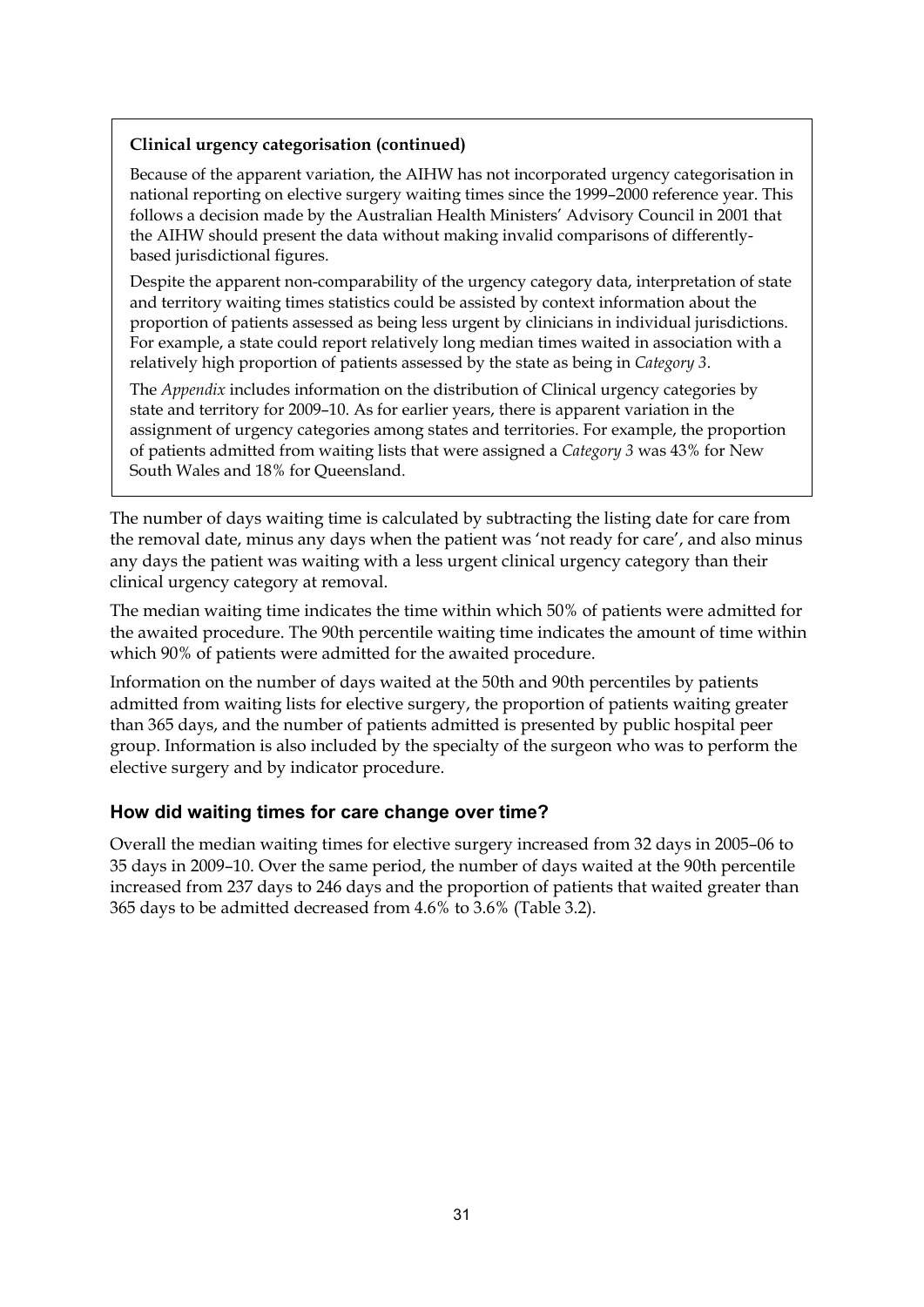|                                                                  | 2005-06 | 2006-07 | 2007-08 | 2008-09 | 2009-10 |
|------------------------------------------------------------------|---------|---------|---------|---------|---------|
| Principal referral and Specialist women's & children's hospitals |         |         |         |         |         |
| Number of admissions <sup>(c)</sup>                              | 383,334 | 394,831 | 401,469 | 431,675 | 438,303 |
| Days waited at 50th percentile                                   | 30      | 33      | 31      | 31      | 33      |
| Days waited at 90th percentile                                   | 230     | 224     | 233     | 216     | 234     |
| % waited more than 365 days                                      | 4.7     | 3.5     | 3.5     | 3.3     | 3.7     |
| Large hospitals                                                  |         |         |         |         |         |
| Number of admissions <sup>(c)</sup>                              | 97,816  | 88,433  | 96,362  | 91,766  | 95,700  |
| Days waited at 50th percentile                                   | 35      | 33      | 38      | 40      | 42      |
| Days waited at 90th percentile                                   | 251     | 224     | 228     | 227     | 259     |
| % waited more than 365 days                                      | 4.7     | 2.8     | 1.6     | 2.5     | 3.0     |
| <b>Medium hospitals</b>                                          |         |         |         |         |         |
| Number of admissions <sup>(c)</sup>                              | 63,641  | 62,305  | 59,083  | 62,815  | 61,577  |
| Days waited at 50th percentile                                   | 38      | 38      | 42      | 42      | 45      |
| Days waited at 90th percentile                                   | 257     | 228     | 238     | 230     | 296     |
| % waited more than 365 days                                      | 3.8     | 1.6     | 1.5     | 1.6     | 3.1     |
| Total <sup>(d)</sup>                                             |         |         |         |         |         |
| Number of admissions <sup>(c)</sup>                              | 556,951 | 556,770 | 565,346 | 595,009 | 606,255 |
| Admissions per 1,000 population <sup>(e)</sup>                   | 27.1    | 26.7    | 26.6    | 27.5    | 27.4    |
| Days waited at 50th percentile                                   | 32      | 32      | 34      | 34      | 35      |
| Days waited at 90th percentile                                   | 237     | 226     | 235     | 220     | 246     |
| % waited more than 365 days                                      | 4.6     | 3.2     | 3.1     | 3.0     | 3.6     |

<span id="page-37-1"></span>**Table 3.2: Waiting time statistics for patients admitted from waiting lists, by public hospital peer group, 2005–06 to 2009–10** 

(a) Records with a Reason for removal of *Admitted as an elective patient for the awaited procedure in this hospital or another hospital*.

(b) Includes data for hospitals not included in the specified hospital peer groups.

*Notes*: Refer to boxes 3.1 and 3.2 for notes on definitions, data limitations and methods. Additional information by state and territory is available in Table 3.8 at the end of this chapter.

#### <span id="page-37-0"></span>**Performance indicator: Waiting times for elective surgery**

Waiting times for elective surgery are an indicator of the provision of timely care.

This performance indicator can be related to the National Health Performance Framework dimension 'Accessibility' within the domain 'Health System Performance'—for further information, see *Australian hospital statistics 2008–09* (AIHW 2010a).

#### **Accessibility**

People can obtain health care at the right place and right time irrespective of income, physical location and cultural background.

This is an NHA performance indicator in the outcome area of 'hospital and related care' (CRC 2010). This indicator presents the median and 90th percentile waiting times for elective surgery in public hospitals, by indicator procedure and overall.

In 2009–10, the overall median waiting time for patients that were admitted from waiting lists was 35 days (Table 3.3).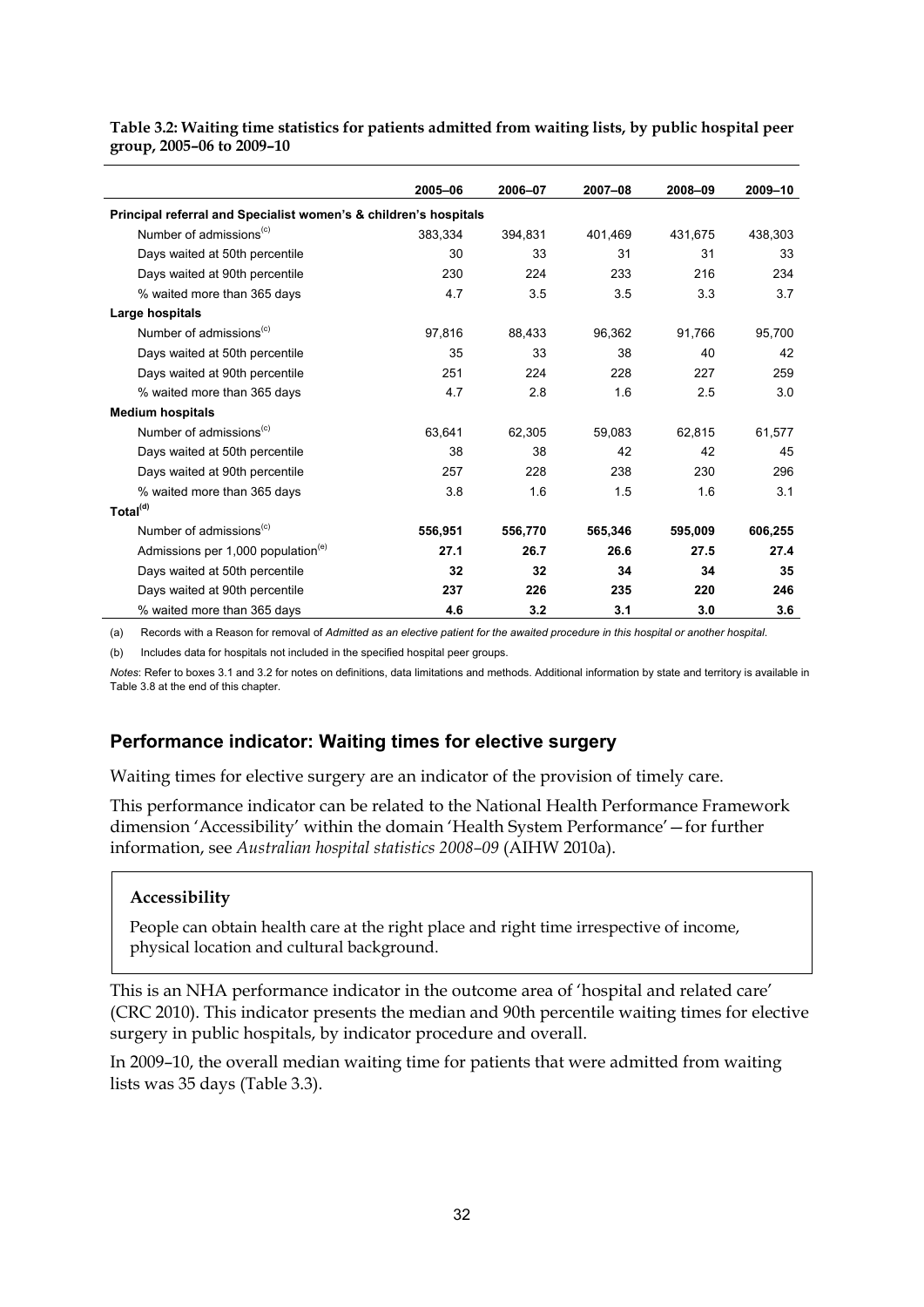|                                                                                       | <b>NSW</b> | Vic     | Qld     | <b>WA</b> | SΑ             | Tas            | <b>ACT</b>           | NΤ                   | Total   |
|---------------------------------------------------------------------------------------|------------|---------|---------|-----------|----------------|----------------|----------------------|----------------------|---------|
| Principal referral and Specialist women's & children's hospitals                      |            |         |         |           |                |                |                      |                      |         |
| Number of hospitals <sup>(b)</sup>                                                    | 29         | 20      | 19      | 5         | 5              | $\overline{c}$ | 2                    | $\overline{c}$       | 84      |
| Estimated proportion of public<br>hospital elective surgery (%) <sup>(c)</sup>        | 100        | 98      | 100     | 100       | 96             | 100            | 97                   | 100                  | 100     |
| Number of admissions <sup>(a)</sup>                                                   | 135.790    | 109,398 | 100,846 | 29,888    | 34,660         | 12.443         | 9.778                | 5.500                | 438.303 |
| Days waited at 50th percentile                                                        | 37         | 32      | 27      | 30        | 36             | 36             | 73                   | 42                   | 33      |
| Days waited at 90th percentile                                                        | 319        | 193     | 150     | 176       | 197            | 363            | 357                  | 256                  | 234     |
| % waited more than 365 days                                                           | 5.0        | 3.2     | 2.5     | 2.1       | 1.2            | 9.9            | 9.6                  | 5.3                  | 3.7     |
| Large hospitals                                                                       |            |         |         |           |                |                |                      |                      |         |
| Number of hospitals <sup>(b)</sup>                                                    | 14         | 9       | 4       | 3         | $\overline{2}$ | $\mathbf{1}$   | 0                    | 0                    | 33      |
| Estimated proportion of public<br>hospital elective surgery (%) <sup>(c)</sup>        | 100        | 76      | 100     | 74        | 100            | 100            | $\sim$               | $\sim$ $\sim$        | 88      |
| Number of admissions <sup>(a)</sup>                                                   | 27,099     | 38,927  | 8,219   | 12,919    | 6,443          | 2,093          |                      | $\ddot{\phantom{a}}$ | 95,700  |
| Days waited at 50th percentile                                                        | 57         | 44      | 29      | 27        | 43             | n.p.           |                      | i.                   | 42      |
| Days waited at 90th percentile                                                        | 342        | 215     | 174     | 142       | 181            | n.p.           |                      | $\ddot{\phantom{a}}$ | 259     |
| % waited more than 365 days                                                           | 5.9        | 2.1     | 2.5     | 0.6       | 0.7            | n.p.           | $\sim$               | $\mathbf{r}$         | 3.0     |
| <b>Medium hospitals</b>                                                               |            |         |         |           |                |                |                      |                      |         |
| Number of hospitals <sup>(b)</sup>                                                    | 34         | 3       | 8       | 4         | 1              | 1              | 0                    | 0                    | 51      |
| Estimated proportion of public<br>hospital elective surgery $(\%)^{\text{(c)}}$       | 100        | 24      | 96      | 77        | 19             | 100            | $\ddot{\phantom{a}}$ | $\sim$ $\sim$        | 61      |
| Number of admissions <sup>(a)</sup>                                                   | 30,130     | 7,436   | 4,750   | 14,063    | 3.124          | 2,074          |                      | . .                  | 61,577  |
| Days waited at 50th percentile                                                        | 65         | 48      | 30      | 34        | n.p.           | n.p.           |                      | $\ddot{\phantom{0}}$ | 45      |
| Days waited at 90th percentile                                                        | 342        | 165     | 125     | 143       | n.p.           | n.p.           |                      | $\ddot{\phantom{a}}$ | 296     |
| % waited more than 365 days                                                           | 4.6        | 2.3     | 2.1     | 1.1       | n.p.           | n.p.           |                      |                      | 3.1     |
| Total <sup>(d)</sup>                                                                  |            |         |         |           |                |                |                      |                      |         |
| Number of hospitals <sup>(b)</sup>                                                    | 96         | 32      | 32      | 14        | 8              | 4              | 2                    | 5                    | 193     |
| <b>Estimated proportion of public</b><br>hospital elective surgery (%) <sup>(c)</sup> | 100        | 78      | 100     | 79        | 68             | 100            | 97                   | 100                  | 91      |
| Number of admissions <sup>(a)</sup>                                                   | 198,503    | 155,761 | 113,834 | 61,298    | 44,227         | 16,610         | 9,778                | 6,244                | 606,255 |
| <b>Admissions per 1,000</b><br>population <sup>(e)</sup>                              | 27.6       | 28.3    | 25.4    | 27.0      | 27.1           | 32.9           | 27.6                 | 27.4                 | 27.4    |
| Days waited at 50th percentile                                                        | 44         | 36      | 27      | 32        | 36             | 36             | 73                   | 44                   | 35      |
| Days waited at 90th percentile                                                        | 330        | 197     | 150     | 161       | 189            | 332            | 357                  | 271                  | 246     |
| % waited more than 365 days                                                           | 5.1        | 2.9     | 2.5     | 1.5       | 1.1            | 8.8            | 9.6                  | 5.9                  | 3.6     |

<span id="page-38-0"></span>**Table 3.3: Waiting time statistics for patients admitted from waiting lists for elective surgery(a), by hospital peer group, states and territories, 2009–10** 

(a) Records with a Reason for removal of *Admitted as an elective patient for the awaited procedure in this hospital or another hospital*.

(b) Number of hospitals reporting to the National Elective Surgery Waiting Times Data Collection.

(c) The number of separations with an Urgency of admission reported as Elective and a surgical procedure for public hospitals reporting to the National Elective Surgery Waiting Times Data Collection as a proportion of the number of separations with an Urgency of admission reported as Elective and a surgical procedure for all public hospitals.

(d) Includes data for hospitals not included in the specified hospital peer groups.

(e) Crude rate based on the Australian estimated resident population as at 31 December 2009.

*Notes:* Refer to boxes 3.1 and 3.2 for notes on definitions, data limitations and methods.

Following the creation of the integrated Albury-Wodonga Health Service, the management of the Albury Base Hospital transferred to Victoria on 1 July 2009. Activity for this hospital is included in Victoria for 2009–10, whereas it was included in New South Wales for 2008–09. There were 2,478 admissions from elective surgery waiting lists in 2009–10 for Albury Base Hospital. If they had been counted in New South Wales, the total for New South Wales would have been 200,981.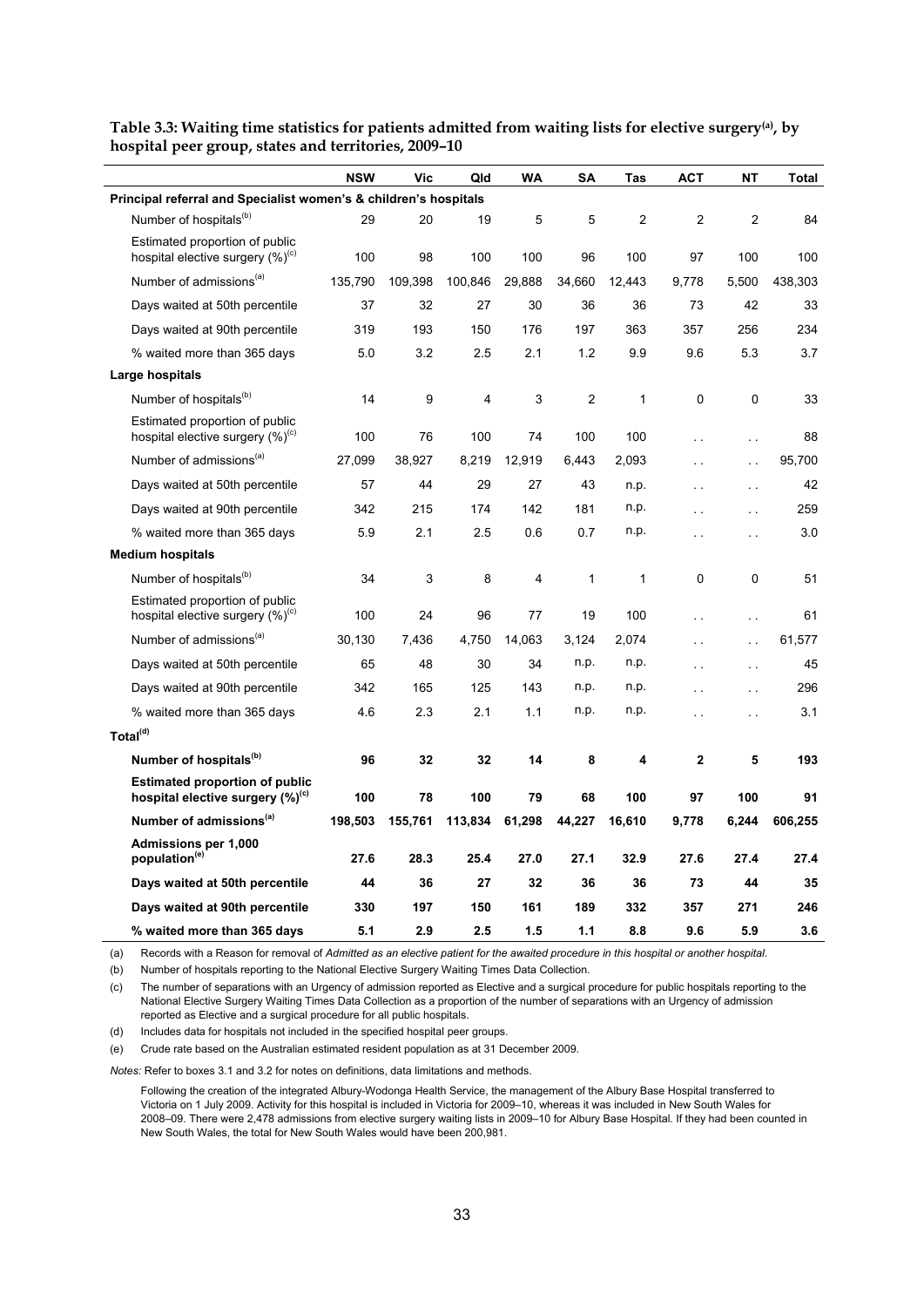## **How did waiting times vary across public hospital peer groups?**

Overall in 2009–10, the median waiting time for patients admitted from waiting lists for hospitals in the *Principal referral and Specialist women's and children's hospitals* peer group (33 days) was shorter than for the *Large hospitals* and *Medium hospitals* peer groups (42 days and 45 days, respectively) (Figure 3.2).



## <span id="page-39-0"></span>**How did waiting times vary across states and territories?**

In 2009–10, the median waiting time to admission ranged from 27 days in Queensland to 73 days in the Australian Capital Territory (Figure 3.3). The 90th percentile for waiting time ranged from 150 days in Queensland to 357 days in the Australian Capital Territory, with an overall value of 246 days.

In 2009–10, 3.6% of patients admitted from public hospital waiting lists waited over a year for their elective surgery (Table 3.3). The proportion differed substantially between states and territories. Overall, it ranged from 1.1% in South Australia to 9.6% in the Australian Capital Territory (Figure 3.4).

See Table 3.8 at the end of this chapter for more information on elective surgery waiting times by hospital peer group and state and territory.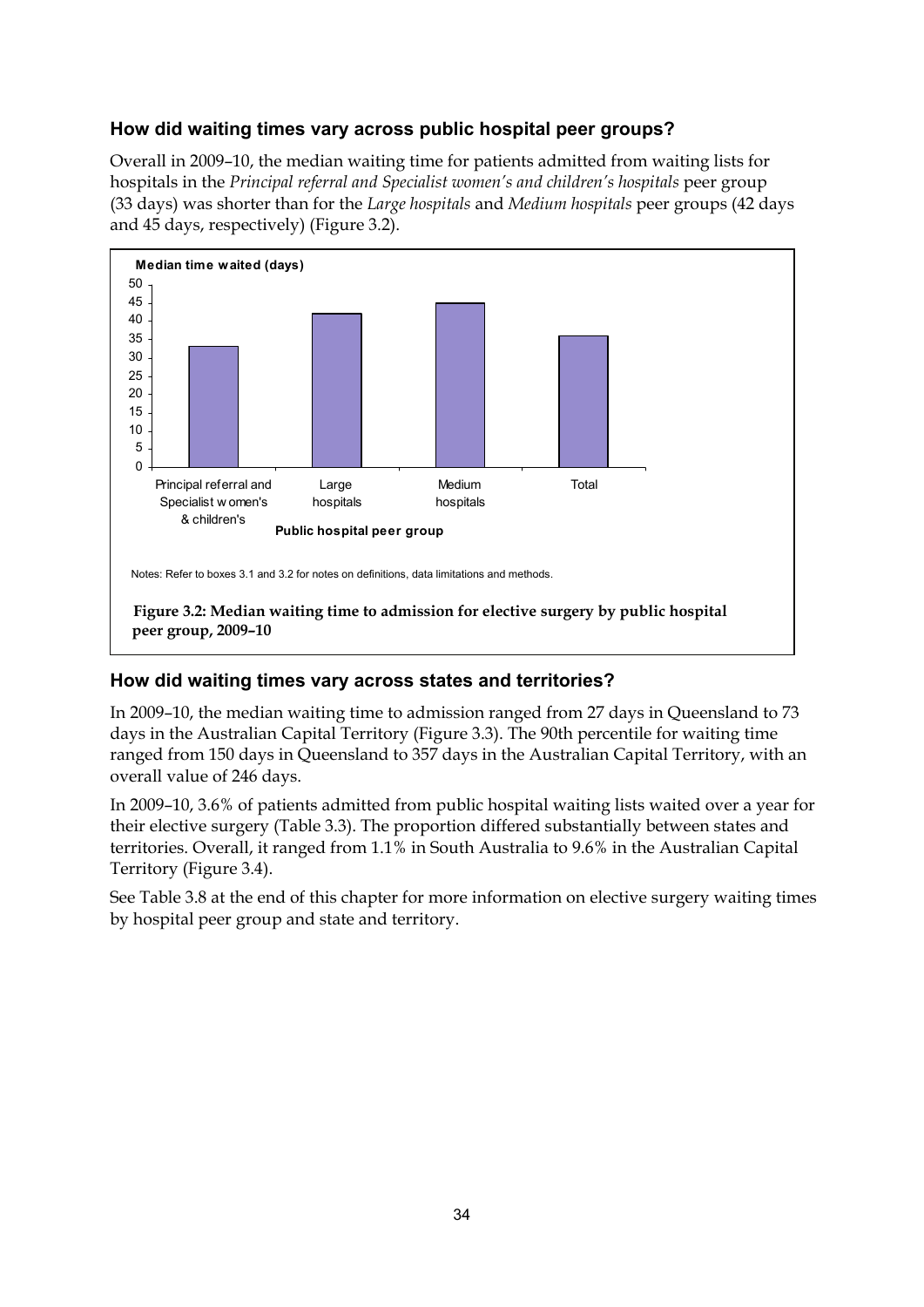

<span id="page-40-1"></span><span id="page-40-0"></span>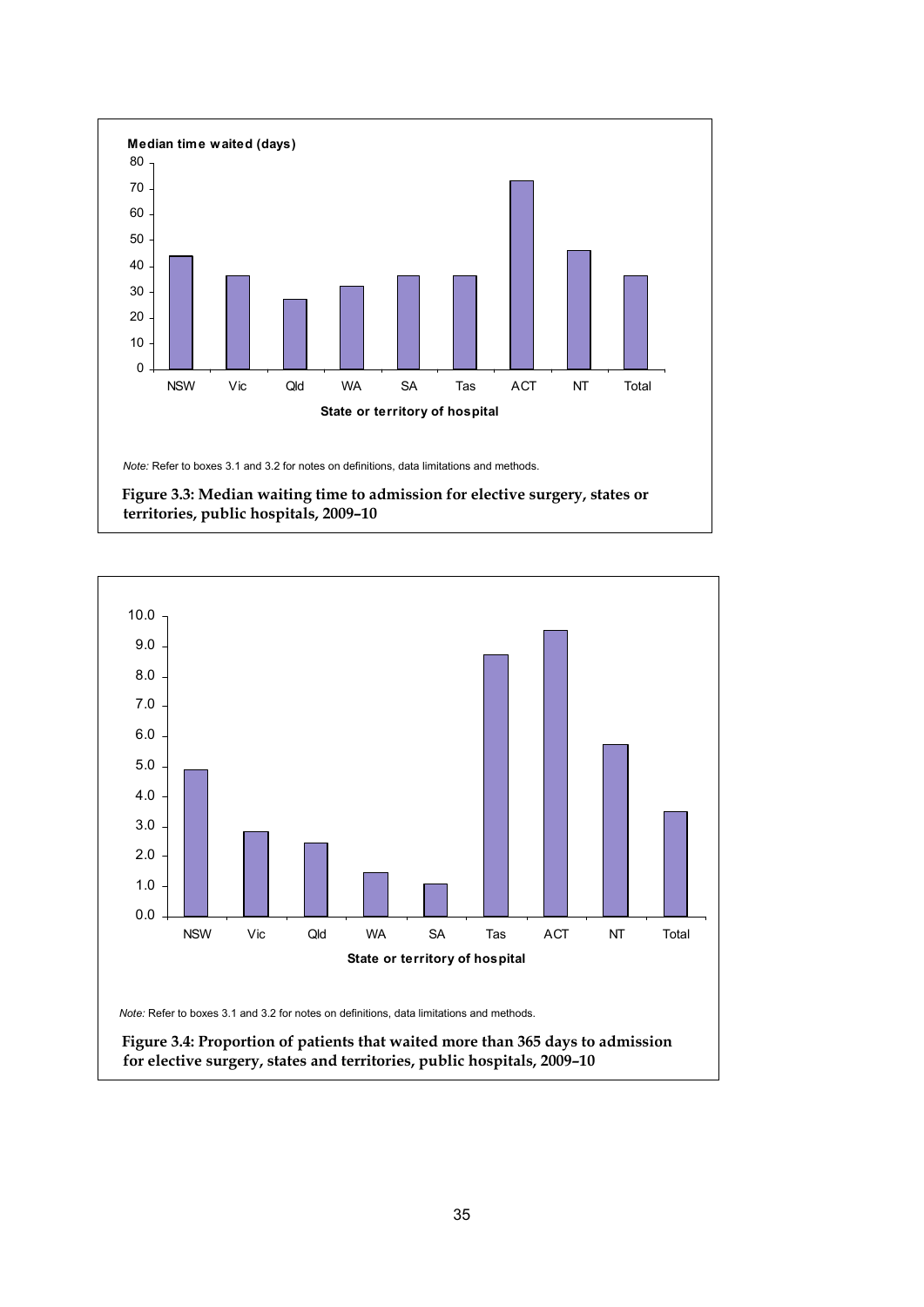#### **How did waiting times vary by Indicator procedure?**

Indicator procedures are those of high volume and are often associated with long waits. Overall, a third of patients admitted for elective surgery had been waiting for one of the 15 indicator procedures (Table 3.4).

Among the states and territories there was some variation in the proportion of admissions for elective surgery which were for one of the 15 indicator procedures. For New South Wales over a third of elective surgery admissions were for one of the 15 specific indicator procedures and for the Northern Territory about one in four were for one of the 15 specific indicator procedures. *Cataract extraction* was the most common indicator procedure in all jurisdictions (Table 3.9).

Nationally, the indicator procedure with the lowest median waiting time in 2009–10 was *Coronary artery bypass graft* (15 days). *Total knee replacement* had the highest median waiting time (180 days). The length of time by which 90% of patients had been admitted also varied by indicator procedure, from 80 days for *Coronary artery bypass graft* to 414 days for *Total knee replacement*.

The proportion of admissions for patients that waited more than 365 days also varied by indicator procedure, ranging from 0.7% for *Coronary artery bypass graft* to 18.1% for *Total knee replacement*.

Median waiting times varied markedly across the states and territories. For more information on the variation between states and territories, see Table 3.9.

|                                     |                           | Days waited at  | Days waited at  | Per cent<br>waited more<br>than 365 |
|-------------------------------------|---------------------------|-----------------|-----------------|-------------------------------------|
| <b>Indicator Procedure</b>          | Admissions <sup>(a)</sup> | 50th percentile | 90th percentile | days                                |
| Cataract extraction                 | 52,067                    | 86              | 336             | 4.3                                 |
| Cholecystectomy                     | 17,928                    | 51              | 186             | 2.2                                 |
| Coronary artery bypass graft        | 3,898                     | 15              | 80              | 0.7                                 |
| Cystoscopy                          | 39,747                    | 25              | 126             | 1.3                                 |
| Haemorrhoidectomy                   | 3,419                     | 66              | 260             | 3.5                                 |
| Hysterectomy                        | 9,862                     | 50              | 196             | 1.9                                 |
| Inguinal herniorrhaphy              | 14,746                    | 57              | 250             | 3.1                                 |
| Myringoplasty                       | 1,879                     | 103             | 382             | 12.5                                |
| Myringotomy                         | 6,067                     | 48              | 151             | 1.2                                 |
| Prostatectomy                       | 8,393                     | 46              | 188             | 2.9                                 |
| Septoplasty                         | 4,508                     | 144             | 413             | 16.3                                |
| Tonsillectomy                       | 16,825                    | 91              | 357             | 8.4                                 |
| Total hip replacement               | 8,572                     | 116             | 373             | 11.1                                |
| Total knee replacement              | 12,513                    | 180             | 414             | 18.1                                |
| Varicose veins stripping & ligation | 4,420                     | 96              | 389             | 12.8                                |
| Not applicable/not stated           | 401,411                   | 28              | 184             | 2.6                                 |
| <b>Total admissions</b>             | 606,255                   | 35              | 246             | 3.6                                 |

#### <span id="page-41-0"></span>**Table 3.4: Waiting time statistics for patients admitted from waiting lists for elective surgery, by Indicator procedure, public hospitals, 2009–10**

(a) Records with a Reason for removal of *Admitted as an elective patient for the awaited procedure in this hospital or another hospital*.

*Notes*: Refer to boxes 3.1 and 3.2 for notes on definitions, data limitations and methods. Additional information by state and territory is available in Table 3.9 at the end of this chapter.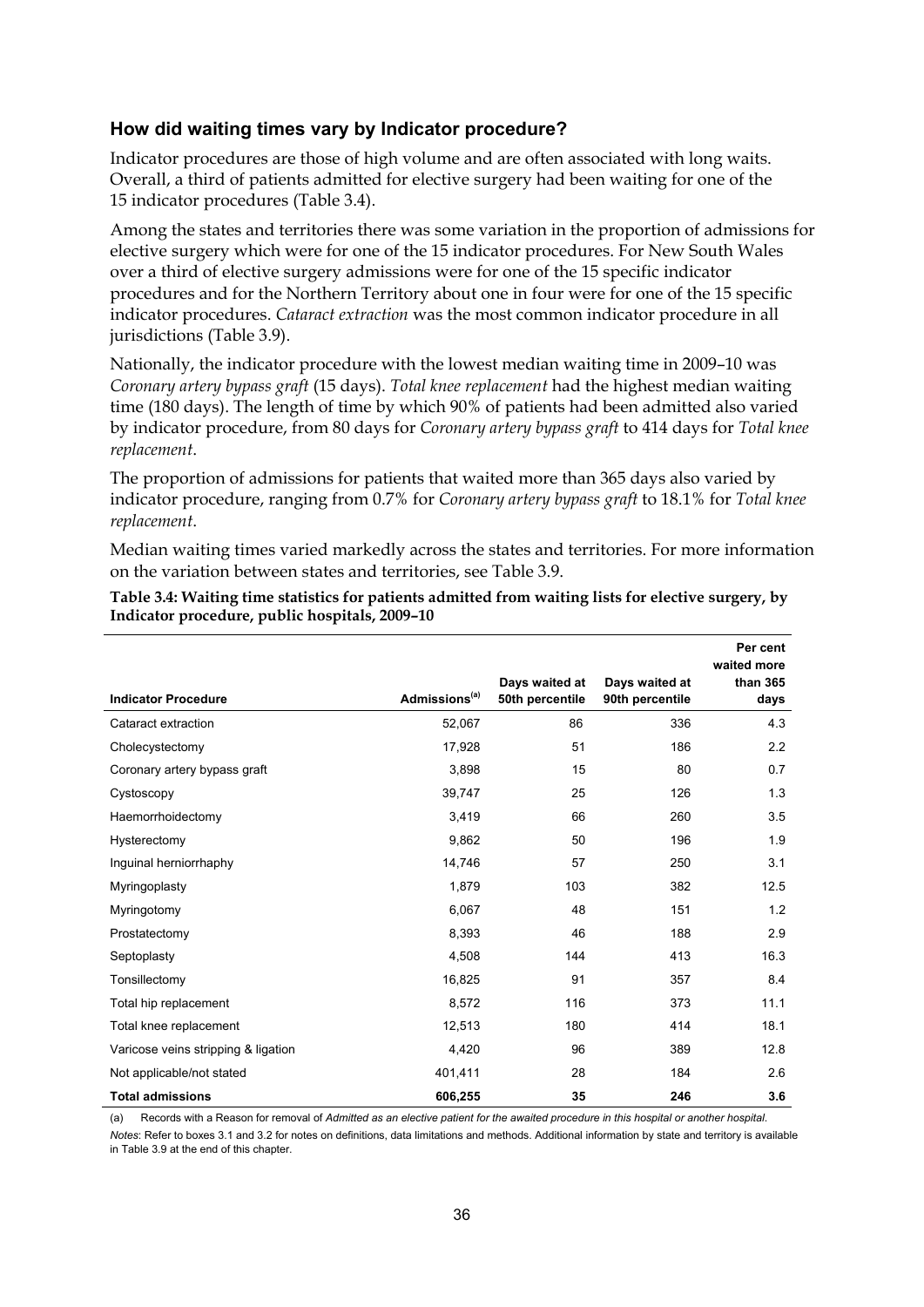#### **How did waiting times vary by Indigenous status?**

#### **Box 3.3: Quality of Indigenous status data**

The quality of the data reported for Indigenous status in the National ESWTDC has not been formally assessed for completeness; therefore, caution should be exercised when interpreting these data.

See *Appendix 1* for comments provided by states and territories on the perceived quality of Indigenous status for Elective surgery waiting times data.

For 2009–10, there were over 9,600 admissions from waiting lists for elective surgery for patients identified as Aboriginal and/or Torres Strait Islander persons. Indigenous status information was not available for elective surgery waiting times data provided by New South Wales, which accounts for about a third of all admissions for elective surgery. Therefore the waiting time statistics presented in tables 3.5 and 3.6 and Figure 3.5 are not directly comparable with statistics presented in other tables in this report that include data for New South Wales.

Overall, the median waiting time for *Indigenous Australians* was higher than the median waiting time for *Other Australians* (38 days and 33 days, respectively, Table 3.5).

|                                  | <b>NSW</b> | Vic     | Qld     | WA     | <b>SA</b> | Tas    | <b>ACT</b> | NΤ    | Sub-<br>total <sup>(b)</sup> |
|----------------------------------|------------|---------|---------|--------|-----------|--------|------------|-------|------------------------------|
| <b>Indigenous Australians</b>    |            |         |         |        |           |        |            |       |                              |
| Number of admissions             | n.a.       | 899     | 4,025   | 1,455  | 727       | 430    | 159        | 1.961 | 9,656                        |
| Days waited at 50th percentile   | n.a.       | 41      | 35      | 34     | 33        | 46     | 69         | 49    | 38                           |
| Days waited at 90th percentile   | n.a.       | 220     | 184     | 187    | 184       | 354    | 326        | 338   | 232                          |
| % waited more than 365 days      | n.a.       | 4.1     | 3.1     | 2.1    | 1.7       | 9.8    | 6.3        | 8.9   | 4.5                          |
| Other Australians <sup>(c)</sup> |            |         |         |        |           |        |            |       |                              |
| Number of admissions             | n.a.       | 154,862 | 109.809 | 59.843 | 43.500    | 16,180 | 9.619      | 4.283 | 398.096                      |
| Days waited at 50th percentile   | n.a.       | 36      | 27      | 32     | 36        | 36     | 74         | 42    | 33                           |
| Days waited at 90th percentile   | n.a.       | 196     | 148     | 160    | 189       | 331    | 357        | 242   | 188                          |
| % waited more than 365 days      | n.a.       | 2.8     | 2.4     | 1.5    | 1.1       | 8.7    | 9.6        | 4.4   | 2.7                          |

<span id="page-42-0"></span>**Table 3.5: Waiting time statistics for patients admitted from public hospital waiting lists for elective surgery(a), by Indigenous status, states and territories, 2009–10** 

(a) Records with a Reason for removal of *Admitted as an elective patient for the awaited procedure in this hospital or another hospital*.

(b) The Sub-total excludes data for New South Wales, which accounts for about a third of all admissions for elective surgery. Therefore the total waiting time statistics presented in tables 3.5 and 3.6 are not directly comparable with statistics presented in other tables in this report that include data for New South Wales.

(c) *Other Australians* includes records for which the Indigenous status was *Not reported*.

*Notes:* See Boxes 3.1, 3.2 and 3.3 for notes on definitions, data limitations and methods.

#### **Indicator procedures**

*Indigenous Australians* had higher median waiting times for 13 of the 15 indicator procedures. The greatest difference in median waiting times was for *Cataract extraction*, for which *Indigenous Australians* waited longer than *Other Australians* (105 and 56 days, respectively). *Myringotomy*, *Hysterectomy* and *Inguinal herniorrhaphy* had the least variation by Indigenous status (Table 3.6 and Figure 3.5).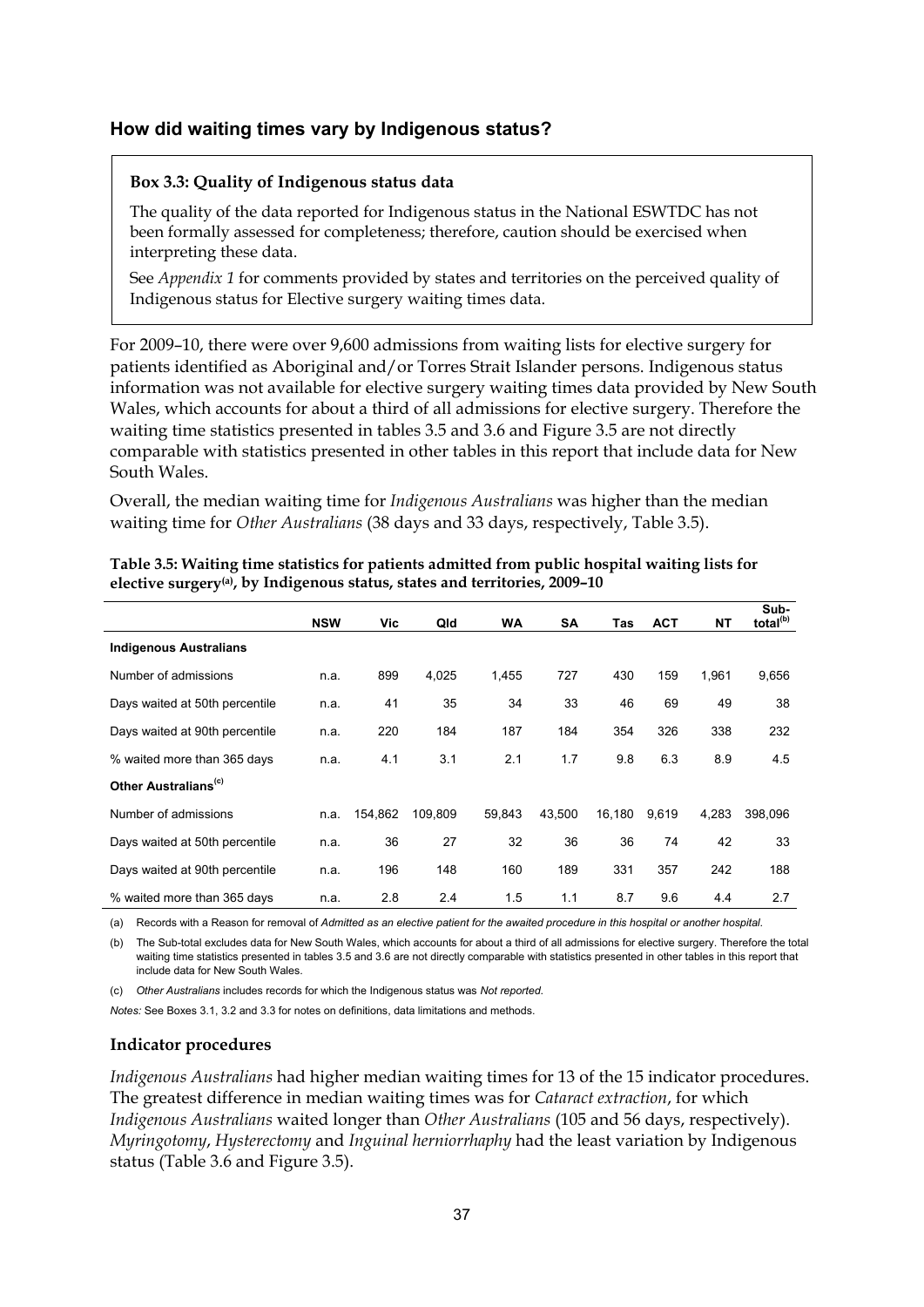<span id="page-43-0"></span>**Table 3.6: Waiting time statistics for patients admitted from waiting lists for elective surgery, by Indigenous status and Indicator procedure, public hospitals, selected states and territories(a), 2009–10** 

|                                        |                   | <b>Indigenous Australians</b>                       |                                                     |                                                |                   | Other Australians <sup>(b)</sup>                    |                                                     |                                                |
|----------------------------------------|-------------------|-----------------------------------------------------|-----------------------------------------------------|------------------------------------------------|-------------------|-----------------------------------------------------|-----------------------------------------------------|------------------------------------------------|
| Indicator procedure                    | <b>Admissions</b> | Days<br>waited at<br>$50^{\text{th}}$<br>percentile | Days<br>waited at<br>90 <sup>th</sup><br>percentile | Per cent<br>waited<br>more<br>than 365<br>days | <b>Admissions</b> | Days<br>waited at<br>$50^{\text{th}}$<br>percentile | Days<br>waited at<br>90 <sup>th</sup><br>percentile | Per cent<br>waited<br>more<br>than 365<br>days |
| Cataract extraction                    | 578               | 105                                                 | 327                                                 | 6.7                                            | 32,419            | 56                                                  | 237                                                 | 1.8                                            |
| Cholecystectomy                        | 364               | 47                                                  | 164                                                 | 2.2                                            | 10,823            | 44                                                  | 162                                                 | 2.0                                            |
| Coronary artery bypass<br>graft        | 132               | 26                                                  | 104                                                 | 0.8                                            | 2,876             | 14                                                  | 83                                                  | 0.9                                            |
| Cystoscopy                             | 230               | 39                                                  | 187                                                 | 3.5                                            | 25,165            | 25                                                  | 124                                                 | 1.3                                            |
| Haemorrhoidectomy                      | 26                | 64                                                  | 315                                                 | 7.7                                            | 2,218             | 65                                                  | 234                                                 | 4.1                                            |
| Hysterectomy                           | 162               | 51                                                  | 152                                                 | 1.2                                            | 5,952             | 49                                                  | 154                                                 | 0.9                                            |
| Inquinal herniorrhaphy                 | 120               | 51                                                  | 204                                                 | 0.0                                            | 8,685             | 49                                                  | 186                                                 | 2.3                                            |
| Myringoplasty                          | 282               | 92                                                  | 519                                                 | 18.4                                           | 1,152             | 81                                                  | 334                                                 | 7.7                                            |
| Myringotomy                            | 372               | 49                                                  | 148                                                 | 0.3                                            | 5,217             | 46                                                  | 143                                                 | 1.0                                            |
| Prostatectomy                          | 47                | 61                                                  | 234                                                 | 0.0                                            | 5,425             | 41                                                  | 171                                                 | 2.5                                            |
| Septoplasty                            | 33                | 127                                                 | 350                                                 | 9.1                                            | 3,148             | 93                                                  | 380                                                 | 11.3                                           |
| Tonsillectomy                          | 459               | 89                                                  | 291                                                 | 7.0                                            | 11,420            | 77                                                  | 300                                                 | 5.3                                            |
| Total hip replacement                  | 50                | 135                                                 | 435                                                 | 12.0                                           | 5,499             | 101                                                 | 343                                                 | 8.3                                            |
| Total knee replacement                 | 70                | 151                                                 | 414                                                 | 17.1                                           | 7,226             | 132                                                 | 409                                                 | 13.4                                           |
| Varicose veins stripping<br>& ligation | 34                | 89                                                  | 479                                                 | 11.8                                           | 2,970             | 110                                                 | 436                                                 | 16.3                                           |
| Sub-total <sup>(a)(c)</sup>            | 9,656             | 38                                                  | 232                                                 | 4.5                                            | 398,096           | 33                                                  | 188                                                 | 2.7                                            |

(a) Excludes data for New South Wales, which accounts for about a third of all admissions for elective surgery. Therefore the waiting time statistics presented in tables 3.5 and 3.6 are not directly comparable with statistics presented in other tables in this report that include data for New South Wales.

(b) *Other Australians* includes records for which the Indigenous status was *Not reported*.

(c) Total includes all removals for elective surgery, including but not limited to the procedures listed above.

*Notes*: Refer to boxes 3.1, 3.2 and 3.3 for notes on definitions, data limitations and methods. Additional information by state and territory is available in Table 3.9 at the end of this chapter.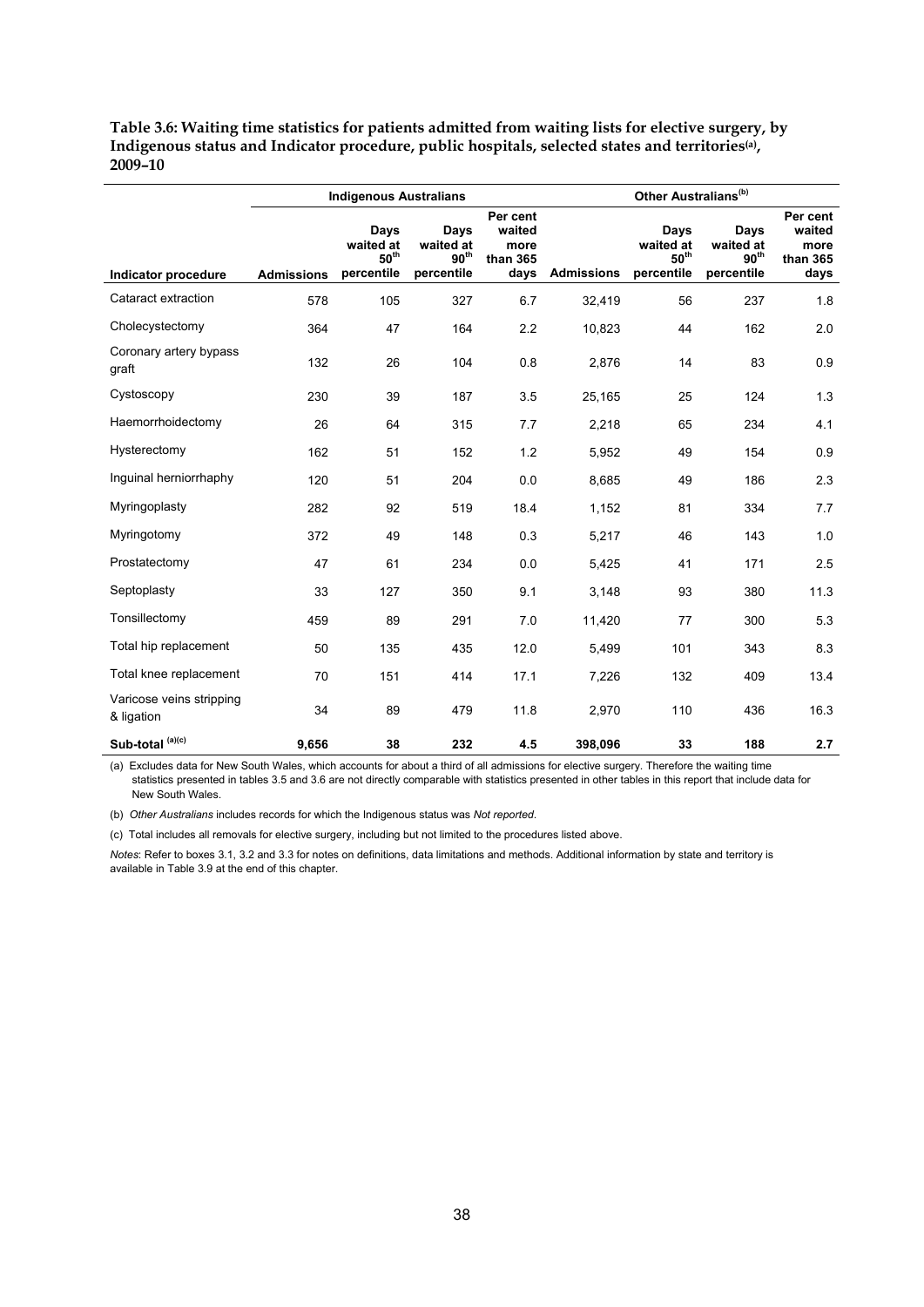

## <span id="page-44-0"></span>**How did waiting times vary by specialty of surgeon?**

The specialty of the surgeon describes the area of clinical expertise held by the doctor who was to perform the elective surgery. Table 3.7 shows the number of admissions from waiting lists, the distribution of days waited and the proportion of admissions for patients that waited more than 365 days in 2009–10, by surgical specialty.

*Ophthalmology*, *Ear, nose and throat surgery* and *Orthopaedic surgery* were the surgical specialties with the longest median waiting times in 2009–10 (69 days, 63 days and 62 days respectively). *Cardio-thoracic surgery* had the shortest median waiting time (14 days) (Table 3.7).

*Orthopaedic surgery* and *Ear, nose and throat surgery* were the specialties with the highest proportion of patients who waited more than 365 days to be admitted (7.9% and 6.8% respectively). *Cardio-thoracic surgery* had the lowest proportion of patients that waited more than 365 days (0.4%).

For some surgical specialties there was marked variation among the states and territories in the proportion of patients that waited more than 365 days to be admitted. See Table 3.10 at the end of this chapter for more information.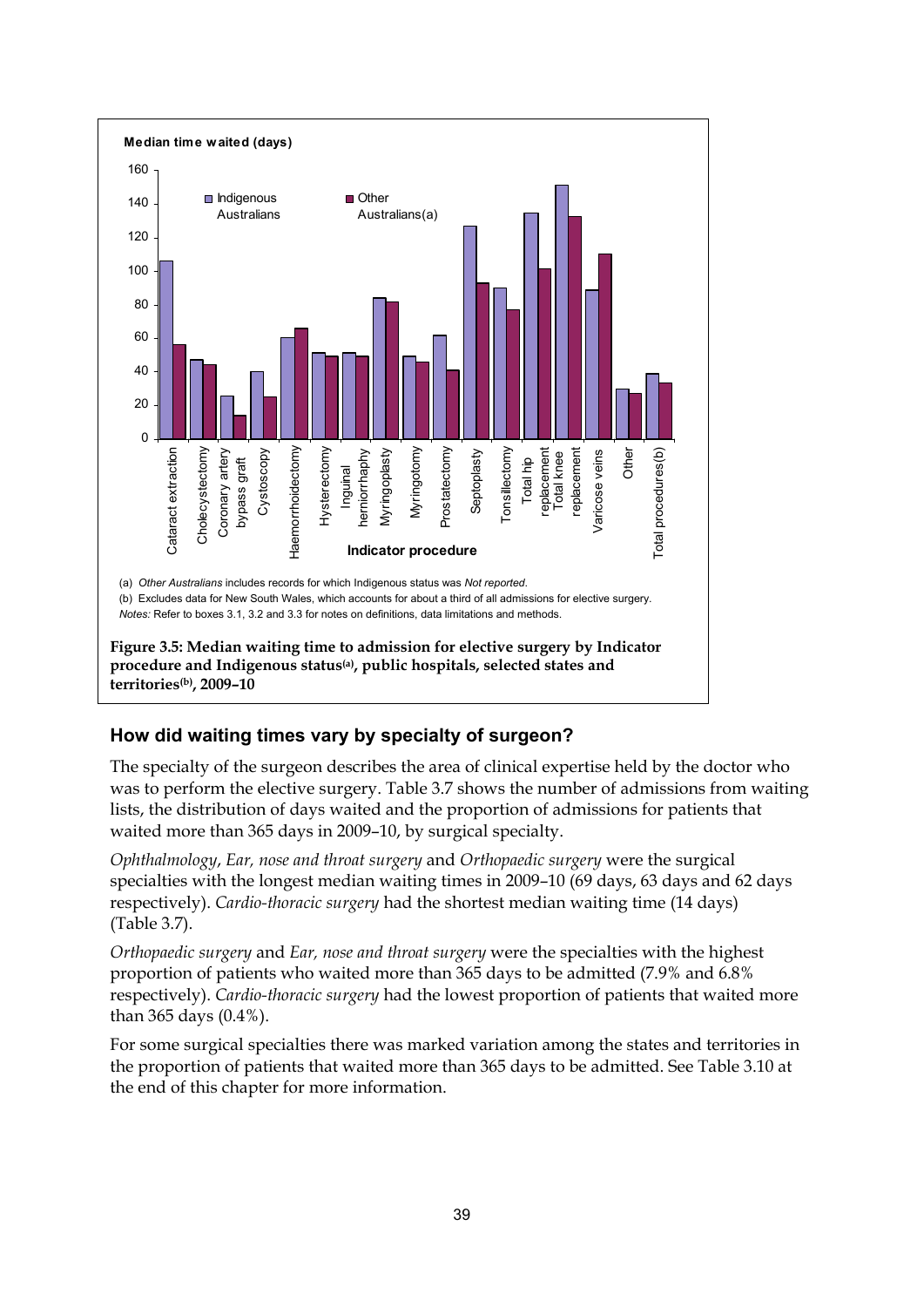|                            |                   | Days waited at  | Days waited at  | Per cent<br>waited more<br>than 365 |
|----------------------------|-------------------|-----------------|-----------------|-------------------------------------|
| <b>Surgical specialty</b>  | <b>Admissions</b> | 50th percentile | 90th percentile | days                                |
| Cardio-thoracic surgery    | 11,771            | 14              | 71              | 0.4                                 |
| Ear, nose & throat surgery | 53,066            | 63              | 340             | 6.8                                 |
| General surgery            | 142,205           | 31              | 171             | 2.1                                 |
| Gynaecology                | 77,812            | 30              | 135             | 1.0                                 |
| Neurosurgery               | 10,253            | 30              | 197             | 2.4                                 |
| Ophthalmology              | 70,769            | 69              | 329             | 4.1                                 |
| Orthopaedic surgery        | 91,967            | 62              | 352             | 7.9                                 |
| Plastic surgery            | 44,074            | 22              | 164             | 2.7                                 |
| Urology                    | 71,212            | 28              | 134             | 1.7                                 |
| Vascular surgery           | 14,003            | 20              | 183             | 3.9                                 |
| Other $(g)$                | 19,123            | 22              | 102             | 1.1                                 |
| <b>Total Removals</b>      | 606,255           | 35              | 246             | 3.6                                 |

<span id="page-45-1"></span>**Table 3.7: Waiting time statistics for patients admitted from waiting lists for elective surgery, by specialty of surgeon, public hospitals, 2009–10** 

*Notes*: Refer to boxes 3.1 and 3.2 for notes on definitions, data limitations and methods. Additional information by state and territory is available in Table 3.10 at the end of this chapter.

# <span id="page-45-0"></span>**Additional information**

Further detailed information by Reason for removal, Indicator procedure and Specialty of surgeon is provided in tables 3.8 to 3.10.

Further detailed information on elective surgery waiting times by state or territory of hospitalisation and public hospital peer groups is available in the tables accompanying this report on the internet. Additional information on access to elective surgery and elective surgery waiting times, including elective surgery in private hospitals, patient characteristics and the principal diagnosis of the patient will be available in *Australian hospital statistics 2009–10* (AIHW forthcoming).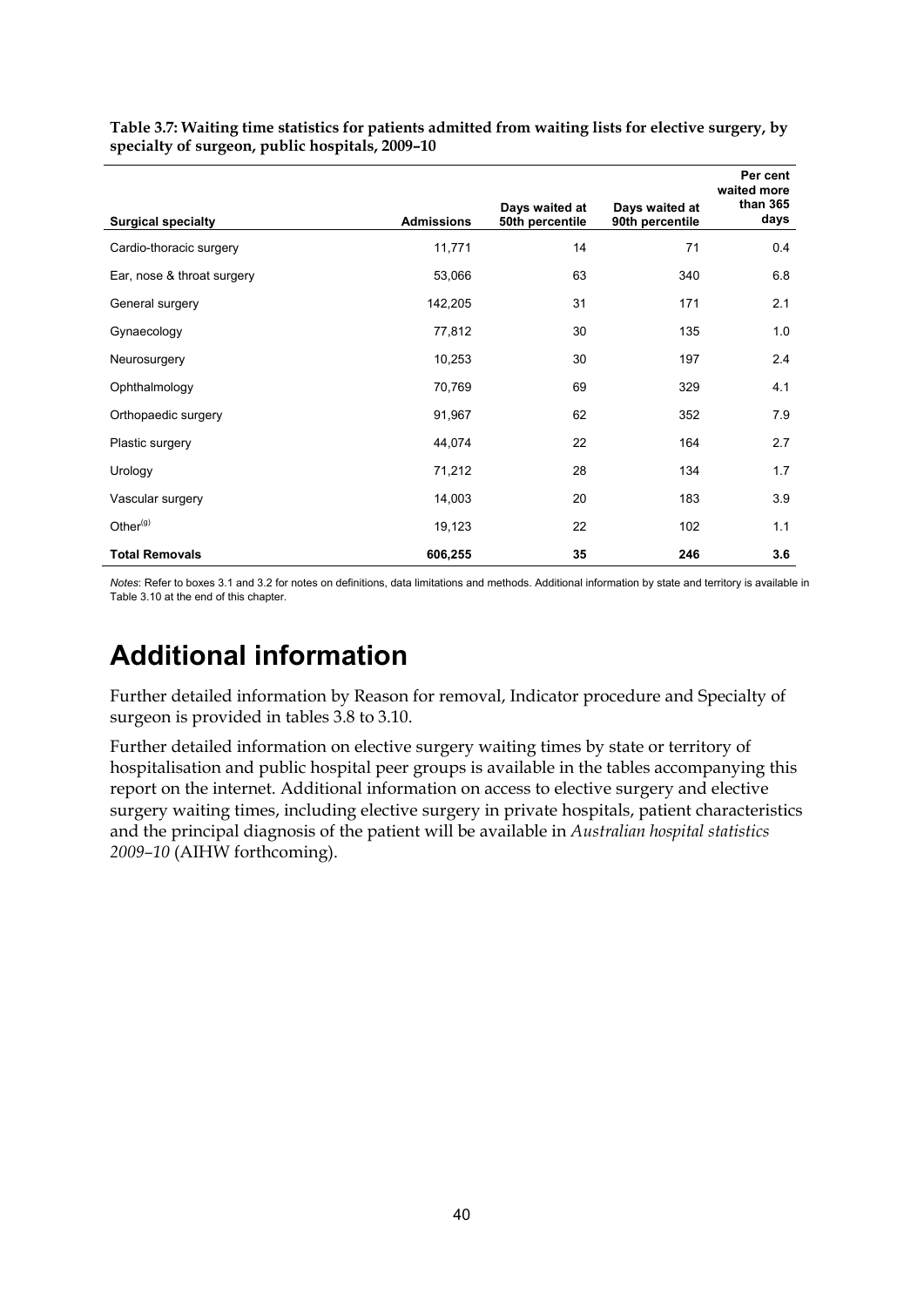<span id="page-46-0"></span>

| removal, states and territories, 2009-10 |                |                 |               |                  |                |               |               |               |               |
|------------------------------------------|----------------|-----------------|---------------|------------------|----------------|---------------|---------------|---------------|---------------|
|                                          | NSW            | έ               | aid           | ≸                | SA             | Tas           | ACT           | ₹             | Total         |
| Additions                                | 226,337        | 174,190         | 119,138       | 72,653           | 50,311         | 19,449        | 12,304        | 7,528         | 681,910       |
| Elective admission<br>Removals           | 198,503        | 155,761         | 113,834       | 61,298           | 44,227         | 16,610        | 9,778         | 6,244         | 606,255       |
| Days waited at 50th percentile           | $\frac{4}{3}$  | 36              | 27            | 32               | 86             | 86            | 73            | $\frac{4}{3}$ | 35            |
| Days waited at 90th percentile           | 330            | 197             | 150           | $\frac{6}{16}$   | 189            | 332           | 357           | 271           | 246           |
| Per cent waited more than 365 days       | $\frac{9}{4}$  | 2.8             | 2.5           | $\frac{5}{1}$    | Ξ              | 8.7           | 9.5           | 5.8           | 3.6           |
| Emergency admission                      | 1,409          | 837             | 2,969         | 336              | 330            | 146           | 52            | 45            | 6,124         |
| Days waited at 50th percentile           | $\overline{c}$ | 5               | $\circ$       | 17               | $\overline{c}$ | 28            | 22            | $\frac{8}{3}$ | ო             |
| Days waited at 90th percentile           | 136            | 88              | $\frac{6}{5}$ | 125              | 76             | 335           | 181           | 218           | 54            |
| Per cent waited more than 365 days       | $\frac{3}{2}$  | $\frac{6}{1}$   | 0.4           | $0.\overline{0}$ | 0.0            | $\frac{0}{8}$ | $\frac{0}{1}$ | 2.2           | $\frac{0}{1}$ |
| Not contactable/died                     | 2,872          | 2,224           | 910           | 573              | 381            | 734           | 170           | 381           | 8,245         |
| Days waited at 50th percentile           | 172            | 176             | 116           | 137              | 92             | 277           | 224           | 240           | 172           |
| Days waited at 90th percentile           | 388            | 478             | 569           | 372              | 329            | 781           | 519           | 681           | 463           |
| Per cent waited more than 365 days       | 14.0           | 19.9            | 18.8          | 10.6             | 3.4            | 36.2          | 24.7          | 36.0          | 18.6          |
| Treated elsewhere                        | 10,921         | 3,643           | 6,028         | 1,337            | 772            | 458           | 591           | 124           | 23,874        |
| Days waited at 50th percentile           | 117            | 85              | 126           | 59               | SS             | 188           | 168           | 120           | 108           |
| Days waited at 90th percentile           | 340            | 357             | 493           | 335              | 274            | 586           | 394           | 455           | 373           |
| Per cent waited more than 365 days       | 5.7            | $9\overline{4}$ | 211           | 7.7              | 1.2            | 25.1          | 12.4          | 137           | 10.7          |

Table 3.8: Additions to waiting lists and waiting time statistics for patients removed from waiting lists for elective surgery, by reason for **Table 3.8: Additions to waiting lists and waiting time statistics for patients removed from waiting lists for elective surgery, by reason for** 

41

 $(continued)$  *(continued)*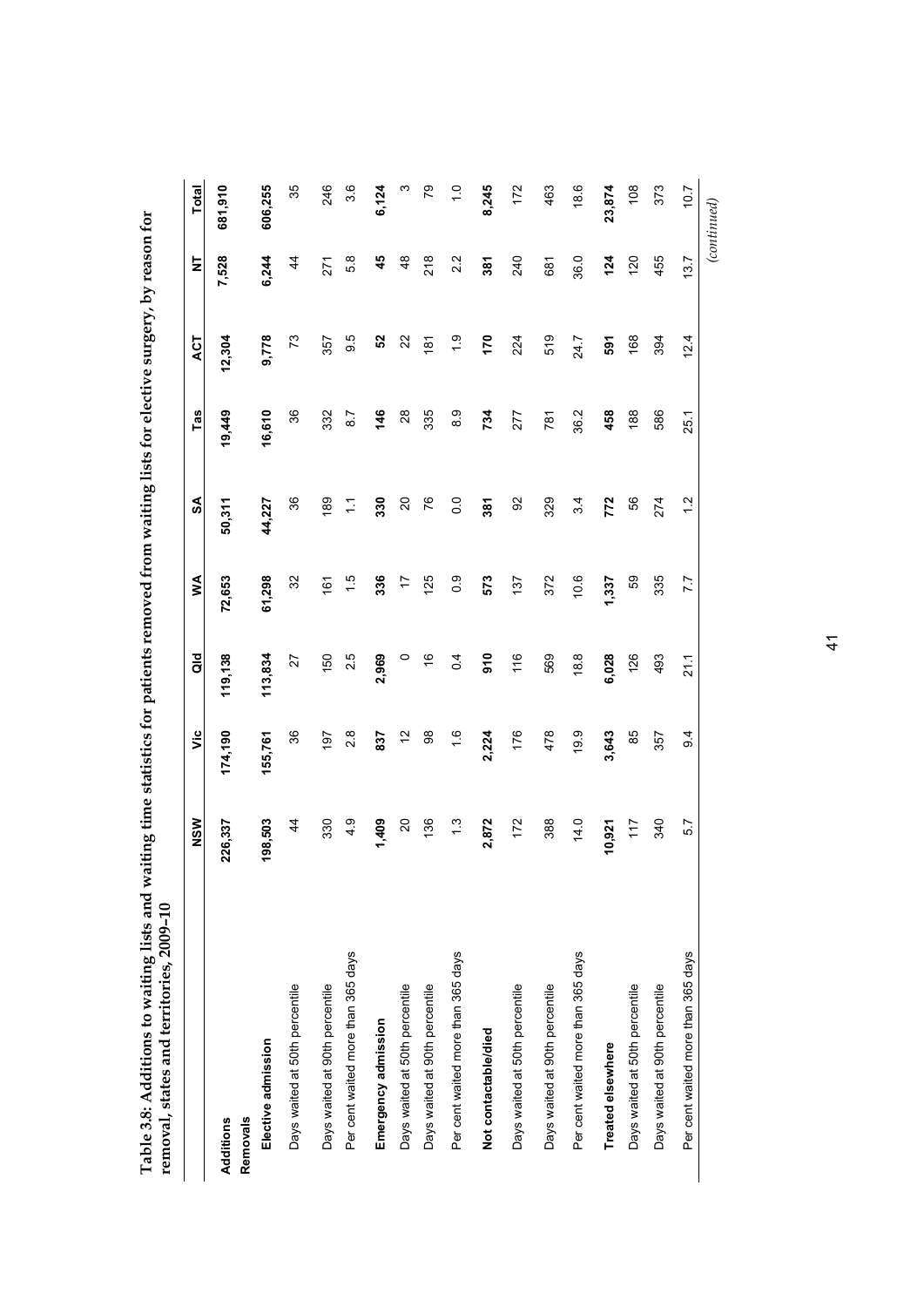|                                                                  | NSW         | υã                       | aio         | ⋚              | SA            | Tas    | ACT    | ż       | <b>Total</b>            |
|------------------------------------------------------------------|-------------|--------------------------|-------------|----------------|---------------|--------|--------|---------|-------------------------|
| Removals (continued)                                             |             |                          |             |                |               |        |        |         |                         |
| Surgery not required or declined                                 | 16,538      | 13,909                   | 10,002      | 3,977          | 2,821         | 1,163  | 1,007  | 1,130   | 50,547                  |
| Days waited at 50th percentile                                   | 127         | 102                      | 68          | 104            | 65            | 229    | 185    | 231     | 102                     |
| Days waited at 90th percentile                                   | 360         | 401                      | 420         | 385            | 293           | 806    | 452    | 797     | 385                     |
| Per cent waited more than 365 days                               | 8.7         | 12.5                     | 13.1        | 14.3           | $\frac{0}{1}$ | 34.8   | 17.9   | 34.2    | 12.0                    |
| Transferred to another hospital's waiting<br>list <sup>(a)</sup> | <u>ក្នុ</u> | 239                      | <u>ក្នុ</u> | 4,765          | ี<br>ด.ส      | 220    | 566    | n.a.    | 5,790                   |
| Days waited at 50th percentile                                   | n a         | 141                      | n a         | 5              | n a           | 114    | 226    | n a     | 62                      |
| Days waited at 90th percentile                                   | n a         | 437                      | n.a         | 237            | n.a           | 394    | 535    | n a     | 313                     |
| Per cent waited more than 365 days                               | n.ai        | 14.2                     | ື່<br>⊂     | 33             | n.ai          | 12.7   | 24.4   | ື່<br>⊂ | 5.8                     |
| Not reported                                                     |             | 1,404                    | 1,479       | 2,102          | 1,365         | 77     |        |         | 6,427                   |
| Days waited at 50th percentile                                   | 0           | 6                        | 178         | $\overline{z}$ | 63            | 156    | 0      |         | $\approx$               |
| Days waited at 90th percentile                                   | 0           | 351                      | 672         | 370            | 316           | 1,102  | 0      | 0       | 397                     |
| Per cent waited more than 365 days                               |             | 8.5                      | 24.8        | 10.5           | 4.2           | 23.4   |        |         | 12.2                    |
| <b>Total</b>                                                     | 230,243     | 178,017                  | 135,222     | 74,388         | 49,896        | 19,408 | 12,164 | 7,924   | 707,262                 |
| Days waited at 50th percentile                                   | ន           | $\boldsymbol{\vartheta}$ | 29          | 35             | 38            | 45     | ᢌ      | 3       | $\overline{\mathbf{a}}$ |
| Days waited at 90th percentile                                   | 336         | 233                      | 207         | 195            | 210           | 413    | 381    | 399     | 285                     |
| Per cent waited more than 365 days                               | 5.3         | 4.0                      | 4.4         | 2.7            | 1.2           | 11.8   | 11.2   | 11.4    | 4.6                     |
|                                                                  |             |                          |             |                |               |        |        |         |                         |

Table 3.8 (continued): Additions to waiting lists and waiting time statistics for patients removed from waiting lists for elective surgery, by **Table 3.8 (continued): Additions to waiting lists and waiting time statistics for patients removed from waiting lists for elective surgery, by** 

(a) There is some variation in practices and in the reporting of waiting times among states and territories with respect to the categories E*rnergency Admissions* and Tran*sfers to other hospitals.*<br>Note: Refer to boxes 3. (a) There is some variation in practices and in the reporting of waiting times among states and territories with respect to the categories *Emergency Admissions* and *Transfers to other hospitals*.

*Note*: Refer to boxes 3.1 and 3.2 for notes on definitions, data limitations and methods.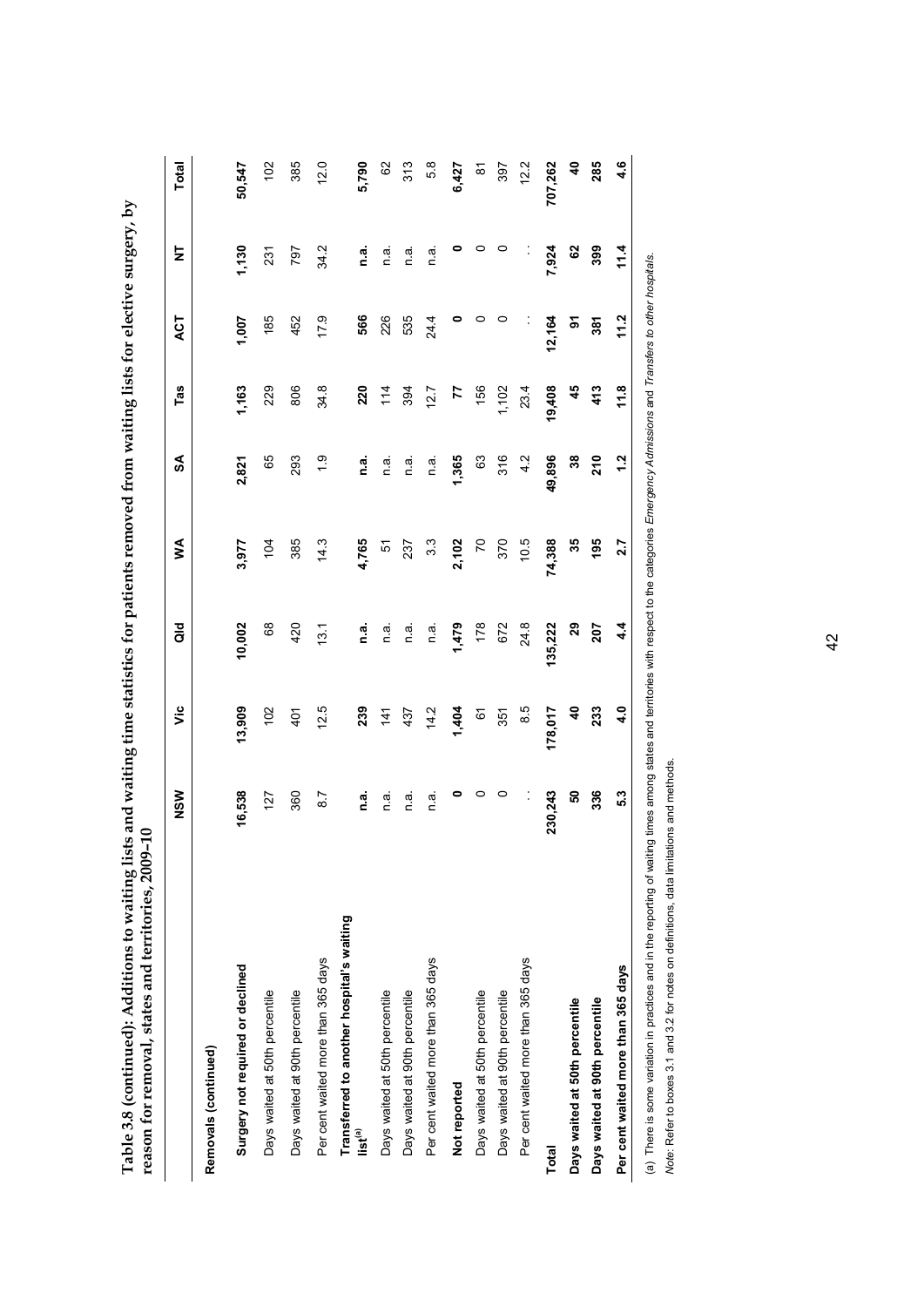<span id="page-48-0"></span>

| 2009-10                            |                                          |                  |                  |                                           |                  |                |                |                |        |
|------------------------------------|------------------------------------------|------------------|------------------|-------------------------------------------|------------------|----------------|----------------|----------------|--------|
|                                    | NSW                                      | έ                | $\frac{6}{5}$    | Š                                         | SA               | Tas            | ACT            | Ż              | Total  |
| Cataract extraction                |                                          |                  |                  |                                           |                  |                |                |                |        |
| Admissions                         | 19,070                                   | 13,515           | 6,773            | 7,257                                     | 2,876            | 866            | 0.010          | 700            | 52,067 |
| Days waited at 50th percentile     |                                          |                  |                  | $\frac{4}{7}$                             |                  | $100$<br>297   | 162            | 123            | 86     |
| Days waited at 90th percentile     | $\begin{array}{c} 21 \\ 263 \end{array}$ | 63<br>228        | $rac{37}{224}$   | 183                                       | <b>6</b> 29      |                | 371            | 341            | 336    |
| Per cent waited more than 365 days | 8.4                                      | $\overline{4}$   | 2.2              | 0.5                                       | $\ddot{.}6$      | 4.6            | 10.9           | 8.7            | 4.3    |
| Cholecystectomy                    |                                          |                  |                  |                                           |                  |                |                |                |        |
| Admissions                         | 6,741                                    | 4,341            | 3,667            | 1,166                                     | 1,070            | 589            | 258            | 96             | 17,928 |
| Days waited at 50th percentile     | 62                                       | 50               | $\overline{a}$   | 9                                         | 47               | 76             | $\overline{r}$ | 65             | 5      |
| Days waited at 90th percentile     | 233                                      | 156              | 138              | $\ddot{z}$                                | 117              | 562            | 273            | 259            | 186    |
| Per cent waited more than 365 days | 2.5                                      | $\frac{2}{1}$    | $0.\overline{8}$ | $\frac{6}{1}$                             | 0.5              | 16.5           | 6.6            | $\overline{0}$ | 2.2    |
| Coronary artery bypass graft       |                                          |                  |                  |                                           |                  |                |                |                |        |
| Admissions                         | 890                                      | 980              | 1,059            | 222                                       | 387              | 231            | 129            | $\circ$        | 3,898  |
| Days waited at 50th percentile     | ٥P                                       | $23$ $12$        | ю                | $\begin{matrix} 0 \\ 2 \\ 0 \end{matrix}$ | $\tilde{c}$      | $\frac{6}{5}$  | $\frac{6}{5}$  |                | 15     |
| Days waited at 90th percentile     | 69                                       |                  | 52               |                                           | 132              | 75             | 55             |                | 80     |
| Per cent waited more than 365 days | $\overline{0}$                           | 2.7              | $\overline{0}$   | 0.0                                       | $0.\overline{3}$ | $\overline{0}$ | $\overline{0}$ | Ĵ,             | $\sim$ |
| Cystoscopy                         |                                          |                  |                  |                                           |                  |                |                |                |        |
| Admissions                         | 14,352                                   | 12,570           | 4,645            | 4,974                                     | 1,652            | 831            | 631            | 92             | 39,747 |
| Days waited at 50th percentile     | 25                                       | $22\,$           | $\boldsymbol{S}$ | $28$                                      | $\rm ^{50}$      | 26             | 85             | $_{88}$        | 25     |
| Days waited at 90th percentile     | 130                                      | 108              | $\frac{17}{2}$   | 162                                       | 8                | 103            | 274            | 247            | 126    |
| Per cent waited more than 365 days | $\frac{3}{2}$                            | $\overline{0.7}$ | $\frac{6}{1}$    | 2.5                                       | $0.\overline{2}$ | $\overline{0}$ | 5.4            | 6.5            | ಼      |
| Haemorrhoidectomy                  |                                          |                  |                  |                                           |                  |                |                |                |        |
| Admissions                         | 1,175                                    | 1,129            | 481              | 272                                       | 186              | $\ddot{t}$     | $\frac{1}{2}$  | 117            | 3,419  |
| Days waited at 50th percentile     | $^{\rm 68}$                              | $77$<br>$245$    | $\mbox{6}$       | $33\,$                                    | 46               | <u>ی</u>       | $\frac{1}{11}$ | 69             | 66     |
| Days waited at 90th percentile     | 284                                      |                  | $\frac{60}{2}$   | 220                                       | 189              | 931            | 320            | 315            | 260    |
| Per cent waited more than 365 days | 2.0                                      | 4.3              | 3.7              | 2.9                                       | 0.5              | 21.3           | 8.3            | 6.8            | 35     |

Table 3.9: Waiting time statistics for patients admitted from waiting lists for elective surgery, by Indicator procedure, states and territories, **Table 3.9: Waiting time statistics for patients admitted from waiting lists for elective surgery, by Indicator procedure, states and territories,** 

43

 $\left( {continued} \right)$  *(continued)*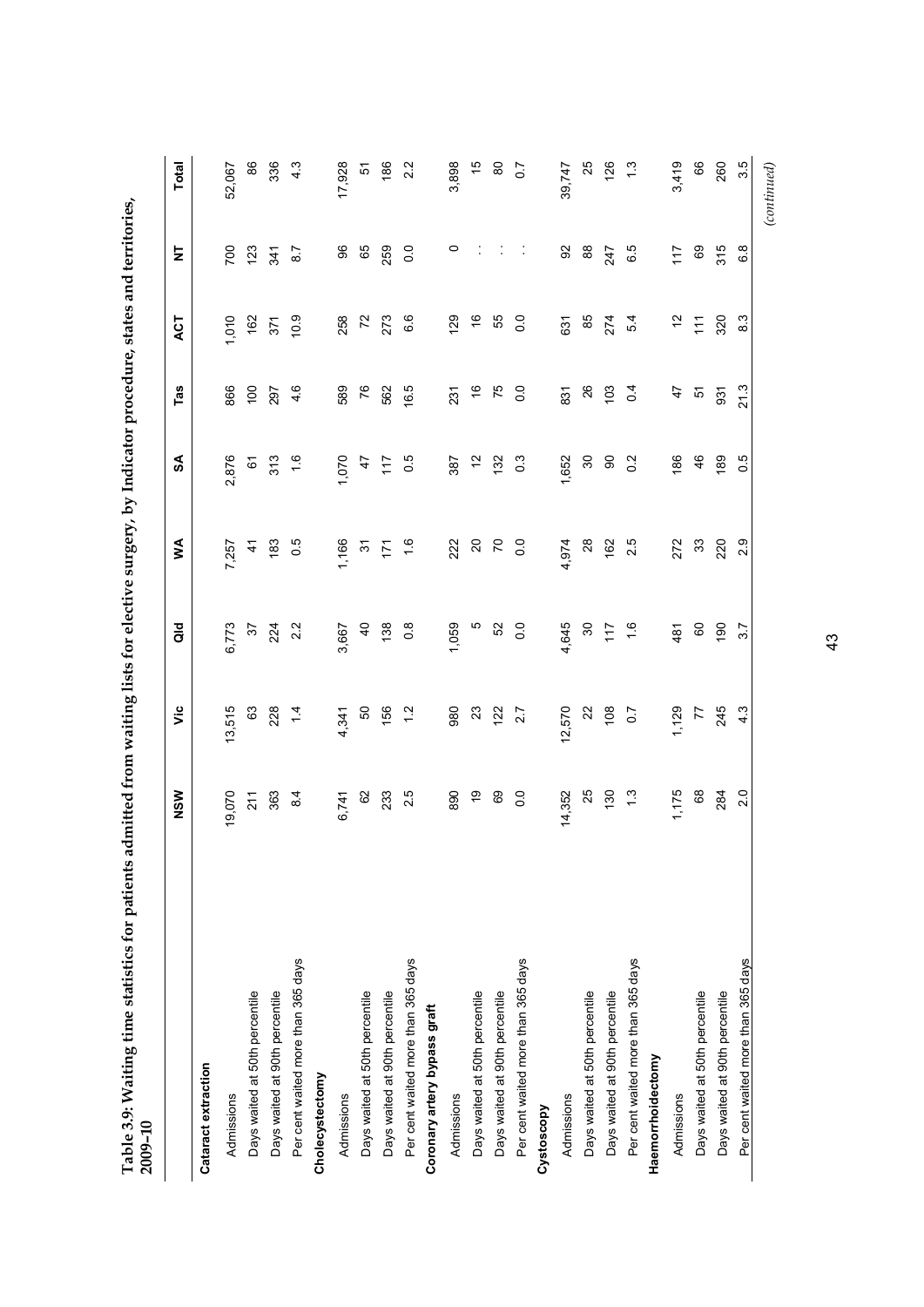| es for patients admitted from waiting lists for elective surgery, by Indicator procedure, states and |  |
|------------------------------------------------------------------------------------------------------|--|
|                                                                                                      |  |
|                                                                                                      |  |
|                                                                                                      |  |
| $\sim$ and $\sim$ $\sim$ $\sim$ $\sim$ $\sim$ $\sim$                                                 |  |
|                                                                                                      |  |
|                                                                                                      |  |
|                                                                                                      |  |
|                                                                                                      |  |
|                                                                                                      |  |
|                                                                                                      |  |
|                                                                                                      |  |
|                                                                                                      |  |
|                                                                                                      |  |
|                                                                                                      |  |
|                                                                                                      |  |
|                                                                                                      |  |

|                                    | NSW                                                 | ۊ              | $\frac{6}{9}$                  | ≸                | SA               | Tas              | ACT               | ₹                     | Total            |
|------------------------------------|-----------------------------------------------------|----------------|--------------------------------|------------------|------------------|------------------|-------------------|-----------------------|------------------|
| Hysterectomy                       |                                                     |                |                                |                  |                  |                  |                   |                       |                  |
| Admissions                         | 3,748                                               | 2,237          | 2,077                          | 735              | 584              | 304              | 138               | 39                    | 9,862            |
| Days waited at 50th percentile     |                                                     |                |                                | $\frac{4}{9}$    |                  |                  |                   | 89                    | SO               |
| Days waited at 90th percentile     | 52<br>284                                           | $\frac{6}{4}$  | $33 \frac{1}{2}$ $\frac{1}{2}$ | 150              | 56<br>176        | 59<br>259        | 775               | 263                   | 196              |
| Per cent waited more than 365 days | 3.6                                                 | 0.4            |                                | $\overline{c}$   | 0.2              | $4.\overline{3}$ | 4.3               | 2.6                   |                  |
| Inguinal herniorrhaphy             |                                                     |                |                                |                  |                  |                  |                   |                       |                  |
| Admissions                         | 5,941                                               | 3,602          | 2,219                          | 1,234            | 897              | 505              | 229               | $\frac{6}{10}$        | 14,746           |
| Days waited at 50th percentile     |                                                     |                |                                | 57               | 50               | 63               | 88<br>270         | 75                    | 57               |
| Days waited at 90th percentile     | $72$ $\frac{9}{2}$ $\frac{3}{4}$                    | 52<br>170      | $45$<br>$47$                   | 198              | 162              | 461              |                   | 265                   | 250              |
| Per cent waited more than 365 days |                                                     | ق<br>ب         | $\frac{6}{1}$                  | $0.\overline{8}$ | $\overline{0}$   | 13.3             | 3.9               | 5.0                   | $\overline{3}$ . |
| Myringoplasty                      |                                                     |                |                                |                  |                  |                  |                   |                       |                  |
| Admissions                         | 445                                                 | 389            | 477                            | 206              | 102              | 35               | $\overline{a}$    | 204                   | 1,879            |
| Days waited at 50th percentile     |                                                     | 85<br>294      | <sup>66</sup><br>ខ             | $\frac{8}{350}$  | 132              | 56<br>307        | 372<br>708        | <b>78</b><br>87       | $\frac{2}{3}$    |
| Days waited at 90th percentile     | $291$<br>418                                        |                |                                |                  | 386              |                  |                   |                       | 382              |
| Per cent waited more than 365 days | 20.9                                                | $\overline{5}$ | 5.5                            | 7.8              | 15.7             | 17.1             | 57.1              | 22.1                  | 12.5             |
| Myringotomy                        |                                                     |                |                                |                  |                  |                  |                   |                       |                  |
| Admissions                         |                                                     | 1,985          | 1,726                          | 873              | 654              | $\frac{2}{11}$   |                   | 85                    | 6,067            |
| Days waited at 50th percentile     | $\begin{array}{c} 62 \\ 24 \\ 54 \\ 64 \end{array}$ | $48$<br>47     |                                | 59               | <u>ទី ១</u>      | 50               | 154<br>148<br>156 | $\tilde{\mathcal{E}}$ | 48               |
| Days waited at 90th percentile     |                                                     |                | $34$ $20$                      | 149              |                  | 137              |                   | 134                   | $\frac{15}{2}$   |
| Per cent waited more than 365 days | 5.0                                                 | 0.6            | $\overline{0}$ .               | 0.6              | $0.\overline{3}$ | $\overline{0}$ . | 11.0              | $\rm ^{0.0}$          | $\frac{2}{1}$    |
| Prostatectomy                      |                                                     |                |                                |                  |                  |                  |                   |                       |                  |
| Admissions                         | 2,921                                               | 2,419          | 1,445                          |                  |                  | 67<br>55         |                   |                       | 8,393            |
| Days waited at 50th percentile     | $\overline{6}$                                      | $\frac{1}{2}$  | 39                             | 773<br>41        | 675<br>56        |                  | 229<br>24<br>25   | 8 g                   | 46               |
| Days waited at 90th percentile     | 227                                                 | စ္က            | 177                            | $\tilde{z}$      | $\frac{4}{1}$    | 127              |                   | 462                   | 188              |
| Per cent waited more than 365 days | 3.7                                                 | 2.2            | 4.6                            | $\overline{c}$   | 0.6              | $\overline{0}$   | 14.0              | 3.9                   | 2.9              |
|                                    |                                                     |                |                                |                  |                  |                  |                   |                       | (continued)      |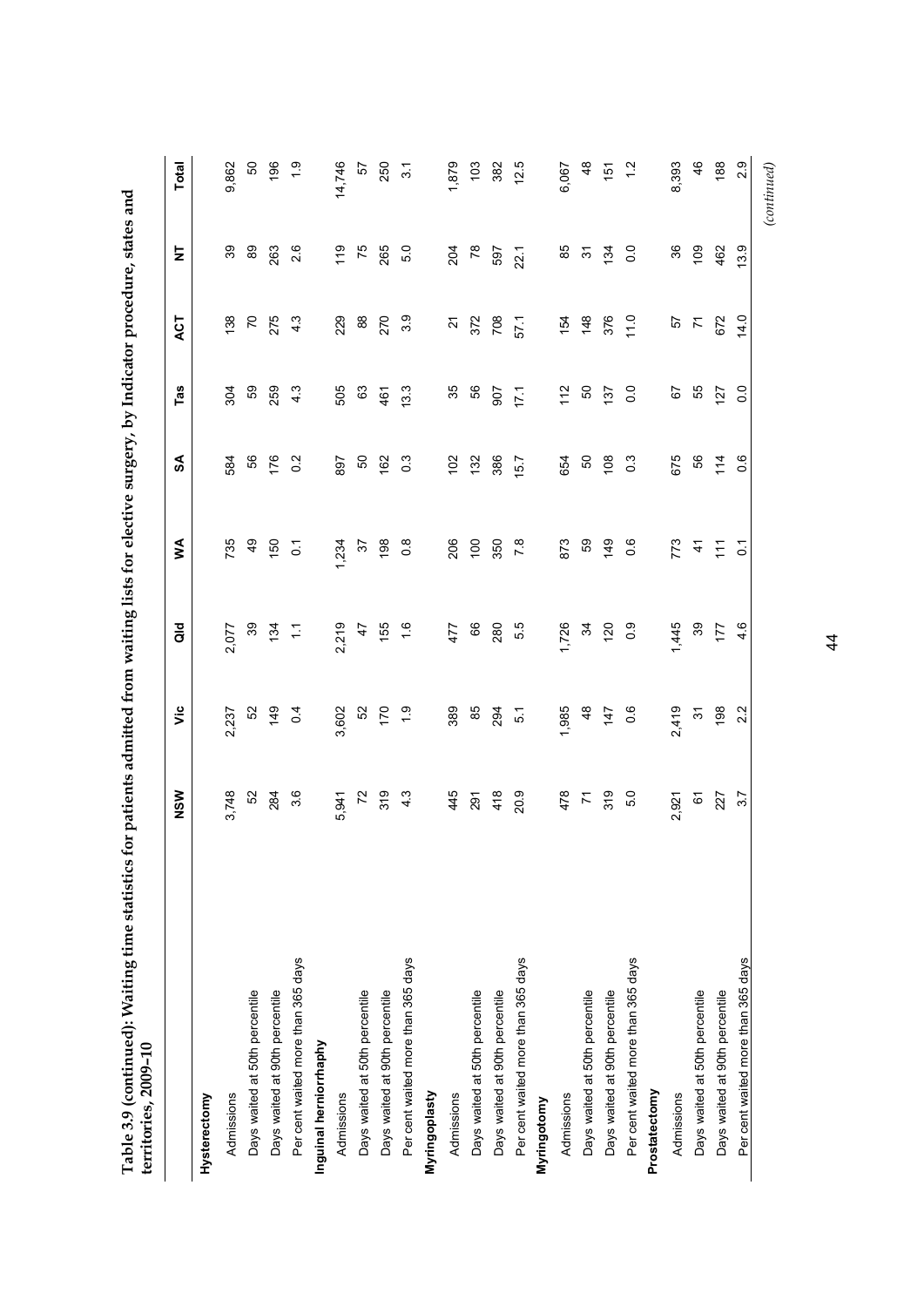| Table 3.9 (continued): Waiting time statistics for patients admitted from waiting lists for elective surgery, by Indicator procedure, states and<br>territories, 2009-10 |       |                |                |                  |                  |                  |         |                |        |
|--------------------------------------------------------------------------------------------------------------------------------------------------------------------------|-------|----------------|----------------|------------------|------------------|------------------|---------|----------------|--------|
|                                                                                                                                                                          | NSW   | š              | $\frac{d}{d}$  | Š                | રુ               | Tas              | ACT     | 눈              | Total  |
| Septoplasty                                                                                                                                                              |       |                |                |                  |                  |                  |         |                |        |
| Admissions                                                                                                                                                               | 1,327 | 1,654          | 688            | 356              | 283              | $\rm 82$         | 89      | 29             | 4,508  |
| Days waited at 50th percentile                                                                                                                                           | 311   | 104            | 56             | ᇮ                | $_{\rm 98}$      | 153              | 373     | 173            | 144    |
| Days waited at 90th percentile                                                                                                                                           | 460   | 381            | 368            | 317              | 342              | 931              | 676     | 403            | 413    |
| Per cent waited more than 365 days                                                                                                                                       | 28.4  | 11.0           | 10.3           | $\overline{7.0}$ | 3.9              | 25.6             | 52.8    | 10.3           | 16.3   |
| Tonsillectomy                                                                                                                                                            |       |                |                |                  |                  |                  |         |                |        |
| Admissions                                                                                                                                                               | 4,946 | 4,599          | 3,487          | 1,743            | 373              | 288              | 263     | 126            | 16,825 |
| Days waited at 50th percentile                                                                                                                                           | 220   | 86             | 53             | 76               | 77               | $\mathcal{L}$    | 331     | 143            | 5      |
| Days waited at 90th percentile                                                                                                                                           | 387   | 318            | 213            | $\frac{5}{18}$   | 331              | 247              | 498     | 474            | 357    |
| Per cent waited more than 365 days                                                                                                                                       | 15.7  | 6.0            | 4.0            |                  | 3.9              | $3.\overline{8}$ | 43.0    | 12.7           | 8.4    |
| Total hip replacement                                                                                                                                                    |       |                |                |                  |                  |                  |         |                |        |
| Admissions                                                                                                                                                               | 3,023 | 2,244          | 1,412          | 778              | 629              | 286              | 171     | $\mathbf{S}$   | 8,572  |
| Days waited at 50th percentile                                                                                                                                           | 167   | $\frac{6}{10}$ | 69             | 78               | $\overline{120}$ | 291              | 222     | 134            | 116    |
| Days waited at 90th percentile                                                                                                                                           | 391   | 352            | 269            | 209              | 327              | 740              | 505     | 360            | 373    |
| Per cent waited more than 365 days                                                                                                                                       | 16.2  | 8.9            | 5.2            | $\ddot{ }$ :     | $\frac{3}{1}$    | 40.2             | 28.1    | 6.9            | 11.1   |
| Total knee replacement                                                                                                                                                   |       |                |                |                  |                  |                  |         |                |        |
| Admissions                                                                                                                                                               | 5,217 | 2,673          | 2,202          | 1,091            | 777              | 317              | 196     | $\overline{4}$ | 12,513 |
| Days waited at 50th percentile                                                                                                                                           | 301   | 155            | 93             | 100              | 162              | 431              | 366     | 172            | 180    |
| Days waited at 90th percentile                                                                                                                                           | 415   | 417            | 368            | 277              | 337              | 896              | 568     | 494            | 414    |
| Per cent waited more than 365 days                                                                                                                                       | 24.6  | 14.5           | 10.4           | 5.9              | $\frac{2}{1}$    | 59.6             | 50.0    | 5.0            | 18.1   |
| Varicose veins stripping & ligation                                                                                                                                      |       |                |                |                  |                  |                  |         |                |        |
| Admissions                                                                                                                                                               | 1,416 | 1,645          | 632            | 163              | 374              | 67               | $_{88}$ | 35             | 4,420  |
| Days waited at 50th percentile                                                                                                                                           | 77    | $\frac{6}{10}$ | $\overline{r}$ | $\overline{r}$   | 144              | 113              | 254     | 119            | 96     |
| Days waited at 90th percentile                                                                                                                                           | 338   | 474            | 386            | 308              | 343              | 680              | 435     | 471            | 389    |
| Per cent waited more than 365 days                                                                                                                                       | 5.6   | 19.9           | 13.4           | <u>်</u>         | 53               | 20.9             | 30.7    | 11.4           | 12.8   |

 $\label{eq:constrained} (continued)$ *(continued)* 

45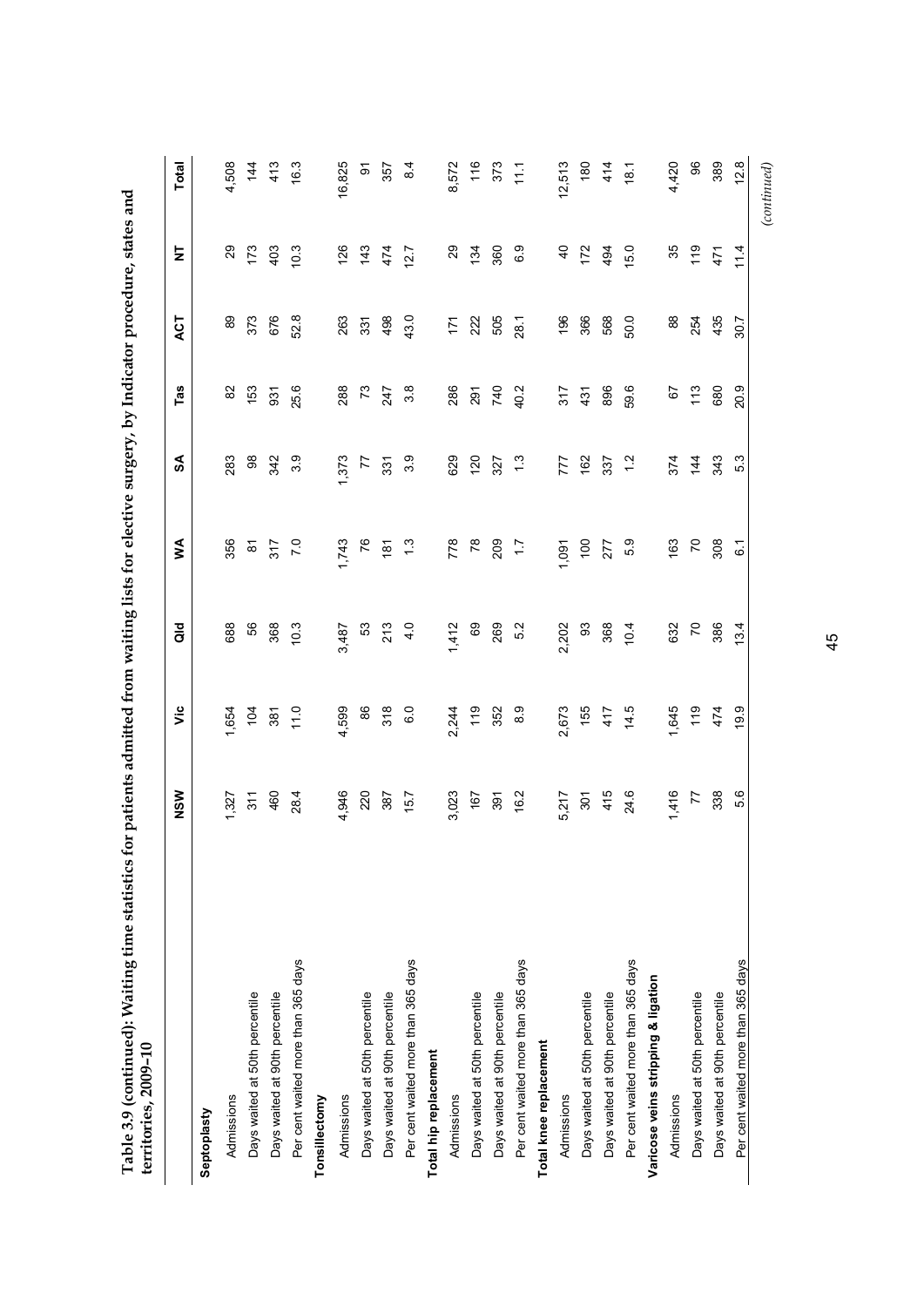| Table 3.9 (continued): Waiting time statistics for patients admitted from waiting lists for elective surgery, by Indicator procedure, states and<br>territories, 2009-10 |               |         |         |               |               |        |                |       |         |
|--------------------------------------------------------------------------------------------------------------------------------------------------------------------------|---------------|---------|---------|---------------|---------------|--------|----------------|-------|---------|
|                                                                                                                                                                          | NSM           | ۊ       | ਰ<br>ਹ  | ⋚             | S             | Tas    | <b>LO</b>      | ₹     | Total   |
| Not applicable/not stated                                                                                                                                                |               |         |         |               |               |        |                |       |         |
| Admissions                                                                                                                                                               | 126,813       | 99,779  | 80,844  | 39,455        | 31,708        | 11,983 | 6,332          | 4,497 | 401,411 |
| Days waited at 50th percentile                                                                                                                                           | 29            | 28      | $^{23}$ | 27            | 29            | 29     | $\frac{2}{3}$  | వి    | 28      |
| Days waited at 90th percentile                                                                                                                                           | 258           | 169     | 128     | 144           | 147           | 283    | 275            | 223   | 184     |
| Per cent waited more than 365 days                                                                                                                                       | 3.2           | 25      | 2.2     | $\frac{4}{4}$ | $\frac{0}{2}$ | 7.2    | $\overline{6}$ | 4.5   | 2.6     |
| Total                                                                                                                                                                    |               |         |         |               |               |        |                |       |         |
| Admissions                                                                                                                                                               | 198,503       | 155,761 | 113,834 | 61,298        | 44,227        | 16,610 | 9,778          | 6,244 | 606,255 |
| Days waited at 50th percentile                                                                                                                                           | 4             | 36      | 27      | 32            | 36            | 36     | r3             | 4     | 35      |
| Days waited at 90th percentile                                                                                                                                           | 330           | 197     | 150     | 161           | 189           | 332    | 357            | 271   | 246     |
| Per cent waited more than 365 days                                                                                                                                       | $\frac{9}{4}$ | 2.8     | 2.5     | 1.5           | 11            | 2.2    | 9.5            | 5.3   | 3.6     |
|                                                                                                                                                                          |               |         |         |               |               |        |                |       |         |

Note: Refer to boxes 3.1 and 3.2 for notes on definitions of elective surgery, data limitations and methods. *Note:* Refer to boxes 3.1 and 3.2 for notes on definitions of elective surgery, data limitations and methods.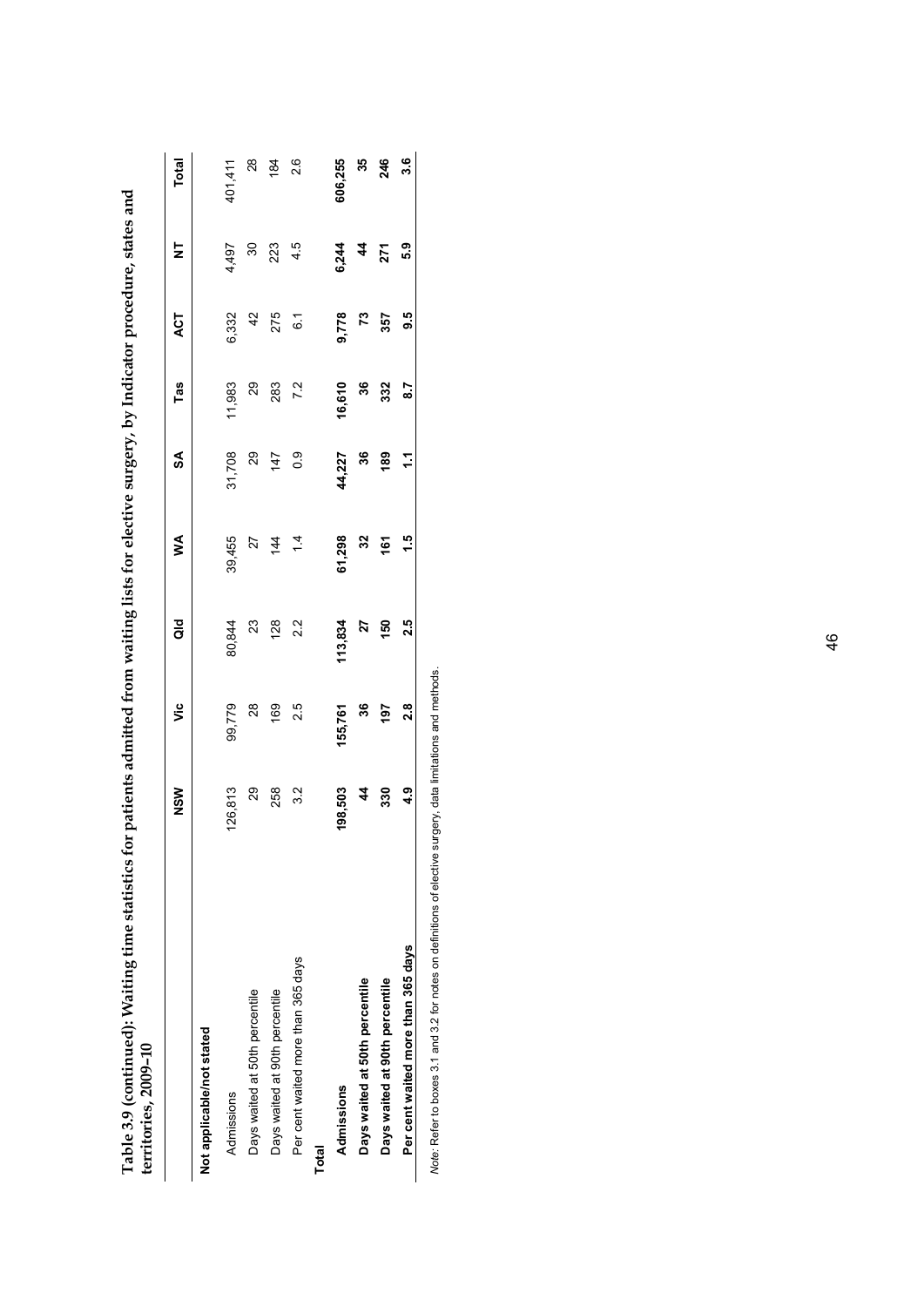| j                                                                                    |        |
|--------------------------------------------------------------------------------------|--------|
|                                                                                      |        |
| ed trom watting liste tor elective simply by speciality of simple states and farring |        |
|                                                                                      |        |
|                                                                                      |        |
|                                                                                      |        |
|                                                                                      |        |
|                                                                                      |        |
|                                                                                      |        |
|                                                                                      |        |
|                                                                                      |        |
|                                                                                      |        |
|                                                                                      |        |
|                                                                                      |        |
|                                                                                      |        |
| $\vdots$                                                                             |        |
|                                                                                      |        |
| $\ddot{\phantom{0}}$                                                                 |        |
|                                                                                      |        |
| $\frac{1}{2}$                                                                        |        |
|                                                                                      |        |
|                                                                                      |        |
|                                                                                      |        |
|                                                                                      |        |
|                                                                                      |        |
|                                                                                      |        |
|                                                                                      |        |
| ;<br>;<br>;                                                                          |        |
|                                                                                      |        |
|                                                                                      |        |
|                                                                                      |        |
|                                                                                      |        |
|                                                                                      |        |
|                                                                                      |        |
|                                                                                      |        |
|                                                                                      |        |
|                                                                                      |        |
| $+$ c $\sim$ c $+$                                                                   |        |
|                                                                                      |        |
|                                                                                      |        |
| $\frac{1}{2}$                                                                        |        |
|                                                                                      |        |
| í                                                                                    |        |
| ma timo etatietice for nation                                                        |        |
|                                                                                      |        |
|                                                                                      |        |
|                                                                                      |        |
|                                                                                      |        |
|                                                                                      |        |
|                                                                                      |        |
| J                                                                                    |        |
|                                                                                      |        |
| $T$ ahla 2.10. Maiti                                                                 |        |
|                                                                                      |        |
| dDIE J.LV.                                                                           |        |
|                                                                                      |        |
|                                                                                      | בד-ליי |
|                                                                                      | i      |
|                                                                                      |        |

<span id="page-52-0"></span>

| 2,729<br>52<br>$\overline{0}$<br>26<br>0.6<br>10,454<br>32<br>28,092<br>134<br>1.6<br>103<br>r<br>164<br>$\overline{3}$<br>16,144<br>27<br>3,050<br>$\overline{c}$<br>14,229<br>$4.\overline{8}$<br>33,212<br>35<br>17,209<br>35<br>$\frac{3}{1}$<br>289<br>160<br>129<br>$\overline{0}$<br>104<br>61<br>$\overline{2.1}$<br>3,686<br>82<br>$\overline{0}$ .<br>$\overline{4}$<br>378<br>12.8<br>33<br>$\frac{0}{1}$<br>2.0<br>5,302<br>117<br>53,552<br>27,432<br>$\overline{6}$<br>$\tilde{\bm{c}}$<br>$\frac{8}{18}$<br>Per cent waited more than 365 days<br>Per cent waited more than 365 days<br>Per cent waited more than 365 days<br>Per cent waited more than 365 days<br>Days waited at 50th percentile<br>Days waited at 50th percentile<br>Days waited at 50th percentile<br>Days waited at 90th percentile<br>Days waited at 50th percentile<br>Days waited at 90th percentile<br>Days waited at 90th percentile<br>Days waited at 90th percentile<br>Ear, nose & throat surgery<br>Cardio-thoracic surgery<br>General surgery<br>Admissions<br>Admissions<br>Admissions<br>Admissions<br>Neurosurgery<br>Gynaecology |                      | $\mathfrak{F}$   | Tas              | ACT            | $\overline{\mathsf{z}}$ | <b>Total</b>     |
|------------------------------------------------------------------------------------------------------------------------------------------------------------------------------------------------------------------------------------------------------------------------------------------------------------------------------------------------------------------------------------------------------------------------------------------------------------------------------------------------------------------------------------------------------------------------------------------------------------------------------------------------------------------------------------------------------------------------------------------------------------------------------------------------------------------------------------------------------------------------------------------------------------------------------------------------------------------------------------------------------------------------------------------------------------------------------------------------------------------------------------|----------------------|------------------|------------------|----------------|-------------------------|------------------|
|                                                                                                                                                                                                                                                                                                                                                                                                                                                                                                                                                                                                                                                                                                                                                                                                                                                                                                                                                                                                                                                                                                                                    |                      |                  |                  |                |                         |                  |
|                                                                                                                                                                                                                                                                                                                                                                                                                                                                                                                                                                                                                                                                                                                                                                                                                                                                                                                                                                                                                                                                                                                                    | 671                  | 966              | 453              | 216            | $\circ$                 | 11,771           |
|                                                                                                                                                                                                                                                                                                                                                                                                                                                                                                                                                                                                                                                                                                                                                                                                                                                                                                                                                                                                                                                                                                                                    | $\tilde{\mathbf{e}}$ | $\tilde{c}$      | Ξ                | $\overline{c}$ |                         | $\frac{4}{4}$    |
|                                                                                                                                                                                                                                                                                                                                                                                                                                                                                                                                                                                                                                                                                                                                                                                                                                                                                                                                                                                                                                                                                                                                    | 82                   | $\overline{5}$   | 72               | 77             |                         | $\tilde{\kappa}$ |
|                                                                                                                                                                                                                                                                                                                                                                                                                                                                                                                                                                                                                                                                                                                                                                                                                                                                                                                                                                                                                                                                                                                                    | $\overline{c}$       | $\overline{c}$   | $\overline{0}$   | $\overline{0}$ | Ĵ,                      | $\overline{0}$   |
|                                                                                                                                                                                                                                                                                                                                                                                                                                                                                                                                                                                                                                                                                                                                                                                                                                                                                                                                                                                                                                                                                                                                    |                      |                  |                  |                |                         |                  |
|                                                                                                                                                                                                                                                                                                                                                                                                                                                                                                                                                                                                                                                                                                                                                                                                                                                                                                                                                                                                                                                                                                                                    | 5,018                | 5,255            | 1,240            | 873            | 695                     | 53,066           |
|                                                                                                                                                                                                                                                                                                                                                                                                                                                                                                                                                                                                                                                                                                                                                                                                                                                                                                                                                                                                                                                                                                                                    | 82                   | 55               | $\overline{6}$   | 200            | S9                      | 63               |
|                                                                                                                                                                                                                                                                                                                                                                                                                                                                                                                                                                                                                                                                                                                                                                                                                                                                                                                                                                                                                                                                                                                                    | 196                  | 263              | 239              | 477            | 389                     | 340              |
|                                                                                                                                                                                                                                                                                                                                                                                                                                                                                                                                                                                                                                                                                                                                                                                                                                                                                                                                                                                                                                                                                                                                    | 2.3                  | 2.3              | 6.4              | 29.9           | 10.8                    | 6.8              |
|                                                                                                                                                                                                                                                                                                                                                                                                                                                                                                                                                                                                                                                                                                                                                                                                                                                                                                                                                                                                                                                                                                                                    |                      |                  |                  |                |                         |                  |
|                                                                                                                                                                                                                                                                                                                                                                                                                                                                                                                                                                                                                                                                                                                                                                                                                                                                                                                                                                                                                                                                                                                                    | 10,927               | 8,845            | 4,055            | 1,521          | 2,001                   | 142,205          |
|                                                                                                                                                                                                                                                                                                                                                                                                                                                                                                                                                                                                                                                                                                                                                                                                                                                                                                                                                                                                                                                                                                                                    | 27                   | 34               | $33\,$           | 36             | $\frac{9}{4}$           | 오                |
|                                                                                                                                                                                                                                                                                                                                                                                                                                                                                                                                                                                                                                                                                                                                                                                                                                                                                                                                                                                                                                                                                                                                    | 163                  | 148              | 385              | 213            | 291                     | 77               |
|                                                                                                                                                                                                                                                                                                                                                                                                                                                                                                                                                                                                                                                                                                                                                                                                                                                                                                                                                                                                                                                                                                                                    | $\frac{6}{1}$        | $\overline{0.7}$ | 10.4             | 4.2            | 6.6                     | $\overline{2.1}$ |
|                                                                                                                                                                                                                                                                                                                                                                                                                                                                                                                                                                                                                                                                                                                                                                                                                                                                                                                                                                                                                                                                                                                                    |                      |                  |                  |                |                         |                  |
|                                                                                                                                                                                                                                                                                                                                                                                                                                                                                                                                                                                                                                                                                                                                                                                                                                                                                                                                                                                                                                                                                                                                    | 4,296                | 7,648            | 2,438            | 1,036          | 1,609                   | 77,812           |
|                                                                                                                                                                                                                                                                                                                                                                                                                                                                                                                                                                                                                                                                                                                                                                                                                                                                                                                                                                                                                                                                                                                                    | 38                   | 25               | 34               | 45             | 5                       | 30               |
|                                                                                                                                                                                                                                                                                                                                                                                                                                                                                                                                                                                                                                                                                                                                                                                                                                                                                                                                                                                                                                                                                                                                    | 119                  | 105              | $\overline{191}$ | 223            | $\frac{1}{2}$           | 135              |
|                                                                                                                                                                                                                                                                                                                                                                                                                                                                                                                                                                                                                                                                                                                                                                                                                                                                                                                                                                                                                                                                                                                                    | $\overline{0}$       | 0.2              | $\frac{8}{1}$    | 2.9            | $\overline{0}$ .        | $\frac{0}{1}$    |
|                                                                                                                                                                                                                                                                                                                                                                                                                                                                                                                                                                                                                                                                                                                                                                                                                                                                                                                                                                                                                                                                                                                                    |                      |                  |                  |                |                         |                  |
| 1,518<br>2,836<br>3,769<br>Admissions                                                                                                                                                                                                                                                                                                                                                                                                                                                                                                                                                                                                                                                                                                                                                                                                                                                                                                                                                                                                                                                                                              | 779                  | 727              | 301              | 322            |                         | 10,253           |
| $\overline{24}$<br>$\rm ^{5}$<br>32<br>Days waited at 50th percentile                                                                                                                                                                                                                                                                                                                                                                                                                                                                                                                                                                                                                                                                                                                                                                                                                                                                                                                                                                                                                                                              | 89                   | $28$             | 55               | 33             | ن<br>ص                  | 80               |
| 139<br>195<br>235<br>Days waited at 90th percentile                                                                                                                                                                                                                                                                                                                                                                                                                                                                                                                                                                                                                                                                                                                                                                                                                                                                                                                                                                                                                                                                                | 209                  | $\overline{8}$   | 432              | 211            | n.p.                    | 197              |
| $\tilde{\cdot}$<br>2.3<br>2.7<br>Per cent waited more than 365 days                                                                                                                                                                                                                                                                                                                                                                                                                                                                                                                                                                                                                                                                                                                                                                                                                                                                                                                                                                                                                                                                | 3.2                  | $\overline{0}$   | 10.3             | တ<br>ö         | o.<br>D                 | 2.4              |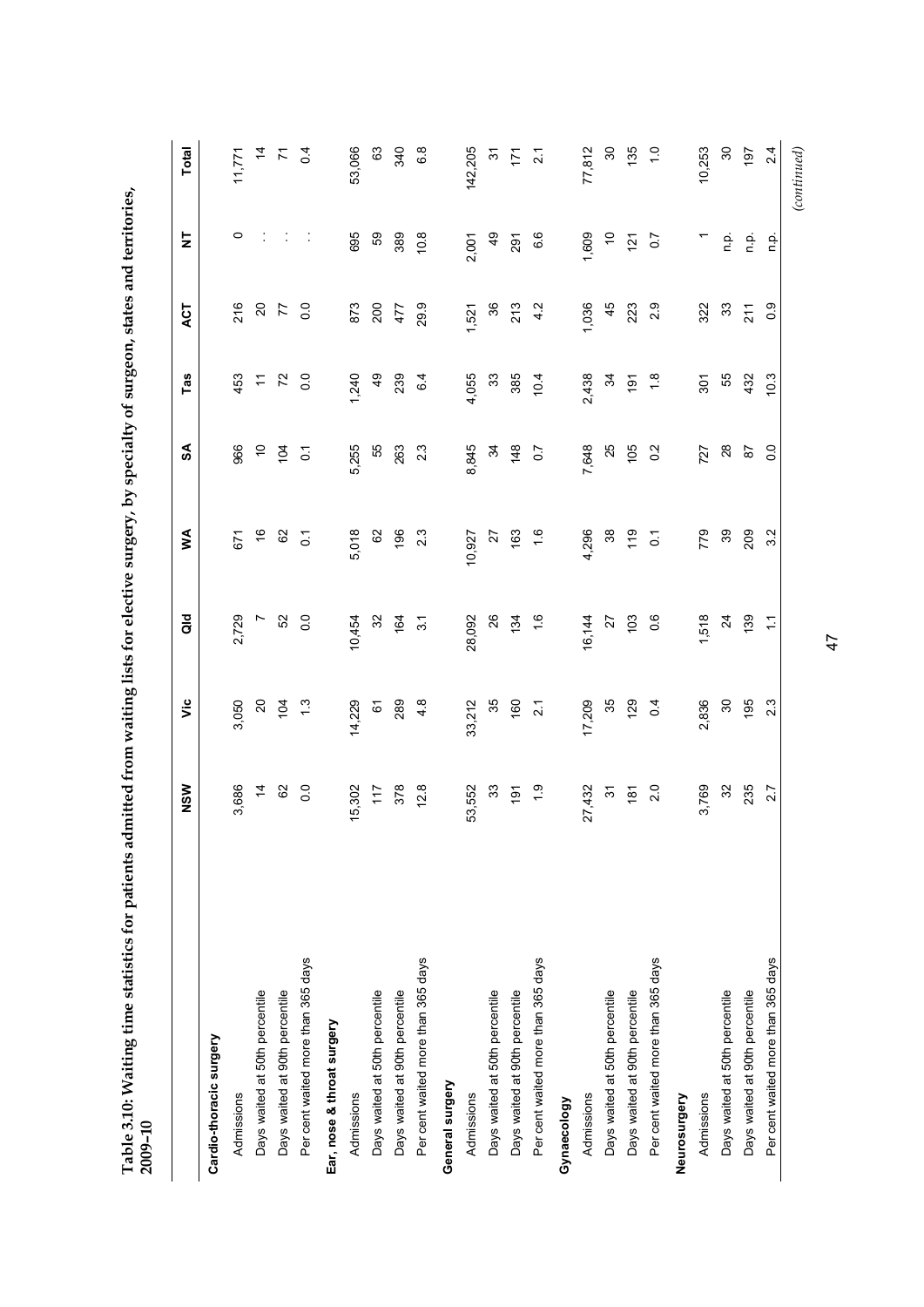| $-5 - 2$<br>territories, 2009-10   |                  |                 |                  |                  |                  | ز در در من     |                  |                     |                |
|------------------------------------|------------------|-----------------|------------------|------------------|------------------|----------------|------------------|---------------------|----------------|
|                                    | NSW              | νiς             | $\frac{d}{d}$    | ≸                | SA               | Tas            | ACT              | 눋                   | <b>Total</b>   |
| Ophthalmology                      |                  |                 |                  |                  |                  |                |                  |                     |                |
| Admissions                         | 24,346           | 19,050          | 10,070           | 9,359            | 4,591            | 1,135          | 1,247            | $-67$               | 70,769         |
| Days waited at 50th percentile     | 168              | 53              | 35               | $\overline{4}$   | 54               | 75             | 143              | 112                 | 69             |
| Days waited at 90th percentile     | 361              | 212             | 216              | 189              | 302              | 292            | 326              | 340                 | 329            |
| Per cent waited more than 365 days | 7.6              | $\frac{8}{10}$  | 2.5              | Ξ                | 2.7              | 54             | $\frac{0}{8}$    | 8.3                 | $\frac{1}{4}$  |
| Orthopaedic surgery                |                  |                 |                  |                  |                  |                |                  |                     |                |
| Admissions                         | 30,863           | 20,591          | 22,393           | 7,898            | 5,730            | 2,301          | 1,515            | 676                 | 91,967         |
| Days waited at 50th percentile     | $_{98}$          |                 | $\frac{1}{2}$    | $\frac{54}{4}$   | 67               | 156            | 140              | 56                  | 62             |
| Days waited at 90th percentile     | 371              | 6<br>308        | 228              | 210              | 286              | 645            | 503              | 295                 | 352            |
| Per cent waited more than 365 days | 11.6             | 6.6             | 4.9              | $2.\overline{8}$ | $0.\overline{8}$ | 28.2           | 19.0             | 6.8                 | 7.9            |
| Plastic surgery                    |                  |                 |                  |                  |                  |                |                  |                     |                |
| Admissions                         | 8,729            | 16,264          | 8,225            | 4,163            | 4,357            | 1,605          | 649              | $82$                | 44,074         |
| Days waited at 50th percentile     | $\overline{2}$   | é,              | 23               | $\overline{24}$  | 77               | $\frac{6}{5}$  | $\boldsymbol{S}$ | S9                  | $\mathbf{z}$   |
| Days waited at 90th percentile     | 163              | 175             | 132              | 159              | 146              | $\frac{5}{1}$  | 311              | 291                 | 164            |
| Per cent waited more than 365 days | $\frac{1}{4}$    | 3.2             | $3.\overline{3}$ | 2.0              | $\frac{8}{1}$    | $\frac{1}{3}$  | $\frac{7}{1}$    | 8.5                 | 27             |
| Urology                            |                  |                 |                  |                  |                  |                |                  |                     |                |
| Admissions                         | 23,217           | 21,703          | 9,794            | 8,293            | 4,903            | 2,253          | 951              | $_{\rm 98}^{\rm 8}$ | 71,212         |
| Days waited at 50th percentile     | 29               | $\overline{24}$ | 29               | 29               | 36               | 30             | $\frac{8}{4}$    | 88                  | 28             |
| Days waited at 90th percentile     | $\frac{44}{3}$   | 122             | 115              | 140              | 118              | 143            | 306              | 338                 | 134            |
| Per cent waited more than 365 days | $\frac{8}{1}$    | $\frac{2}{1}$   | 2.2              | $\ddot{ }$ :     | 0.5              | 2.6            | $\overline{70}$  | $\overline{3}$      | 17             |
| Vascular surgery                   |                  |                 |                  |                  |                  |                |                  |                     |                |
| Admissions                         | 5,383            | 3,335           | 2,226            | 1,308            | 938              | 364            | 435              | 4                   | 14,003         |
| Days waited at 50th percentile     | $\overline{1}$   | 36              | $\frac{8}{1}$    | 25               | တ                | $\mathfrak{S}$ | $\approx$        | n.p.                | $\overline{c}$ |
| Days waited at 90th percentile     | 103              | 374             | 86               | 170              | 33               | 529            | 301              | $\frac{1}{2}$       | 183            |
| Per cent waited more than 365 days | $\overline{0.7}$ | 10.4            | 2.3              | $\frac{6}{1}$    | 0.0              | 14.8           | 6.7              | n p.                | 3.9            |

Table 3.10 (continued): Waiting time statistics for patients admitted from waiting lists for elective surgery, by specialty of surgeon, states and **Table 3.10 (continued): Waiting time statistics for patients admitted from waiting lists for elective surgery, by specialty of surgeon, states and** 

48

*(continued)* 

 $\left( continued \right)$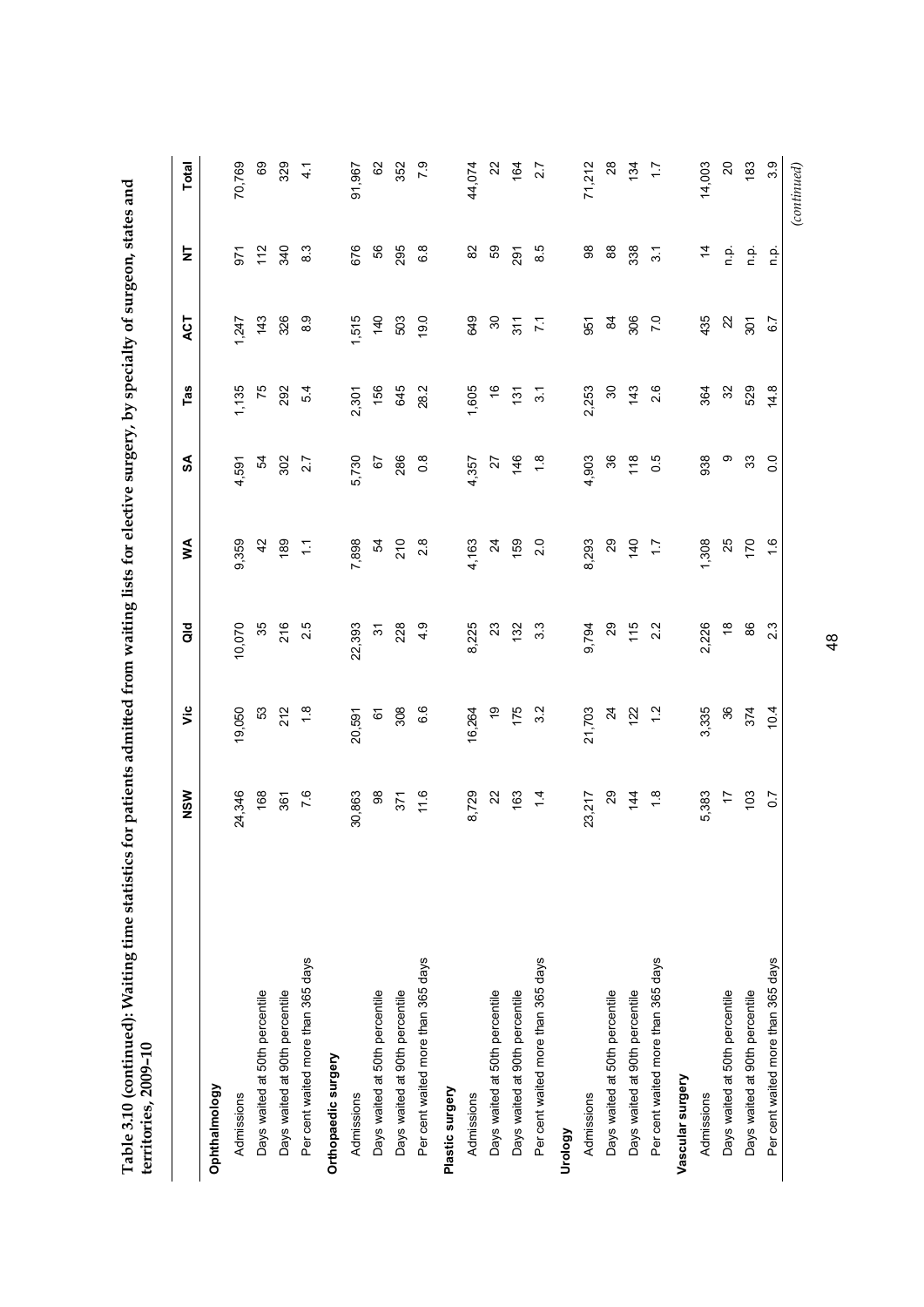| Factor (commutation) while state is<br>territories, 2009-10 |            |               | not be a more and the straight of the second of the second of the second of the second second second second second |               |               |                  |               |               |                |
|-------------------------------------------------------------|------------|---------------|--------------------------------------------------------------------------------------------------------------------|---------------|---------------|------------------|---------------|---------------|----------------|
|                                                             | NSW        | ة             | ă                                                                                                                  | ⋚             | SA            | Tas              | ACT           | Ż             | <b>Total</b>   |
| Other <sup>(a)</sup>                                        |            |               |                                                                                                                    |               |               |                  |               |               |                |
| Admissions                                                  | 2,224      | 4,282         | 2,189                                                                                                              | 8,586         | 267           | 465              | 1,013         | 50            | 19,123         |
| Days waited at 50th percentile                              | 101        | 32            | 25                                                                                                                 | $\Omega$      | တ             | 26               | $\frac{2}{3}$ | 24            | $\overline{2}$ |
| Days waited at 90th percentile                              |            | 114           | 104                                                                                                                | 76            | 49            | 182              | 232           | $\tilde{t}$   | 102            |
| Per cent waited more than 365 days                          | 3.6        | $\frac{2}{1}$ | $\frac{0}{2}$                                                                                                      | $\frac{2}{3}$ | $\frac{0}{0}$ | 0.6              | 3.2           | $\frac{0}{0}$ | $\overline{z}$ |
| <b>Total</b>                                                |            |               |                                                                                                                    |               |               |                  |               |               |                |
| Admissions                                                  | 198,503    | 155,761       | 113,834                                                                                                            | 61,298        | 44,227        | 16,610           | 9,778         | 6,244         | 606,255        |
| Days waited at 50th percentile                              | 4          | 36            | 27                                                                                                                 | 32            | 36            | 36               | $\mathbf{r}$  | 4             | 35             |
| Days waited at 90th percentile                              | 330        | 197           | 150                                                                                                                | 161           | 189           | 332              | 357           | 271           | 246            |
| Per cent waited more than 365 days                          | <b>მ</b> : | 2.8           | 2.5                                                                                                                | 1.5           | Ξ             | $\overline{8.7}$ | 9.5           | 5.8           | 3.6            |
| (a) Includes specialty of surgeon of Mot reported           |            |               |                                                                                                                    |               |               |                  |               |               |                |

Table 3.10 (continued): Waiting time statistics for patients admitted from waiting lists for elective surgery, by specialty of surgeon, states and **Table 3.10 (continued): Waiting time statistics for patients admitted from waiting lists for elective surgery, by specialty of surgeon, states and** 

(a) Includes specialty of surgeon of Not reported. (a) Includes specialty of surgeon of *Not reported*.

Note: Refer to boxes 3.1 and 3.2 for notes on definitions, data limitations and methods. *Note:* Refer to boxes 3.1 and 3.2 for notes on definitions, data limitations and methods.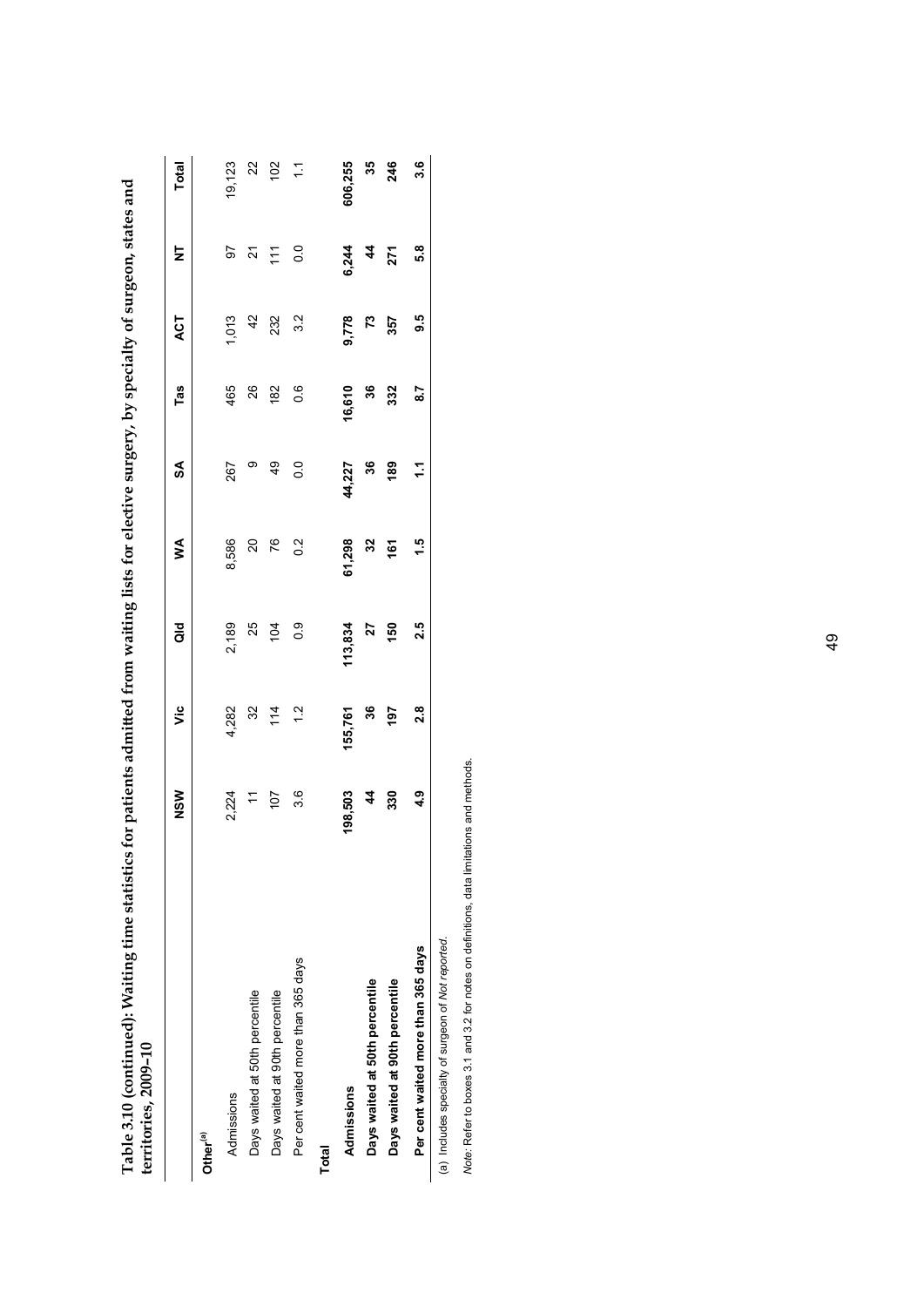# <span id="page-55-0"></span>**Appendix 1: Technical notes**

# **Definitions**

If not otherwise indicated, data elements were defined according to the 2009–10 definitions in the *National health data dictionary, version 14* (HDSC 2008) (summarised in the Glossary).

# **Data presentation**

For the majority of tables in this report, data are presented by the state or territory of the hospital, not by the state or territory of usual residence of the patient. The exceptions is for the table presenting information on potentially preventable GP-type emergency department presentations, which are based on data on the state or territory of usual residence.

Except as noted below, the totals in tables include data only for those states and territories for which data were available, as indicated in the tables. For example, for some tables and figures dealing with Indigenous status, data have been presented only for selected states and territories, and the totals in these tables do not include the data for the other states and territories.

Throughout the report, percentages may not add up to 100.0 because of rounding. Percentages and rates printed as 0.0 or 0 may denote less than 0.05 or 0.5, respectively.

# **Data sources**

# **The National Non-admitted Patient Emergency Department Care Database**

The National Non-admitted Patient Emergency Department Care Database (NNAPEDCD) is a compilation of episode-level data for emergency department presentations in public hospitals. The database is based on the NMDS for Non-admitted patient emergency department care. It includes data on the type and length of emergency department visit, triage category, waiting times, patient demographics, arrival mode and episode end status.

The NNAPEDCD covers public hospitals that were classified as peer groups A (*Principal referral and Specialist Women's and children's hospitals*) and B (*Large hospitals*) in *Australian hospital statistics 2008–09* (AIHW 2010a). Data were also provided by some states and territories for hospitals in peer groups other than A and B.

## **NNAPEDCD data for this report**

The data presented in this report are for patients completing an episode in an emergency department between 1 July 2009 and 30 June 2010.

For 2009–10, all states and territories were able to provide data for all public hospitals in peer groups A and B that have emergency departments.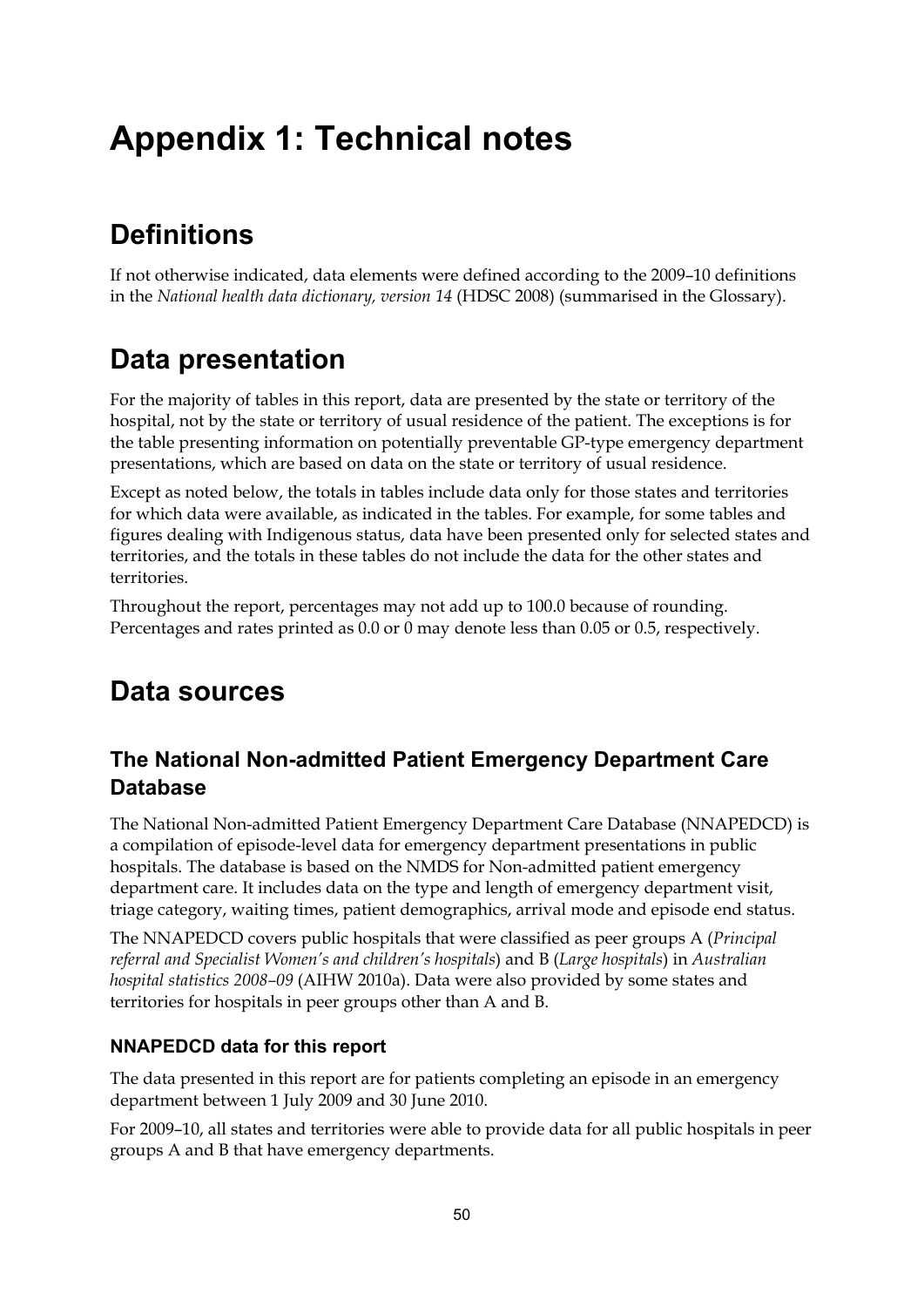Some states and territories also provided episode-level data for public hospitals that were classified to peer groups other than A or B, and these data have been included in *Chapter 2*.

The data reported for New South Wales included data for the Hawkesbury District Health Service and the data for Tasmania included data for the Mersey Community Hospital.

The estimated overall coverage was 80% of all public hospitals accident and emergency occasions of service, including the Mersey Community Hospital.

### **Methods**

#### **Estimated proportion of emergency services**

The estimated proportion of emergency services covered by the National Non-admitted Patient Emergency Department Care (NNAPEDC) episode-level data is calculated as the number of presentations reported to the NNAPEDCD divided by the number of accident and emergency occasions of service reported to the National Public Hospital Establishments Database (NPHED) as a percentage.

For 2009–10, as the corresponding public hospital establishment data were not available, this estimate was based on a comparison of the number of presentations for reporting hospitals for both 2008–09 and 2009–10.

#### **Waiting time statistics**

Patients who present to the emergency department with a Type of visit of *Return visit, planned*, *Pre-arranged admission* or *Patient in transit* do not necessarily undergo the same processes as Emergency presentations, and their waiting times may rely on factors outside the control of the emergency department. Therefore, waiting time statistics (including the proportion ending in admission) are not presented in this report for patients with a Type of visit other than *Emergency presentation* (or *Not reported* for South Australia).

The median and 90th percentile waiting time are determined from the time elapsed between presentation in the emergency department to commencement of service. The calculation is restricted to presentations with a Type of visit of *Emergency presentation* (or *Not reported* for South Australia). In addition, presentations were excluded if the waiting time was missing or invalid, or the patient *Did not wait to be attended by a health care professional*, or was *Dead on arrival*.

The proportion of presentations seen on time was determined as the proportion of presentations in each Triage category with a waiting time less than or equal to the maximum waiting time stated in the National Triage Scale definition. The calculation is restricted to presentations with a Type of visit of *Emergency presentation* (or *Not reported* for South Australia). In addition, presentations were excluded if the waiting time was missing or invalid, the patient *Did not wait to be attended by a health care professional*, or was *Dead on arrival*, or the Triage category was *Not reported*.

The proportion of presentations ending in admission is determined as the proportion of all emergency presentations with an Episode end status of *Admitted to this hospital*. The calculation is restricted to presentations with a Type of visit of *Emergency presentation* (or *Not reported* for South Australia).

## **Limitations of the emergency department care data**

When interpreting the data presented, the reader should note the following: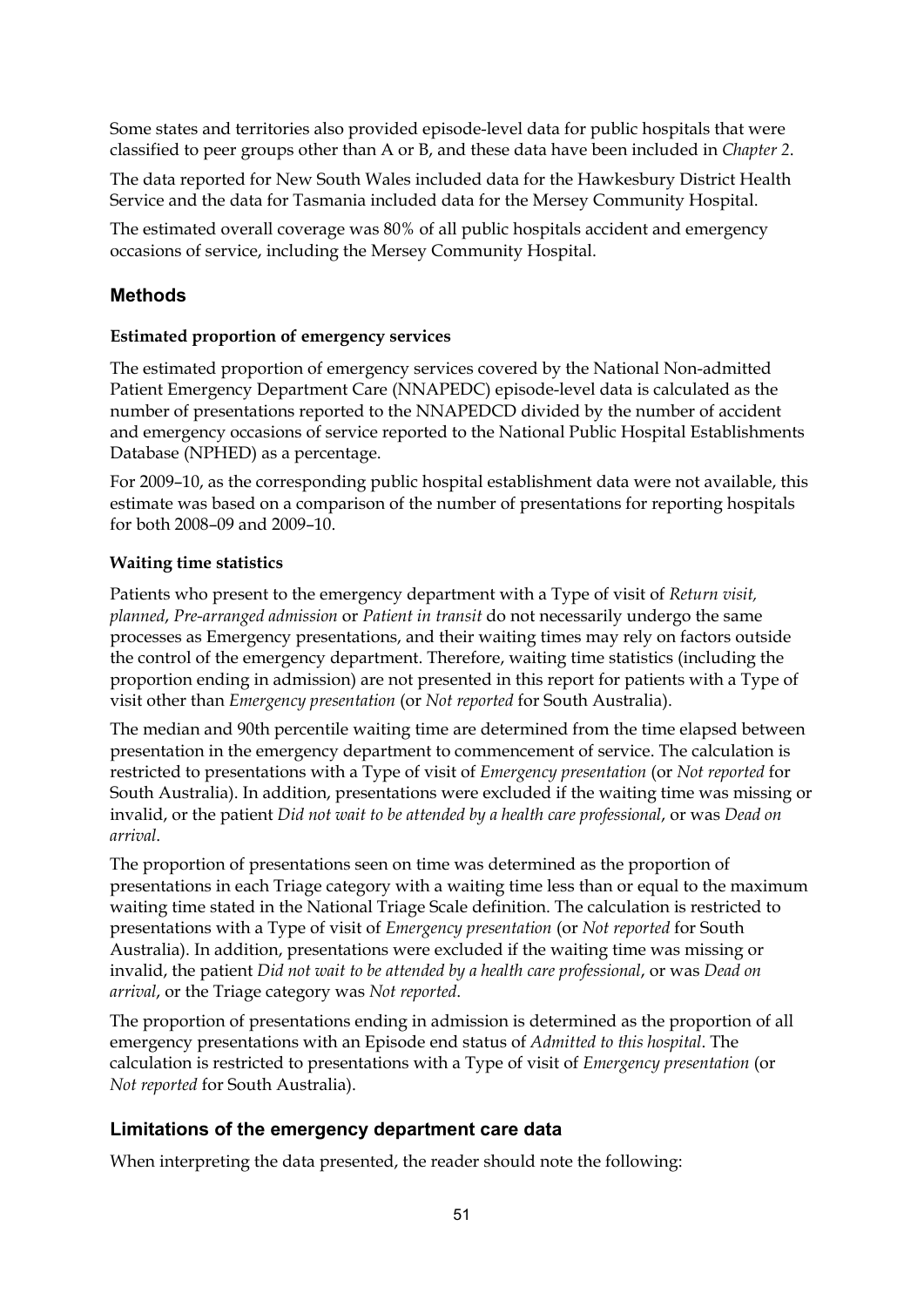- The proportion of accident and emergency occasions of service for which detailed episode-level data were available was 100% for *Principal referral and Specialist women's and children's hospitals* and *Large hospitals* (peer group A and B hospitals), but only about 80% for all hospitals.
- Certain issues of definition have not been resolved, so comparability across jurisdictions may be limited. Development and implementation of standard data definitions is ongoing.

# **The National Elective Surgery Waiting Times Data Collection**

The National Elective Surgery Waiting Times Data Collection (NESWTDC) provides episode-level data on patients waiting for elective surgery on waiting lists managed by public acute hospitals.

The data supplied are based on the NMDS for Elective surgery waiting times (removals and census). Included is information on the length of time waited, the surgical specialty and indicator procedures. Elective surgery census data are not reported in *Australian hospital statistics*.

For the NESWTDC, elective surgery comprises elective care where the procedures required by patients are listed in the surgical operations section of the Medicare Benefits Schedule, with the exclusion of specific procedures frequently done by non-surgical clinicians (HDSC 2008).

## **NESWTDC data for this report**

The data presented in this report are for patients admitted for elective surgery between 1 July 2009 and 30 June 2010.

As noted above, the data collection covers public acute hospitals. However, some public patients treated under contract in private hospitals in Victoria and Tasmania were also included. The data reported for New South Wales included data for the Hawkesbury District Health Service and the data for Tasmania included data for the Mersey Community Hospital.

## **Methods**

#### **Median and 90th percentile waiting times**

The 50th percentile (the median or the middle value in a group of data arranged from lowest to highest value for days waited) represents the number of days within which 50% of patients were admitted for the awaited procedure; half the waiting times will have been shorter, and half the waiting times longer, than the median.

The 90th percentile data represent the number of days within which 90% of patients were admitted. The 50th and 90th percentiles have been rounded to the nearest whole number of days.

## **Variation in Clinical urgency categorisation**

Data in this report are not presented by Clinical urgency category. The apparent lack of comparability of clinical urgency categories among jurisdictions may result in statistics that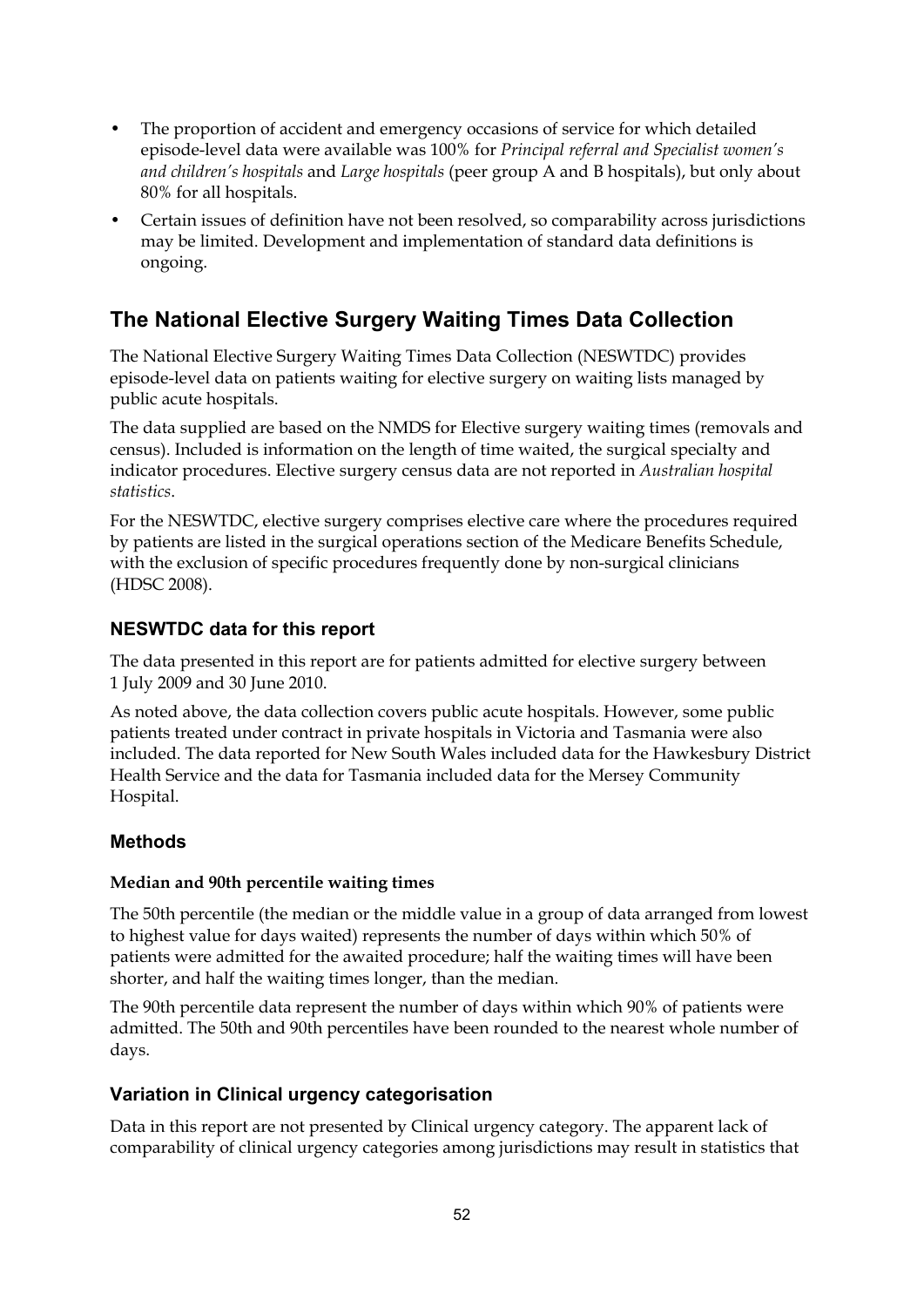are not meaningful or comparable between jurisdictions, and therefore have limited application for national elective surgery waiting times statistics.

In 2009–10 the proportion of patients admitted from elective surgery waiting lists who were assigned a clinical urgency category of *Category 1* was 26% for New South Wales and 37% for Queensland. The proportion of patients admitted that were *Category 3* was 18% in Queensland and 43% in New South Wales (Table A1.1).

|                           | <b>NSW</b> | Vic     | Qld     | <b>WA</b>              | SA     | Tas    | <b>ACT</b> | <b>NT</b> | Total   |
|---------------------------|------------|---------|---------|------------------------|--------|--------|------------|-----------|---------|
|                           |            |         |         | <b>Number admitted</b> |        |        |            |           |         |
| Category 1 <sup>(a)</sup> | 52,041     | 41,487  | 42,155  | 17,325                 | 14,005 | 6,471  | 2,916      | 2,652     | 179,052 |
| Category 2 <sup>(b)</sup> | 60,306     | 74,391  | 51,659  | 21,891                 | 15,271 | 6,777  | 4,863      | 2,455     | 237,613 |
| Category 3 <sup>(c)</sup> | 86,156     | 39,883  | 20,020  | 22,082                 | 14,951 | 3,362  | 1,999      | 1,137     | 189,590 |
| <b>Total</b>              | 198,503    | 155,761 | 113,834 | 61,298                 | 44,227 | 16,610 | 9,778      | 6,244     | 606,255 |
|                           |            |         |         | Per cent               |        |        |            |           |         |
| Category 1 <sup>(a)</sup> | 26         | 27      | 37      | 28                     | 32     | 39     | 30         | 42        | 30      |
| Category 2 <sup>(b)</sup> | 30         | 48      | 45      | 36                     | 35     | 41     | 50         | 39        | 39      |
| Category 3 <sup>(c)</sup> | 43         | 26      | 18      | 36                     | 34     | 20     | 20         | 18        | 31      |
| <b>Total</b>              | 100        | 100     | 100     | 100                    | 100    | 100    | 100        | 100       | 100     |

<span id="page-58-0"></span>**Table A1.1: Number of patients admitted from waiting lists for elective surgery, by clinical urgency category, states and territories, 2009–10** 

Notes:

(a) Admission within 30 days desirable for a condition that has the potential to deteriorate quickly to the point that it may become an emergency.

(b) Admission within 90 days desirable for a condition causing some pain, dysfunction or disability but which is not likely to deteriorate quickly or become an emergency.

(c) Admission at some time in the future acceptable for a condition causing minimal or no pain, dysfunction or disability, which is unlikely to deteriorate quickly and which does not have the potential to become an emergency.

# **Quality of Indigenous status data**

The AIHW report *Indigenous identification in hospitals separations data-quality report* AIHW 2010c) found that the level of Indigenous identification for admitted patient data was acceptable for analysis purposes (greater than 80%) for New South Wales, Victoria, Queensland, Western Australia, South Australia and the Northern Territory (public hospitals only). Indigenous status data reported for admitted patient care for Tasmania and the Australian Capital Territory should be interpreted with caution until further assessment of Indigenous identification is completed.

This is the first year of collection of Indigenous status in the ESWT data and the quality of Indigenous status information in these data has not been assessed. Therefore, the information presented for Indigenous status in *Chapter 3* should be used with caution.

The quality of the Indigenous status data provided for 2009–10 for emergency department presentations varied by jurisdiction. Most states and territories advised that the Indigenous status data collected in an emergency department setting could be less accurate than the data collected for admitted patients. Therefore, the information for Indigenous status presented in *Chapter 2* should be used with caution. For more information, see *Appendix 1* of *Australian hospital statistics 2008–09*.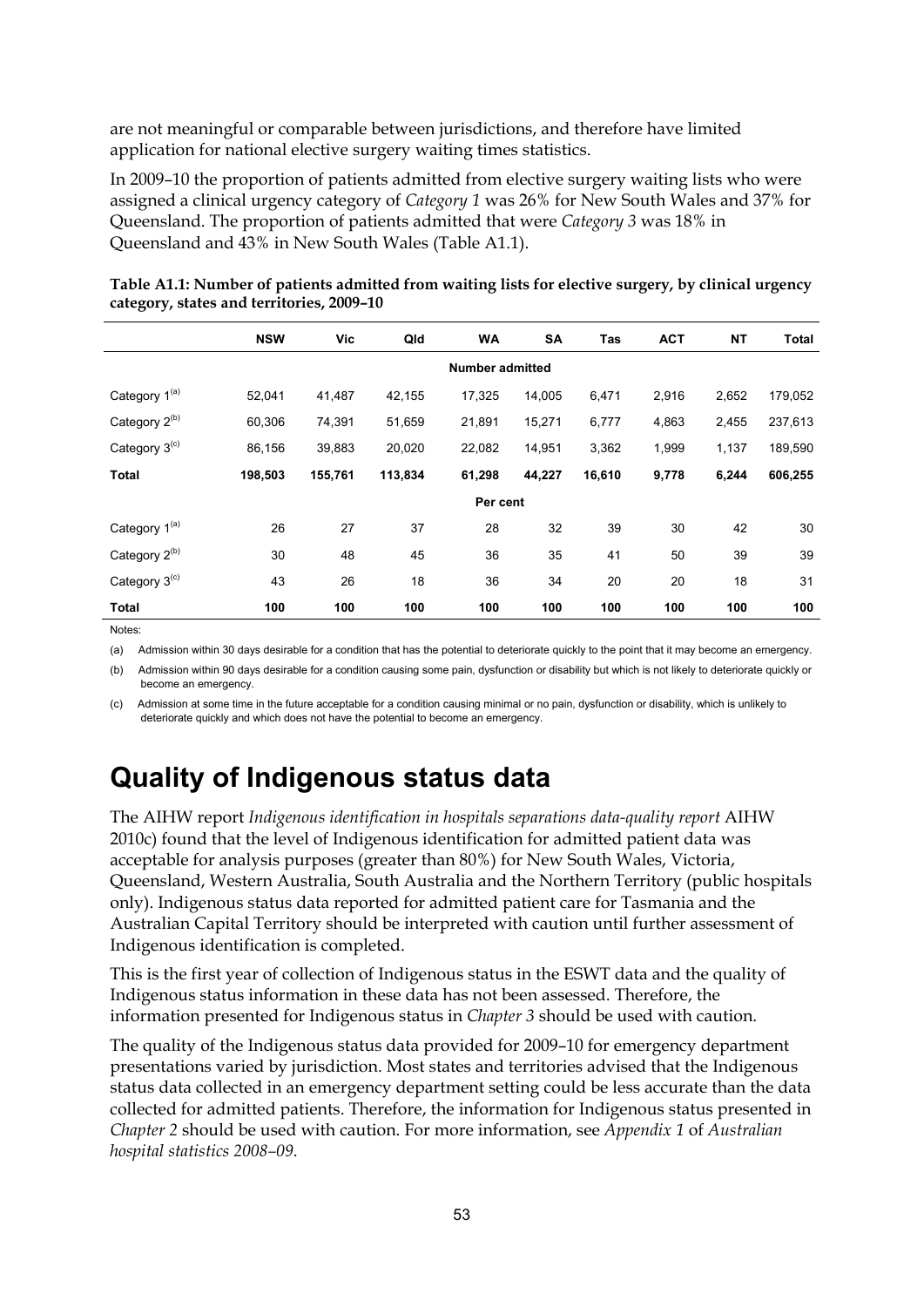The following information has been provided by the states and territories to provide some insight into the quality of Indigenous status data in both the NESWTDC and the NNAPEDCD.

## **New South Wales**

Indigenous status is a mandatory data item collected at all facilities that provide data for the New South Wales Health Emergency Department Data Collection. In 2008–09, approximately 10% of emergency department records were missing Indigenous status data, despite the information being recorded on the patient administration system. New South Wales intends to undertake a data quality survey during 2010–11. New South Wales considers that Indigenous status identification in its emergency department data is acceptable.

New South Wales Health advised that Indigenous status had not been collected for ESWT data 2009–10.

## **Victoria**

The Victorian Department of Health reports that, despite data quality improvement in recent years, Indigenous status admitted patient data for 2009-10 should still be considered to undercount the number of Aboriginal and Torres Strait Islander patients.

For Victoria, the quality of Indigenous status data in emergency department and elective surgery data is improving but is less accurate than that of admitted patients in public hospitals.

## **Queensland**

Queensland Health noted that comments on the quality of Indigenous data for ESWT admitted patients for 2009–10 would not be available until the Admitted Patient Care data are finalised. See *Appendix 1* of *Australian hospital statistics 2008–09* for the most recent information on the quality of Indigenous status information.

Queensland Health noted that, for 2009–10 emergency department data, Indigenous status was not reported in 1.5% of cases. This is a slight improvement from the 1.6% level of nonreporting that existed in the 2008–09 data. Efforts will continue to be made to ensure that reporting of Indigenous status is as complete and accurate as possible.

## **Western Australia**

The Western Australian Department of Health regards its Indigenous status for ESWT data as being of good quality. Quality improvement activities, including cross-referencing between metropolitan and country hospitals, continue to enhance the accuracy of this data element.

The Department regards its Indigenous status for non-admitted patient Emergency Department data as being of good quality, with 99.5% of data identified by Indigenous status in 2009–10.

## **South Australia**

The South Australian Department of Health considers that its admitted patient data on Indigenous status are suitable for inclusion in national statistical reports. It is known that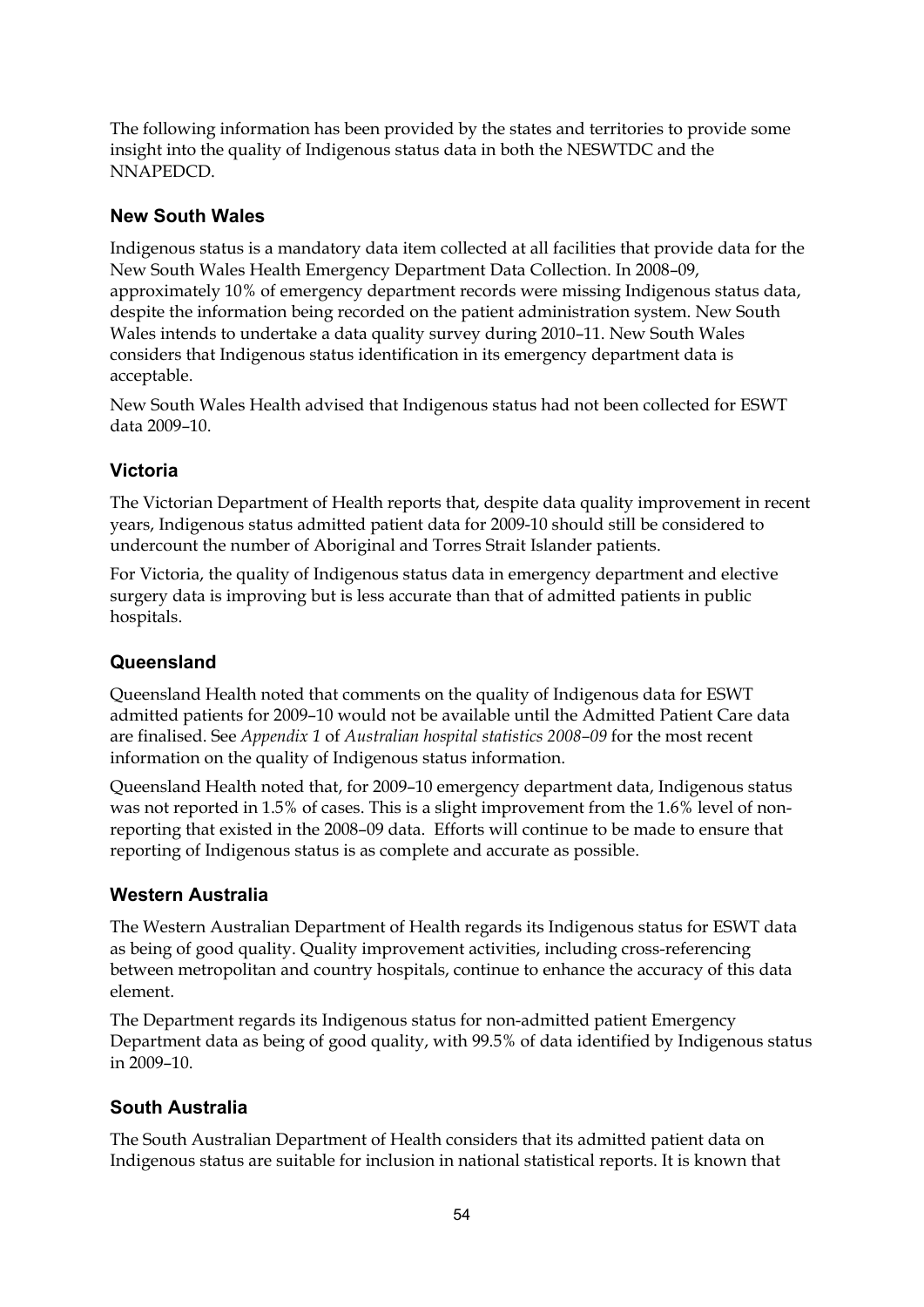identification is generally better in country hospitals than metropolitan hospitals. The Department conducts annual training programs on the collection of admitted patient data, and the programs include instructions on the correct way to ask and record the response to the Indigenous status question.

Data quality is better in the admitted patient care than the emergency department and elective surgery collections, and efforts will continue to improve standards of identification.

The Department recently contracted the ABS to develop a training package for the collection of Indigenous status, based on the best practice guidelines developed by the AIHW. The target audience is frontline staff in hospitals and other health care units. Training sessions are being conducted in rural sites across South Australia (9 sites in total). Similar training sessions will be held in the metropolitan area in the early part of 2011.

### **Tasmania**

The Tasmanian Department of Health and Human Services reports that the quality and the level of Indigenous status identification, across public hospital information collections, is of a high standard. However, as with all data collections, there is constant and continued work on maintaining and improving, where needed, the collection of this data element. The department is continuing to monitor and implement actions to improve the coverage and quality of Indigenous data in the private sector.

## **Australian Capital Territory**

The Australian Capital Territory Health Department is continuing to undertake a number of initiatives aligned with local and national developments to improve the quality of collection and reporting of Aboriginal and Torres Strait Islander data.

## **Northern Territory**

The Northern Territory Department of Health and Families reported that the quality of its 2009–10 Indigenous status data for both ESWT admitted patients and emergency department patients, is considered to be acceptable. The department retains historical reporting of Indigenous status and individual client systems receive a report (for follow up) of individuals who have reported their Indigenous status as Aboriginal on one occasion and as Torres Strait Islander on another. All management and statistical reporting, however, is based on a person's most recently reported Indigenous status.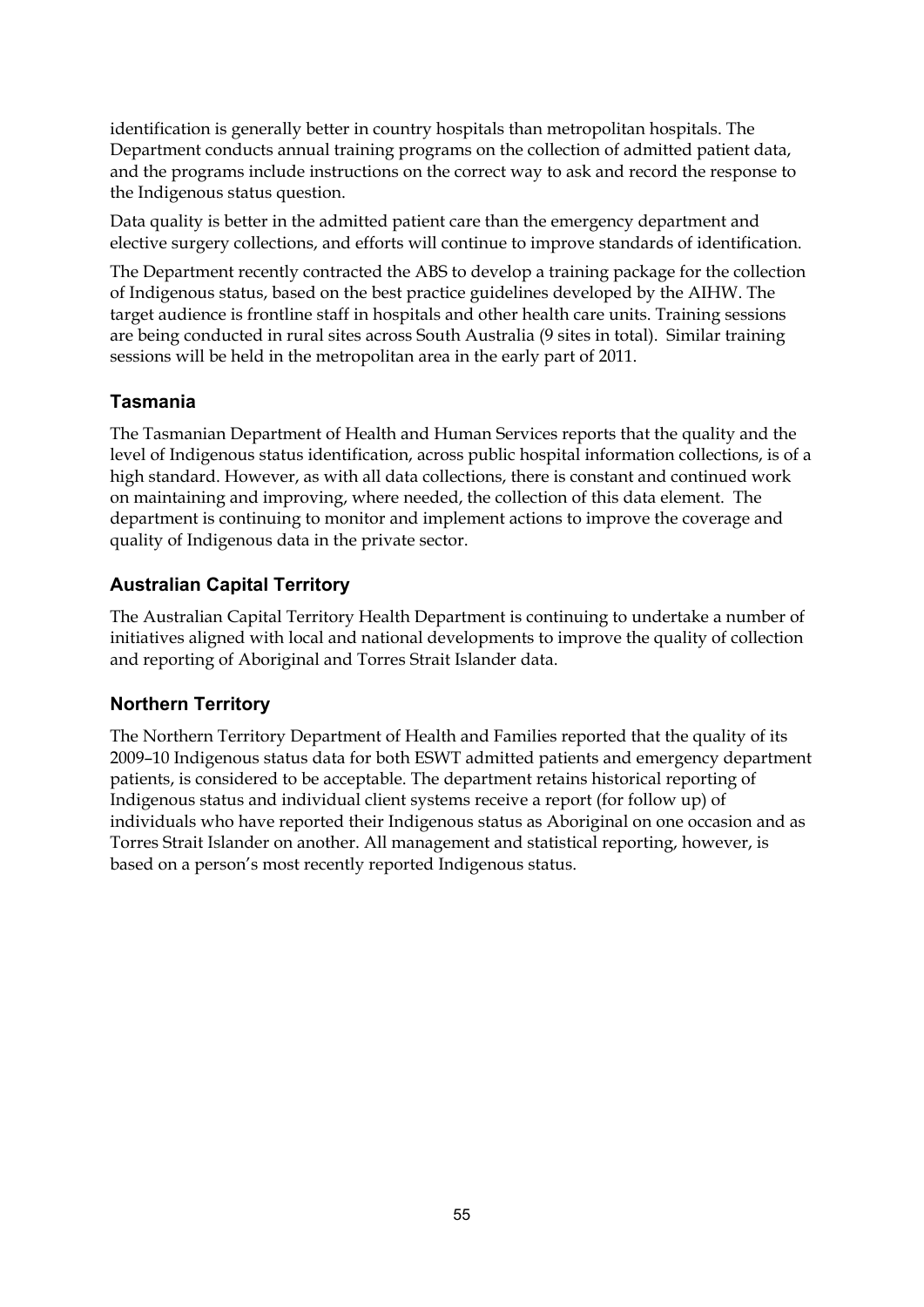# <span id="page-61-0"></span>**Glossary**

For further information on the terms used in this report, refer to the definitions in the *National health data dictionary version 14* (HDSC 2008). Each definition contains an identification number from the Metadata Online Registry (METeOR). METeOR is Australia's central repository for health, community services and housing assistance metadata, or 'data about data'. It provides definitions for data for health and community services-related topics, and specifications for related national minimum data sets (NMDSs), such as those that form the basis of this report. METeOR can be viewed on the AIHW website at <www.aihw.gov.au>.

| Accident and emergency<br>occasion of service               | A non-admitted patient occasion of service reported to the National Public Hospital<br>Establishments Database with a Type of non-admitted patient occasion of service type of Emergency<br>services.                                                                      |  |  |  |  |
|-------------------------------------------------------------|----------------------------------------------------------------------------------------------------------------------------------------------------------------------------------------------------------------------------------------------------------------------------|--|--|--|--|
| Admitted patient                                            | A patient who undergoes a hospital's formal admission process to receive treatment and/or care.                                                                                                                                                                            |  |  |  |  |
| <b>METeOR</b> id: 268957                                    | This treatment and/or care is provided over a period of time and can occur in hospital and/or in<br>the person's home (for hospital-in-the-home patients).                                                                                                                 |  |  |  |  |
| Clinical urgency                                            | A clinical assessment of the urgency with which a patient requires elective hospital care.                                                                                                                                                                                 |  |  |  |  |
| <b>METeOR</b> id: 270008                                    |                                                                                                                                                                                                                                                                            |  |  |  |  |
| Elective care                                               | Care that, in the opinion of the treating clinician, is necessary and for which admission can be                                                                                                                                                                           |  |  |  |  |
| <b>METeOR</b> id: 335023                                    | delayed for at least 24 hours.                                                                                                                                                                                                                                             |  |  |  |  |
| Elective surgery                                            | Elective care in which the procedures required by patients are listed in the surgical operations                                                                                                                                                                           |  |  |  |  |
| <b>METeOR</b> id: 335036                                    | section of the Medicare Benefits Schedule, with the exclusion of specific procedures frequently<br>done by non-surgical clinicians and some procedures for which the associated waiting time is<br>strongly influenced by factors other than the supply of services.       |  |  |  |  |
| Emergency department<br>waiting time to service<br>delivery | The time elapsed for each patient from presentation to the emergency department to<br>commencement of service by a treating medical officer or nurse. It is calculated by deducting the<br>date and time the patient presents from the date and time of the service event. |  |  |  |  |
| <b>METeOR</b> id: 270007<br>(superseded 22/12/2009)         |                                                                                                                                                                                                                                                                            |  |  |  |  |
| Episode end status                                          | The status of the patient at the end of the non-admitted patient emergency department occasion of                                                                                                                                                                          |  |  |  |  |
| <b>METeOR</b> id: 322641                                    | service.                                                                                                                                                                                                                                                                   |  |  |  |  |
| Hospital                                                    | A health-care facility established under Commonwealth, state or territory legislation as a hospital                                                                                                                                                                        |  |  |  |  |
| <b>METeOR</b> id: 268971                                    | or a free-standing day procedure unit and authorised to provide treatment and/or care to patients.                                                                                                                                                                         |  |  |  |  |
| Indicator procedure                                         | A procedure which is of high volume, and is often associated with long waiting periods. Elective                                                                                                                                                                           |  |  |  |  |
| METeOR id: 334976                                           | surgery waiting time statistics for indicator procedures give a specific indication of waiting time<br>for these in particular areas of elective care provision.                                                                                                           |  |  |  |  |
| Indigenous status                                           | A measure of whether a person identifies as being of Aboriginal or Torres Strait Islander origin.                                                                                                                                                                          |  |  |  |  |
| <b>METeOR</b> id: 291036                                    | This is in accord with the first two of three components of the Commonwealth definition below:                                                                                                                                                                             |  |  |  |  |
|                                                             | An Aboriginal or Torres Strait Islander is a person of Aboriginal or Torres Strait Islander descent<br>who identifies as an Aboriginal or Torres Strait Islander and is accepted as such by the community<br>in which he or she lives.                                     |  |  |  |  |
| Non-admitted patient                                        | A patient who receives care from a recognised non-admitted patient service/clinic of a hospital.                                                                                                                                                                           |  |  |  |  |
| <b>METeOR</b> id: 268973                                    |                                                                                                                                                                                                                                                                            |  |  |  |  |
| Patient presentation at<br>emergency department             | The presentation of a patient at an emergency department occurs following the arrival of the<br>patient at the emergency department. It is the earliest occasion of being registered clerically, or                                                                        |  |  |  |  |
| <b>METeOR</b> id: 270393                                    | triaged.                                                                                                                                                                                                                                                                   |  |  |  |  |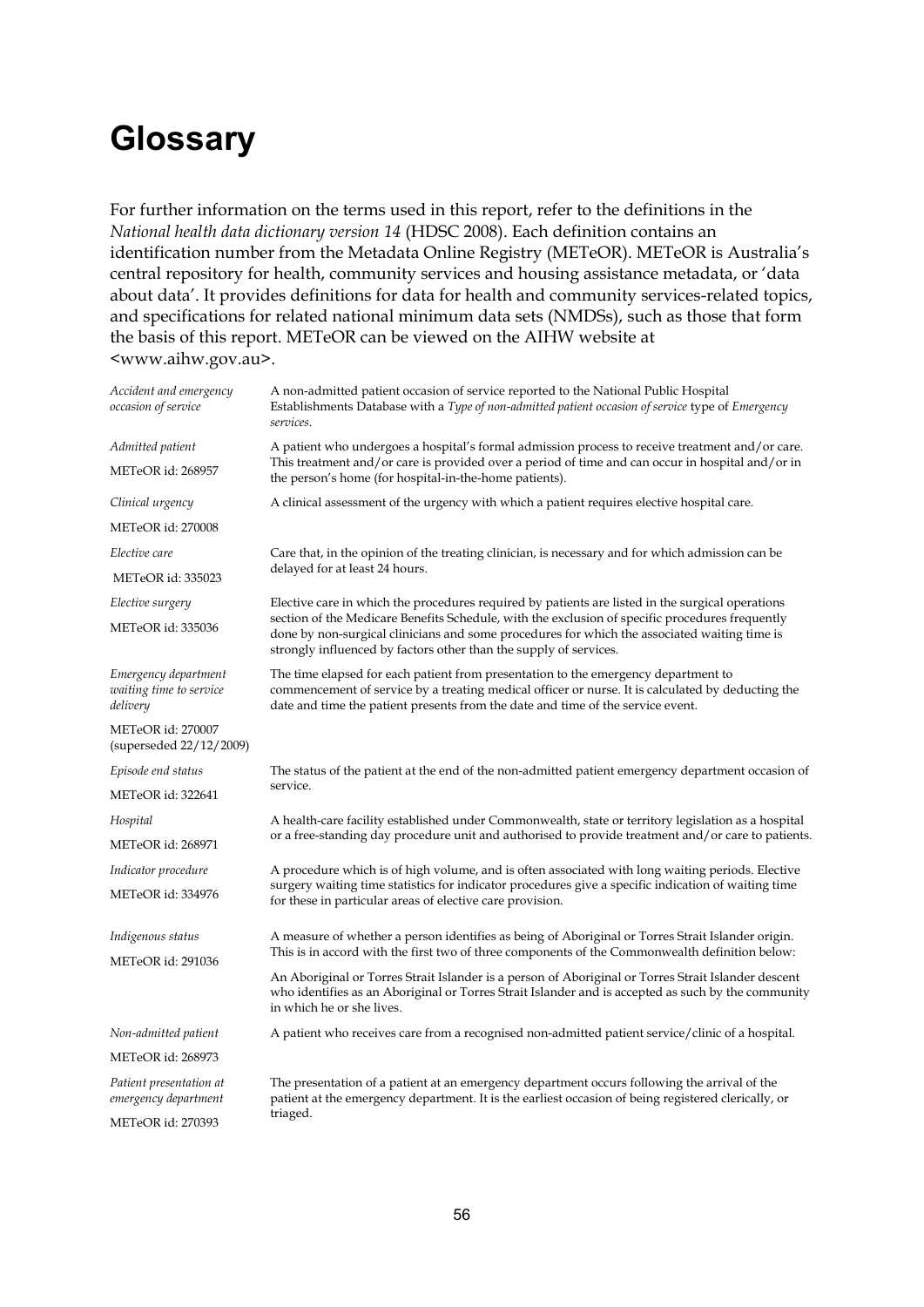| Peer group                | Groupings of hospitals into broadly similar groups in terms of their volume of admitted patient<br>activity and their geographical location.                                                                                                                                                                                                                                                                          |
|---------------------------|-----------------------------------------------------------------------------------------------------------------------------------------------------------------------------------------------------------------------------------------------------------------------------------------------------------------------------------------------------------------------------------------------------------------------|
| Performance indicator     | A statistic or other unit of information that reflects, directly or indirectly, the extent to which an<br>expected outcome is achieved or the quality of processes leading to that outcome.                                                                                                                                                                                                                           |
| Private hospital          | A privately owned and operated institution, catering for patients who are treated by a doctor of<br>their own choice. Patients are charged fees for accommodation and other services provided by the<br>hospital and relevant medical and paramedical practitioners. Acute care and psychiatric hospitals<br>are included, as are private free-standing day hospital facilities. See also <i>Establishment type</i> . |
| Procedure                 | A clinical intervention that is surgical in nature, carries a procedural risk, carries an anaesthetic                                                                                                                                                                                                                                                                                                                 |
| METeOR id: 361687         | risk, requires specialised training and/or requires special facilities or equipment available only in<br>the acute care setting.                                                                                                                                                                                                                                                                                      |
| (superseded 22/12/2009)   |                                                                                                                                                                                                                                                                                                                                                                                                                       |
| Public hospital           | A hospital controlled by a state or territory health authority. Public hospitals offer free diagnostic<br>services, treatment, care and accommodation to all eligible patients. See also Establishment type.                                                                                                                                                                                                          |
| Public patient            | Public patient: includes separations with a Funding source of Australian Health Care Agreements,<br>Reciprocal health care agreements, Other hospital or public authority (with a Public patient election<br>status) and No charge raised (in public hospitals).                                                                                                                                                      |
| Remoteness area           | A classification of the remoteness of a location using the Australian Standard Geographical<br>Classification Remoteness Structure (2006), based on the Accessibility/Remoteness Index of<br>Australia (ARIA) which measures the remoteness of a point based on the physical road distance to<br>the nearest urban centre.                                                                                            |
| Removal from waiting list | The reason a patient is removed from an elective surgery waiting list. The reason-for-removal                                                                                                                                                                                                                                                                                                                         |
| <b>METeOR</b> id: 269959  | categories are:                                                                                                                                                                                                                                                                                                                                                                                                       |
|                           | Admitted as an elective patient for awaited procedure in this hospital or another hospital                                                                                                                                                                                                                                                                                                                            |
|                           | Admitted as an emergency patient for awaited procedure in this hospital or another hospital                                                                                                                                                                                                                                                                                                                           |
|                           | Could not be contacted (includes patients who have died while waiting whether or not the<br>cause of death was related to the condition requiring treatment)                                                                                                                                                                                                                                                          |
|                           | Treated elsewhere for awaited procedure, but not as a patient of this hospital's waiting list                                                                                                                                                                                                                                                                                                                         |
|                           | Surgery not required or declined                                                                                                                                                                                                                                                                                                                                                                                      |
|                           | Transferred to another hospital's waiting list                                                                                                                                                                                                                                                                                                                                                                        |
|                           | Not known.                                                                                                                                                                                                                                                                                                                                                                                                            |
| Surgical procedure        | A procedure used to define surgical Australian Refined Diagnosis Related Groups' version 5.2<br>(DoHA 2006).                                                                                                                                                                                                                                                                                                          |
| Surgical specialty        | The area of clinical expertise held by the doctor who will perform the surgery of interest.                                                                                                                                                                                                                                                                                                                           |
| METeOR id: 270146         |                                                                                                                                                                                                                                                                                                                                                                                                                       |
| Triage category           | Used in the emergency departments of hospitals to indicate the urgency of the patient's need for                                                                                                                                                                                                                                                                                                                      |
| <b>METeOR</b> id: 270078  | medical and nursing care. Patients are triaged into one of five categories on the National Triage<br>Scale. The triage category is allocated by an experienced registered nurse or medical practitioner.                                                                                                                                                                                                              |
| (superseded 22/12/2009)   |                                                                                                                                                                                                                                                                                                                                                                                                                       |
| Waiting time at admission | The time elapsed for a patient on the elective surgery waiting list from the date they were added to                                                                                                                                                                                                                                                                                                                  |
| METeOR id: 269477         | the waiting list for the procedure to the date they were admitted to hospital for the procedure.                                                                                                                                                                                                                                                                                                                      |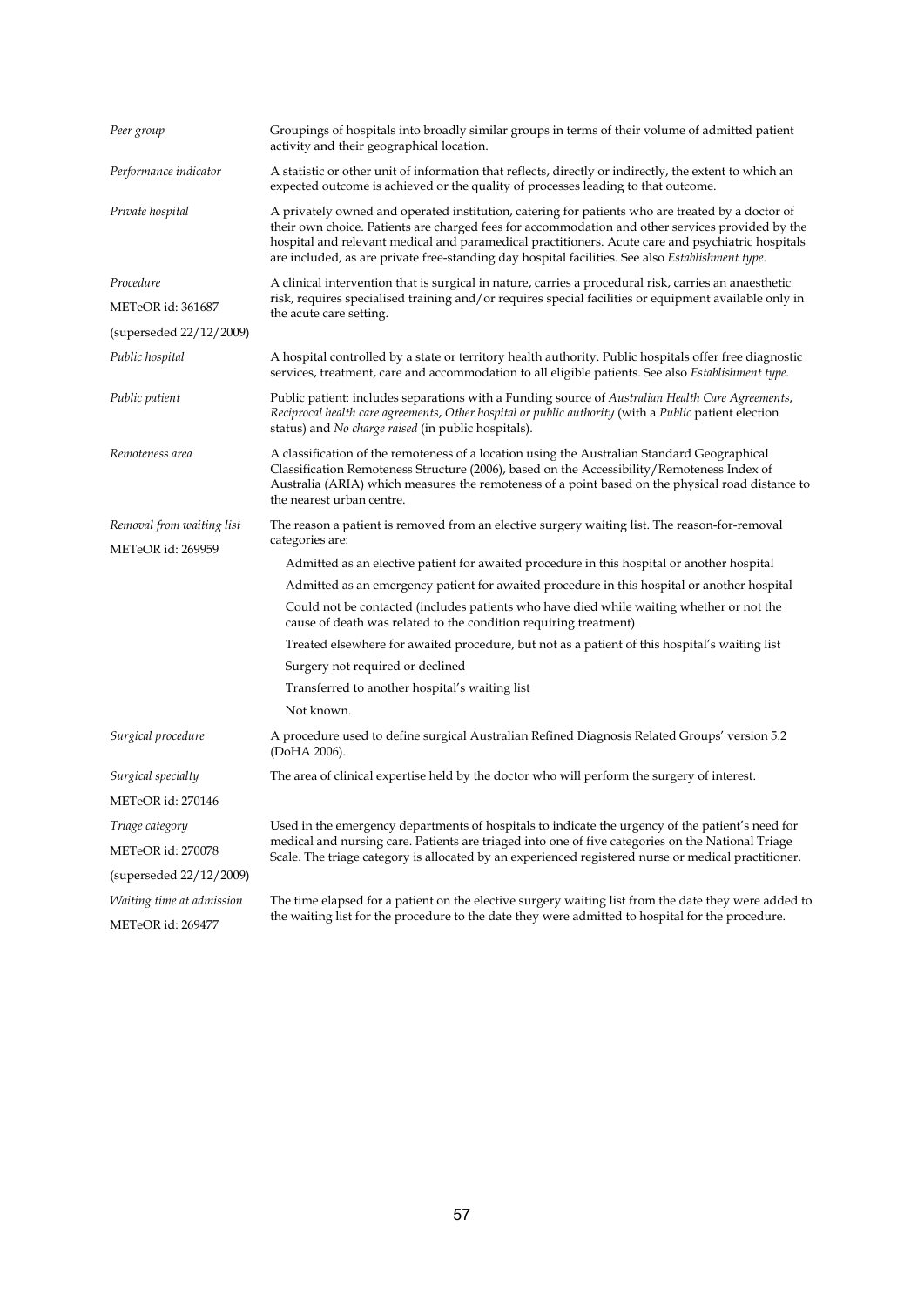# <span id="page-63-0"></span>**References**

AIHW (Australian Institute of Health and Welfare) 1997a. Australian hospital statistics, 1993–95: an overview. Health services series no. 9. Cat. no. HSE 2. Canberra: AIHW.

AIHW 1997b. Australian hospital statistics 1995–96. Health services series no. 10. Cat. no. HSE 3. Canberra: AIHW.

AIHW 1998. Australian hospital statistics 1996–97. Health services series no. 11. Cat. no. HSE 5. Canberra: AIHW.

AIHW 1999. Australian hospital statistics, 1997–98. Health services series no. 12. Cat. no. HSE 6. Canberra: AIHW.

AIHW 2000. Australian hospital statistics 1998–99. Health services series no. 15. Cat. no. HSE 11. Canberra: AIHW.

AIHW 2001. Australian hospital statistics, 1999–00. Health services series no. 17. Cat. no. HSE 14. Canberra: AIHW.

AIHW 2002. Australian hospital statistics, 2000–01. Health services series no. 19. Cat. no. HSE 20. Canberra: AIHW.

AIHW 2003. Australian hospital statistics, 2001–02. Health services series no. 20. Cat. no. HSE 25. Canberra: AIHW.

AIHW 2004. Australian hospital statistics 2002–03. Health services series no. 22. Cat. no. HSE 32. Canberra: AIHW.

AIHW 2005. Australian hospital statistics 2003–04. Health services series no. 23. Cat. no. HSE 37. Canberra: AIHW.

AIHW 2006. Australian hospital statistics 2004–05. Health services series no. 26. Cat. no. HSE 41. Canberra: AIHW.

AIHW 2007. Australian hospital statistics 2005–06. Health services series no. 30. Cat. no. HSE 50. Canberra: AIHW.

AIHW 2008a. Australian hospital statistics 2006–07. Health services series no. 31. Cat. no. HSE 55. Canberra: AIHW.

AIHW 2008b. Elective surgery in Australia: New measures of access. Cat. no. HSE 57. Canberra: AIHW.

AIHW 2009a. Australian hospital statistics 2007–08. Health services series no. 33. Cat. no. HSE 71. Canberra: AIHW.

AIHW 2009b. Report on the evaluation of the National Minimum Data Sets for Elective Surgery Waiting Times. Health services series no. 32. Cat. no. HSE 70. Canberra: AIHW.

AIHW 2010a. Australian hospital statistics 2008–09. Health services series no. 34. Cat. no. HSE 84. Canberra: AIHW.

AIHW 2010b. Indigenous identification in hospital separations data-quality report. Health services series no. 35. Cat. no. HWE 85. Canberra: AIHW.

AIHW 2011 (forthcoming). Australian hospital statistics 2009–10. Canberra: AIHW.

CRC (Council of Australian Governments Reform Committee) 2010. National Healthcare Agreement: Baseline performance report for 2008-09. Sydney: COAG Reform Council.

DoHA (Department of Health and Ageing) 2006. Australian Refined Diagnosis Related Groups, version 5.2. Canberra: DoHA.

HDSC (Health Data Standards Committee) 2008. National health data dictionary, version 14. Cat. no. HWI 101. Canberra: AIHW.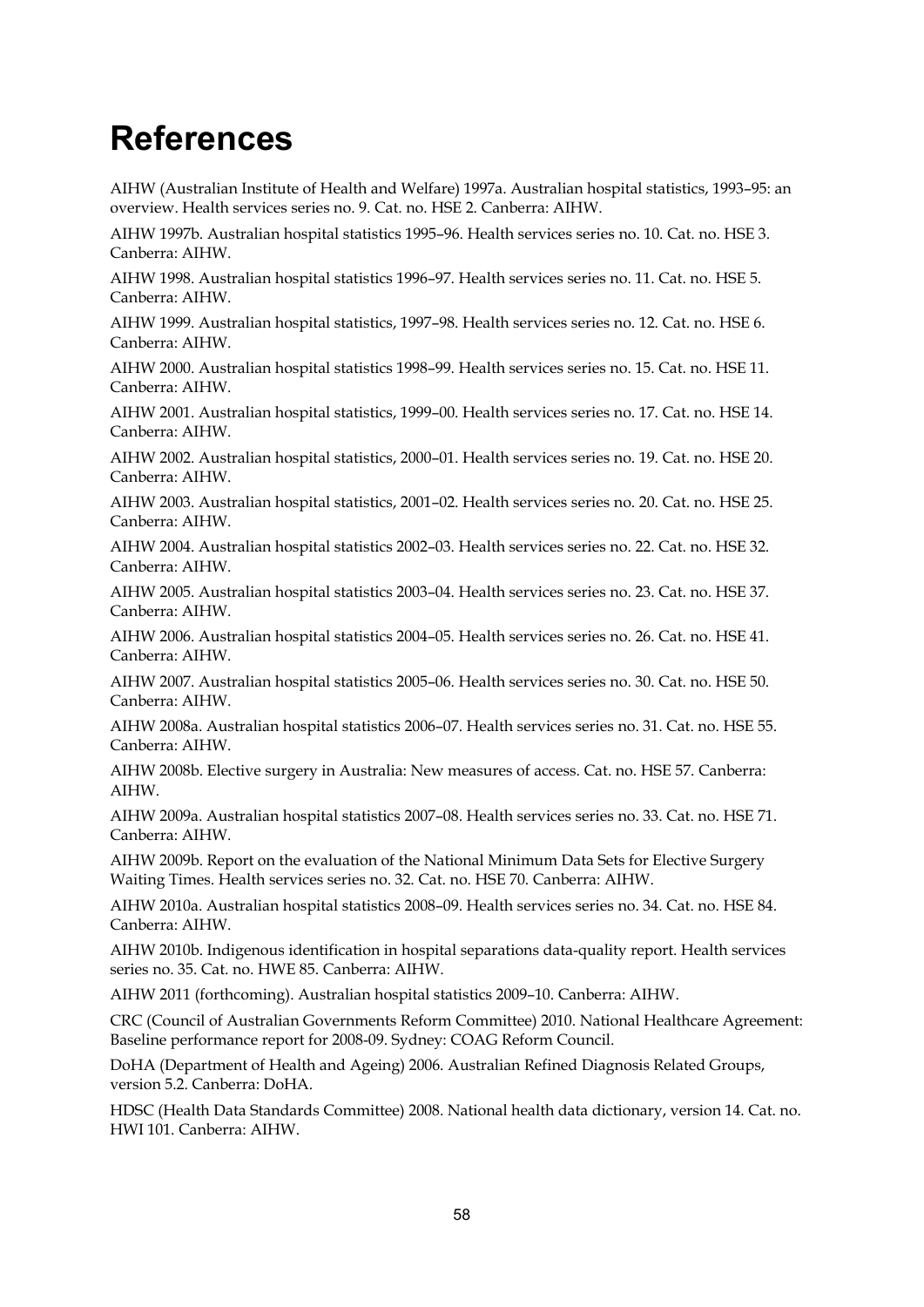# <span id="page-64-0"></span>**List of tables**

| Table 2.1:  | Non-admitted patient emergency department presentation statistics, major                                                                                                                                                          |     |
|-------------|-----------------------------------------------------------------------------------------------------------------------------------------------------------------------------------------------------------------------------------|-----|
| Table 2.2:  | Emergency presentation waiting time statistics, major public hospitals, 2005-06 to                                                                                                                                                |     |
| Table 2.3:  | Non-admitted patient emergency department presentations, by public hospital<br>peer group, major public hospitals, states and territories, 2009-1011                                                                              |     |
| Table 2.4:  | Non-admitted patient emergency department presentations, by Type of visit,                                                                                                                                                        |     |
| Table 2.5:  | Selected potentially avoid able GP-type presentations to emergency<br>departments, by state or territory of usual residence, Principal referral and<br>Specialist women's and children's hospitals and Large hospitals, 2009-1014 |     |
| Table 2.6:  | Emergency presentations, by triage category, major public hospitals, states and                                                                                                                                                   |     |
| Table 2.7:  | Emergency presentation statistics, major public hospitals, states and territories,                                                                                                                                                |     |
| Table 2.8:  | Proportion of Emergency presentations seen on time, by triage category, major                                                                                                                                                     |     |
| Table 2.9:  | Proportion of <i>Emergency presentations</i> seen on time, by triage category and<br>Indigenous status, Principal referral and Specialist women's and children's hospitals                                                        |     |
| Table 2.10: | Median waiting time for Emergency presentations, by triage category and<br>Indigenous status, Principal referral and Specialist women's and children's hospitals                                                                  |     |
| Table 2.11: | Non-admitted patient emergency department presentations, by triage category                                                                                                                                                       |     |
| Table 2.12: | Non-admitted patient emergency department presentations, by Episode end                                                                                                                                                           |     |
| Table 2.13: | Percentage of Emergency presentations with an Episode end status of Admitted to                                                                                                                                                   |     |
| Table 2.14: | Emergency presentation statistics, by triage category and public hospital peer                                                                                                                                                    | .23 |
| Table 3.1:  | Waiting list statistics for patients admitted from waiting lists for elective surgery,                                                                                                                                            |     |
| Table 3.2:  | Waiting time statistics for patients admitted from waiting lists, by public                                                                                                                                                       |     |
| Table 3.3:  | Waiting time statistics for patients admitted from waiting lists for elective                                                                                                                                                     |     |
| Table 3.4:  | Waiting time statistics for patients admitted from waiting lists for elective                                                                                                                                                     |     |
| Table 3.5:  | Waiting time statistics for patients admitted from public hospital waiting lists for<br>elective surgery, by Indigenous status, states and territories, 2009-1037                                                                 |     |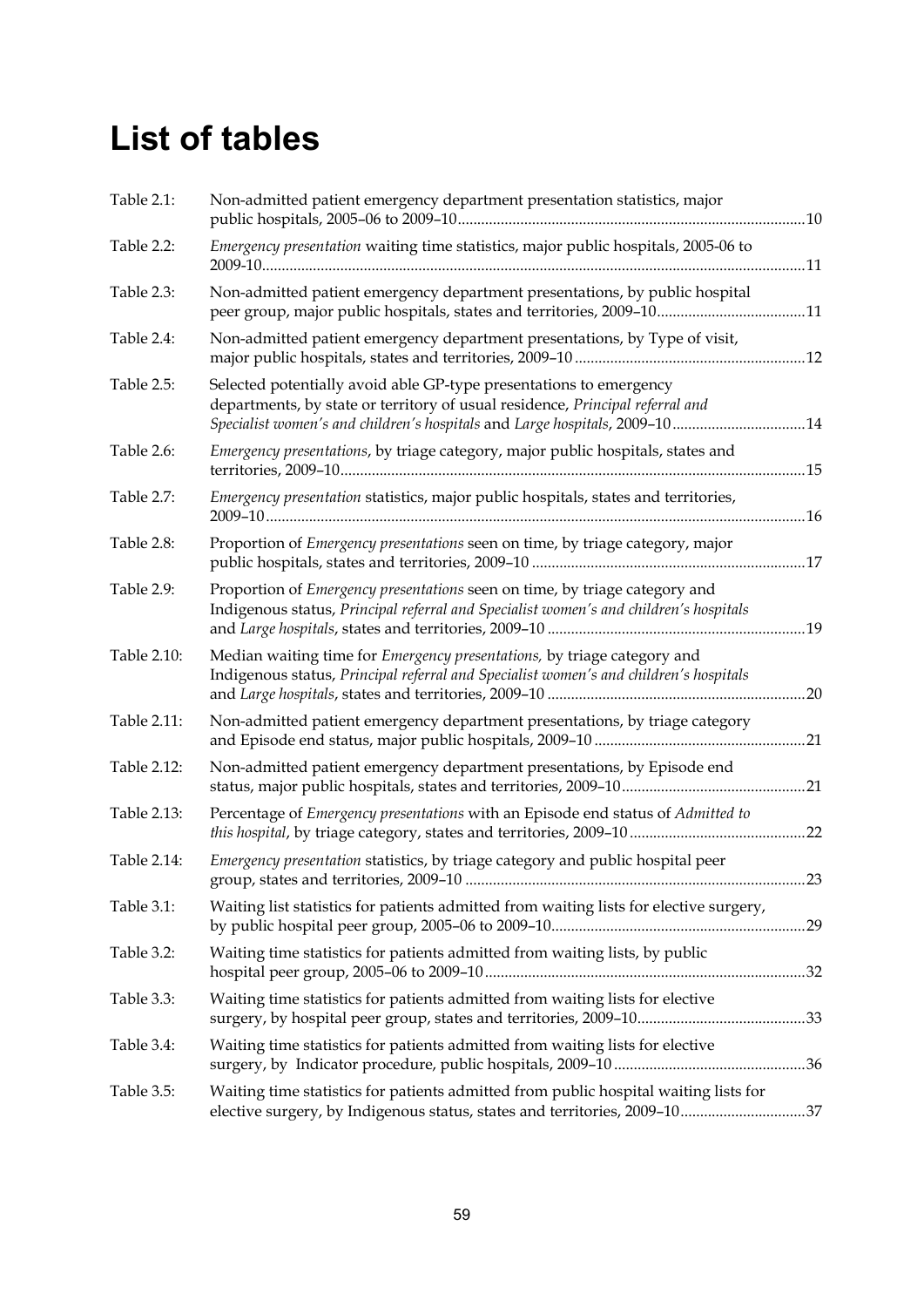| Table 3.6:  | Waiting time statistics for patients admitted from waiting lists for elective<br>surgery, by Indigenous status and Indicator procedure, public hospitals, selected     |     |
|-------------|------------------------------------------------------------------------------------------------------------------------------------------------------------------------|-----|
| Table 3.7:  | Waiting time statistics for patients admitted from waiting lists for elective                                                                                          |     |
| Table 3.8:  | Additions to waiting lists and waiting time statistics for patients removed from<br>waiting lists for elective surgery, by reason for removal, states and territories, |     |
| Table 3.9:  | Waiting time statistics for patients admitted from waiting lists for elective                                                                                          |     |
| Table 3.10: | Waiting time statistics for patients admitted from waiting lists for elective                                                                                          |     |
| Table A1.1: | Number of patients admitted from waiting lists for elective surgery, by clinical                                                                                       | .53 |